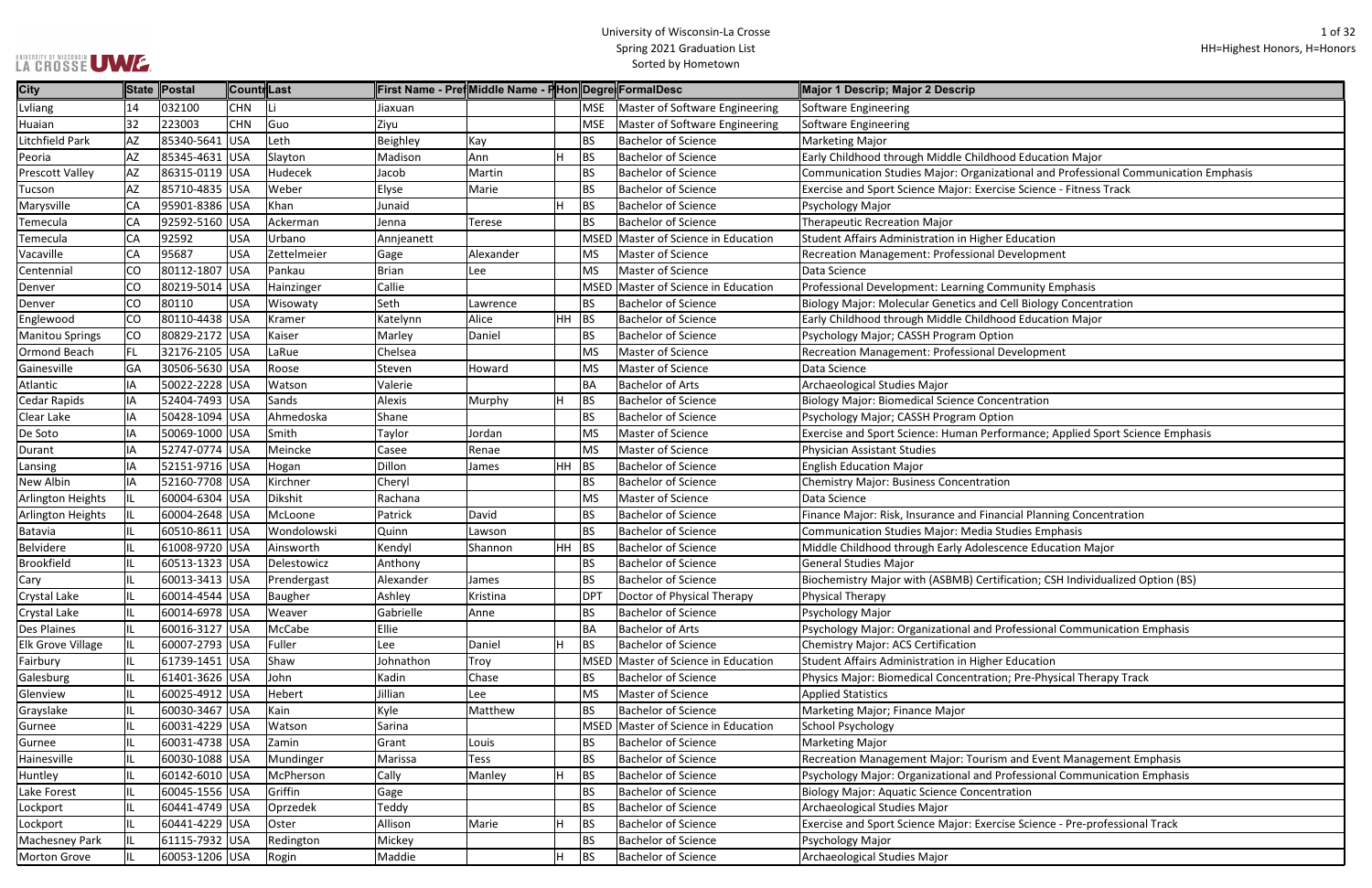## **LA CROSSE UME.**

## University of Wisconsin-La Crosse Spring 2021 Graduation List Sorted by Hometown

Roselle Incorpselle Incorpsion Schoen Schoen Science - Pre-professional Track

Round Lake Beach IL 60073-9789 USA Douma Taylor Renee BS Bachelor of Science Communication Studies Major: Organizational and Professional Communication Emphasis

| Naperville              |     | 60540-6372 USA |            | <b>Ives</b>       | Celeste       |               |           | ΒS         | <b>Bachelor of Science</b>          | <b>Marketing Major</b>                                          |
|-------------------------|-----|----------------|------------|-------------------|---------------|---------------|-----------|------------|-------------------------------------|-----------------------------------------------------------------|
| Naperville              |     | 60540-3700 USA |            | Reed              | Samantha      | Therese       |           | <b>MS</b>  | Master of Science                   | <b>Therapeutic Recreation</b>                                   |
| Naperville              |     | 60565-4196 USA |            | Scardamaglia      | Sabrina       | Alyssa        | H         | BA         | <b>Bachelor of Arts</b>             | Psychology Major                                                |
| Naperville              |     | 60540          | <b>USA</b> | Stauffer          | Collin        | Scott         |           | ΒS         | <b>Bachelor of Science</b>          | Recreation Management Major: Outdoor Recreation Emphasis        |
| Normal                  |     | 61761-5233 USA |            | Segobiano         | Mallorie      | Paige         |           | <b>BS</b>  | <b>Bachelor of Science</b>          | Sociology Major                                                 |
| Oak Brook               |     | 60523-1641 USA |            | Beisecker         | Danielle      | Jean          | H.        | <b>BA</b>  | <b>Bachelor of Arts</b>             | Archaeological Studies Major                                    |
| <b>Rolling Meadows</b>  |     | 60008-2759 USA |            | Amos              | Devonte       |               | H.        | <b>BS</b>  | <b>Bachelor of Science</b>          | <b>Exercise and Sport Science Major: Physical Education</b>     |
| Roselle                 |     | 60172-1944 USA |            | Schoen            | Jackson       | Scott         |           | ΒS         | <b>Bachelor of Science</b>          | Exercise and Sport Science Major: Exercise Science - Pre-profes |
| Round Lake Beach        |     | 60073-9789 USA |            | Douma             | Taylor        | Renee         |           | <b>BS</b>  | <b>Bachelor of Science</b>          | Communication Studies Major: Organizational and Professiona     |
| South Elgin             |     | 60177-3241 USA |            | Frano             | Mikayla       | Rose          | H         | <b>BS</b>  | <b>Bachelor of Science</b>          | Middle Childhood through Early Adolescence Education Major      |
| South Elgin             |     | 60177-2851 USA |            | Smiley            | Hannah        | Rene          | H.        | <b>BS</b>  | <b>Bachelor of Science</b>          | Biology Major; CSH Individualized Option (BS)                   |
| <b>Spring Grove</b>     | IL. | 60081-8260 USA |            | Schwegel          | Grace         | Isabelle      |           | <b>BS</b>  | <b>Bachelor of Science</b>          | Microbiology Major; CSH Individualized Option (BS)              |
| <b>Spring Grove</b>     | IL. | 60081-8075 USA |            | Von Bruenchenhein | Trace         | Alexander     |           | <b>DPT</b> | Doctor of Physical Therapy          | Physical Therapy                                                |
| <b>Trout Valley</b>     | IL. | 60013-2607 USA |            | Barrett           | Grace         | Laheen        |           | <b>BS</b>  | <b>Bachelor of Science</b>          | <b>Biology Major</b>                                            |
| Winfield                |     | 60190-1812 USA |            | Mrozinsky         | Caleb         | Anthony       |           | <b>MS</b>  | Master of Science                   | Physician Assistant Studies                                     |
| Woodstock               |     | 60098-8211     | <b>USA</b> | Haynes            | Matthew       | Richard       | H         | BS         | <b>Bachelor of Science</b>          | <b>Exercise and Sport Science Major: Sport Management</b>       |
| Woodstock               |     | 60098-2351 USA |            | Uidl              | Cora          | Elizabeth     | <b>HH</b> | <b>BS</b>  | <b>Bachelor of Science</b>          | <b>Biology Major</b>                                            |
| Bloomington             | IN  | 47408-9281 USA |            | Garletts          | Carissa       |               |           |            | MSED Master of Science in Education | Student Affairs Administration in Higher Education              |
| Plymouth                | IN  | 46563-9561 USA |            | Kinney            | Emily         | Grace         | HH.       | <b>BA</b>  | <b>Bachelor of Arts</b>             | Archaeological Studies Major                                    |
| Danville                | KY  | 40422-2901 USA |            | McAndrew          | Molly         | Elizabeth     |           |            | MSED Master of Science in Education | Student Affairs Administration in Higher Education              |
| Albert Lea              | MN  | 56007-1808 USA |            | Day               | Natalie       | Marie         | HH        | <b>BA</b>  | <b>Bachelor of Arts</b>             | English Major: Writing and Rhetoric Studies Emphasis            |
| Andover                 | MN  | 55304-7641 USA |            | Enebak            | Maggie        |               | HН        | <b>BS</b>  | <b>Bachelor of Science</b>          | <b>Biology Major</b>                                            |
| Andover                 | MN  | 55304-3022 USA |            | Ludewig           | Emily         | Marie         | HH        | BS         | <b>Bachelor of Science</b>          | Theatre Arts Major: Design / Technical Emphasis                 |
| Andover                 | MN  | 55304-3317 USA |            | Plienis           | Jessica       | Marie         |           | BS         | <b>Bachelor of Science</b>          | Communication Studies Major: Organizational and Professiona     |
| Apple Valley            | MN  | 55124-8986 USA |            | Edman             | Jason         | Christopher   |           | ВS         | <b>Bachelor of Science</b>          | Health Information Management and Technology Major: Healt       |
| <b>Apple Valley</b>     | MN  | 55124-7095 USA |            | Scislow           | Michael       | Allen         |           | <b>BS</b>  | <b>Bachelor of Science</b>          | Finance Major                                                   |
| Arden Hills             | MN  | 55112-3226 USA |            | Neururer          | Jonas         | Robert        |           | ΒS         | <b>Bachelor of Science</b>          | Management Major                                                |
| Arden Hills             | MN  | 55112-2904 USA |            | Palme             | <b>Brooke</b> | Elizabeth     |           | BS         | <b>Bachelor of Science</b>          | Psychology Major                                                |
| Austin                  | MN  | 55912-1907 USA |            | Hackensmith       | Mattie        |               |           | ВS         | <b>Bachelor of Science</b>          | Biology Major: Environmental Science Concentration; CSH Indi-   |
| <b>Belle Plaine</b>     | MN  | 56011-4200 USA |            | Solheid           | Kaylynn       | Kristine      | HH        | <b>BS</b>  | <b>Bachelor of Science</b>          | Psychology Major; Spanish Major                                 |
| Bemidji                 | MN  | 56601-6710 USA |            | Campbell          | Tyler         | Russell       |           | <b>DPT</b> | Doctor of Physical Therapy          | Physical Therapy                                                |
| <b>Big Lake</b>         | MN  | 55309-4522 USA |            | Kramer            | Ava           | Margaret      | Н.        | <b>BS</b>  | <b>Bachelor of Science</b>          | Psychology Major                                                |
| <b>Blooming Prairie</b> | MN  | 55917-8022 USA |            | Strunk            | Ethan         | Howard        |           | <b>BS</b>  | <b>Bachelor of Science</b>          | Psychology Major                                                |
| Bloomington             | MN  | 55420-5535 USA |            | Roskop            | Paige         | Victoria      | H.        | AA         | Associate of Arts                   | Liberal Arts                                                    |
| <b>Brooklyn Park</b>    | MN  | 55444-2922 USA |            | Johnson           | Jordan        | <b>Briann</b> | HH        | <b>BS</b>  | <b>Bachelor of Science</b>          | <b>Biology Major</b>                                            |
| <b>Brooklyn Park</b>    | MN  | 55443-1661 USA |            | Klein             | Kate          | Agnes         |           | <b>MS</b>  | Master of Science                   | <b>Therapeutic Recreation</b>                                   |
| <b>Brooklyn Park</b>    | MN  | 55443-1948 USA |            | Sivanich          | Marina        |               |           | AA         | Associate of Arts                   | Liberal Arts                                                    |
| <b>Buffalo</b>          | MN  | 55313-2392 USA |            | Wykle             | Grant         | David         |           | <b>BS</b>  | <b>Bachelor of Science</b>          | <b>Biology Major</b>                                            |
| Burnsville              | MN  | 55337-3441 USA |            | Bernard           | Lauren        | Anne          | HH I      | <b>BS</b>  | <b>Bachelor of Science</b>          | Communication Studies Major: Media Studies Emphasis             |
| Burnsville              | MN  | 55337-6645 USA |            | Schwab            | Katelyn       | Elizabeth     |           | <b>BS</b>  | <b>Bachelor of Science</b>          | Biochemistry Major with (ASBMB) Certification; Biology Major:   |
| Byron                   | MN  | 55920-1573 USA |            | Muntifering       | Grace         | Frances       | H.        | BS         | <b>Bachelor of Science</b>          | Microbiology Major: Biomedical Concentration                    |
| Caledonia               | MN  | 55921-2728 USA |            | Doucet            | Jared         | Thomas        |           | BS         | <b>Bachelor of Science</b>          | Archaeological Studies Major                                    |
| Caledonia               | MN  | 55921-2731 USA |            | Olson             | Sidney        | Lane          | HH        | BS         | <b>Bachelor of Science</b>          | <b>Biology Major: Biomedical Science Concentration</b>          |
| Carlton                 | MN  | 55718-8206 USA |            | Goranson          | Mackenzie     | Lynn          | HH        | <b>BS</b>  | <b>Bachelor of Science</b>          | <b>Marketing Major</b>                                          |
| Carlton                 | MN  | 55718-8163 USA |            | Reed              | Jenna         | Marie         | H         | <b>BS</b>  | <b>Bachelor of Science</b>          | Accountancy Major; Finance Major                                |
| Centerville             | MN  | 55038-8769 USA |            | Peterson          | Alexis        | Grace         |           | ΒS         | <b>Bachelor of Science</b>          | International Business Major                                    |
| Champlin                | MN  | 55316-2774 USA |            | Arndorfer         | Charles       |               |           | ΒS         | <b>Bachelor of Science</b>          | <b>Biology Major</b>                                            |
| Champlin                | MN  | 55316-2908 USA |            | Nelson            | Graham        | Thomas        |           | BS         | <b>Bachelor of Science</b>          | Computer Science Major                                          |
|                         |     |                |            |                   |               |               |           |            |                                     |                                                                 |

Andover MN 55304-3317 USA Plienis Jessica Marie BS Bachelor of Science Communication Studies Major: Organizational and Professional Communication Emphasis

chnology Major: Health Information Technology Track

**Dimentation**; CSH Individualized Option (BS)

cation; Biology Major: Biomedical Science Concentration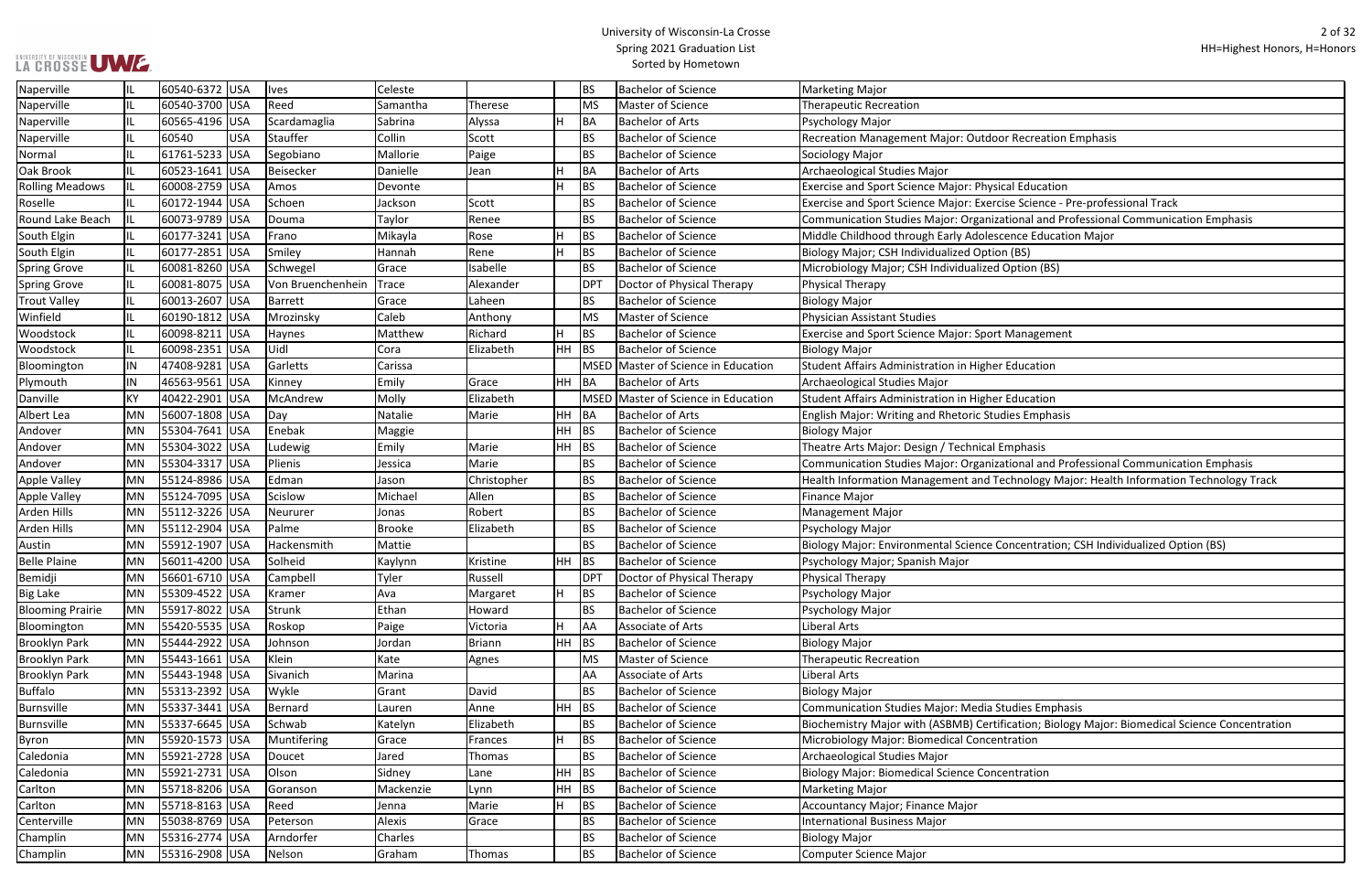ncial Planning Concentration ise Science - Pre-prof. Track; CSH Individualized Option ise Science - Pre-professional Track bbiology Major: Biomedical Concentration

| Chanhassen           | <b>MN</b> | 55317-8602 USA |            | Bogenreif    | Nicole         | Marie          |           | <b>DPT</b>  | Doctor of Physical Therapy     | <b>Physical Therapy</b>                                          |
|----------------------|-----------|----------------|------------|--------------|----------------|----------------|-----------|-------------|--------------------------------|------------------------------------------------------------------|
| Chanhassen           | <b>MN</b> | 55317-8570 USA |            | Erdmann      | Christina      | Kathryn        |           | <b>MS</b>   | Master of Science              | <b>Physician Assistant Studies</b>                               |
| Chanhassen           | <b>MN</b> | 55317-9560 USA |            | Stutzman     | John           | William        |           | <b>MS</b>   | Master of Science              | Recreation Management: Professional Development                  |
| Chaska               | MN        | 55318-1292 USA |            | Clark        | Andrew         | Ernest         |           | <b>BS</b>   | <b>Bachelor of Science</b>     | <b>Exercise and Sport Science Major: Sport Management</b>        |
| Chaska               | <b>MN</b> | 55318-1582 USA |            | Pulvermacher | Emily          | Michele        |           | <b>MS</b>   | <b>Master of Science</b>       | Physician Assistant Studies                                      |
| Chaska               | MN        | 55318-1473 USA |            | Riesgraf     | Kelly          | Elizabeth      |           | <b>DPT</b>  | Doctor of Physical Therapy     | <b>Physical Therapy</b>                                          |
| Chatfield            | MN        | 55923-1018 USA |            | Leibl        | Joseph         | Ramon          |           | AA          | Associate of Arts              | Liberal Arts                                                     |
| Chatfield            | <b>MN</b> | 55923-1127 USA |            | Shaffer      | Emma           | Leigh          |           | <b>BS</b>   | <b>Bachelor of Science</b>     | <b>Chemistry Education Major</b>                                 |
| Chisago City         | MN        | 55013-9342 USA |            | Brown        | Kaitlyn        | Mae            |           | <b>BS</b>   | <b>Bachelor of Science</b>     | Middle Childhood through Early Adolescence Education Major       |
| Cleveland            | MN        | 56017-4478 USA |            | Zimmerman    | Jenna          | Louise         | $HH$ BS   |             | <b>Bachelor of Science</b>     | Biology Major: Cellular and Molecular Biology Concentration      |
| Cloquet              | MN        | 55720-2912 USA |            | Bartczak     | Savannah       | Junell         |           | AA          | Associate of Arts              | Liberal Arts                                                     |
| Cold Spring          | <b>MN</b> | 56320-4400 USA |            | Schramel     | <b>Nick</b>    |                |           | <b>BS</b>   | <b>Bachelor of Science</b>     | Finance Major: Risk, Insurance and Financial Planning Concenti   |
| Columbia Heights     | MN        | 55421-3301 USA |            | Bluhm        | Katie          |                |           | <b>MS</b>   | Master of Science              | <b>Physician Assistant Studies</b>                               |
| Corcoran             | MN        | 55340-9777 USA |            | Bettin       | Nicoli         |                |           | <b>MS</b>   | <b>Master of Science</b>       | Biology: Nurse Anesthesia Concentration                          |
| Cottage Grove        | MN        | 55016-3642 USA |            | Brusehaver   | <b>Bridget</b> | Marie          |           | <b>BS</b>   | <b>Bachelor of Science</b>     | Biology Major: Plant and Fungal Biology Concentration            |
| <b>Cottage Grove</b> | MN        | 55016-4173 USA |            | Englund      | Jack           | Holm           |           | <b>BS</b>   | <b>Bachelor of Science</b>     | Computer Science Major; CSH Individualized Option (BS)           |
| Cottage Grove        | MN        | 55016-6010 USA |            | Gramer       | Pamela         | Crystal        |           | <b>BS</b>   | <b>Bachelor of Science</b>     | Early Childhood through Middle Childhood Education Major         |
| Cottage Grove        | MN        | 55016-4060 USA |            | Sorenson     | Josey          | Christina      | HH        | BS          | <b>Bachelor of Science</b>     | <b>Biology Major; Mathematics Major</b>                          |
| Dakota               | <b>MN</b> | 55925-7140 USA |            | Shepardson   | Clair          | Ann            |           | <b>BS</b>   | <b>Bachelor of Science</b>     | Public Health and Community Health Education Major               |
| Dassel               | MN        | 55325-1006 USA |            | Sangren      | Taylor         | Marie          |           | <b>BS</b>   | <b>Bachelor of Science</b>     | Nuclear Medicine Technology Major                                |
| Delano               | <b>MN</b> | 55328-8015 USA |            | Grant        | Kiera          | Marie          | HH        | BS          | <b>Bachelor of Science</b>     | Psychology Major; Statistics Major                               |
| Detroit Lakes        | <b>MN</b> | 56501-6963 USA |            | Lyngaas      | Molly          |                | <b>HH</b> | <b>BS</b>   | <b>Bachelor of Science</b>     | Exercise and Sport Science Major: Exercise Science - Pre-prof. 1 |
| Duluth               | MN        | 55804-2019 USA |            | Bock         | Haley          | Marie          |           | <b>DPT</b>  | Doctor of Physical Therapy     | <b>Physical Therapy</b>                                          |
| Duluth               | <b>MN</b> | 55805-2072 USA |            | Noonan       | Sunflower      | Quinn          |           | <b>BA</b>   | <b>Bachelor of Arts</b>        | Philosophy Major; Women's Studies Major                          |
| Duluth               | MN        | 55803-9269 USA |            | Tahtinen     | Katie          | Irene          |           | <b>MS</b>   | <b>Master of Science</b>       | Physician Assistant Studies                                      |
| Eagan                | <b>MN</b> | 55122-2724 USA |            | Elinson      | Samuel         | Michael        |           | <b>MSED</b> | Master of Science in Education | Student Affairs Administration in Higher Education               |
| Eagan                | MN        | 55123-2808 USA |            | West         | Carter         | Francis        | <b>HH</b> | <b>BS</b>   | <b>Bachelor of Science</b>     | <b>Biology Major: Biomedical Science Concentration</b>           |
| Eagle Lake           | MN        | 56024-3401 USA |            | Geiger       | Kylan          | Jacob          |           | <b>BS</b>   | <b>Bachelor of Science</b>     | <b>Finance Major</b>                                             |
| Eden Prairie         | <b>MN</b> | 55347-3369 USA |            | Schuetz      | Jeremy         |                |           | <b>BS</b>   | <b>Bachelor of Science</b>     | Microbiology Major                                               |
| Eitzen               | <b>MN</b> | 55931-7757 USA |            | Bechtel      | Mitchell       | Thomas         |           | <b>BS</b>   | <b>Bachelor of Science</b>     | Social Studies Education Major (Broad Field Option B)            |
| Eitzen               | MN        | 55931-7767 USA |            | Zahn         | Ethan          | Joseph         |           | <b>BS</b>   | <b>Bachelor of Science</b>     | Exercise and Sport Science Major: Exercise Science - Pre-profes  |
| <b>Elbow Lake</b>    | MN        | 56531-9502 USA |            | Redepenning  | Austin         |                |           | <b>MS</b>   | Master of Science              | Physician Assistant Studies                                      |
| <b>Elk River</b>     | MN        | 55330-5635 USA |            | Heinen       | Sydney         | Elizabeth      |           | <b>BS</b>   | <b>Bachelor of Science</b>     | Clinical Laboratory Science Major; Microbiology Major: Biomed    |
| <b>Elko</b>          | MN        | 55020-9751 USA |            | Sandquist    | Brandon        | Daniel         |           | <b>BS</b>   | <b>Bachelor of Science</b>     | Finance Major; Accountancy Major                                 |
| Esko                 | MN        | 55733-9713 USA |            | Rish         | Emily          | Nicole         |           | <b>BS</b>   | <b>Bachelor of Science</b>     | Public Health and Community Health Education Major               |
| Eyota                | MN        | 55934-9724 USA |            | Hansen       | Kendra         | Mary           |           | <b>BA</b>   | <b>Bachelor of Arts</b>        | Sociology Major                                                  |
| Eyota                | <b>MN</b> | 55934-3106 USA |            | Martin       | Connor         | Neal           | <b>HH</b> | BS          | <b>Bachelor of Science</b>     | <b>Biology Major: Biomedical Science Concentration</b>           |
| Floodwood            | MN        | 55736-0143 USA |            | Karpik       | Sara           | Margaret       |           | <b>MSED</b> | Master of Science in Education | <b>Student Affairs Administration in Higher Education</b>        |
| Gibbon               | <b>MN</b> | 55335-2079 USA |            | Schwecke     | Karissa        | Marie          |           | <b>DPT</b>  | Doctor of Physical Therapy     | <b>Physical Therapy</b>                                          |
| Golden Valley        | MN        | 55422-3867 USA |            | Jeske        | Alex           |                |           | <b>BA</b>   | <b>Bachelor of Arts</b>        | Spanish Major                                                    |
| Goodview             | MN        | 55987-6109 USA |            | Machajewski  | Casey          | Charles        |           | <b>BS</b>   | <b>Bachelor of Science</b>     | Psychology Major; CASSH Program Option                           |
| <b>Grand Marais</b>  | MN        | 55604          | <b>USA</b> | Roy          | Madison        | Jeanne         |           | <b>MS</b>   | Master of Science              | <b>Applied Statistics</b>                                        |
| Ham Lake             | <b>MN</b> | 55304-7329 USA |            | Kessler      | Nicolai        | Donald Waldock |           | <b>MS</b>   | Master of Science              | <b>Physician Assistant Studies</b>                               |
| Ham Lake             | MN        | 55304-6820 USA |            | Williams     | Joshua         | Wayde          |           | <b>BS</b>   | <b>Bachelor of Science</b>     | Biology Major; CSH Individualized Option (BS)                    |
| Harmony              | MN        | 55939-6532 USA |            | Lange        | Abby           |                | HH        | BS          | <b>Bachelor of Science</b>     | <b>Communication Studies Major: Media Studies Emphasis</b>       |
| <b>Hastings</b>      | MN        | 55033-8526 USA |            | Streeter     | Jacob          | Charles        |           | <b>BS</b>   | <b>Bachelor of Science</b>     | <b>Finance Major</b>                                             |
| <b>Hastings</b>      | MN        | 55033-2413 USA |            | Welshons     | Olivia         | Marie          | <b>HH</b> | <b>BS</b>   | <b>Bachelor of Science</b>     | Early Childhood through Middle Childhood Education Major         |
| Hayfield             | MN        | 55940-8560 USA |            | Carney       | Anna           | Renee          |           | BS          | <b>Bachelor of Science</b>     | Computer Science Major; CSH Individualized Option (BS)           |
|                      |           |                |            |              |                |                |           |             |                                |                                                                  |

LA CROSSE UWE.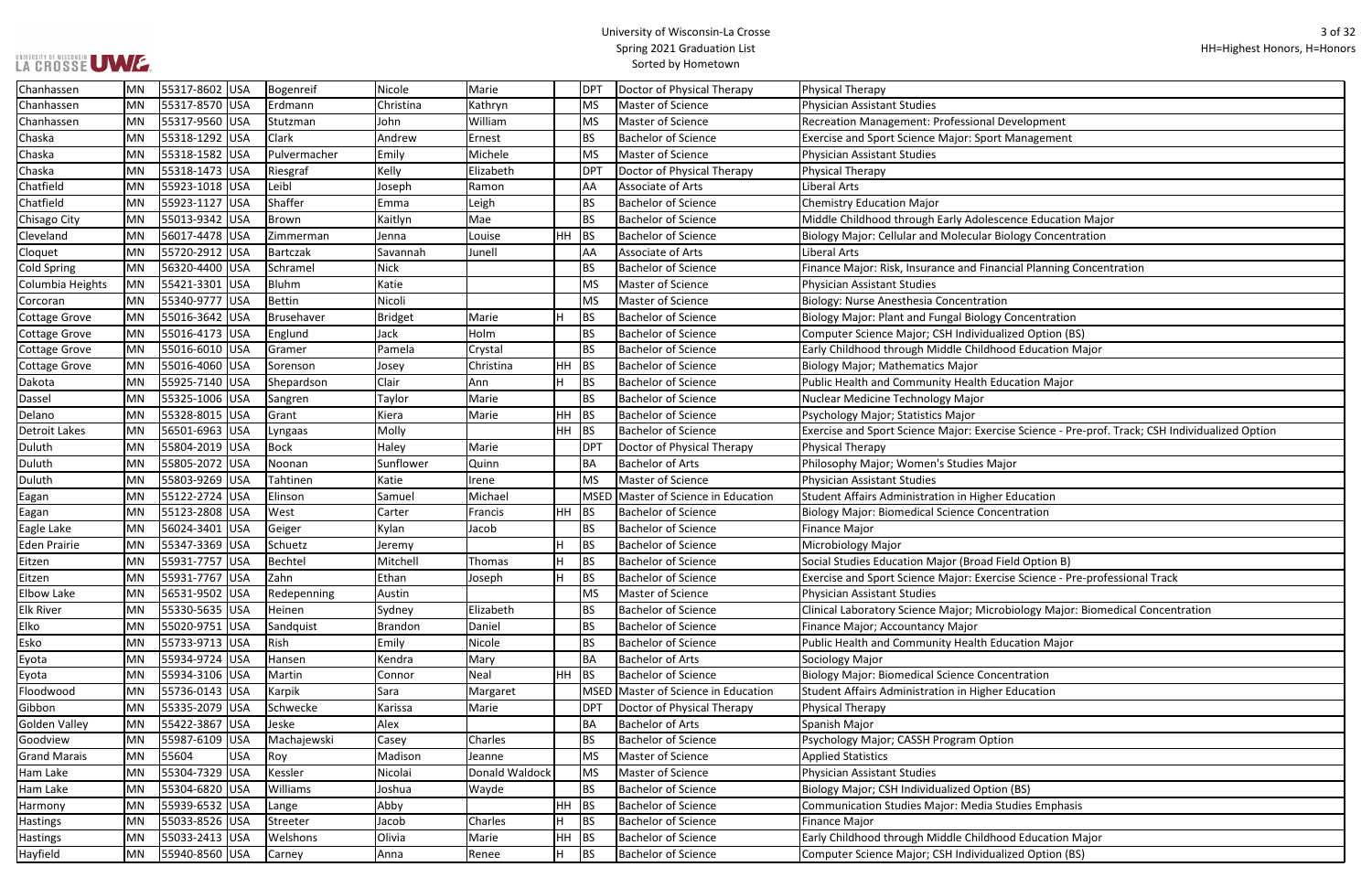## LA CROSSE UWE ...

## University of Wisconsin-La Crosse Spring 2021 Graduation List Sorted by Hometown

e Education (Broad Field) Major:

ence Education Major

se Science - Pre-prof. Track; CSH Individualized Option ication; CSH Individualized Option (BS)

phasis; Comm. Studies Major

on Science Concentration

ies Emphasis; CASSH Program Option

tional and Professional Communication Emphasis

se Science - Fitness Track

Indies Emphasis: Interpersonal Communication Emphasis: Major: Media Studies Emphasis: Interpersonal Communication Emphasis:

tional and Professional Communication Emphasis

| Hokah                    | <b>MN</b> | 55941-8781  USA |     | Petersen    | Sarah     | Rose         |    | <b>BS</b>  | <b>Bachelor of Science</b>  | <b>Biology Major</b>                                         |
|--------------------------|-----------|-----------------|-----|-------------|-----------|--------------|----|------------|-----------------------------|--------------------------------------------------------------|
| Hopkins                  | <b>MN</b> | 55343-2045 USA  |     | Digman      | Emma      | Caroline     |    | BA         | <b>Bachelor of Arts</b>     | <b>English Major: Writing and Rhetoric Studies Emphasis</b>  |
| Hopkins                  | <b>MN</b> | 55343-7114 USA  |     | JoliCoeur   | Croix     | Neilson      |    | <b>BS</b>  | <b>Bachelor of Science</b>  | Political Science Major: Media Studies Emphasis              |
| <b>Hopkins</b>           | <b>MN</b> | 55343-8516  USA |     | Kreienbrink | Kendra    | Marie        | HH | BS         | <b>Bachelor of Science</b>  | Physics Major: Biomedical Concentration                      |
| Houston                  | MN        | 55943-8463 USA  |     | Beckman     | Morgan    | Mae          | HH | <b>BS</b>  | <b>Bachelor of Science</b>  | Biology Education Major; General Science Education (Broad    |
| Inver Grove Heights MN   |           | 55077-4601 USA  |     | Matlock     | Amber     | Joy          |    | <b>BS</b>  | <b>Bachelor of Science</b>  | Psychology Major                                             |
| Inver Grove Heights   MN |           | 55077-5815 USA  |     | Rechtzigel  | Bradley   | Dean         |    | MS         | Master of Science           | <b>Applied Statistics</b>                                    |
| Jordan                   | <b>MN</b> | 55352-3413  USA |     | Dalton      | Mikala    | Salde        |    | BS         | <b>Bachelor of Science</b>  | Middle Childhood through Early Adolescence Education Ma      |
| Jordan                   | <b>MN</b> | 55352-5718 USA  |     | Thomas      | Halle     | Renae        |    | <b>BS</b>  | <b>Bachelor of Science</b>  | Early Childhood through Middle Childhood Education Major     |
| La Crescent              | <b>MN</b> | 55947-1438 USA  |     | Burgard     | Bailey    | Jo           |    | <b>BS</b>  | <b>Bachelor of Science</b>  | <b>Art Education Major</b>                                   |
| La Crescent              | <b>MN</b> | 55947-1572 USA  |     | Conway      | Courtney  | Eileen       | HH | <b>BS</b>  | <b>Bachelor of Science</b>  | Psychology Major                                             |
| La Crescent              | <b>MN</b> | 55947-1572 USA  |     | Conway      | Michael   | Raymond      |    | DPT        | Doctor of Physical Therapy  | Physical Therapy                                             |
| La Crescent              | <b>MN</b> | 55947-1067  USA |     | Dunnum      | Jenna     | Catherine    |    | <b>BS</b>  | <b>Bachelor of Science</b>  | Exercise and Sport Science Major: Exercise Science - Pre-pro |
| La Crescent              | <b>MN</b> | 55947-1062      | USA | Hoiness     | Hayden    | Michael      |    | HH BS      | <b>Bachelor of Science</b>  | Biochemistry Major with (ASBMB) Certification; CSH Indivic   |
| Lake Elmo                | <b>MN</b> | 55042-9588 USA  |     | Feyen       | Lexi      |              |    | <b>BS</b>  | <b>Bachelor of Science</b>  | <b>Marketing Major</b>                                       |
| Lake Elmo                | <b>MN</b> | 55042-4466 USA  |     | Soular      | Cole      | Jacob        |    | <b>BS</b>  | <b>Bachelor of Science</b>  | <b>Finance Major</b>                                         |
| Lake Elmo                | <b>MN</b> | 55042-9309  USA |     | Wortman     | Lizzy     |              | HH | BS         | <b>Bachelor of Science</b>  | Early Childhood through Middle Childhood Education Major     |
| Lakeland                 | <b>MN</b> | 55043-9520 USA  |     | Stoffel     | Maddie    |              |    | BA         | <b>Bachelor of Arts</b>     | Theatre Arts Major: Musical Theatre Emphasis; Comm. Stud     |
| Lakeville                | <b>MN</b> | 55044-2605 USA  |     | Boerboon    | Michael   | John         |    | <b>BS</b>  | <b>Bachelor of Science</b>  | Geography Major: Geographic Information Science Concent      |
| Lakeville                | <b>MN</b> | 55044-1106 USA  |     | Scheevel    | Kayla     | Joy          |    | <b>EDS</b> | <b>Education Specialist</b> | <b>School Psychology</b>                                     |
| Lakeville                | <b>MN</b> | 55044-6327 USA  |     | Schwartz    | Alli      |              | HH | BA         | <b>Bachelor of Arts</b>     | Psychology Major; Spanish Major                              |
| Lakeville                | <b>MN</b> | 55044-6611  USA |     | Schwieters  | Sam       |              |    | <b>BS</b>  | <b>Bachelor of Science</b>  | Finance Major                                                |
| Lakeville                | <b>MN</b> | 55044-5207 USA  |     | Vote        | Adam      | James        |    | <b>BS</b>  | <b>Bachelor of Science</b>  | Finance Major                                                |
| Lewiston                 | MN        | 55952-4149 USA  |     | Flathers    | Ryan      | <b>Brett</b> |    | <b>BS</b>  | <b>Bachelor of Science</b>  | <b>Information Systems Major</b>                             |
| Lewiston                 | <b>MN</b> | 55952-4194  USA |     | Knapczyk    | Andrew    | John         |    | <b>BS</b>  | <b>Bachelor of Science</b>  | Public Health and Community Health Education Major           |
| Lindstrom                | <b>MN</b> | 55045-8344 USA  |     | Taylor      | Gabriel   | Carey        |    | <b>BS</b>  | <b>Bachelor of Science</b>  | Finance Major                                                |
| Lino Lakes               | <b>MN</b> | 55014-2430  USA |     | Laman       | Sarah     | Elizabeth    | HH | BA         | <b>Bachelor of Arts</b>     | English Major: Literary and Cultural Studies Emphasis; CASS  |
| Loretto                  | <b>MN</b> | 55357-9706  USA |     | Orth        | Hailie    | Yvonne       |    | <b>BS</b>  | <b>Bachelor of Science</b>  | Public Health and Community Health Education Major           |
| Mabel                    | MN        | 55954-3018 USA  |     | Allar       | Dillon    | Duane        |    | <b>BS</b>  | <b>Bachelor of Science</b>  | Sociology Major                                              |
| Madison Lake             | <b>MN</b> | 56063-4480 USA  |     | Tweeten     | Aneka     | Lauren       | HH | BS         | <b>Bachelor of Science</b>  | Early Childhood through Middle Childhood Education Major     |
| Mankato                  | <b>MN</b> | 56001-9301 USA  |     | Benning     | Kenady    | Lexus        |    | <b>BS</b>  | <b>Bachelor of Science</b>  | <b>Biology Major: Biomedical Science Concentration</b>       |
| Mankato                  | <b>MN</b> | 56001-4017 USA  |     | Boik        | Autumn    | LaRae        | н  | <b>BS</b>  | <b>Bachelor of Science</b>  | Public Health and Community Health Education Major           |
| Mankato                  | <b>MN</b> | 56001-5569 USA  |     | Burns       | Jordan    | Elise        |    | BA         | <b>Bachelor of Arts</b>     | Communication Studies Major: Organizational and Professio    |
| Mankato                  | <b>MN</b> | 56001-8651 USA  |     | Hill-Sanow  | Gabby     |              |    | <b>BS</b>  | <b>Bachelor of Science</b>  | Sociology Major                                              |
| Mankato                  | <b>MN</b> | 56001-6441 USA  |     | Leasman     | Abby      |              |    | <b>BS</b>  | <b>Bachelor of Science</b>  | Psychology Major; CASSH Program Option                       |
| Mankato                  | MN        | 56001-9329 USA  |     | Vetter      | Gabrielle | Christine    | н  | <b>BS</b>  | <b>Bachelor of Science</b>  | Psychology Major                                             |
| Maple Grove              | <b>MN</b> | 55311-4675 USA  |     | Such        | Nick      |              |    | <b>BS</b>  | <b>Bachelor of Science</b>  | Physics Major: Biomedical Concentration                      |
| Maple Grove              | MN        | 55369-7629 USA  |     | Vossen      | Chris     |              |    | <b>BS</b>  | <b>Bachelor of Science</b>  | Clinical Laboratory Science Major                            |
| Maplewood                | MN        | 55119-6106 USA  |     | Medenwaldt  | Jordan    | Jodi         |    | <b>BS</b>  | <b>Bachelor of Science</b>  | Psychology Major                                             |
| Medford                  | <b>MN</b> | 55049-7013 USA  |     | Edel        | Becca     |              |    | MS         | Master of Science           | <b>Therapeutic Recreation</b>                                |
| Medina                   | <b>MN</b> | 55340-9317 USA  |     | Johnson     | Colin     | Robert       |    | <b>BS</b>  | <b>Bachelor of Science</b>  | Chemistry Major: ACS Certification                           |
| Minneapolis              | <b>MN</b> | 55419-1619 USA  |     | Burke       | Bridget   | Alyssa       |    | <b>MS</b>  | Master of Science           | Physician Assistant Studies                                  |
| Minneapolis              | <b>MN</b> | 55405-2640 USA  |     | Kunstman    | Sean      | William      |    | <b>BS</b>  | <b>Bachelor of Science</b>  | Computer Science Major                                       |
| Minneapolis              | MN        | 55409-1210  USA |     | Pearson     | Max       |              |    | <b>MS</b>  | Master of Science           | Data Science                                                 |
| Minneapolis              | MN        | 55458-2806 USA  |     | Roman       | Duncan    | Michael      |    | <b>BS</b>  | <b>Bachelor of Science</b>  | Exercise and Sport Science Major: Exercise Science - Fitness |
| Minneapolis              | MN        | 55410-2416 USA  |     | Schwender   | Reed      | Charles      |    | BA         | <b>Bachelor of Arts</b>     | Communication Studies Major: Media Studies Emphasis: Int     |
| Minneapolis              | MN        | 55406-3144 USA  |     | Sells       | Jenna     |              |    | <b>MS</b>  | Master of Science           | Physician Assistant Studies                                  |
| Minneapolis              | MN        | 55401-2386 USA  |     | Sims        | Natalie   | Marie        |    | <b>BA</b>  | <b>Bachelor of Arts</b>     | Communication Studies Major: Organizational and Professio    |
|                          |           |                 |     |             |           |              |    |            |                             |                                                              |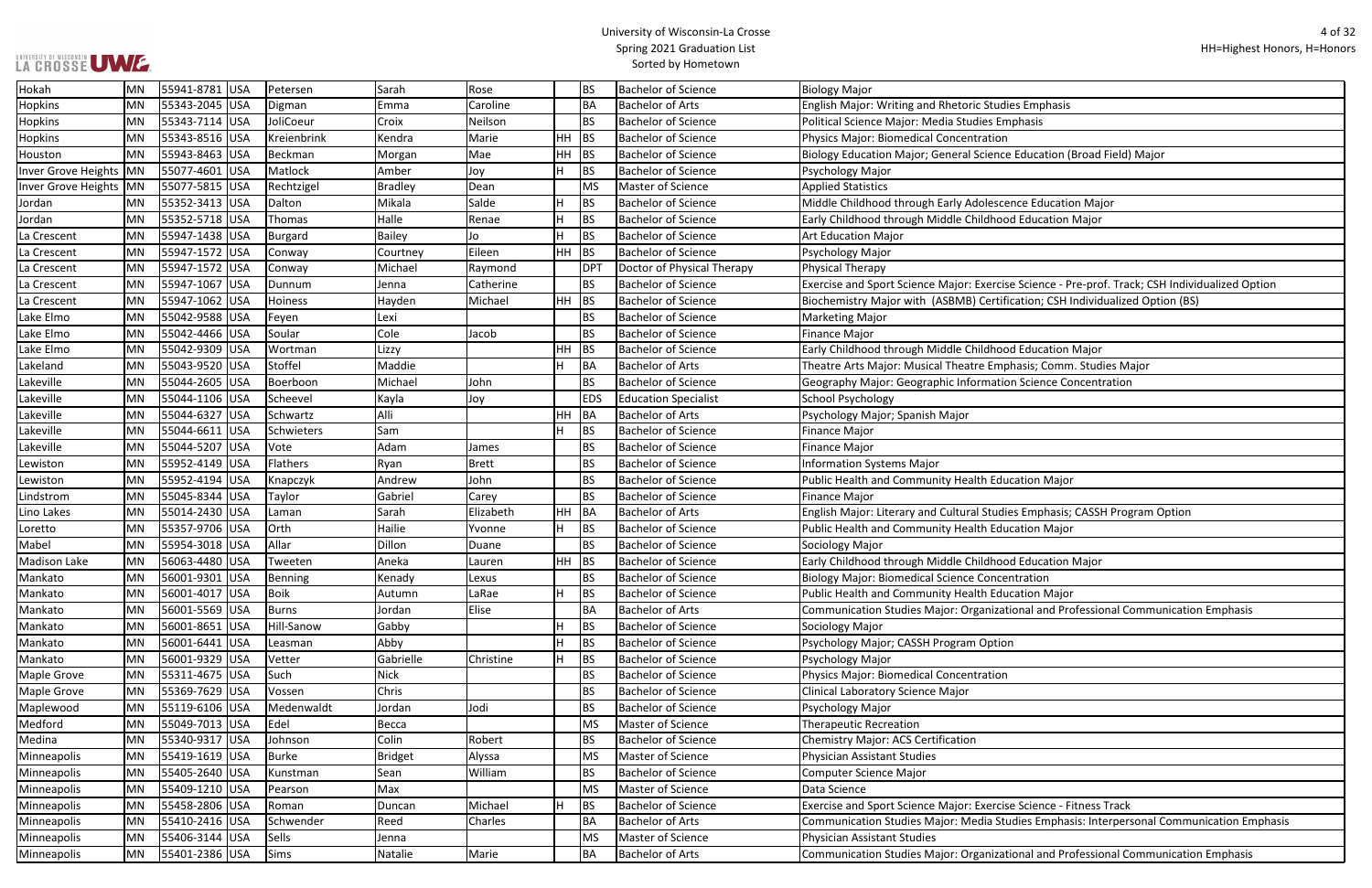## UNIVERSITY OF WISCONSIN<br>LA CROSSE UWE.

## University of Wisconsin-La Crosse Spring 2021 Graduation List Sorted by Hometown

| e Science - Pre-professional Track                         |
|------------------------------------------------------------|
|                                                            |
|                                                            |
|                                                            |
|                                                            |
| ntration                                                   |
| ducation                                                   |
|                                                            |
| Major                                                      |
|                                                            |
|                                                            |
|                                                            |
| d Education Major                                          |
|                                                            |
|                                                            |
| cation; Biology Major: Biomedical Science Concentration    |
| ducation                                                   |
| e Science - Pre-prof.Track; CSH Individualized Option (BS) |
|                                                            |
|                                                            |
|                                                            |
| (BS)                                                       |
|                                                            |
| nce Education Major                                        |
|                                                            |
|                                                            |
|                                                            |
|                                                            |
|                                                            |
|                                                            |
|                                                            |
|                                                            |
|                                                            |
| cation Major                                               |
|                                                            |
|                                                            |
|                                                            |
| ntration                                                   |
|                                                            |
| e Science - Pre-professional Track                         |
|                                                            |
| cial Planning Concentration                                |
| nce Education Major                                        |
| e Science - Pre-professional Track                         |
|                                                            |
|                                                            |
|                                                            |
| ntration                                                   |
| Id Option B)                                               |
|                                                            |

| Minneapolis       | <b>MN</b> | 55410-2138 USA | Smith          | Elliot         | Reay               |         | BS              | <b>Bachelor of Science</b>          | <b>Public Administration Major</b>                                                                   |
|-------------------|-----------|----------------|----------------|----------------|--------------------|---------|-----------------|-------------------------------------|------------------------------------------------------------------------------------------------------|
| Minneapolis       | MN        | 55408-4053 USA | <b>Villars</b> | Kaitlyn        | Marie              | $HH$ BS |                 | <b>Bachelor of Science</b>          | Exercise and Sport Science Major: Exercise Science - Pre-professional Track                          |
| Minnesota City    | MN        | 55959-1223 USA | Doffing        | Nicole         | Faye               | $HH$ BS |                 | <b>Bachelor of Science</b>          | <b>Marketing Major</b>                                                                               |
| Minnesota City    | MN        | 55959-1137 USA | Moldenhauer    | Kodi           |                    |         | <b>BS</b>       | <b>Bachelor of Science</b>          | Psychology Major                                                                                     |
| Minnetonka        | MN        | 55305-3737 USA | Diedrich       | Sam            |                    |         | <b>BS</b>       | <b>Bachelor of Science</b>          | Economics Major                                                                                      |
| Minnetonka        | MN        | 55345-2605 USA | Pocock         | Mary           |                    |         | <b>BS</b>       | <b>Bachelor of Science</b>          | Management Major                                                                                     |
| Minnetrista       | MN        | 55375-1358 USA | Feehan         | Kayla          | Ann                | $HH$ BS |                 | <b>Bachelor of Science</b>          | <b>Biology Major: Biomedical Science Concentration</b>                                               |
| Moorhead          | MN        | 56562-0001 USA | Payette        | Sean           | Philip             |         |                 | MSED Master of Science in Education | Student Affairs Administration in Higher Education                                                   |
| New Brighton      | MN        | 55112-6622 USA | Burgoyne       | Alec           | David              |         | BS              | <b>Bachelor of Science</b>          | <b>Accountancy Major; Information Systems Major</b>                                                  |
| New Brighton      | MN        | 55112-8415 USA | Herman         | Cassidy        | Megan              |         | <b>BS</b>       | <b>Bachelor of Science</b>          | General Studies Major                                                                                |
| New Brighton      | MN        | 55112-5502 USA | LaFleur        | Sean           | Michael            |         | BS              | <b>Bachelor of Science</b>          | <b>Computer Science Major</b>                                                                        |
| New Prague        | MN        | 56071-4020 USA | Schoenbauer    | Jillisa        | Anne               |         | BA              | <b>Bachelor of Arts</b>             | Sociology Major                                                                                      |
| North Mankato     | MN        | 56003-1717 USA | Blaschko       | Mallory        | Marie              |         | <b>BS</b>       | <b>Bachelor of Science</b>          | Early Childhood through Middle Childhood Education Major                                             |
| North Mankato     | MN        | 56003-1663 USA | Hunstad        | Cole           | Derrick            |         | BS              | <b>Bachelor of Science</b>          | Finance Major; Accountancy Major                                                                     |
| North Mankato     | MN        | 56003-4280 USA | Ottmar         | Madalyn        | Marie              |         | <b>BS</b>       | <b>Bachelor of Science</b>          | Nuclear Medicine Technology Major                                                                    |
| North Mankato     | MN        | 56003-1233 USA | Schull         | Cullen         | Riley              | $HH$ BS |                 | <b>Bachelor of Science</b>          | Biochemistry Major with (ASBMB) Certification; Biology Major: Biomedical Science Concentration       |
| Northfield        | MN        | 55057-1529 USA | Kimmes Kneser  | Amelia         |                    |         |                 | MSED Master of Science in Education | Student Affairs Administration in Higher Education                                                   |
| Northfield        | MN        | 55057-2917 USA | Schetnan       | Kalli          | Barbara            |         | BS              | <b>Bachelor of Science</b>          | Exercise and Sport Science Major: Exercise Science - Pre-prof. Track; CSH Individualized Option (BS) |
| Oak Park          | MN        | 56357-8502 USA | Andresen       | Ashley         | Nicole             |         | BS              | <b>Bachelor of Science</b>          | Psychology Major                                                                                     |
| Oakdale           | MN        | 55128-3606 USA | Meyer          | Henry          | Lawrence           |         | <b>BS</b>       | <b>Bachelor of Science</b>          | <b>Chemistry Major</b>                                                                               |
| Oakdale           | MN        | 55128-5418 USA | Momoh          | Waheed         | Olusola            |         | DP <sub>1</sub> | Doctor of Physical Therapy          | Physical Therapy                                                                                     |
| Owatonna          | MN        | 55060-1374 USA | Finley         | Paige          | Christina          |         | <b>BS</b>       | <b>Bachelor of Science</b>          | Biology Major; CSH Individualized Option (BS)                                                        |
| Pine Island       | MN        | 55963-7714 USA | Radtke         | Mikayla        | Lynn               |         | <b>BS</b>       | <b>Bachelor of Science</b>          | Clinical Laboratory Science Major                                                                    |
| Plymouth          | MN        | 55447-1516 USA | Kiloran        | Breghan        | Lynn               |         | <b>BS</b>       | <b>Bachelor of Science</b>          | Middle Childhood through Early Adolescence Education Major                                           |
| Plymouth          | MN        | 55441-1677 USA | Taylor         | Karl           |                    | HН      | BS              | <b>Bachelor of Science</b>          | <b>Chemistry Major: ACS Certification</b>                                                            |
| <b>Prior Lake</b> | MN        | 55372-3387 USA | Carpenter      | <b>Brianna</b> | Irene              |         | BS              | <b>Bachelor of Science</b>          | Psychology Major                                                                                     |
| Ramsey            | <b>MN</b> | 55303-5168 USA | Skelton        | Alex           | James              |         | MS              | Master of Science                   | Data Science                                                                                         |
| <b>Red Wing</b>   | MN        | 55066-2944 USA | Gadient        | Jackson        | Raymond            |         | BS              | <b>Bachelor of Science</b>          | <b>Marketing Major</b>                                                                               |
| <b>Red Wing</b>   | MN        | 55066-1306 USA | Jeranek        | Amy            | Beth               |         | <b>BS</b>       | <b>Bachelor of Science</b>          | <b>Therapeutic Recreation Major</b>                                                                  |
| <b>Red Wing</b>   | MN        | 55066-4130 USA | Nybo           | Anika          | Elizabeth          |         | <b>BS</b>       | <b>Bachelor of Science</b>          | <b>Information Systems Major</b>                                                                     |
| <b>Red Wing</b>   | MN        | 55066-4109 USA | Schaffer       | Ben            |                    |         | <b>BS</b>       | <b>Bachelor of Science</b>          | <b>Statistics Major</b>                                                                              |
| Richfield         | MN        | 55423-1721 USA | Anderson       | Aaron          | Carl               |         | <b>BS</b>       | <b>Bachelor of Science</b>          | Management Major                                                                                     |
| Richfield         | MN        | 55423-3532 USA | Gilkes         | Kasey          |                    |         | <b>BS</b>       | <b>Bachelor of Science</b>          | Public Health and Community Health Education Major                                                   |
| Richfield         | MN        | 55423-3012 USA | McGlinn        | Matthew        | Thomas             |         | <b>BS</b>       | <b>Bachelor of Science</b>          | Management Major                                                                                     |
| Richfield         | MN        | 55423-4117 USA | Miles          | Davis          | Lawerence          |         | <b>BS</b>       | <b>Bachelor of Science</b>          | Management Major                                                                                     |
| Rochester         | MN        | 55901-6952 USA | Bruesewitz     | Kyra           | Susanna            |         | <b>BS</b>       | <b>Bachelor of Science</b>          | Psychology Major                                                                                     |
| Rochester         | MN        | 55901-3183 USA | Butrum         | John           | Leroy              |         | <b>BS</b>       | <b>Bachelor of Science</b>          | <b>Biology Major: Biomedical Science Concentration</b>                                               |
| Rochester         | MN        | 55901-2259 USA | Coenen         | Kelly          | Jennifer           |         | <b>BS</b>       | <b>Bachelor of Science</b>          | <b>Biology Major</b>                                                                                 |
| Rochester         | MN        | 55901-3184 USA | George         | Alyssa         | Faye               |         | BS              | <b>Bachelor of Science</b>          | Exercise and Sport Science Major: Exercise Science - Pre-professional Track                          |
| Rochester         | MN        | 55906-4535 USA | Jensen         | Owen           | Jorgen             |         | BS              | <b>Bachelor of Science</b>          | <b>Marketing Major</b>                                                                               |
| Rochester         | MN        | 55902-4272 USA | Kielty         | Alison         | Marie              | $HH$ BS |                 | <b>Bachelor of Science</b>          | Finance Major: Risk, Insurance and Financial Planning Concentration                                  |
| Rochester         | MN        | 55906-8325 USA | Kooistra       | Katie          |                    | $HH$ BS |                 | <b>Bachelor of Science</b>          | Middle Childhood through Early Adolescence Education Major                                           |
| Rochester         | MN        | 55901-4121 USA | Mattison       | Josh           |                    | $HH$ BS |                 | <b>Bachelor of Science</b>          | Exercise and Sport Science Major: Exercise Science - Pre-professional Track                          |
| Rochester         | MN        | 55906-8035 USA | Nadolny        | Mariah         | Hope               |         | <b>BS</b>       | <b>Bachelor of Science</b>          | <b>Finance Major</b>                                                                                 |
| Rochester         | MN        | 55906-1946 USA | Nelson         | Jacob          | <b>Ewald James</b> |         | <b>BS</b>       | <b>Bachelor of Science</b>          | Political Science Major                                                                              |
| Rochester         | MN        | 55902-4236 USA | Plutowski      | Nicholas       |                    | $HH$ BS |                 | <b>Bachelor of Science</b>          | <b>Biology Major: Biomedical Science Concentration</b>                                               |
| Rochester         | MN        | 55902-8406 USA | Priebe         | Laura          | Irene              |         | BS              | <b>Bachelor of Science</b>          | Social Studies Education Major (Broad Field Option B)                                                |
| Rochester         | MN        | 55901-6508 USA | Rehbein        | Anna           | Marie              |         | <b>BS</b>       | <b>Bachelor of Science</b>          | Management Major                                                                                     |
|                   |           |                |                |                |                    |         |                 |                                     |                                                                                                      |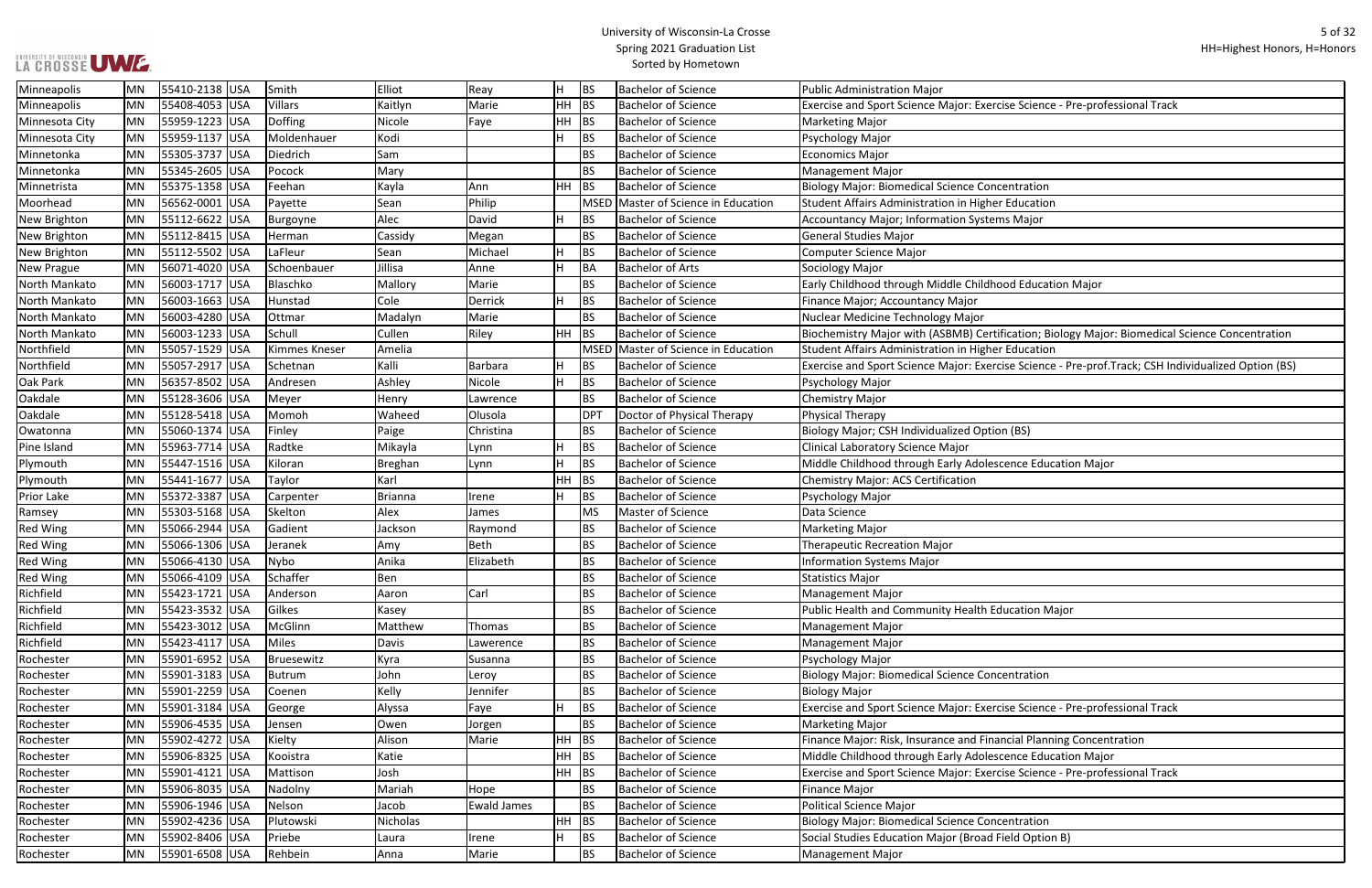## LA CROSSE UWE ...

## University of Wisconsin-La Crosse Spring 2021 Graduation List Sorted by Hometown

Rollingstone Bre-professional Track

se Science - Pre-professional Track

se Science - Pre-professional Track

Sonal Communication Emphasis

se Science - Pre-professional Track

se Science - Pre-professional Track se Science - Pre-professional Track

Stachmidte H BS Elizabeth Bachelore Science - Pre-professional Track

Imphasis; Philosophy Major:

riting and Rhetoric Studies Emphasis

| Rochester            | MN        | 55906-8335 USA  | Tester     | Sabrina     | Lynn          | <b>HH</b> | <b>BS</b>   | <b>Bachelor of Science</b>     | <b>Biology Major</b>                                             |
|----------------------|-----------|-----------------|------------|-------------|---------------|-----------|-------------|--------------------------------|------------------------------------------------------------------|
| Rogers               | MN        | 55374-7518 USA  | O'Donnell  | Mark        | Raymond       |           | <b>BS</b>   | <b>Bachelor of Science</b>     | Marketing Major                                                  |
| Rollingstone         | <b>MN</b> | 55969-9776 USA  | Boettger   | Emily       | Kristine      | H         | <b>BS</b>   | <b>Bachelor of Science</b>     | Exercise and Sport Science Major: Exercise Science - Pre-profes  |
| Roseau               | MN        | 56751-2318 USA  | Espe       | Brittany    | Olivia        | HH        | BS          | <b>Bachelor of Science</b>     | Middle Childhood through Early Adolescence Education Major       |
| Roseville            | <b>MN</b> | 55113-4421 USA  | Dahl       | Isaac       | James         | <b>HH</b> | <b>BS</b>   | <b>Bachelor of Science</b>     | Information Systems Major; Spanish Major                         |
| Roseville            | MN        | 55113-1223 USA  | Duffy      | Colleen     | Elizabeth     | H.        | <b>BS</b>   | <b>Bachelor of Science</b>     | <b>Marketing Major</b>                                           |
| Roseville            | <b>MN</b> | 55113-4222 USA  | Horstman   | Rachel      | Helen         |           | <b>MS</b>   | Master of Science              | Recreation Management: Professional Development                  |
| Rushford             | MN        | 55971-5102 USA  | Bieberdorf | Kaitlyn     | Marie         | HH        | BS          | <b>Bachelor of Science</b>     | Management Major                                                 |
| Saint Charles        | <b>MN</b> | 55972-4263 USA  | Johnson    | Miranda     | Mae           |           | BA          | <b>Bachelor of Arts</b>        | Communication Studies Major: Media Studies Emphasis              |
| Saint Charles        | <b>MN</b> | 55972-1436 USA  | McCready   | Easton      | Mae           |           | <b>BA</b>   | <b>Bachelor of Arts</b>        | Sociology Major                                                  |
| <b>Saint Charles</b> | <b>MN</b> | 55972-9518 USA  | Ruhberg    | Justin      |               | н         | <b>BS</b>   | <b>Bachelor of Science</b>     | Recreation Management Major: Generalist Emphasis                 |
| Saint Cloud          | <b>MN</b> | 56301-8935 USA  | Peterson   | Riley       |               | H         | <b>BS</b>   | <b>Bachelor of Science</b>     | Exercise and Sport Science Major: Exercise Science - Pre-profes  |
| Saint Louis Park     | MN        | 55426-3934 USA  | Bablitch   | Jesse       | Jo            |           | <b>BS</b>   | <b>Bachelor of Science</b>     | Therapeutic Recreation Major                                     |
| Saint Paul           | MN        | 55124-5746 USA  | Messerich  | Emma        | Louise        |           | <b>MS</b>   | Master of Science              | Physician Assistant Studies                                      |
| Saint Paul           | <b>MN</b> | 55105-1127 USA  | Nelson     | Maria       | Cuddigan      | H         | <b>BS</b>   | <b>Bachelor of Science</b>     | Exercise and Sport Science Major: Exercise Science - Pre-profes  |
| <b>Saint Paul</b>    | MN        | 55113-4668 USA  | Stangel    | Emily       | Rose          |           | <b>MSED</b> | Master of Science in Education | Professional Development: Learning Community Emphasis            |
| <b>Saint Paul</b>    | <b>MN</b> | 55119-4973 USA  | Xiong      | Kaj Sab Lug | Ulani         |           | BS          | <b>Bachelor of Science</b>     | Public Health and Community Health Education Major               |
| Saint Peter          | MN        | 56082-2432 USA  | Werner     | Lily        | Marie         | HH.       | BA          | <b>Bachelor of Arts</b>        | Communication Studies Major: Interpersonal Communication I       |
| Sargeant             | MN        | 55973-8565 USA  | Bungum     | Leif        | Victor        |           | <b>BS</b>   | <b>Bachelor of Science</b>     | Management Major                                                 |
| Sartell              | MN        | 56377-2243 USA  | Myhrwold   | Kaleb       |               | H         | <b>BS</b>   | <b>Bachelor of Science</b>     | Exercise and Sport Science Major: Exercise Science - Pre-profes  |
| Savage               | MN        | 55378-2093 USA  | Loyva      | Kirstyn     | Riley         | <b>HH</b> | <b>BS</b>   | <b>Bachelor of Science</b>     | Microbiology Major; Spanish Major                                |
| Savage               | <b>MN</b> | 55378-1239 USA  | Lynch      | Nicole      | Kay           |           | <b>MS</b>   | Master of Science              | Physician Assistant Studies                                      |
| Shakopee             | MN        | 55379-4390  USA | Graff      | Taytum      |               |           | BS          | <b>Bachelor of Science</b>     | Nuclear Medicine Technology Major                                |
| Shakopee             | <b>MN</b> | 55379-8995 USA  | Mand       | Tyler       | Kenneth       |           | <b>BS</b>   | <b>Bachelor of Science</b>     | Microbiology Major: Biomedical Concentration                     |
| Shakopee             | MN        | 55379-7901 USA  | Ryan       | Emily       | May Lin       |           | <b>BS</b>   | <b>Bachelor of Science</b>     | Clinical Laboratory Science Major                                |
| Shoreview            | MN        | 55126-1326 USA  | Dingman    | Erin        | Rose          |           | <b>MS</b>   | Master of Science              | Physician Assistant Studies                                      |
| Shoreview            | MN        | 55126-3124 USA  | Petry      | Madie       |               | H         | <b>BS</b>   | <b>Bachelor of Science</b>     | <b>Biology Major: Biomedical Science Concentration</b>           |
| Silver Lake          | MN        | 55381-6072 USA  | Popp       | Rachael     | Alyssa        | H.        | <b>BS</b>   | <b>Bachelor of Science</b>     | Exercise and Sport Science Major: Exercise Science - Pre-profes  |
| South Haven          | <b>MN</b> | 55382-9235 USA  | O'Brien    | Caitlin     |               |           | <b>BS</b>   | <b>Bachelor of Science</b>     | Exercise and Sport Science Major: Exercise Science - Pre-profes  |
| <b>Spring Valley</b> | MN        | 55975-3357 USA  | Graff      | Morgan      | Marie         |           | <b>BS</b>   | <b>Bachelor of Science</b>     | Microbiology Major                                               |
| <b>Stacy</b>         | MN        | 55079-8606 USA  | Audette    | Madelyn     | Marie         | HH        | <b>BS</b>   | <b>Bachelor of Science</b>     | Early Childhood through Middle Childhood Education Major         |
| <b>Stacy</b>         | MN        | 55079-9729 USA  | Schmidtke  | Mia         | Elizabeth     | Η.        | <b>BS</b>   | <b>Bachelor of Science</b>     | Exercise and Sport Science Major: Exercise Science - Pre-profes  |
| Stillwater           | MN        | 55082-9531 USA  | Evans      | Stephanie   | Lynn          |           | <b>DPT</b>  | Doctor of Physical Therapy     | <b>Physical Therapy</b>                                          |
| Stillwater           | <b>MN</b> | 55082-2820 USA  | Murphy     | Rachel      |               | H         | <b>BS</b>   | <b>Bachelor of Science</b>     | <b>Statistics Major</b>                                          |
| Stillwater           | MN        | 55082-8556 USA  | Packard    | Abe         |               |           | <b>MS</b>   | Master of Science              | Biology                                                          |
| Stillwater           | <b>MN</b> | 55082-5259 USA  | Shore      | Adam        | Taylor        | H         | <b>BS</b>   | <b>Bachelor of Science</b>     | <b>Biology Major</b>                                             |
| Sturgeon Lake        | MN        | 55783-3396 USA  | Grutkoski  | Nicole      |               |           | <b>MS</b>   | Master of Science              | Physician Assistant Studies                                      |
| Waseca               | MN        | 56093-3906 USA  | Rux        | Emily       | Joanne        | HH -      | BA          | <b>Bachelor of Arts</b>        | English Major: Writing and Rhetoric Studies Emphasis             |
| Wayzata              | MN        | 55391-9746 USA  | White      | Claire      | Elizabeth     |           | ВS          | <b>Bachelor of Science</b>     | <b>Biology Major</b>                                             |
| <b>West Concord</b>  | MN        | 55985-6056 USA  | Jaeger     | Johnathon   | Lawrence      | <b>HH</b> | <b>BA</b>   | <b>Bachelor of Arts</b>        | History Major: Public and Policy History Emphasis; Philosophy    |
| <b>West St Paul</b>  | MN        | 55118-4419 USA  | Baumeister | Thomas      | Hans          |           | AA          | Associate of Arts              | Liberal Arts                                                     |
| Winona               | MN        | 55987-4228 USA  | Brinkman   | Jenna       | Marie         |           | <b>MS</b>   | Master of Science              | Biology: Nurse Anesthesia Concentration                          |
| Winona               | MN        | 55987-2018 USA  | Ehlinger   | Lauren      | Elizabeth     |           | <b>DPT</b>  | Doctor of Physical Therapy     | Physical Therapy                                                 |
| Winona               | MN        | 55987-5028 USA  | Russeau    | Andre       | Xavier        | HH.       | BA          | <b>Bachelor of Arts</b>        | Political Science Major; English Major: Writing and Rhetoric Stu |
| Winona               | MN        | 55987-6538 USA  | Tryan      | Adrienne    | <b>Terese</b> |           | <b>DPT</b>  | Doctor of Physical Therapy     | <b>Physical Therapy</b>                                          |
| Woodbury             | MN        | 55125-5029 USA  | Hoeffel    | Laine       | Cricket       |           | <b>BS</b>   | <b>Bachelor of Science</b>     | General Studies Major                                            |
| Woodbury             | MN        | 55129-6720 USA  | Lash       | Mikayla     | Dorothy       |           | BA          | <b>Bachelor of Arts</b>        | Psychology Major                                                 |
| Woodbury             | MN        | 55125-8470 USA  | Praska     | Isabel      | Ann           | $HH$ BS   |             | <b>Bachelor of Science</b>     | Microbiology Major: Biomedical Concentration                     |
|                      |           |                 |            |             |               |           |             |                                |                                                                  |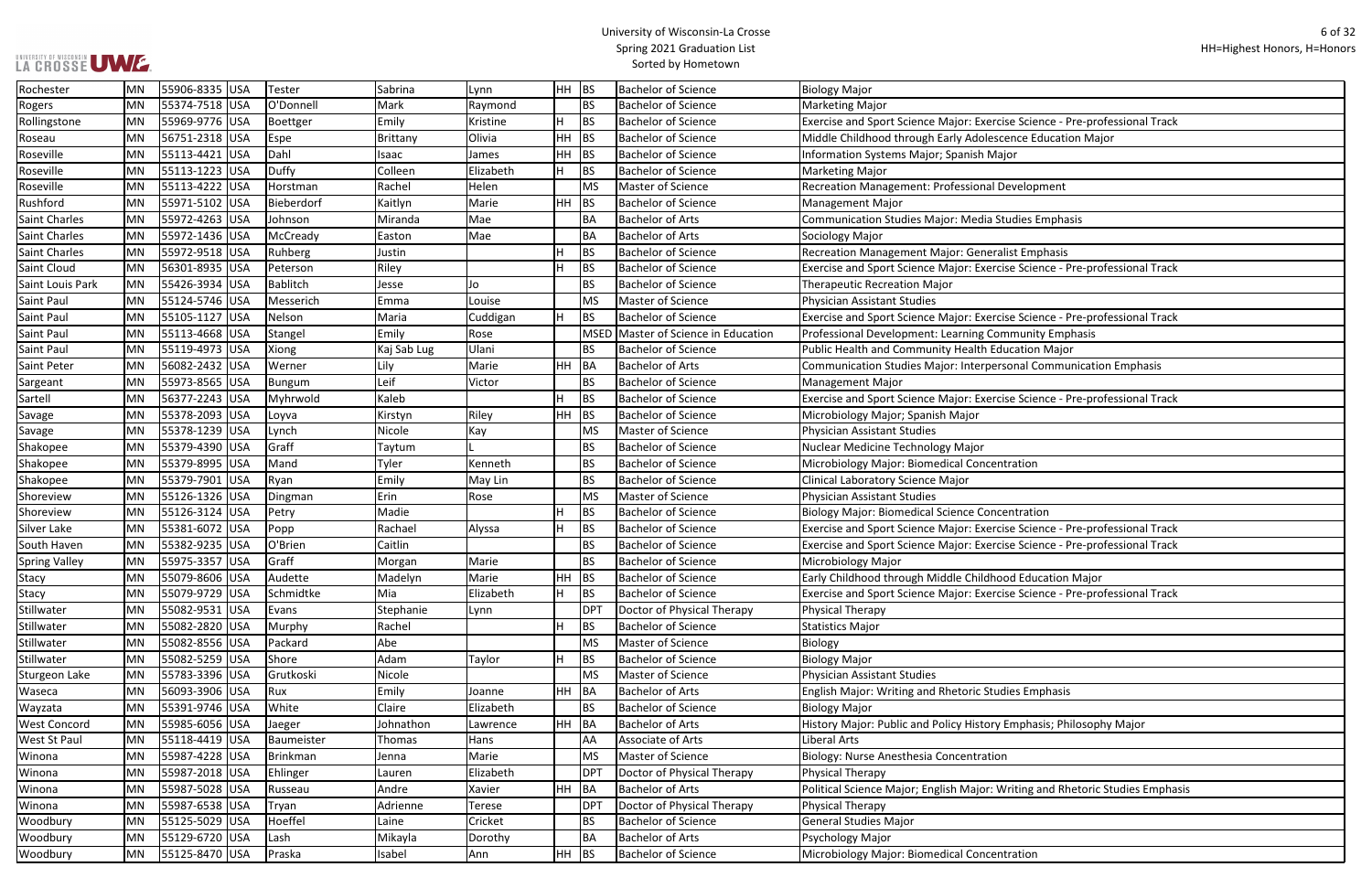| ducation                                              |
|-------------------------------------------------------|
| hasis                                                 |
|                                                       |
|                                                       |
|                                                       |
|                                                       |
|                                                       |
|                                                       |
|                                                       |
| es Emphasis; CASSH BA Degree Prog Opt-Lang            |
|                                                       |
| ducation                                              |
| ducation                                              |
| ducation                                              |
| ational Thrpy Track                                   |
| rship                                                 |
|                                                       |
|                                                       |
| ational Thrpy Track                                   |
|                                                       |
| e Science - Pre-professional Track                    |
|                                                       |
| al Education                                          |
|                                                       |
|                                                       |
|                                                       |
|                                                       |
| munity Emphasis                                       |
| (BS)                                                  |
|                                                       |
| ducation                                              |
|                                                       |
|                                                       |
|                                                       |
|                                                       |
|                                                       |
|                                                       |
| d - Adolescence)                                      |
|                                                       |
|                                                       |
|                                                       |
|                                                       |
|                                                       |
|                                                       |
|                                                       |
|                                                       |
| Concentration; CSH Individualized Option (BS)         |
|                                                       |
| cation Major; Professional and Technical Writing Cert |
|                                                       |

| Woodbury                | MN        | 55125-8671 USA | Wakefield   | Spencer       | Patrick   |     |             | MSED Master of Science in Education | Student Affairs Administration in Higher Education                                          |
|-------------------------|-----------|----------------|-------------|---------------|-----------|-----|-------------|-------------------------------------|---------------------------------------------------------------------------------------------|
| Woodbury                | <b>MN</b> | 55125-3507 USA | Ward        | Maxwell       | Emmett    | H   | BA          | <b>Bachelor of Arts</b>             | Theatre Arts Major: Musical Theatre Emphasis                                                |
| Zumbro Falls            | MN        | 55991-5139 USA | Seemann     | Alison        | Christine |     | <b>MS</b>   | Master of Science                   | <b>Physician Assistant Studies</b>                                                          |
| <b>Saint Charles</b>    | <b>MO</b> | 63304-0312 USA | L'Ecuyer    | Madeline      | Paige     |     | <b>BS</b>   | <b>Bachelor of Science</b>          | Political Science Major                                                                     |
| Matthews                | NC        | 28105-8878 USA | Heinen      | Kennedy       | Rose      |     | $HH$ BS     | <b>Bachelor of Science</b>          | Finance Major                                                                               |
| Pittsboro               | ΝC        | 27312-0740 USA | Barthel     | Rachel        | Lauren    |     | <b>BS</b>   | <b>Bachelor of Science</b>          | <b>Biology Major</b>                                                                        |
| Elkhorn                 | ΝE        | 68022-3027 USA | Murman      | Dillon        | Mitchell  | HH. | BS          | <b>Bachelor of Science</b>          | Philosophy Major                                                                            |
| Laughlin                | <b>NV</b> | 89029-0161 USA | Oelhafen    | Katherine     |           |     | AA          | Associate of Arts                   | Liberal Arts                                                                                |
| Pickerington            | <b>OH</b> | 43147-8458 USA | Drummond    | Zane          | Michael   |     | <b>BS</b>   | <b>Bachelor of Science</b>          | Accountancy Major; Finance Major                                                            |
| Philadelphia            | PA        | 19104-4689 USA | Song        | Lexy          |           |     | <b>BA</b>   | <b>Bachelor of Arts</b>             | English Major: Writing and Rhetoric Studies Emphasis; CASSH BA Degree Prog Opt-Lang         |
| Pittsburgh              | PA        | 15228-1078 USA | Shrivastava | Shishir       |           |     | <b>MS</b>   | Master of Science                   | Data Science                                                                                |
| <b>Brookings</b>        | <b>SD</b> | 57007-0001 USA | Knitter     | Trevor        | Charles   |     | <b>MSED</b> | Master of Science in Education      | Student Affairs Administration in Higher Education                                          |
| <b>Sioux Falls</b>      | SD        | 57105-4120 USA | Hernandez   | Aislinn       |           |     |             | MSED Master of Science in Education | Student Affairs Administration in Higher Education                                          |
| Nashville               | TN        | 37216-1811 USA | Petr        | Seanna        |           |     |             | MSED Master of Science in Education | Student Affairs Administration in Higher Education                                          |
| Austin                  | <b>TX</b> | 78748-3008 USA | Gravunder   | Morgan        | Kay       | H   | <b>BS</b>   | <b>Bachelor of Science</b>          | Therapeutic Recreation Major; Pre-Occupational Thrpy Track                                  |
| Bellingham              | WA.       | 98226-7941 USA | Townsend    | Tawny         | Charlene  |     | <b>EDD</b>  | Doctor of Education                 | <b>Student Affairs Administration and Leadership</b>                                        |
| Seattle                 | WA        | 98109-5393 USA | Booker      | Ethan         | Zhendong  |     | $HH$ BS     | <b>Bachelor of Science</b>          | Computer Science Major                                                                      |
| Seattle                 | WA        | 98122-3670 USA | Szabelski   | Mercedes      | Dionne    | H.  | <b>BS</b>   | <b>Bachelor of Science</b>          | <b>International Business Major</b>                                                         |
| Abbotsford              | WI        | 54405-5703 USA | Gunderson   | Sadie         | Jo        |     | $HH$ BS     | <b>Bachelor of Science</b>          | Therapeutic Recreation Major; Pre-Occupational Thrpy Track                                  |
| Abrams                  | WI        | 54101-9738 USA | Pagel       | Mikayla       | Jo        |     | <b>BS</b>   | <b>Bachelor of Science</b>          | Psychology Major                                                                            |
| Adams                   | WI        | 53910-9387 USA | LaChapelle  | Taylor        | Lynn      |     | $HH$ BS     | <b>Bachelor of Science</b>          | Exercise and Sport Science Major: Exercise Science - Pre-professional Track                 |
| Adams                   | WI        | 53910-9721 USA | Pawlak      | Paige         |           | H.  | <b>BS</b>   | <b>Bachelor of Science</b>          | <b>Therapeutic Recreation Major</b>                                                         |
| Allenton                | WI        | 53002-9754 USA | Krier       | Emily         | Maria     |     | $HH$ BS     | <b>Bachelor of Science</b>          | Exercise and Sport Science Major: Physical Education                                        |
| Alma                    | WI        | 54610-7732 USA | Kosik       | Heather       | Anne      |     | <b>CERT</b> | Certificate                         | <b>Educational Leadership</b>                                                               |
| Altoona                 | WI        | 54720-1841 USA | Rowe        | Alejandro     | Jefferson |     | <b>BS</b>   | <b>Bachelor of Science</b>          | Finance Major; Accountancy Major                                                            |
| Amery                   | WI        | 54001-5309 USA | Anderson    | Brittany      | Corrine   |     | <b>BS</b>   | <b>Bachelor of Science</b>          | Psychology Major                                                                            |
| <b>Amherst Junction</b> | WI        | 54407-9414 USA | Beilke      | Hannah        |           |     |             | MSED Master of Science in Education | Professional Development: Learning Community Emphasis                                       |
| <b>Amherst Junction</b> | WI        | 54407-9414 USA | Beilke      | Jacob         | Timothy   | H   | <b>BS</b>   | <b>Bachelor of Science</b>          | Biology Major; CSH Individualized Option (BS)                                               |
| Aniwa                   | WI        | 54408-5141 USA | Zatloukal   | Joseph        | Arrik     |     | <b>BS</b>   | <b>Bachelor of Science</b>          | General Studies Major                                                                       |
| Antigo                  | W١        | 54409-9091 USA | Ponasik     | Molly         | Elizabeth |     |             | MSED Master of Science in Education | Student Affairs Administration in Higher Education                                          |
| Appleton                | WI        | 54915-5217 USA | Alt         | Alex          |           |     | <b>BS</b>   | <b>Bachelor of Science</b>          | <b>Management Major</b>                                                                     |
| Appleton                | WI        | 54913-7677 USA | Bogatitus   | <b>Bailey</b> | Caitlin   |     | <b>MS</b>   | Master of Science                   | <b>Physician Assistant Studies</b>                                                          |
| Appleton                | WI        | 54915-4574 USA | Carpenter   | Alex          |           |     | <b>DPT</b>  | Doctor of Physical Therapy          | Physical Therapy                                                                            |
| Appleton                | WI        | 54915-5202 USA | Eckrose     | Anita         | Claire    |     | HH BA       | <b>Bachelor of Arts</b>             | Psychology Major                                                                            |
| Appleton                | WI        | 54913-7735 USA | Govin       | Connor        | Patrick   |     | HH BS       | <b>Bachelor of Science</b>          | Physics Major                                                                               |
| Appleton                | WI        | 54915-5218 USA | Grassl      | Shayna        | Anne      | н   | <b>BS</b>   | <b>Bachelor of Science</b>          | <b>Therapeutic Recreation Major</b>                                                         |
| Appleton                | WI        | 54915-7477 USA | Hetto       | Alexandra     | Nicole    | H.  | <b>BS</b>   | <b>Bachelor of Science</b>          | Spanish Education Major (Early Childhood - Adolescence)                                     |
| Appleton                | WI        | 54911-4511 USA | Hurula      | Mirm          |           |     | <b>BS</b>   | <b>Bachelor of Science</b>          | General Studies Major                                                                       |
| Appleton                | WI        | 54915-7090 USA | Kitten      | Leslie        |           |     | <b>BS</b>   | <b>Bachelor of Science</b>          | <b>General Studies Major</b>                                                                |
| Appleton                | WI        | 54915-2413 USA | Koehnke     | Heidi         | Jane      |     | <b>BS</b>   | <b>Bachelor of Science</b>          | <b>Biology Major</b>                                                                        |
| Appleton                | WI        | 54913-8009 USA | Litwin      | Kyra          | Marie     |     | $HH$ BS     | <b>Bachelor of Science</b>          | Art Major                                                                                   |
| Appleton                | WI        | 54915-2723 USA | Maloney     | Madison       | Sharon    | H.  | <b>BS</b>   | <b>Bachelor of Science</b>          | <b>Biology Major</b>                                                                        |
| Appleton                | WI        | 54914-5470 USA | Martinez    | Lisette       |           | H   | <b>BS</b>   | <b>Bachelor of Science</b>          | Finance Major; Economics Major                                                              |
| Appleton                | WI        | 54911-1422 USA | Murphy      | Tierney       | Kial      |     | <b>MS</b>   | Master of Science                   | <b>Healthcare Administration</b>                                                            |
| Appleton                | WI        | 54915-4682 USA | Murray      | Ryan          | David     | H.  | <b>BS</b>   | <b>Bachelor of Science</b>          | Psychology Major; German Studies Major                                                      |
| Appleton                | WI        | 54915-7209 USA | Nikodem     | Jared         | Russell   | H   | <b>BS</b>   | <b>Bachelor of Science</b>          | Geography Major: Environmental Science Concentration; CSH Individualized Option (BS)        |
| Appleton                | WI        | 54913-9511 USA | Pranica     | Katherine     | Rebecca   |     | <b>MS</b>   | Master of Science                   | Physician Assistant Studies                                                                 |
| Appleton                | WI        | 54915-8180 USA | Rooyakkers  | Lindsay       | Elizabeth |     | $HH$ BS     | <b>Bachelor of Science</b>          | Public Health and Community Health Education Major; Professional and Technical Writing Cert |
|                         |           |                |             |               |           |     |             |                                     |                                                                                             |

UNIVERSITY OF WISCONSIN<br>LA CROSSE UWE.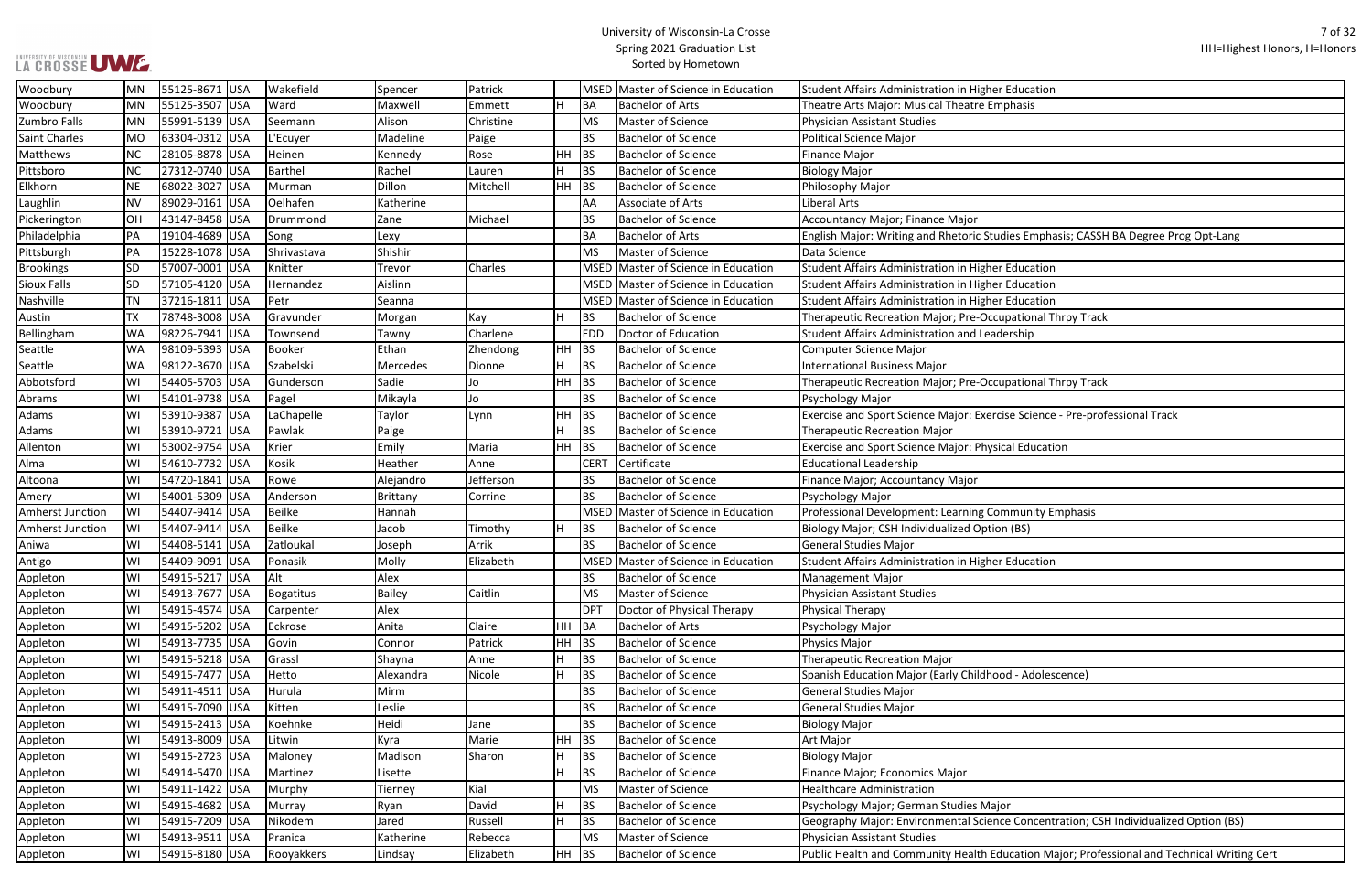anity-Based Recreation Emphasis ise Science - Pre-professional Track se Science - Fitness Track phasis; Psychology Major nthropology Emphasis Brofessional Communication Emphasis; Psychology Major: Org. and Professional Communication Emphasis; Psychology Major Barron Windor Width Windor Biology (ASBMB) Certchemistry & Molecular Biology (ASBMB) Cert ise Science - Fitness Track se Science - Pre-professional Track Black Creek Creek Biology (ASBMB) Cert Biology (ASBMB) Cert

ncial Planning Concentration

| Appleton                 | WI  | 54915-9313 USA | Schmalz       | Andrew         |             |                | <b>DPT</b> | Doctor of Physical Therapy                 | Physical Therapy                                                 |
|--------------------------|-----|----------------|---------------|----------------|-------------|----------------|------------|--------------------------------------------|------------------------------------------------------------------|
| Appleton                 | WI  | 54915-7418 USA | Skalecki      | Austin         | Wryli       | Н              | BS         | <b>Bachelor of Science</b>                 | Recreation Management Major: Community-Based Recreation          |
| Appleton                 | WI  | 54913-7181 USA | Sorebo        | Kate           | Elizabeth   |                |            | <b>MSED Master of Science in Education</b> | School Psychology                                                |
| Appleton                 | WI  | 54915-6602 USA | Vandenberg    | Matthew        | John        | HH             | <b>BS</b>  | <b>Bachelor of Science</b>                 | Exercise and Sport Science Major: Exercise Science - Pre-profes  |
| Appleton                 | WI  | 54913-9770 USA | Vanselow      | Matthew        | James       |                | BS         | <b>Bachelor of Science</b>                 | Microbiology Major: Biomedical Concentration                     |
| Appleton                 | WI  | 54915-1706 USA | Wickesberg    | Joel           |             |                | <b>BS</b>  | <b>Bachelor of Science</b>                 | Exercise and Sport Science Major: Exercise Science - Fitness Tra |
| Appleton                 | WI  | 54915-5680 USA | Williams      | Leah           | Ann         | <b>HH</b>      | BA         | <b>Bachelor of Arts</b>                    | Theatre Arts Major: Musical Theatre Emphasis; Psychology Ma      |
| Appleton                 | WI  | 54915-5222 USA | Wnek          | Larissa        | Ann         | HH             | <b>BS</b>  | <b>Bachelor of Science</b>                 | Psychology Major                                                 |
| Arcadia                  | WI  | 54612-1762 USA | Andre         | Ireland        | Ann         |                | BS         | <b>Bachelor of Science</b>                 | Psychology Major; CASSH Program Option                           |
| Arcadia                  | lWI | 54612-1063 USA | <b>Waters</b> | Sophie         |             |                | <b>BS</b>  | <b>Bachelor of Science</b>                 | Sociology Major; CASSH Program Option                            |
| Argyle                   | WI  | 53504-9729 USA | Treuthardt    | Jessica        | Lee         |                | <b>DPT</b> | Doctor of Physical Therapy                 | <b>Physical Therapy</b>                                          |
| Ashland                  | WI  | 54806-2708 USA | Swigart       | Austin         | Chris       |                | <b>DPT</b> | Doctor of Physical Therapy                 | Physical Therapy                                                 |
| Athens                   | WI  | 54411-2405 USA | Coker         | Shane          |             |                | <b>BS</b>  | <b>Bachelor of Science</b>                 | <b>Management Major</b>                                          |
| Athens                   | WI  | 54411-4014 USA | Lehrke        | Katie          |             |                | BS         | <b>Bachelor of Science</b>                 | Public Health and Community Health Education Major               |
| Augusta                  | WI  | 54722-9206 USA | Stensen       | Alexa          | Maye        |                | BS         | <b>Bachelor of Science</b>                 | <b>Finance Major</b>                                             |
| <b>Bagley</b>            | WI  | 53801-9706 USA | Mezera        | Justin         | John Ernest |                | BS         | <b>Bachelor of Science</b>                 | <b>Accountancy Major</b>                                         |
| Baldwin                  | WI  | 54002-2830 USA | Lavelle       | Nicole         | Mae         |                | BA         | <b>Bachelor of Arts</b>                    | Archaeological Studies Major: Cultural Anthropology Emphasis     |
| <b>Balsam Lake</b>       | WI  | 54810-2909 USA | Anderson      | Tevin          |             |                | BS         | <b>Bachelor of Science</b>                 | Middle Childhood through Early Adolescence Education Major       |
| Bangor                   | WI  | 54614-8812 USA | Shrake        | Joshua         | Bradley     |                | BS         | <b>Bachelor of Science</b>                 | <b>Information Systems Major</b>                                 |
| Baraboo                  | WI  | 53913-9653 USA | Clark-Meyer   | Quentin        | Will        |                | BS         | <b>Bachelor of Science</b>                 | <b>Finance Major</b>                                             |
| Baraboo                  | WI  | 53913-1462 USA | Conway        | Nikita         | Ann         |                | BS         | <b>Bachelor of Science</b>                 | Psychology Major                                                 |
| <b>Baraboo</b>           | WI  | 53913-3350 USA | Fitzpatrick   | Colin          | Daniel      |                | <b>BS</b>  | <b>Bachelor of Science</b>                 | <b>Statistics Major</b>                                          |
| Baraboo                  | WI  | 53913-9665 USA | Lee           | Amanda         | Susan       |                | BS         | <b>Bachelor of Science</b>                 | Communication Studies Major: Org. and Professional Commun        |
| Baraboo                  | WI  | 53913-9242 USA | Mueller       | Kaylee         | Ann         |                | <b>BS</b>  | <b>Bachelor of Science</b>                 | Therapeutic Recreation Major; Pre-Occupational Thrpy Track       |
| <b>Baraboo</b>           | WI  | 53913-9588 USA | Neitzel       | Dezi           |             |                | <b>BS</b>  | <b>Bachelor of Science</b>                 | Early Childhood through Middle Childhood Education Major         |
| Baraboo                  | WI  | 53913-9645 USA | Oberman       | Aetia          | Lorraine    |                | <b>BS</b>  | <b>Bachelor of Science</b>                 | <b>Biology Major</b>                                             |
| Baraboo                  | WI  | 53913-9764 USA | Stellmacher   | <b>Bryce</b>   | Henry       |                | <b>BS</b>  | <b>Bachelor of Science</b>                 | <b>Marketing Major</b>                                           |
| Barneveld                | WI  | 53507-9713 USA | Carden        | Taylor         | Nicole      |                | <b>BS</b>  | <b>Bachelor of Science</b>                 | Marketing Major; Economics Major                                 |
| Barron                   | WI  | 54812-9082 USA | Gonske        | Sara           | Judy        | <b>HH</b>      | <b>BS</b>  | <b>Bachelor of Science</b>                 | Biochemistry Major with American Society for Biochemistry &      |
| <b>Beaver Dam</b>        | WI  | 53916-1767 USA | Galvan        | Lorena         |             |                | <b>BS</b>  | <b>Bachelor of Science</b>                 | Exercise and Sport Science Major: Exercise Science - Fitness Tra |
| <b>Beaver Dam</b>        | WI  | 53916-8802 USA | Grulke        | Emma           | Jean        | $\blacksquare$ | <b>BS</b>  | <b>Bachelor of Science</b>                 | Exercise and Sport Science Major: Exercise Science - Pre-profes  |
| <b>Beaver Dam</b>        | WI  | 53916-9606 USA | Sether        | Jenna          | Ann         |                | <b>EDS</b> | <b>Education Specialist</b>                | School Psychology                                                |
| <b>Beaver Dam</b>        | WI  | 53916-1249 USA | Stehling      | Desi           |             |                | BS         | <b>Bachelor of Science</b>                 | <b>Accountancy Major</b>                                         |
| Belleville               | WI  | 53508-9311 USA | O'Connor      | McKenzie       | Lee         |                | <b>BS</b>  | <b>Bachelor of Science</b>                 | Political Science Major; Public Administration Major             |
| <b>Beloit</b>            | WI  | 53511-1415 USA | Elliott       | Matthew        | David       |                | <b>BS</b>  | <b>Bachelor of Science</b>                 | Biology Major; CSH Individualized Option (BS)                    |
| <b>Beloit</b>            | WI  | 53511-1406 USA | Sagaitis      | Hannah         | Nicole      | H              | <b>BS</b>  | <b>Bachelor of Science</b>                 | <b>Therapeutic Recreation Major</b>                              |
| Benton                   | WI  | 53803-9424 USA | Brant         | Melissa        | Marie       |                | <b>EDS</b> | <b>Education Specialist</b>                | School Psychology                                                |
| <b>Berlin</b>            | WI  | 54923-7637 USA | Sobieski      | Megan          | Elizabeth   |                | BS         | <b>Bachelor of Science</b>                 | Marketing Major                                                  |
| <b>Big Bend</b>          | WI  | 53103-9580 USA | Maccoux       | Kyleen         | Marie       |                | BS         | <b>Bachelor of Science</b>                 | Public Health and Community Health Education Major               |
| <b>Black Creek</b>       | WI  | 54106-8858 USA | Maki          | Ryan           | Robert      | <b>HH</b>      | <b>BS</b>  | <b>Bachelor of Science</b>                 | Biochemistry Major with American Society for Biochemistry &      |
| <b>Black River Falls</b> | WI  | 54615-5933 USA | Kniess        | Ashley         | Frances     |                | <b>BS</b>  | <b>Bachelor of Science</b>                 | Biology Major; CSH Individualized Option (BS)                    |
| <b>Black River Falls</b> | WI  | 54615-1057 USA | Roou          | Erin           |             |                | BS         | <b>Bachelor of Science</b>                 | <b>Biology Major</b>                                             |
| Blair                    | WI  | 54616-9061 USA | Simmons       | <b>Brandon</b> | Eugene      | <b>HH</b>      | BS         | <b>Bachelor of Science</b>                 | <b>Biology Major: Biomedical Science Concentration</b>           |
| <b>Blair</b>             | WI  | 54616-9318 USA | Wagner        | Rita           | Andrea      |                | <b>BS</b>  | <b>Bachelor of Science</b>                 | Middle Childhood through Early Adolescence Education Major       |
| Bloomer                  | WI  | 54724-1361 USA | Olson         | Eli            | Abraham     | <b>HH</b>      | <b>BS</b>  | <b>Bachelor of Science</b>                 | Finance Major: Risk, Insurance and Financial Planning Concenti   |
| Bonduel                  | WI  | 54107-0091 USA | Froemming     | Mitchell       | Noah        |                | BS         | <b>Bachelor of Science</b>                 | <b>General Studies Major</b>                                     |
| Boscobel                 | WI  | 53805-9132 USA | Loomis        | Bobbi Jo       | Ann         |                | <b>EDS</b> | <b>Education Specialist</b>                | School Psychology                                                |
| <b>Bristol</b>           | WI  | 53104-9780 USA | Aker          | Adam           | Thomas      |                | <b>BS</b>  | <b>Bachelor of Science</b>                 | Biology Major; CSH Individualized Option (BS)                    |
|                          |     |                |               |                |             |                |            |                                            |                                                                  |

## LA CROSSE UWE ...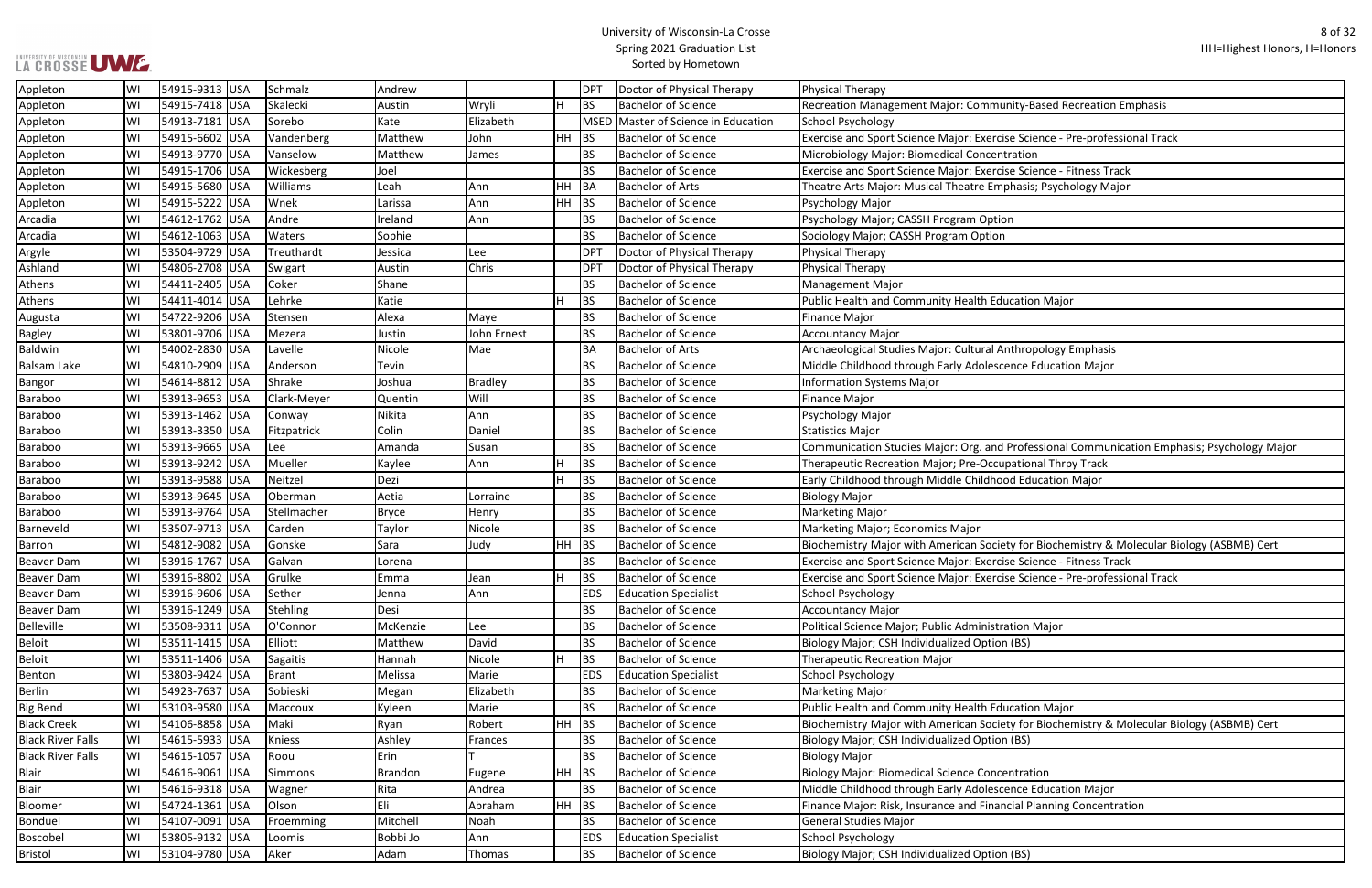ational and Professional Communication Emphasis

ofessional Communication Emphasis

ise Science - Pre-professional Track

ield Option A); History Education Major ise Science - Pre-prof. Track; CSH Individualized Option

ise Science - Pre-professional Track

or Recreation Emphasis

ational and Professional Communication Emphasis

Concentration; CSH Individualized Option (BS)

**ational and Professional Communication Emphasis** 

ety for Biochemistry & Molecular Biology (ASBMB) Cert ise Science - Pre-professional Track

| <b>Bristol</b>      | WI  | 53104-9668 USA  |            | O'Neill          | Kestly         | Christine            |           | <b>BS</b>       | <b>Bachelor of Science</b>          | Biology Major; CSH Individualized Option (BS)                  |
|---------------------|-----|-----------------|------------|------------------|----------------|----------------------|-----------|-----------------|-------------------------------------|----------------------------------------------------------------|
| <b>Brodhead</b>     | lwı | 53520-9595 USA  |            | Lederman Kintzle | Brooke         |                      |           | <b>CERT</b>     | Certificate                         | <b>Educational Leadership</b>                                  |
| <b>Brodhead</b>     | WI  | 53520-9554      | <b>USA</b> | Speckman         | Jack           |                      | Н         | <b>BS</b>       | <b>Bachelor of Science</b>          | Therapeutic Recreation Major; Pre-Occupational Thrpy Track     |
| <b>Brookfield</b>   | WI  | 53045-1616 USA  |            | Below            | Cameron        | Marc                 |           | <b>BS</b>       | <b>Bachelor of Science</b>          | <b>Finance Major</b>                                           |
| <b>Brookfield</b>   | WI  | 53005-1220 USA  |            | Burgoyne         | <b>Derek</b>   | <b>Thomas Edward</b> |           | <b>BS</b>       | <b>Bachelor of Science</b>          | Biology Major; CSH Individualized Option (BS)                  |
| <b>Brookfield</b>   | WI  | 53045-1171 USA  |            | Donohue          | Patrick        |                      |           | <b>BS</b>       | <b>Bachelor of Science</b>          | <b>Management Major</b>                                        |
| <b>Brookfield</b>   | WI  | 53045-4918 USA  |            | Fox              | Grace          | Elizabeth            | H         | <b>BS</b>       | <b>Bachelor of Science</b>          | Communication Studies Major: Organizational and Profession     |
| <b>Brookfield</b>   | WI  | 53045-3765 USA  |            | Hauser           | Michael        | Vincent              |           | <b>BS</b>       | <b>Bachelor of Science</b>          | Finance Major; Accountancy Major                               |
| <b>Brookfield</b>   | lwı | 53005-3606 USA  |            | Jahnke           | Sydney         | Marion               |           | <b>BS</b>       | <b>Bachelor of Science</b>          | <b>Finance Major</b>                                           |
| <b>Brookfield</b>   | lwı | 53045-6703 USA  |            | Shilobrit        | Cole           | James                |           | <b>BS</b>       | <b>Bachelor of Science</b>          | Economics Major                                                |
| <b>Brookfield</b>   | WI  | 53045-6742 USA  |            | Wallner          | Joe            |                      |           | <b>BS</b>       | <b>Bachelor of Science</b>          | <b>Biology Major: Aquatic Science Concentration</b>            |
| <b>Brookfield</b>   | WI  | 53005-1547 USA  |            | Werchowski       | Alexander      | Jerome               |           | <b>BS</b>       | <b>Bachelor of Science</b>          | Accountancy Major                                              |
| <b>Brown Deer</b>   | WI  | 53223-3013 USA  |            | Zak              | Kacie          |                      |           | <b>BS</b>       | <b>Bachelor of Science</b>          | <b>Biology Major</b>                                           |
| Brownsville         | WI  | 53006-0316 USA  |            | Roberts          | lan            | Thomas               | H.        | <b>BS</b>       | <b>Bachelor of Science</b>          | Statistics Major                                               |
| <b>Bruce</b>        | WI  | 54819-9715 USA  |            | Stearns          | Jordyn         | Ann                  |           | <b>BS</b>       | <b>Bachelor of Science</b>          | Marketing Major: Organizational and Professional Communic      |
| <b>Bryant</b>       | WI  | 54418-9755 USA  |            | Gallenberg       | Maggie         | Lynn                 | HH        | <b>BS</b>       | <b>Bachelor of Science</b>          | <b>Biology Major: Biomedical Science Concentration</b>         |
| <b>Buffalo City</b> | WI  | 54622-7071 USA  |            | Conley           | Sarah          |                      |           | <b>BS</b>       | <b>Bachelor of Science</b>          | Art Major                                                      |
| Burlington          | WI  | 53105-8966 USA  |            | Aldrich          | Kelly          | Rose                 | <b>HH</b> | <b>BS</b>       | <b>Bachelor of Science</b>          | Exercise and Sport Science Major: Exercise Science - Pre-prof  |
| Burlington          | WI  | 53105-2213 USA  |            | Downing          | Kaitlyn        | Leigh                |           | <b>BS</b>       | <b>Bachelor of Science</b>          | Psychology Major: Interpersonal Communication Emphasis         |
| Burlington          | WI  | 53105-2029 USA  |            | Fisher           | Faith          | Jin-Ah               |           | <b>BS</b>       | <b>Bachelor of Science</b>          | Sociology Major                                                |
| Burlington          | WI  | 53105-9723 USA  |            | Ohlfs            | Chloe          | Rachel               |           | <b>BS</b>       | <b>Bachelor of Science</b>          | <b>English Education Major</b>                                 |
| Burlington          | WI  | 53105-7607 USA  |            | Ohm              | Andrew         | Stefan               | H         | <b>BS</b>       | <b>Bachelor of Science</b>          | Mathematics Education Major                                    |
| Burlington          | WI  | 53105-7405 USA  |            | Sabourin         | Amanda         | Lynn                 |           | <b>BS</b>       | <b>Bachelor of Science</b>          | Social Studies Education Major (Broad Field Option A); History |
| Burlington          | WI  | 53105-2138 USA  |            | Stevens          | Matthew        | Payne                |           | <b>BS</b>       | <b>Bachelor of Science</b>          | Exercise and Sport Science Major: Exercise Science - Pre-prof. |
| Burlington          | WI  | 53105-8914 USA  |            | Swantz           | <b>Brandon</b> | Daniel               |           | <b>BS</b>       | <b>Bachelor of Science</b>          | <b>Management Major</b>                                        |
| Burlington          | WI  | 53105-1073 USA  |            | Traber           | Matt           |                      |           | AA              | Associate of Arts                   | Liberal Arts                                                   |
| Burlington          | WI  | 53105-1097 USA  |            | Weiler           | Samantha       | Rae                  |           | <b>BS</b>       | <b>Bachelor of Science</b>          | <b>Public Administration Major</b>                             |
| Burlington          | lwı | 53105-2634 USA  |            | Zwiebel          | Mackenzie      | Mae                  |           | <b>BS</b>       | <b>Bachelor of Science</b>          | Psychology Major: Interpersonal Communication Emphasis         |
| <b>Burnett</b>      | lwı | 53922-9732 USA  |            | Backhaus         | Elena          | Maria                |           | <b>BS</b>       | <b>Bachelor of Science</b>          | Marketing Major                                                |
| Caledonia           | WI  | 53108-9776 USA  |            | Kohlmann         | Kara           |                      |           | <b>BS</b>       | <b>Bachelor of Science</b>          | <b>Biology Major</b>                                           |
| Cambria             | WI  | 53923-9603 USA  |            | Hahn             | Ashley         | Renee                |           | <b>BS</b>       | <b>Bachelor of Science</b>          | Public Health and Community Health Education Major             |
| Cambridge           | WI  | 53523-8602 USA  |            | Andrews Wagener  | Kailey         | Rose                 | H.        | <b>BS</b>       | <b>Bachelor of Science</b>          | <b>Marketing Major</b>                                         |
| Cambridge           | WI  | 53523-9507 USA  |            | Currie           | Sydney         | Claire               | <b>HH</b> | <b>BS</b>       | <b>Bachelor of Science</b>          | Exercise and Sport Science Major: Exercise Science - Pre-profe |
| Cambridge           | WI  | 53523-9549 USA  |            | <b>DeForest</b>  | Steven         | Neil                 |           | <b>BS</b>       | <b>Bachelor of Science</b>          | Recreation Management Major: Outdoor Recreation Emphas         |
| Cambridge           | WI  | 53523-9761 USA  |            | Hataj            | Nathan         |                      |           |                 | MSED Master of Science in Education | Professional Development: Learning Community Emphasis          |
| Cameron             | WI  | 54822-7710 USA  |            | Weis             | Taylor         | Sue                  | H         | <b>BA</b>       | <b>Bachelor of Arts</b>             | Communication Studies Major: Organizational and Profession     |
| Casco               | WI  | 54205-9737 USA  |            | Peronto          | Zac            |                      |           | <b>BS</b>       | <b>Bachelor of Science</b>          | Biology Major: Environmental Science Concentration; CSH Ind    |
| Casco               | WI  | 54205-9741  USA |            | Vandevelde       | Erika          | Lyn                  |           | <b>BS</b>       | <b>Bachelor of Science</b>          | <b>Finance Major</b>                                           |
| Cashton             | WI  | 54619-7251 USA  |            | Buckmaster       | Hannah         | Lynn                 | H         | <b>BS</b>       | <b>Bachelor of Science</b>          | Therapeutic Recreation Major; Gerontology Emphasis             |
| Cashton             | WI  | 54619-8402 USA  |            | Flock            | Dillon         | James                |           | AA              | Associate of Arts                   | Liberal Arts                                                   |
| Cashton             | WI  | 54619-4208 USA  |            | Kuhn             | Mitchel        | Matthew              |           | <b>BA</b>       | <b>Bachelor of Arts</b>             | Communication Studies Major: Organizational and Profession     |
| Cassville           | WI  | 53806-9668 USA  |            | Emmel            | Allison        | Kathleen             | HH        | $\overline{BA}$ | <b>Bachelor of Arts</b>             | French Major                                                   |
| Cazenovia           | WI  | 53924-7059 USA  |            | Schmitt          | Marcus         | James                |           | <b>BS</b>       | <b>Bachelor of Science</b>          | Accountancy Major; Finance Major                               |
| Cecil               | WI  | 54111-9469 USA  |            | Fischer          | Megan          | Josephine            |           | <b>BS</b>       | <b>Bachelor of Science</b>          | Biochemistry Major with American Society for Biochemistry &    |
| Cedar Grove         | WI  | 53013-1258 USA  |            | Jones            | Cara           | Nichole              |           | <b>BS</b>       | <b>Bachelor of Science</b>          | Exercise and Sport Science Major: Exercise Science - Pre-prof  |
| Cedarburg           | WI  | 53012-2280 USA  |            | Doughman         | Erin           | Frances              | H         | <b>BS</b>       | <b>Bachelor of Science</b>          | Psychology Major                                               |
| Cedarburg           | WI  | 53012-8977 USA  |            | Eastman          | Katie          |                      |           | <b>BS</b>       | <b>Bachelor of Science</b>          | <b>Biology Major</b>                                           |
| Cedarburg           | WI  | 53012-9007 USA  |            | Gemignani        | Isabella       | Marie                | H         | <b>BS</b>       | <b>Bachelor of Science</b>          | Finance Major                                                  |
|                     |     |                 |            |                  |                |                      |           |                 |                                     |                                                                |

LA CROSSE UWE.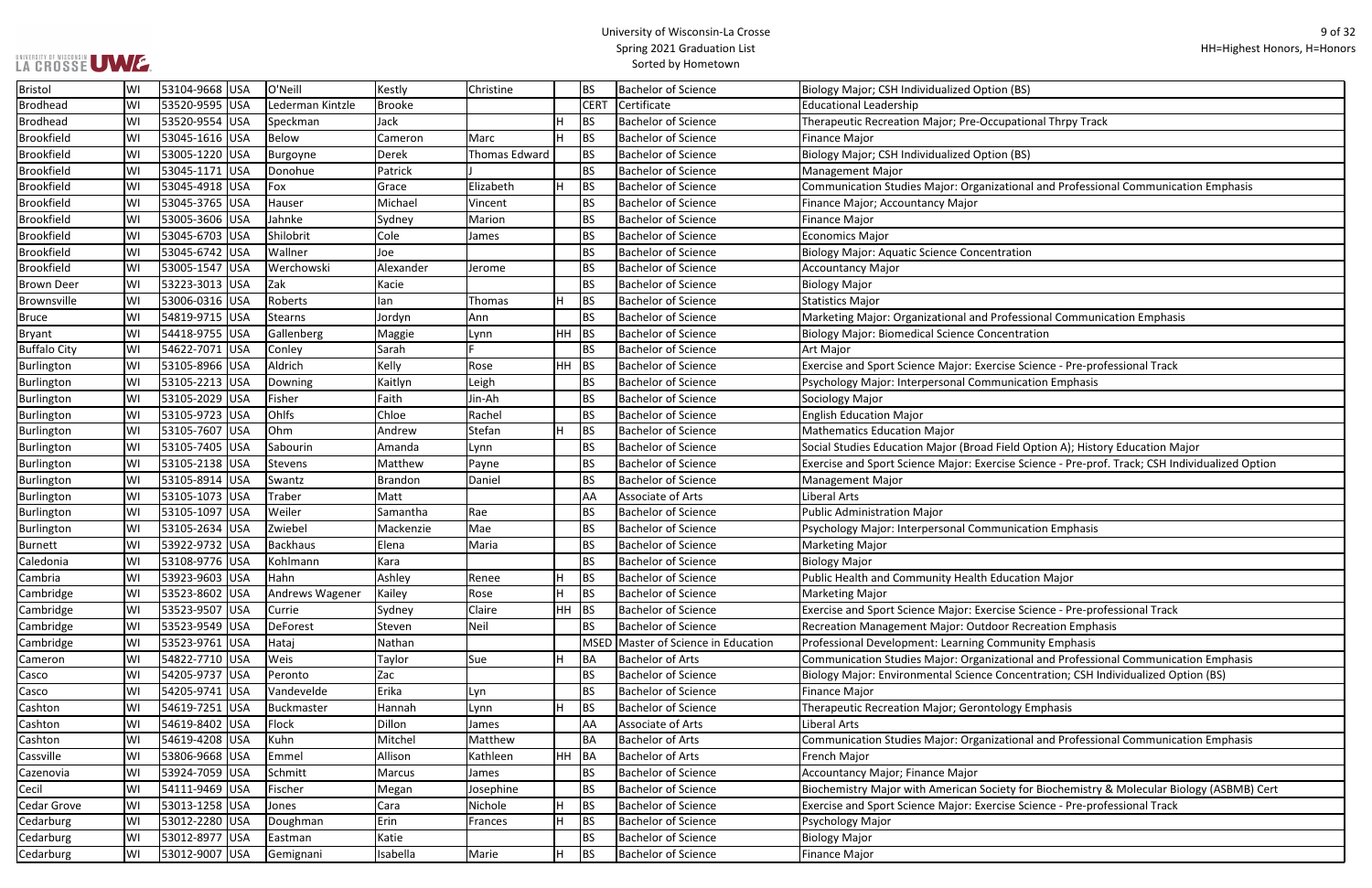r Recreation Emphasis

ence Education Major

se Science - Pre-professional Track

Sonal Communication Emphasis

ety for Biochemistry & Molecular Biology (ASBMB) Cert

ofessional Communication Emphasis

CSH Individualized Option (BS)

se Science - Pre-professional Track

**I**se Science - Fitness Track

tional and Professional Communication Emphasis

dies Emphasis; CASSH Program Option

ise Science - Fitness Track

ise Science - Pre-professional Track

| Cedarburg               | WI | 53012-1138 USA      | Georgetta   | Ellie          | Cosich    |           | <b>BS</b>       | <b>Bachelor of Science</b>     | Psychology Major; CASSH Program Option                           |
|-------------------------|----|---------------------|-------------|----------------|-----------|-----------|-----------------|--------------------------------|------------------------------------------------------------------|
| Cedarburg               | WI | 53012-1368 USA      | Grissom     | Katelyn        | Rose      |           | <b>BS</b>       | <b>Bachelor of Science</b>     | Recreation Management Major: Outdoor Recreation Empha            |
| Cedarburg               | WI | 53012-2853 USA      | Ladd        | Alex           |           |           | <b>BS</b>       | <b>Bachelor of Science</b>     | <b>Marketing Major</b>                                           |
| Cedarburg               | WI | 53012-9729 USA      | Lanser      | Genevieve      | Marie     |           | <b>BS</b>       | <b>Bachelor of Science</b>     | <b>Management Major</b>                                          |
| Cedarburg               | WI | 53012-9710 USA      | Leair       | Allison        | Elizabeth | H         | <b>BS</b>       | <b>Bachelor of Science</b>     | Middle Childhood through Early Adolescence Education Ma          |
| Cedarburg               | WI | 53012-9331 USA      | Martin      | Alison         | Christine |           | <b>BS</b>       | <b>Bachelor of Science</b>     | Microbiology Major: Biomedical Concentration                     |
| Cedarburg               | WI | 53012-9212 USA      | Race        | Makenna        | Jean      | <b>HH</b> | <b>BS</b>       | <b>Bachelor of Science</b>     | Geography Major: Environmental Science Concentration             |
| Cedarburg               | WI | 53012-2139 USA      | Sella       | Andrew         | Michael   |           | <b>MSED</b>     | Master of Science in Education | Student Affairs Administration in Higher Education               |
| Chaseburg               | WI | 54621-8082 USA      | Peterson    | Cassie         |           | <b>HH</b> | <b>BS</b>       | <b>Bachelor of Science</b>     | Exercise and Sport Science Major: Exercise Science - Pre-pro     |
| Chetek                  | WI | 54728-8025 USA      | Castle      | Haley          | Jeanne    | H         | <b>BS</b>       | <b>Bachelor of Science</b>     | <b>Biology Major</b>                                             |
| Chippewa Falls          | WI | 54729-6118 USA      | Buhrow      | <b>Brianna</b> | Lynn      |           | <b>BS</b>       | <b>Bachelor of Science</b>     | Management Major; Marketing Major                                |
| Chippewa Falls          | WI | 54729-6199 USA      | Clark       | Madison        |           | HH        | <b>BS</b>       | <b>Bachelor of Science</b>     | Public Health and Community Health Education Major               |
| Chippewa Falls          | WI | 54729-7150  USA     | Gerlach     | Koehler        | James     |           | <b>BS</b>       | <b>Bachelor of Science</b>     | <b>Communication Studies Major: Interpersonal Communication</b>  |
| Chippewa Falls          | WI | 54729-6425 USA      | Runge       | Abby           |           |           | <b>BS</b>       | <b>Bachelor of Science</b>     | Statistics Major; CSH Individualized Option (BS)                 |
| Cleveland               | WI | 53015-1716 USA      | Grunwald    | John           |           |           | <b>BS</b>       | <b>Bachelor of Science</b>     | Biochemistry Major with American Society for Biochemistry        |
| Cleveland               | WI | 53015-1111 USA      | Hemb        | Carissa        | Anne      |           | <b>MSED</b>     | Master of Science in Education | School Psychology                                                |
| Cleveland               | WI | 53015<br><b>USA</b> | Ploetz      | Arika          | Lynn      |           | <b>BS</b>       | <b>Bachelor of Science</b>     | Psychology Major; CASSH Program Option                           |
| Clinton                 | WI | 53525-9790 USA      | Hogan       | Sara           | Margaret  |           | <b>BS</b>       | <b>Bachelor of Science</b>     | Microbiology Major                                               |
| Coleman                 | WI | 54112-9624 USA      | Stegeman    | Katie          |           | HH        | BS              | <b>Bachelor of Science</b>     | <b>English Education Major</b>                                   |
| Colgate                 | WI | 53017-9137 USA      | Weitermann  | Taylor         | Allison   | HH        | <b>BS</b>       | <b>Bachelor of Science</b>     | Biology Major; CSH Individualized Option (BS)                    |
| Colgate                 | WI | 53017-9142 USA      | Werner      | Rachel         | Catherine |           | <b>BS</b>       | <b>Bachelor of Science</b>     | Marketing Major: Organizational and Professional Commun          |
| Columbus                | WI | 53925-1691  USA     | Kanouse     | Samantha       | Rose      |           | <b>BS</b>       | <b>Bachelor of Science</b>     | Psychology Major                                                 |
| Columbus                | WI | 53925-1374 USA      | Olson       | Skyler         | Rose      | HH        | <b>BS</b>       | <b>Bachelor of Science</b>     | Early Childhood through Middle Childhood Education Major         |
| Columbus                | WI | 53925-1339 USA      | Osterloth   | Kohei          | Ambrose   |           | <b>MS</b>       | <b>Master of Science</b>       | <b>Applied Statistics</b>                                        |
| Columbus                | WI | 53925-2324 USA      | Rubert      | Trenton        | David     |           | <b>BS</b>       | <b>Bachelor of Science</b>     | Physics Major: Business Concentration; CSH Individualized C      |
| <b>Combined Locks</b>   | WI | 54113-1263 USA      | Justice     | Megan          | Marie     |           | <b>BS</b>       | <b>Bachelor of Science</b>     | Biology Major                                                    |
| Combined Locks          | WI | 54113-1259 USA      | Voet        | Katie          |           |           | <b>BS</b>       | <b>Bachelor of Science</b>     | <b>Marketing Major</b>                                           |
| <b>Combined Locks</b>   | WI | 54113-1423 USA      | Weinhold    | Matthew        | Scott     |           | DP <sub>1</sub> | Doctor of Physical Therapy     | <b>Physical Therapy</b>                                          |
| <b>Cottage Grove</b>    | WI | 53527-9742 USA      | Beck        | Clara          | Rose      |           | <b>BS</b>       | <b>Bachelor of Science</b>     | Exercise and Sport Science Major: Exercise Science - Pre-pro     |
| <b>Cottage Grove</b>    | WI | 53527-9560 USA      | Gaber       | Addie          |           | <b>HH</b> | BS              | <b>Bachelor of Science</b>     | Early Childhood through Middle Childhood Education Major         |
| <b>Cottage Grove</b>    | WI | 53527-9781 USA      | Heiman      | Cameron        | Jade      | HH        | BA              | <b>Bachelor of Arts</b>        | Psychology Major                                                 |
| <b>Cross Plains</b>     | WI | 53528-9252 USA      | Acker       | Josh           |           |           | <b>BS</b>       | <b>Bachelor of Science</b>     | Exercise and Sport Science Major: Exercise Science - Fitness     |
| <b>Cross Plains</b>     | WI | 53528-9015 USA      | Hartung     | Kristin        | Marie     |           | <b>BS</b>       | <b>Bachelor of Science</b>     | Psychology Major                                                 |
| <b>Cross Plains</b>     | WI | 53528-9551 USA      | Zhou        | Junhao         |           |           | <b>MSED</b>     | Master of Science in Education | Professional Development: Learning Community Emphasis            |
| Cudahy                  | WI | 53110-2910 USA      | Steffen     | Callie         | Virginia  | HH.       | BS              | <b>Bachelor of Science</b>     | Early Childhood through Middle Childhood Education Major         |
| Cudahy                  | WI | 53110-2339 USA      | Wesela      | Elizabeth      | Emily     |           | <b>BS</b>       | <b>Bachelor of Science</b>     | Public Health and Community Health Education Major               |
| Cumberland              | WI | 54829-9217 USA      | Friess      | Lexie          | Ellen     |           | <b>BS</b>       | <b>Bachelor of Science</b>     | <b>Communication Studies Major: Organizational and Professio</b> |
| Cumberland              | WI | 54829-9485 USA      | Olsen       | Taylor         | Kelley    | HH        | <b>BS</b>       | <b>Bachelor of Science</b>     | Biology Major; CSH Individualized Option (BS)                    |
| Cushing                 | WI | 54006<br><b>USA</b> | Swenson     | Alyssa         | Lorraine  | н         | <b>BS</b>       | <b>Bachelor of Science</b>     | <b>Biology Major</b>                                             |
| Custer                  | WI | 54423-9724 USA      | Thomas      | Jacob          | Marvin    |           | <b>BS</b>       | <b>Bachelor of Science</b>     | <b>Finance Major</b>                                             |
| Custer                  | WI | 54423-9664 USA      | Zimmermann  | Jackie         | Marie     |           | <b>BS</b>       | <b>Bachelor of Science</b>     | Public Health and Community Health Education Major               |
| Dalton                  | WI | 53926-0082 USA      | Dolgner     | Grace          |           |           | <b>BA</b>       | <b>Bachelor of Arts</b>        | English Major: Writing and Rhetoric Studies Emphasis; CASS       |
| Darien                  | WI | 53114-1257 USA      | Truckenbrod | Holly          | Shea      |           | <b>BS</b>       | <b>Bachelor of Science</b>     | <b>Accountancy Major</b>                                         |
|                         | WI | 53530-1354 USA      | Sturtz      |                |           | HH        | BS              | <b>Bachelor of Science</b>     | Exercise and Sport Science Major: Physical Education             |
| Darlington<br>De Forest | WI | 53532-0901 USA      |             | Jesse<br>David | Kihaa     |           | <b>BS</b>       | <b>Bachelor of Science</b>     | Exercise and Sport Science Major: Exercise Science - Fitness     |
|                         |    |                     | Mngodo      |                |           |           |                 | <b>Bachelor of Science</b>     |                                                                  |
| De Pere                 | WI | 54115-8730 USA      | Bergner     | Luke           |           |           | <b>BS</b>       |                                | <b>General Studies Major</b>                                     |
| De Pere                 | WI | 54115-4019 USA      | Christensen | Bennett        | James     |           | <b>BS</b>       | <b>Bachelor of Science</b>     | <b>Biology Major</b>                                             |
| De Pere                 | WI | 54115-9196 USA      | DeCleene    | Sophia         | Susan     | $HH$ BS   |                 | <b>Bachelor of Science</b>     | Exercise and Sport Science Major: Exercise Science - Pre-pro     |

## LA CROSSE UWE ...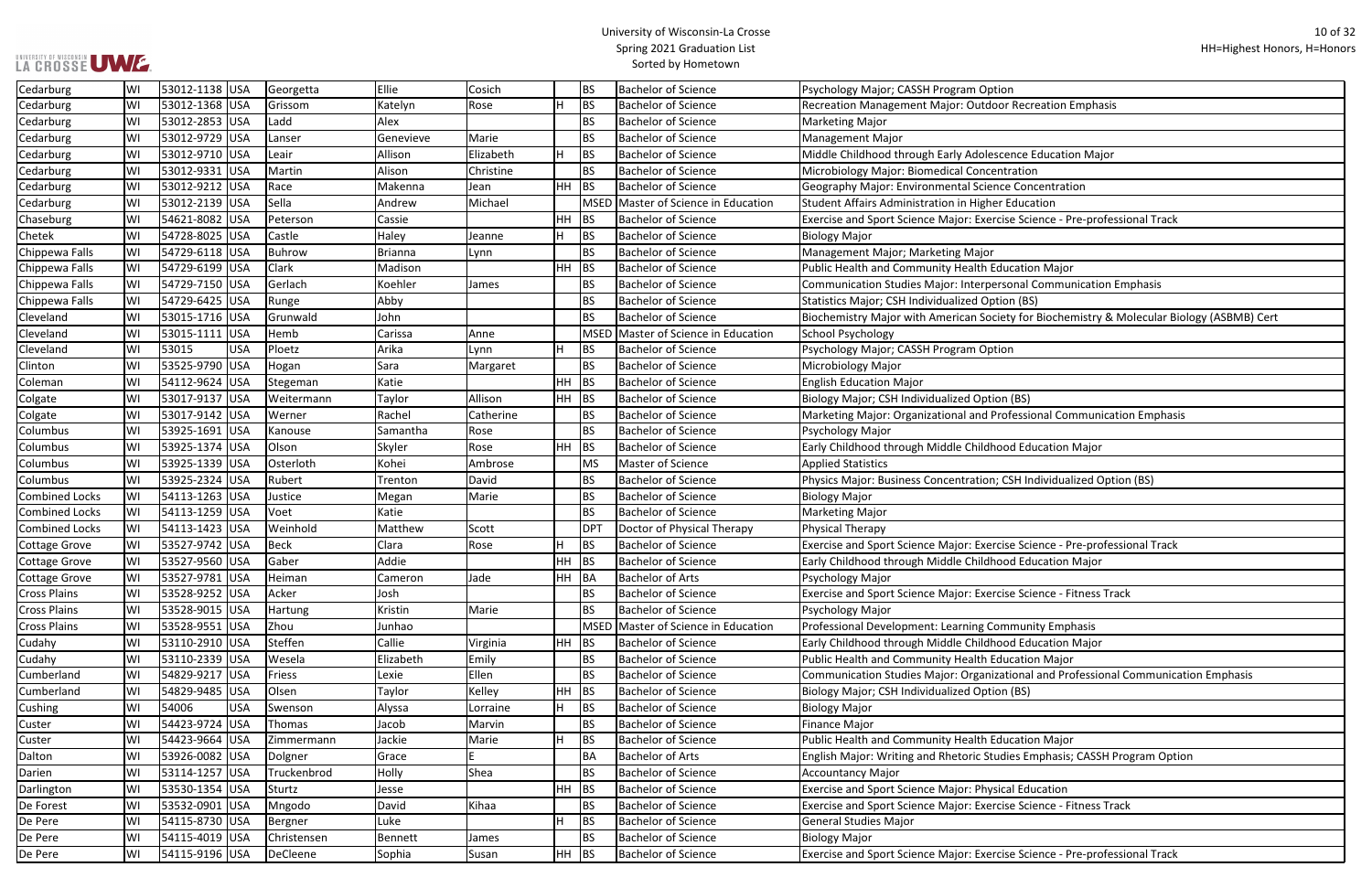ty (ASBMB) Certification; CSH Individualized Option (BS)

ntration; Economics Major

cial Planning Concentration

on Science Concentration

| De Pere          | lwı | 54115-8683 USA  |            | Ebert         | Drew         | Alyse         |           | <b>MS</b>   | Master of Science                   | Physician Assistant Studies                                           |
|------------------|-----|-----------------|------------|---------------|--------------|---------------|-----------|-------------|-------------------------------------|-----------------------------------------------------------------------|
| De Pere          | WI  | 54115-7848 USA  |            | Jones         | Laura        | Aleisha Marie |           |             | MSED Master of Science in Education | Student Affairs Administration in Higher Education                    |
| De Pere          | WI  | 54115-8229      | <b>USA</b> | Larsen        | Jacob        | Alan          |           | BA          | <b>Bachelor of Arts</b>             | Spanish Major; CASSH Program Option                                   |
| De Pere          | WI  | 54115           | <b>USA</b> | Pearce        | Becca        |               |           | MSED        | Master of Science in Education      | Student Affairs Administration in Higher Education                    |
| De Pere          | lwı | 54115-7804      | <b>USA</b> | Peterman      | Laura        | Lynne         |           | <b>MS</b>   | Master of Science                   | <b>Applied Statistics</b>                                             |
| De Pere          | WI  | 54115-8781 USA  |            | Quintal       | <b>Tracy</b> | Lynn          |           | <b>CERT</b> | Certificate                         | <b>Reading Teacher</b>                                                |
| De Pere          | WI  | 54115-7619 USA  |            | Roehrig       | David        | Thomas        |           | <b>MS</b>   | <b>Master of Science</b>            | Recreation Management: Professional Development                       |
| Deerbrook        | WI  | 54424-9306 USA  |            | Aulik         | Callie       |               | HH        | <b>BS</b>   | <b>Bachelor of Science</b>          | Biology Major; CSH Individualized Option (BS)                         |
| Deforest         | WI  | 53532-2403 USA  |            | Clark         | Kristen      | Mary          | HH        | BS          | <b>Bachelor of Science</b>          | Middle Childhood through Early Adolescence Education Major            |
| Deforest         | WI  | 53532-2410 USA  |            | Kaphingst     | Maddie       |               |           | <b>BS</b>   | <b>Bachelor of Science</b>          | <b>Marketing Major</b>                                                |
| Deforest         | WI  | 53532-1749 USA  |            | Kuchar        | Alyssa       | Rae           |           | <b>BS</b>   | <b>Bachelor of Science</b>          | <b>Accountancy Major</b>                                              |
| Deforest         | WI  | 53532-2841      | <b>USA</b> | Long-Pero     | Maddisen     | Payge         |           | <b>MS</b>   | <b>Master of Science</b>            | <b>Physician Assistant Studies</b>                                    |
| Deforest         | lwı | 53532-1984 USA  |            | McIntyre      | Meghan       | Leigh         |           | <b>BS</b>   | <b>Bachelor of Science</b>          | Biochemistry Major with American Society (ASBMB) Certificati          |
| Deforest         | WI  | 53532-3221  USA |            | Pilecky       | Michael      |               |           | <b>BS</b>   | <b>Bachelor of Science</b>          | <b>Statistics Major: Actuarial Science Concentration; Economics M</b> |
| Deforest         | WI  | 53532-0911 USA  |            | Trimborn      | Dayna        | Jo            |           | <b>BS</b>   | <b>Bachelor of Science</b>          | Middle Childhood through Early Adolescence Education Major            |
| Deforest         | WI  | 53532-2601 USA  |            | Winter        | Lindi        | Jo            |           |             | MSED Master of Science in Education | Professional Development: Learning Community Emphasis                 |
| Deforest         | lwı | 53532-1233      | USA        | Zilker        | Sophia       | Eve           |           | <b>BS</b>   | <b>Bachelor of Science</b>          | Archaeological Studies Major; CASSH Program Option                    |
| Delafield        | WI  | 53018-1910 USA  |            | Sadowski      | Grant        | Jordan        |           | <b>BS</b>   | <b>Bachelor of Science</b>          | <b>Biology Major</b>                                                  |
| Delavan          | WI  | 53115-2870 USA  |            | Gonzalez      | Katelyn      | Marie         |           | <b>BS</b>   | <b>Bachelor of Science</b>          | Middle Childhood through Early Adolescence Education Major            |
| Delavan          | WI  | 53115-3706 USA  |            | Guss          | Michael      | William       |           | <b>BS</b>   | <b>Bachelor of Science</b>          | Public Health and Community Health Education Major                    |
| Delavan          | WI  | 53115           | <b>USA</b> | <b>Stark</b>  | Jordan       | Connor        | <b>HH</b> | BS          | <b>Bachelor of Science</b>          | Finance Major: Risk, Insurance and Financial Planning Concenti        |
| Denmark          | WI  | 54208-9459      | <b>USA</b> | Kornelly      | Allison      | Paige         |           | <b>BS</b>   | <b>Bachelor of Science</b>          | <b>Biology Major</b>                                                  |
| Dodgeville       | WI  | 53533-9067 USA  |            | Parkin        | Marissa      |               |           | <b>BS</b>   | <b>Bachelor of Science</b>          | Biology Major; CSH Individualized Option (BS)                         |
| Dodgeville       | WI  | 53533-8521      | USA        | Sullivan      | Alyssa       | Ann           |           | <b>BS</b>   | <b>Bachelor of Science</b>          | <b>Biology Major: Environmental Science Concentration</b>             |
| Dousman          | WI  | 53118-9487 USA  |            | Carpenter     | Janis        | Ann           |           | <b>BS</b>   | <b>Bachelor of Science</b>          | Health and Wellness Management Major                                  |
| Dousman          | WI  | 53118-8825 USA  |            | Fenelon       | Ethan        | Patrick       |           | <b>BS</b>   | <b>Bachelor of Science</b>          | Geography Major: Geographic Information Science Concentrat            |
| Dousman          | lwı | 53118-9789 USA  |            | Marshall      | Chris        |               |           | <b>BS</b>   | <b>Bachelor of Science</b>          | Finance Major                                                         |
| Dousman          | WI  | 53118-9674 USA  |            | Schmitz       | Katie        |               | HH.       | <b>BS</b>   | <b>Bachelor of Science</b>          | Microbiology Major: Biomedical Concentration                          |
| Dousman          | lwı | 53118-8836      | USA        | Shaw          | Abby         |               |           |             | MSED Master of Science in Education | Student Affairs Administration in Higher Education                    |
| Dousman          | WI  | 53118-9387 USA  |            | Steib         | Abigail      | Marie         | HH        | BS          | <b>Bachelor of Science</b>          | Early Childhood through Middle Childhood Education Major              |
| Eagle            | WI  | 53119-1483 USA  |            | Ackermann     | Kaelee       | Nicole        |           | BA          | <b>Bachelor of Arts</b>             | <b>Communication Studies Major: Media Studies Emphasis</b>            |
| Eagle            | lWI | 53119-2312 USA  |            | Beyer         | Brian        | Robert        | $HH$ BS   |             | Bachelor of Science                 | Chemistry Major: ACS Certification; Spanish Major                     |
| Eagle River      | WI  | 54521           | <b>USA</b> | Seyfert       | Kerri        | Belle         | HH        | <b>BS</b>   | <b>Bachelor of Science</b>          | Economics Major; Political Science Major                              |
| <b>East Troy</b> | WI  | 53120-1944 USA  |            | Casper        | Kayla        | Ann           | H.        | <b>BS</b>   | <b>Bachelor of Science</b>          | Psychology Major                                                      |
| <b>East Troy</b> | WI  | 53120-1757 USA  |            | Erkamaa       | Emily        | Jean          |           | <b>BS</b>   | <b>Bachelor of Science</b>          | Psychology Major                                                      |
| <b>East Troy</b> | WI  | 53120-2572 USA  |            | Hernandez     | Ivan         | John          |           | <b>BS</b>   | <b>Bachelor of Science</b>          | <b>Information Systems Major</b>                                      |
| <b>East Troy</b> | WI  | 53120-2021 USA  |            | Woodson       | <b>Brody</b> | Matthew       |           | <b>BS</b>   | <b>Bachelor of Science</b>          | Finance Major                                                         |
| Eau Claire       | WI  | 54701-8373 USA  |            | <b>Brahan</b> | William      | Allen         |           | <b>BS</b>   | <b>Bachelor of Science</b>          | <b>Management Major</b>                                               |
| Eau Claire       | WI  | 54703-0669 USA  |            | Bronstad      | Nate         |               | <b>HH</b> | <b>BS</b>   | <b>Bachelor of Science</b>          | <b>Biology Major: Biomedical Science Concentration</b>                |
| Eau Claire       | WI  | 54701-9744 USA  |            | Hinden        | Kelly        |               |           |             | MSED Master of Science in Education | <b>School Psychology</b>                                              |
| Eau Claire       | WI  | 54703-5988 USA  |            | <b>Ivey</b>   | Jordyn       |               |           | <b>BS</b>   | <b>Bachelor of Science</b>          | Psychology Major                                                      |
| Eau Claire       | WI  | 54701-7317 USA  |            | Jochimsen     | Sam          | Matthew       |           | <b>BS</b>   | <b>Bachelor of Science</b>          | <b>Management Major</b>                                               |
| Eau Claire       | WI  | 54703-3284 USA  |            | Johnson       | Andrew       | William       |           | <b>MSED</b> | Master of Science in Education      | Professional Development: Learning Community Emphasis                 |
| Eau Claire       | WI  | 54701-4375 USA  |            | Johnson       | Zachary      | Preston       |           | <b>BS</b>   | <b>Bachelor of Science</b>          | Finance Major                                                         |
| Eau Claire       | WI  | 54701-9229 USA  |            | Looker        | Hailey       | Rae           | $HH$ BS   |             | <b>Bachelor of Science</b>          | Psychology Major                                                      |
| Eau Claire       | WI  | 54701-6821 USA  |            | Lunderville   | Kylee        | Lynn          |           | <b>BS</b>   | <b>Bachelor of Science</b>          | Psychology Major; CASSH Program Option                                |
| Eau Claire       | WI  | 54703-1399 USA  |            | Luther        | Steve        |               |           | <b>BS</b>   | <b>Bachelor of Science</b>          | <b>Biology Major: Biomedical Science Concentration</b>                |
| Eau Claire       | WI  | 54703-2600 USA  |            | Sarkauskas    | Riley        | Marie         |           | <b>BS</b>   | <b>Bachelor of Science</b>          | General Studies Major                                                 |
|                  |     |                 |            |               |              |               |           |             |                                     |                                                                       |

## LA CROSSE UWE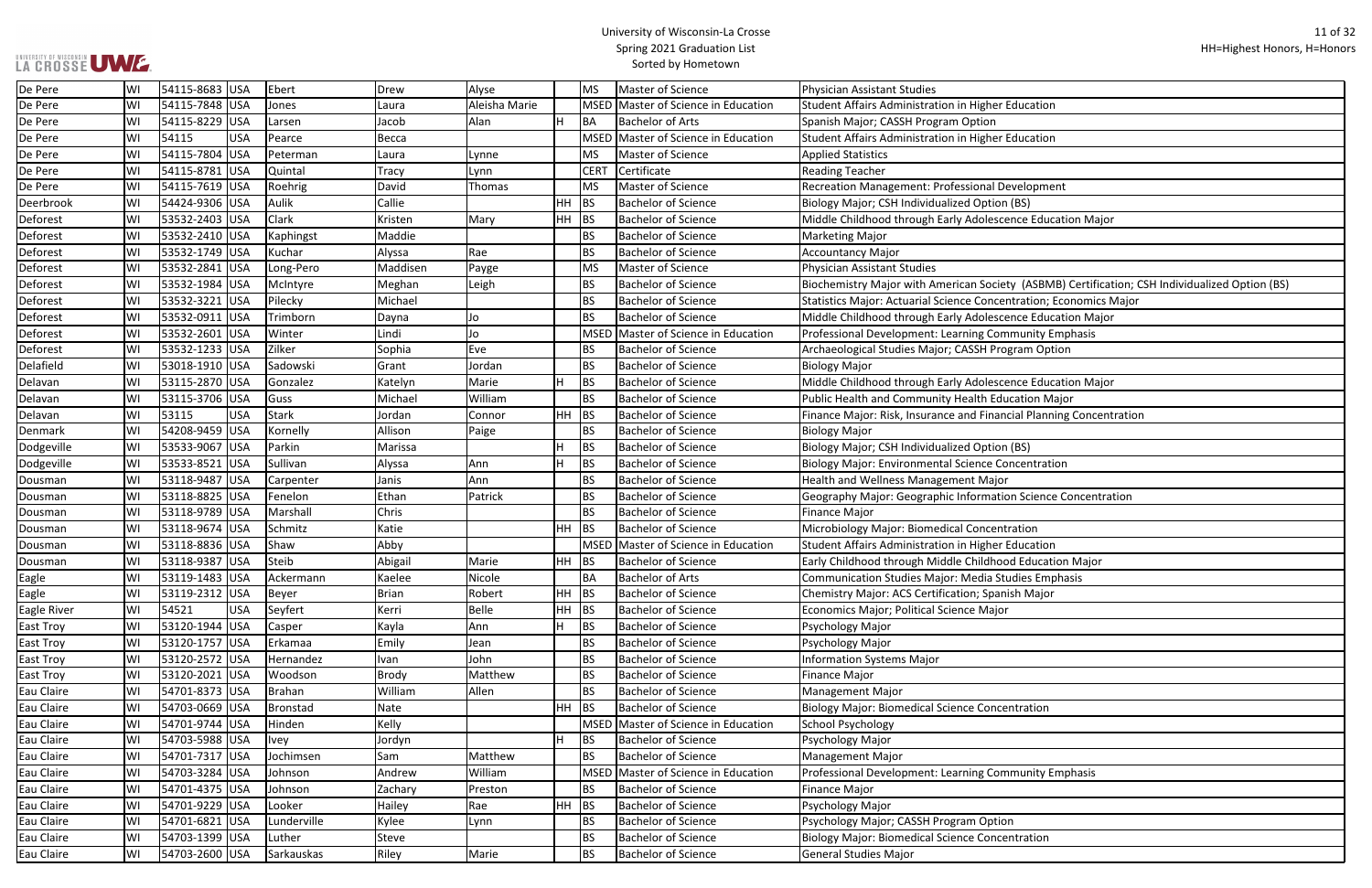| Education                                              |
|--------------------------------------------------------|
| Education                                              |
|                                                        |
|                                                        |
|                                                        |
| onal Communication Emphasis                            |
| e Science - Pre-professional Track                     |
| e Education (Broad Field) Major                        |
| d Education Major                                      |
|                                                        |
|                                                        |
|                                                        |
|                                                        |
|                                                        |
|                                                        |
|                                                        |
|                                                        |
| tems Emphasis                                          |
| ofessional Communication Emphasis                      |
|                                                        |
|                                                        |
|                                                        |
| e Science - Pre-prof. Track; CSH Individualized Option |
|                                                        |
|                                                        |
|                                                        |
|                                                        |
|                                                        |
| e Science - Fitness Track                              |
|                                                        |
|                                                        |
| ology Concentration                                    |
|                                                        |
| ence Education Major                                   |
| ional and Professional Communication Emphasis          |
| rmance; Strength and Conditioning Emphasis             |
|                                                        |
| <b>Imunity Emphasis</b>                                |
| rmance; Applied Sport Science Emphasis                 |
|                                                        |
| munity Emphasis                                        |
| munity Emphasis                                        |
|                                                        |
|                                                        |
| ntration                                               |
|                                                        |
| ajor                                                   |
|                                                        |
|                                                        |
| ional and Professional Communication Emphasis          |
|                                                        |

| Eau Claire        | WI | 54701-9453 USA  | Schober       | Noah         | Christopher    |         | <b>BS</b>   | <b>Bachelor of Science</b>          | General Studies Major                                                                           |
|-------------------|----|-----------------|---------------|--------------|----------------|---------|-------------|-------------------------------------|-------------------------------------------------------------------------------------------------|
| Eau Claire        | WI | 54703-1621 USA  | Sygulla       | Kayla        | Lynn           |         |             | MSED Master of Science in Education | <b>Student Affairs Administration in Higher Education</b>                                       |
| Eau Claire        | WI | 54703-0334 USA  | Vue           | Kab          |                |         | <b>MSED</b> | Master of Science in Education      | Student Affairs Administration in Higher Education                                              |
| Eau Claire        | WI | 54701-7432 USA  | Wiedbusch     | Alex         |                |         | DPT         | Doctor of Physical Therapy          | Physical Therapy                                                                                |
| Eau Claire        | WI | 54703-6605 USA  | <b>Winger</b> | Nicole       |                |         | <b>BS</b>   | <b>Bachelor of Science</b>          | <b>Biology Major</b>                                                                            |
| Eden              | WI | 53019-1222 USA  | Flood         | Joe          |                |         | BA          | <b>Bachelor of Arts</b>             | Communication Studies Major: Interpersonal Communication Emphasis                               |
| Edgar             | W١ | 54426-5538 USA  | Griesmer      | Shalynn      | Kassidy        | HH BS   |             | <b>Bachelor of Science</b>          | Exercise and Sport Science Major: Exercise Science - Pre-professional Track                     |
| Edgar             | W١ | 54426-5331 USA  | Wenzel        | Samuel       | Michael        |         | <b>BS</b>   | <b>Bachelor of Science</b>          | Biology Education Major; General Science Education (Broad Field) Major                          |
| Edgerton          | WI | 53534-1705 USA  | DeWar         | Abigale      | Elizabeth Mae  |         | $HH$ BS     | <b>Bachelor of Science</b>          | Early Childhood through Middle Childhood Education Major                                        |
| Edgerton          | WI | 53534-1504 USA  | Hedding       | Emma         | Katherine      | H.      | <b>BS</b>   | <b>Bachelor of Science</b>          | Sociology Major; CASSH Program Option                                                           |
| Edgerton          | WI | 53534-9354 USA  | Nettum        | Clarise      | Marie          | H.      | <b>BS</b>   | <b>Bachelor of Science</b>          | <b>Management Major</b>                                                                         |
| Edgerton          | WI | 53534-8769 USA  | Onley         | Alyssa       | May            |         | <b>BS</b>   | <b>Bachelor of Science</b>          | Sociology Major                                                                                 |
| Eldorado          | WI | 54932-9620 USA  | Vollmer       | Nicholas     | James          |         | <b>DPT</b>  | Doctor of Physical Therapy          | Physical Therapy                                                                                |
| Eleva             | WI | 54738-8996 USA  | <b>Clark</b>  | Jalen        |                |         | <b>BS</b>   | <b>Bachelor of Science</b>          | Sociology Major                                                                                 |
| Eleva             | WI | 54738-5362 USA  | McRae         | Meagan       | Elizabeth      |         | MS          | Master of Science                   | <b>Physician Assistant Studies</b>                                                              |
| <b>Elk Mound</b>  | WI | 54739-4032 USA  | Ausman        | Emily        |                | H       | <b>BS</b>   | <b>Bachelor of Science</b>          | <b>Therapeutic Recreation Major</b>                                                             |
| <b>Elk Mound</b>  | WI | 54739-9342 USA  | Bauer         | Jonah        | D              |         | <b>BS</b>   | <b>Bachelor of Science</b>          | Computer Science Major: Embedded Systems Emphasis                                               |
| Elkhorn           | WI | 53121-4383 USA  | Fisher        | Dayne        | James          |         | <b>BS</b>   | <b>Bachelor of Science</b>          | Economics Major: Organizational and Professional Communication Emphasis                         |
| Elkhorn           | WI | 53121-3755 USA  | Griffa        | Kelly        | Ann            | $HH$ BS |             | <b>Bachelor of Science</b>          | Psychology Major                                                                                |
| Elkhorn           | WI | 53121-4290 USA  | Jenson        | <b>Bryce</b> | Daniel         |         | <b>DPT</b>  | Doctor of Physical Therapy          | Physical Therapy                                                                                |
| Elkhorn           | WI | 53121-1302 USA  | Van Dyke      | Jordan       | Daniel         | H       | <b>BS</b>   | <b>Bachelor of Science</b>          | Exercise and Sport Science Major: Exercise Science - Pre-prof. Track; CSH Individualized Option |
| Elm Grove         | WI | 53122-1705 USA  | Breider       | Zachary      | Walter         |         | <b>BS</b>   | <b>Bachelor of Science</b>          | Physics Major                                                                                   |
| Elm Grove         | WI | 53122-1231 USA  | Hill          | Kevin        | James          | H       | <b>BS</b>   | <b>Bachelor of Science</b>          | Physics Major: Applied Physics Emphasis                                                         |
| Elm Grove         | WI | 53122-2127 USA  | Malloy        | Maddie       |                |         | <b>BS</b>   | <b>Bachelor of Science</b>          | Sociology Major                                                                                 |
| Ettrick           | WI | 54627-9624 USA  | Baardseth     | Morgan       | Lee            |         | <b>BS</b>   | <b>Bachelor of Science</b>          | Psychology Major                                                                                |
| Ettrick           | WI | 54627-9803 USA  | Baer          | Nick         |                |         | MS          | Master of Science                   | <b>Physician Assistant Studies</b>                                                              |
| Evansville        | WI | 53536-9758 USA  | Gunn          | Lucas        | Jackson Robert |         | <b>BS</b>   | <b>Bachelor of Science</b>          | Exercise and Sport Science Major: Exercise Science - Fitness Track                              |
| Evansville        | WI | 53536-9326 USA  | Smith         | Keaton       | Adam           | $HH$ BS |             | <b>Bachelor of Science</b>          | <b>Computer Science Major</b>                                                                   |
| Evansville        | WI | 53536-9715 USA  | Yoerger       | Zoe          | Isabel         |         | <b>BS</b>   | <b>Bachelor of Science</b>          | <b>Biology Major: Cellular and Molecular Biology Concentration</b>                              |
| Fairwater         | WI | 53931-0177 USA  | Geerdts       | Trevor       | Reed           | $HH$ BS |             | <b>Bachelor of Science</b>          | Physics Major                                                                                   |
| <b>Fall Creek</b> | WI | 54742-4108 USA  | Folkers       | Whitney      | Lynne          | $HH$ BS |             | <b>Bachelor of Science</b>          | Middle Childhood through Early Adolescence Education Major                                      |
| Fennimore         | WI | 53809-1729 USA  | Ahnen         | Olivia       | Jean           | H.      | BS          | <b>Bachelor of Science</b>          | Communication Studies Major: Organizational and Professional Communication Emphasis             |
| Fennimore         | WI | 53809-1908 USA  | Hertrampf     | <b>Brock</b> | Joseph         |         | <b>MS</b>   | Master of Science                   | Exercise and Sport Science: Human Performance; Strength and Conditioning Emphasis               |
| Fitchburg         | WI | 53711-5011 USA  | Frahm         | Luke         | Daniel         |         | <b>BS</b>   | <b>Bachelor of Science</b>          | <b>Marketing Major</b>                                                                          |
| Fitchburg         | WI | 53711-4775 USA  | Lemin         | Nicholas     |                |         |             | MSED Master of Science in Education | Professional Development: Learning Community Emphasis                                           |
| Fitchburg         | WI | 53711-4950 USA  | Sweeney       | Logan        | Magee          |         | <b>MS</b>   | Master of Science                   | Exercise and Sport Science: Human Performance; Applied Sport Science Emphasis                   |
| Fitchburg         | WI | 53711-6507 USA  | Whalley       | Emily        | Kathryn        |         |             | MSED Master of Science in Education | Professional Development: Learning Community Emphasis                                           |
| Fitchburg         | WI | 53711-9305 USA  | Ziegler       | Jackie       |                |         |             | MSED Master of Science in Education | Professional Development: Learning Community Emphasis                                           |
| Florence          | WI | 54121-9145 USA  | Berry         | Glenn        | Francis        | H.      | <b>BS</b>   | <b>Bachelor of Science</b>          | <b>English Education Major</b>                                                                  |
| Fond du Lac       | WI | 54937-9163 USA  | Bauer         | <b>Blake</b> | James          |         | <b>BS</b>   | <b>Bachelor of Science</b>          | <b>Finance Major</b>                                                                            |
| Fond Du Lac       | WI | 54937-5017 USA  | Behling       | Kalli        | Rae            |         | <b>BS</b>   | <b>Bachelor of Science</b>          | <b>Biology Major: Biomedical Science Concentration</b>                                          |
| Fond du Lac       | WI | 54935-3561 USA  | Colton        | Brianna      | Marie          | HH BS   |             | <b>Bachelor of Science</b>          | Therapeutic Recreation Major                                                                    |
| Fond Du Lac       | WI | 54937-6109 USA  | Legge         | Ashley       | Michaelene     | H.      | <b>BS</b>   | <b>Bachelor of Science</b>          | International Business Major; Spanish Major                                                     |
| Fond du Lac       | WI | 54937-8039 USA  | Simon         | Kailee       | Ann            | $HH$ BS |             | <b>Bachelor of Science</b>          | <b>Therapeutic Recreation Major</b>                                                             |
| Fond du Lac       | WI | 54935-2747 USA  | Tighe         | Chris        |                |         | <b>BS</b>   | <b>Bachelor of Science</b>          | Communication Studies Major: Organizational and Professional Communication Emphasis             |
| Fond du Lac       | WI | 54937-9399  USA | Weber         | Vanessa      | Paige          |         | <b>BS</b>   | <b>Bachelor of Science</b>          | Psychology Major                                                                                |
| Fond du Lac       | WI | 54935-6146 USA  | Wendt         | Tyler        | Jon            | H.      | <b>BS</b>   | <b>Bachelor of Science</b>          | <b>Accountancy Major</b>                                                                        |
| Fond du Lac       | WI | 54937-8059 USA  | Weston        | Claire       | Margaret       |         | <b>BS</b>   | <b>Bachelor of Science</b>          | Exercise and Sport Science Major: Exercise Science - Pre-professional Track                     |
|                   |    |                 |               |              |                |         |             |                                     |                                                                                                 |

UNIVERSITY OF WISCONSIN<br>LA CROSSE UWE.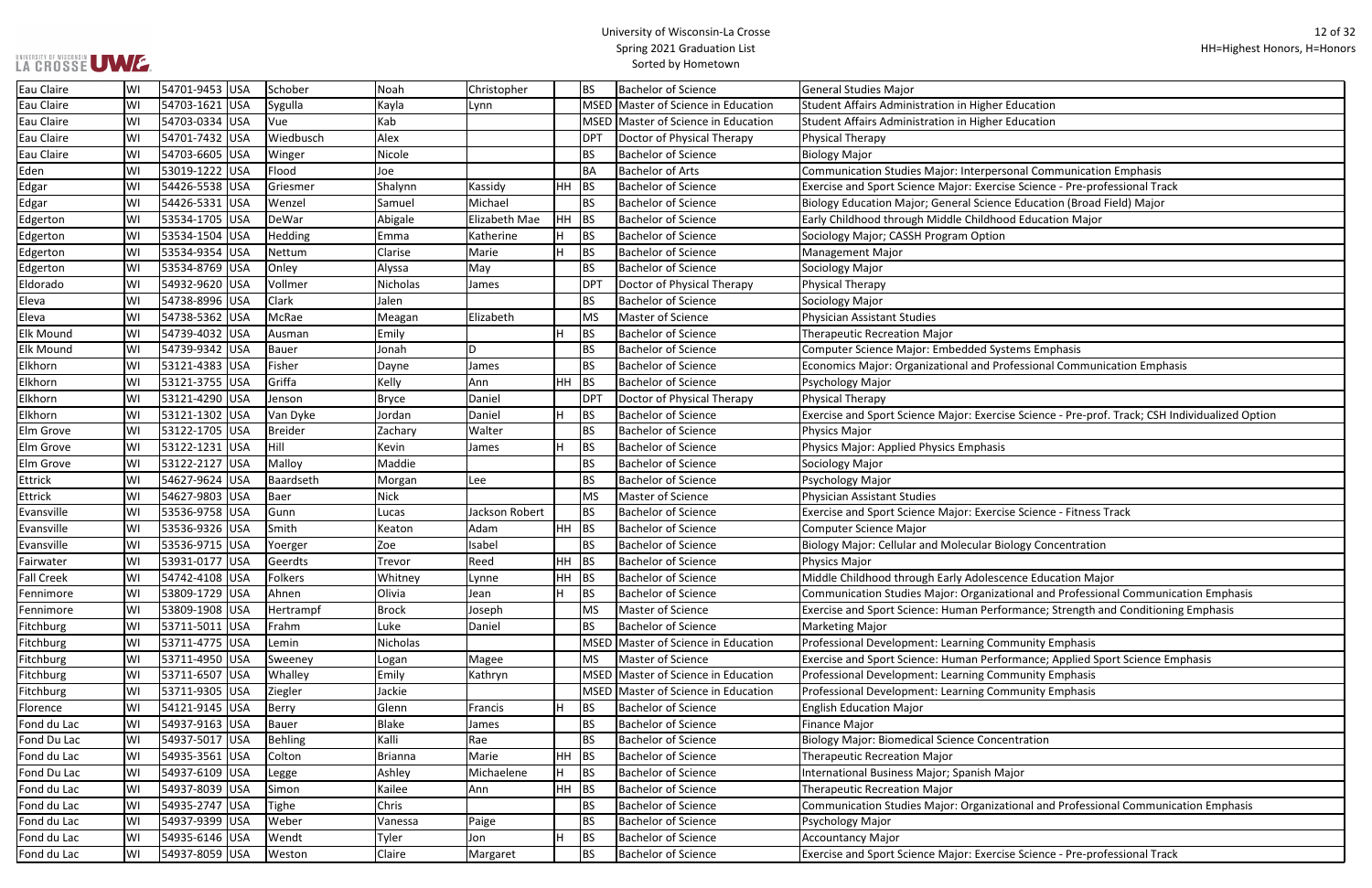## LA CROSSE UWE.

#### University of Wisconsin-La Crosse Spring 2021 Graduation List Sorted by Hometown

ield Option A); Political Science Education Major ise Science - Pre-professional Track

ucation Major; Spanish Major

phasis; Comm.Studies Major: Media Studies Emphasis tional and Professional Communication Emphasis:

se Science - Pre-professional Track

**Design / Technical Emphasis** 

tional and Professional Communication Emphasis

se Science - Fitness Track

oncentration; CSH Individualized Option (BS)

1 and Event Management Emphasis

rofessional Communication Emphasis

se Science - Fitness Track

| Fond du Lac          | WI | 54935-9005  USA |            | Wittlinger    | Victor         | Harold      | HH BS     |             | <b>Bachelor of Science</b>  | Social Studies Education Major (Broad Field Option A); Political |
|----------------------|----|-----------------|------------|---------------|----------------|-------------|-----------|-------------|-----------------------------|------------------------------------------------------------------|
| Fond du Lac          | WI | 54935-4577  USA |            | Ziegler       | Emily          | Marie       |           | BS          | <b>Bachelor of Science</b>  | Exercise and Sport Science Major: Exercise Science - Pre-profes  |
| Fort Atkinson        | WI | 53538-1369  USA |            | Charland      | Megan          | Christina   |           | BS          | <b>Bachelor of Science</b>  | Information Systems Major: Media Studies Emphasis                |
| Fort Atkinson        | WI | 53538-1382  USA |            | Goodman-Price | Stephanie      | Ruth        |           | <b>CERT</b> | Certificate                 | <b>Educational Leadership</b>                                    |
| Fort Atkinson        | WI | 53538-9623  USA |            | Slack         | Jenna          | Nicole      |           | <b>BS</b>   | <b>Bachelor of Science</b>  | Public Health and Community Health Education Major; Spanish      |
| <b>Fountain City</b> | WI | 54629-8242 USA  |            | Barnhart      | Tori           | Leigh       |           | <b>BS</b>   | <b>Bachelor of Science</b>  | <b>Biology Major: Biomedical Science Concentration</b>           |
| <b>Fountain City</b> | WI | 54629-7523 USA  |            | Kaczorowski   | Jordan         | Jay         |           | <b>BS</b>   | <b>Bachelor of Science</b>  | Physics Major                                                    |
| <b>Fountain City</b> | WI | 54629-8709  USA |            | Sand          | Eric           |             |           | BS          | <b>Bachelor of Science</b>  | <b>General Studies Major</b>                                     |
| <b>Fox Point</b>     | WI | 53217-2820 USA  |            | Keyser        | Laura          | Elizabeth   |           | BS          | <b>Bachelor of Science</b>  | <b>Biology Major</b>                                             |
| <b>Fox Point</b>     | W١ | 53217-2772  USA |            | <b>Mowers</b> | Elizabeth      | Coulter     |           | <b>BS</b>   | <b>Bachelor of Science</b>  | Public Health and Community Health Education Major               |
| Franklin             | WI | 53132-2171 USA  |            | Cimoch        | Alexis         |             |           | BA          | <b>Bachelor of Arts</b>     | Theatre Arts Major: Musical Theatre Emphasis; Comm.Studies       |
| Franklin             | W١ | 53132-2171 USA  |            | Cimoch        | Paul           | Joseph      |           | BS          | <b>Bachelor of Science</b>  | Communication Studies Major: Organizational and Professiona      |
| Franklin             | WI | 53132-8357 USA  |            | Colla         | Alyssa         | Marie       |           | <b>BS</b>   | <b>Bachelor of Science</b>  | Exercise and Sport Science Major: Exercise Science - Pre-profes  |
| Franklin             | WI | 53132-8838 USA  |            | Covert        | Sydney         | Virginia    | Н         | <b>BS</b>   | <b>Bachelor of Science</b>  | <b>Biology Major</b>                                             |
| Franklin             | W١ | 53132-8698 USA  |            | Farin         | Celina         | Ashley      | H.        | <b>BS</b>   | <b>Bachelor of Science</b>  | Early Childhood through Middle Childhood Education Major         |
| Franklin             | W١ | 53132-8539 USA  |            | Kafkas        | <b>Nick</b>    |             | H         | <b>BS</b>   | <b>Bachelor of Science</b>  | Biology Major; CSH Individualized Option (BS)                    |
| Franklin             | WI | 53132-8299  USA |            | Kahl          | Morgan         | Spencer     |           | BS          | <b>Bachelor of Science</b>  | <b>Biology Major</b>                                             |
| Franklin             | WI | 53132-8392 USA  |            | Lepkowski     | Jourdan        |             |           | BS          | <b>Bachelor of Science</b>  | Biology Major; CSH Individualized Option (BS)                    |
| Franklin             | WI | 53132-9208 USA  |            | Moore         | Trisha         |             |           | <b>BS</b>   | <b>Bachelor of Science</b>  | Psychology Major; Theatre Arts Major: Design / Technical Emp     |
| Franklin             | W١ | 53132-8844 USA  |            | Poweleit      | Samantha       | M           |           | BS          | <b>Bachelor of Science</b>  | Communication Studies Major: Organizational and Professiona      |
| Franklin             | WI | 53132-9427 USA  |            | Srnec         | Jenna          | Claire      |           | BS          | <b>Bachelor of Science</b>  | Middle Childhood through Early Adolescence Education Major       |
| Franklin             | W١ | 53132-9059  USA |            | Trinko        | Morgan         | Ashley      |           | ВS          | <b>Bachelor of Science</b>  | <b>Biology Major</b>                                             |
| Frederic             | W١ | 54837-8954 USA  |            | Chenal        | Ann            | Marie       |           | <b>BS</b>   | <b>Bachelor of Science</b>  | Marketing Major                                                  |
| Freedom              | W١ | 54130-7113 USA  |            | Atchison      | Cait           |             |           | <b>MS</b>   | <b>Master of Science</b>    | <b>Athletic Training</b>                                         |
| Freedom              | W١ | 54130-7156 USA  |            | Gaffney       | Nolan          | Robert      | HH        | BS          | <b>Bachelor of Science</b>  | Finance Major; Economics Major                                   |
| Freedom              | WI | 54913-8983  USA |            | Van Groll     | Ashley         | Marie       |           | BS          | <b>Bachelor of Science</b>  | Psychology Major                                                 |
| Galesville           | W١ | 54630-8416 USA  |            | Edlin         | Jayne          | Gale        |           | ВS          | <b>Bachelor of Science</b>  | Exercise and Sport Science Major: Exercise Science - Fitness Tra |
| Galesville           | WI | 54630-4501 USA  |            | Klubertanz    | Carl           | Louis       |           | <b>MS</b>   | <b>Master of Science</b>    | Recreation Management: Professional Development                  |
| Galesville           | W١ | 54630-8381 USA  |            | Lysaker       | Drew           |             |           | <b>BS</b>   | <b>Bachelor of Science</b>  | Biology Major: Environmental Science Concentration; CSH Indi     |
| Galesville           | WI | 54630-8536      | USA        | Stenberg      | Hannah         | Elaine      | HH.       | <b>BS</b>   | <b>Bachelor of Science</b>  | Early Childhood through Middle Childhood Education Major         |
| Germantown           | WI | 53022           | <b>USA</b> | Allen         | Casey          | Hunter      |           | BS.         | <b>Bachelor of Science</b>  | <b>General Studies Major</b>                                     |
| Germantown           | WI | 53022-4748  USA |            | Egstad        | Colleen        | Patricia    |           | BS          | <b>Bachelor of Science</b>  | <b>Chemistry Major: Business Concentration</b>                   |
| Germantown           | WI | 53022-2941 USA  |            | Head          | Lauren         | Taylor      | H         | <b>BS</b>   | <b>Bachelor of Science</b>  | <b>Communication Studies Major: Media Studies Emphasis</b>       |
| Germantown           | WI | 53022-4278  USA |            | Kraus         | Ryan           | Christopher |           | BS          | <b>Bachelor of Science</b>  | Management Major: Interpersonal Communication Emphasis           |
| Germantown           | W١ | 53022-4207 USA  |            | Mortl         | AJ             |             |           | <b>BS</b>   | <b>Bachelor of Science</b>  | <b>Information Systems Major</b>                                 |
| Germantown           | WI | 53022-6013 USA  |            | Wahlgren      | Jade           | Lynn        | H.        | <b>BA</b>   | <b>Bachelor of Arts</b>     | Archaeological Studies Major                                     |
| Gleason              | WI | 54435-9617  USA |            | Schroeder     | Emily          | Ann         |           | BS          | <b>Bachelor of Science</b>  | <b>Biology Major</b>                                             |
| Glendale             | WI | 53217-4052  USA |            | Callahan      | Rylee          | Ann         |           | <b>BS</b>   | <b>Bachelor of Science</b>  | Marketing Major                                                  |
| Glidden              | WI | 54527-2232  USA |            | Bay           | Hunter         | Thomas      |           | BS.         | <b>Bachelor of Science</b>  | Political Science Major; Mathematics Major                       |
| Grafton              | WI | 53024-9427 USA  |            | Fischer       | Katie          |             |           | <b>EDS</b>  | <b>Education Specialist</b> | School Psychology                                                |
| Grafton              | WI | 53024-1018 USA  |            | Schulte       | <b>Brianna</b> | Ashley      | <b>HH</b> | BA          | <b>Bachelor of Arts</b>     | Psychology Major                                                 |
| Grafton              | WI | 53024-2276 USA  |            | Swietlik      | Ryan           | John        |           | <b>BS</b>   | <b>Bachelor of Science</b>  | <b>Marketing Major</b>                                           |
| Gratiot              | WI | 53541-9796  USA |            | Holland       | Elizabeth      | Mae         |           | BS          | <b>Bachelor of Science</b>  | Psychology Major                                                 |
| Green Bay            | WI | 54313-3994  USA |            | Bartz         | <b>Briana</b>  | Christine   |           | <b>BS</b>   | <b>Bachelor of Science</b>  | Recreation Management Major: Tourism and Event Manageme          |
| Green Bay            | WI | 54301-2862 USA  |            | Bazaldua      | Isabella       | Concepcion  |           | <b>BA</b>   | <b>Bachelor of Arts</b>     | Psychology Major                                                 |
| Green Bay            | WI | 54311-8220  USA |            | Bonetti       | <b>Brandl</b>  | Marcus      |           | BS          | <b>Bachelor of Science</b>  | Psychology Major: Organizational and Professional Communica      |
| Green Bay            | WI | 54301-1453  USA |            | Brandner      | Caleb          | Francis     |           | <b>BS</b>   | <b>Bachelor of Science</b>  | Exercise and Sport Science Major: Exercise Science - Fitness Tra |
| Green Bay            | WI | 54311-9703 USA  |            | Delwiche      | Joel           | Christopher |           | <b>EDS</b>  | <b>Education Specialist</b> | School Psychology                                                |
|                      |    |                 |            |               |                |             |           |             |                             |                                                                  |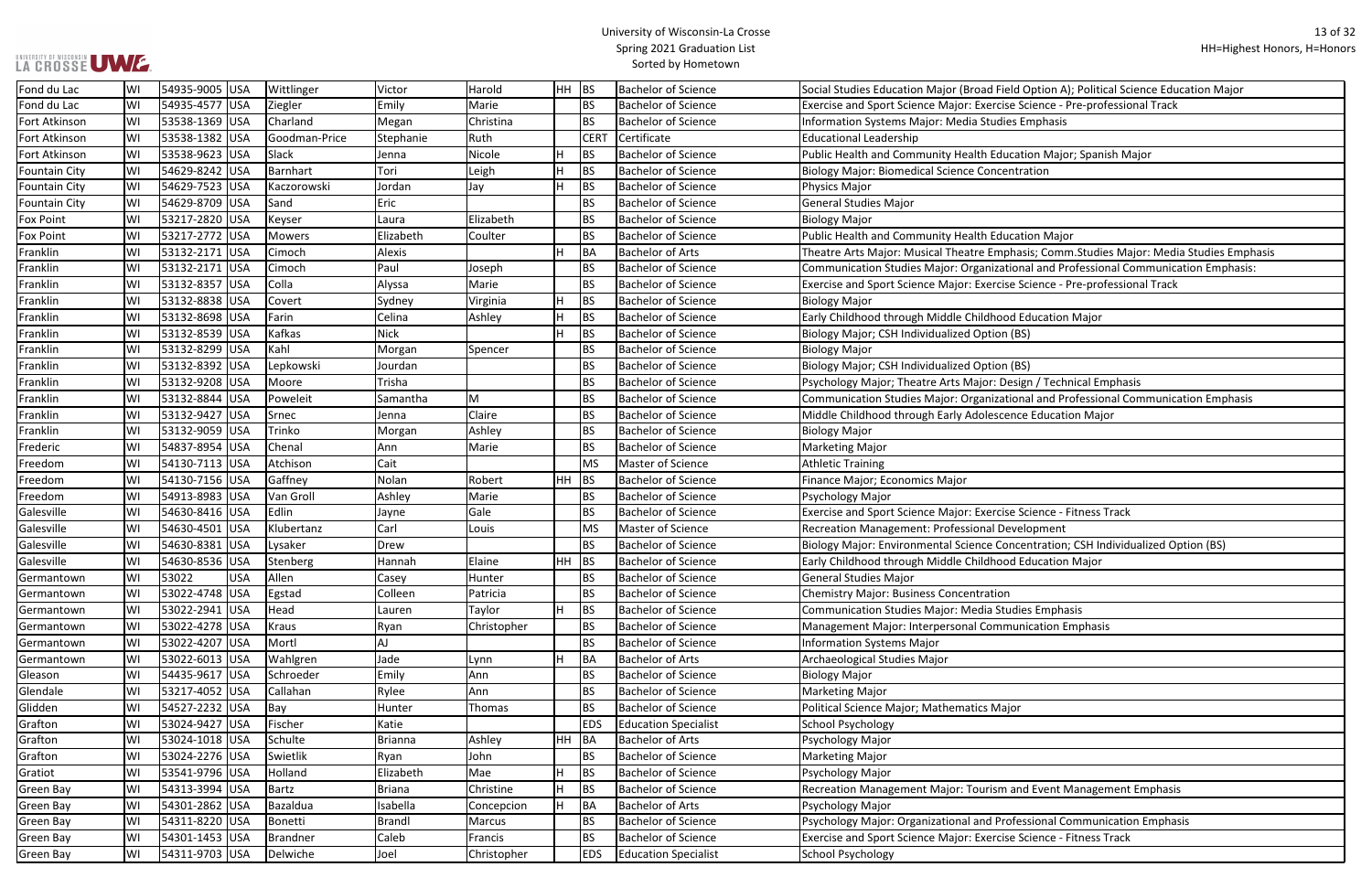## **LA CROSSE UME.**

## University of Wisconsin-La Crosse Spring 2021 Graduation List Sorted by Hometown

| ption (BS)                                     |
|------------------------------------------------|
| (BS)                                           |
|                                                |
|                                                |
|                                                |
|                                                |
|                                                |
|                                                |
| e Science - Pre-professional Track             |
| ation                                          |
|                                                |
| ntration                                       |
|                                                |
|                                                |
|                                                |
|                                                |
|                                                |
|                                                |
|                                                |
|                                                |
|                                                |
|                                                |
|                                                |
| e Science - Pre-professional Track             |
|                                                |
| e Science - Pre-professional Track             |
|                                                |
| ional and Professional Communication Emphasis  |
|                                                |
|                                                |
| ration; CSH Individualized Option (BS)         |
|                                                |
|                                                |
| cial Planning Concentration; Accountancy Major |
| ntration                                       |
|                                                |
|                                                |
| nce Education Major                            |
|                                                |
|                                                |
|                                                |
|                                                |
|                                                |
|                                                |
| nce Education Major                            |
|                                                |
| e Science - Pre-professional Track             |
| al Education; School Health Education Major    |
| e Science - Pre-professional Track             |
|                                                |
|                                                |
|                                                |
|                                                |
|                                                |
|                                                |
|                                                |
|                                                |
|                                                |
| ional and Professional Communication Emphasis  |
|                                                |
|                                                |
|                                                |
|                                                |
|                                                |
| e Science - Pre-professional Track             |

| <b>Green Bay</b>  | WI | 54311-6120  USA | Finch       | Taylor         | Jean      |           | BS              | <b>Bachelor of Science</b>     | Microbiology Major; CSH Individualized Option (BS)                                     |
|-------------------|----|-----------------|-------------|----------------|-----------|-----------|-----------------|--------------------------------|----------------------------------------------------------------------------------------|
| <b>Green Bay</b>  | WI | 54313-4856 USA  | Grzybowski  | Mitchell       | Mark      |           | <b>BS</b>       | <b>Bachelor of Science</b>     | Biology Major; CSH Individualized Option (BS)                                          |
| <b>Green Bay</b>  | WI | 54313-6983 USA  | Hansford    | <b>Brian</b>   | Matthew   |           | BS              | <b>Bachelor of Science</b>     | <b>Biology Major</b>                                                                   |
| <b>Green Bay</b>  | WI | 54313-5305 USA  | Hanson      | Mark           | Thomas    |           | <b>BS</b>       | <b>Bachelor of Science</b>     | General Studies Major                                                                  |
| Green Bay         | WI | 54313-6991  USA | Harley      | Joy            | Bethany   |           | BS              | <b>Bachelor of Science</b>     | Marketing Major                                                                        |
| <b>Green Bay</b>  | WI | 54303-2930 USA  | Johnson     | Anna           | Claire    |           | <b>CERT</b>     | Certificate                    | <b>Reading Teacher</b>                                                                 |
| <b>Green Bay</b>  | WI | 54302-4849 USA  | Moreno      | Lizet          |           |           | <b>BS</b>       | <b>Bachelor of Science</b>     | Exercise and Sport Science Major: Exercise Science - Pre-professional Track            |
| <b>Green Bay</b>  | WI | 54313-5363  USA | Motquin     | Jadon          | Anthony   |           | <b>BS</b>       | <b>Bachelor of Science</b>     | Biology Major: Aquatic Science Concentration                                           |
| <b>Green Bay</b>  | WI | 54304-1439 USA  | Palecek     | Victoria       | Angeline  |           | <b>BS</b>       | <b>Bachelor of Science</b>     | <b>Biology Major: Biomedical Science Concentration</b>                                 |
| <b>Green Bay</b>  | WI | 54301-3631 USA  | Parish      | Charles        | Paul      |           | <b>BS</b>       | <b>Bachelor of Science</b>     | Management Major                                                                       |
| <b>Green Bay</b>  | WI | 54301-1731 USA  | Parrott     | Mary           | Katherine |           | DP <sub>1</sub> | Doctor of Physical Therapy     | Physical Therapy                                                                       |
| <b>Green Bay</b>  | WI | 54311-4616  USA | Rebman      | Justin         | Charles   |           | <b>BS</b>       | <b>Bachelor of Science</b>     | Physics Major                                                                          |
| <b>Green Bay</b>  | WI | 54301-3124 USA  | Scherwinski | Sam            |           |           | BS              | <b>Bachelor of Science</b>     | Marketing Major                                                                        |
| <b>Green Bay</b>  | WI | 54313-4214 USA  | Stelzer     | Jacob          | David     |           | <b>BS</b>       | <b>Bachelor of Science</b>     | Management Major                                                                       |
| <b>Green Bay</b>  | WI | 54313-4212 USA  | White       | Alexander      | Michael   | <b>HH</b> | BS              | <b>Bachelor of Science</b>     | Finance Major                                                                          |
| <b>Green Bay</b>  | WI | 54304-5785 USA  | Wiegand     | Nick           |           |           | <b>BS</b>       | <b>Bachelor of Science</b>     | <b>Biology Major</b>                                                                   |
| <b>Green Lake</b> | WI | 54941-8612 USA  | Fleegal     | Julie          | Marie     | HH        | BS              | <b>Bachelor of Science</b>     | <b>Biology Major</b>                                                                   |
| Greendale         | WI | 53129-2921 USA  | Rudd        | Nolan          |           |           | <b>BS</b>       | <b>Bachelor of Science</b>     | Exercise and Sport Science Major: Exercise Science - Pre-professional Track            |
| Greenfield        | WI | 53220-4121 USA  | Fularczyk   | Meghan         | Lynn      |           | BS              | <b>Bachelor of Science</b>     | Exercise and Sport Science Major: Exercise Science - Pre-professional Track            |
| Greenfield        | WI | 53228-2173 USA  | Pelkofer    | Jarrod         | Stephen   |           | <b>MS</b>       | Master of Science              | Data Science                                                                           |
| Greenfield        | WI | 53221-1025 USA  | Wasielewski | Ryan           | Steven    |           | <b>BA</b>       | <b>Bachelor of Arts</b>        | Communication Studies Major: Organizational and Professional Communication Emphasis    |
| Greenleaf         | WI | 54126-9126 USA  | Froehlke    | Patrick        | James     |           | BS              | <b>Bachelor of Science</b>     | Marketing Major                                                                        |
| Greenville        | WI | 54942-8774 USA  | Bohman      | Matt           |           |           | <b>BS</b>       | <b>Bachelor of Science</b>     | Microbiology Major: Biomedical Concentration; CSH Individualized Option (BS)           |
| Greenville        | WI | 54942-8752  USA | Brueggeman  | Alexa          | Jo        |           | BS              | <b>Bachelor of Science</b>     | Nuclear Medicine Technology Major                                                      |
| Greenville        | WI | 54942-8622  USA | Buchinger   | Adam           | Robert    |           | <b>BS</b>       | <b>Bachelor of Science</b>     | Finance Major: Risk, Insurance and Financial Planning Concentration; Accountancy Major |
| Greenville        | WI | 54942-8763 USA  | Femrite     | <b>Brooke</b>  | AnneMarie |           | <b>BS</b>       | <b>Bachelor of Science</b>     | Biology Major: Biomedical Science Concentration                                        |
| Greenville        | WI | 54942-9637 USA  | Hafeman     | Tyler          | John      |           | BS              | <b>Bachelor of Science</b>     | Finance Major                                                                          |
| Greenville        | WI | 54942-8037 USA  | Pollack     | <b>Becky</b>   |           | $HH$ BS   |                 | <b>Bachelor of Science</b>     | Middle Childhood through Early Adolescence Education Major                             |
| Greenwood         | WI | 54437-7741  USA | Nigon       | McKayla        | Marie     |           | <b>BS</b>       | <b>Bachelor of Science</b>     | <b>Therapeutic Recreation Major</b>                                                    |
| Hammond           | WI | 54015-5058  USA | Withuski    | Alexis         |           |           | <b>BS</b>       | <b>Bachelor of Science</b>     | Psychology Major                                                                       |
| Harshaw           | WI | 54529-9715 USA  | Wright      | Hallie         | Donner    |           | <b>BS</b>       | <b>Bachelor of Science</b>     | Therapeutic Recreation Major                                                           |
| Hartford          | WI | 53027-9417  USA | Aumann      | Maggie         | Elizabeth |           | BS              | <b>Bachelor of Science</b>     | <b>Accountancy Major</b>                                                               |
| Hartford          | WI | 53027-9463 USA  | DeGroot     | Elizabeth      | Diane     |           | <b>BS</b>       | <b>Bachelor of Science</b>     | Middle Childhood through Early Adolescence Education Major                             |
| Hartford          | WI | 53027-9033  USA | Goodreau    | Joshua         | Craig     |           | <b>BS</b>       | <b>Bachelor of Science</b>     | Exercise and Sport Science Major: Exercise Science - Pre-professional Track            |
| Hartford          | WI | 53027-2750 USA  | Kaphingst   | Rebecca        | Avery     | $HH$ BS   |                 | <b>Bachelor of Science</b>     | Exercise and Sport Science Major: Physical Education; School Health Education Major    |
| Hartford          | WI | 53027-9271  USA | MacPherson  | Courtney       | Lynn      |           | <b>BS</b>       | <b>Bachelor of Science</b>     | Exercise and Sport Science Major: Exercise Science - Pre-professional Track            |
| Hartford          | WI | 53027-8870  USA | Vanoskey    | Melissa        | Ann       |           | BA              | <b>Bachelor of Arts</b>        | Psychology Major                                                                       |
| Hartford          | WI | 53027-9443 USA  | Wagner      | Kira           | Ann       |           | <b>BS</b>       | <b>Bachelor of Science</b>     | Clinical Laboratory Science Major                                                      |
| Hartford          | WI | 53027-2300 USA  | Wannow      | <b>Bradley</b> |           |           | <b>BS</b>       | <b>Bachelor of Science</b>     | Information Systems Major                                                              |
| Hartland          | WI | 53029-8241 USA  | Alonge      | Nicolas        | Ryan      |           | <b>BS</b>       | <b>Bachelor of Science</b>     | Finance Major                                                                          |
| Hartland          | WI | 53029-9203 USA  | Baumgartner | Elise          | Marie     |           | <b>MSE</b>      | Master of Software Engineering | Software Engineering                                                                   |
| Hartland          | WI | 53029-9767  USA | Caliendo    | Christian      | Charles   |           | <b>BS</b>       | <b>Bachelor of Science</b>     | Marketing Major                                                                        |
| Hartland          | WI | 53029-2625  USA | Konen       | Austin         | Michael   |           | <b>BS</b>       | <b>Bachelor of Science</b>     | Communication Studies Major: Organizational and Professional Communication Emphasis    |
| Hartland          | WI | 53029-8559 USA  | Lien        | Maddie         |           |           | BS              | <b>Bachelor of Science</b>     | Psychology Major                                                                       |
| Hartland          | WI | 53029-8487 USA  | McGovern    | Lindsay        | Anne      |           | BS              | <b>Bachelor of Science</b>     | Clinical Laboratory Science Major                                                      |
| Hartland          | WI | 53029-2904  USA | Nelson      | Chloe          | Lela      |           | <b>BS</b>       | <b>Bachelor of Science</b>     | Exercise and Sport Science Major: Exercise Science - Pre-professional Track            |
| Hartland          | WI | 53029-2908 USA  | Pierce      | Danny          |           |           | <b>BS</b>       | <b>Bachelor of Science</b>     | Computer Science Major                                                                 |
| Hartland          | WI | 53029-8699 USA  | Scharmer    | Allison        | Marie     |           | BS              | <b>Bachelor of Science</b>     | Public Health and Community Health Education Major                                     |
|                   |    |                 |             |                |           |           |                 |                                |                                                                                        |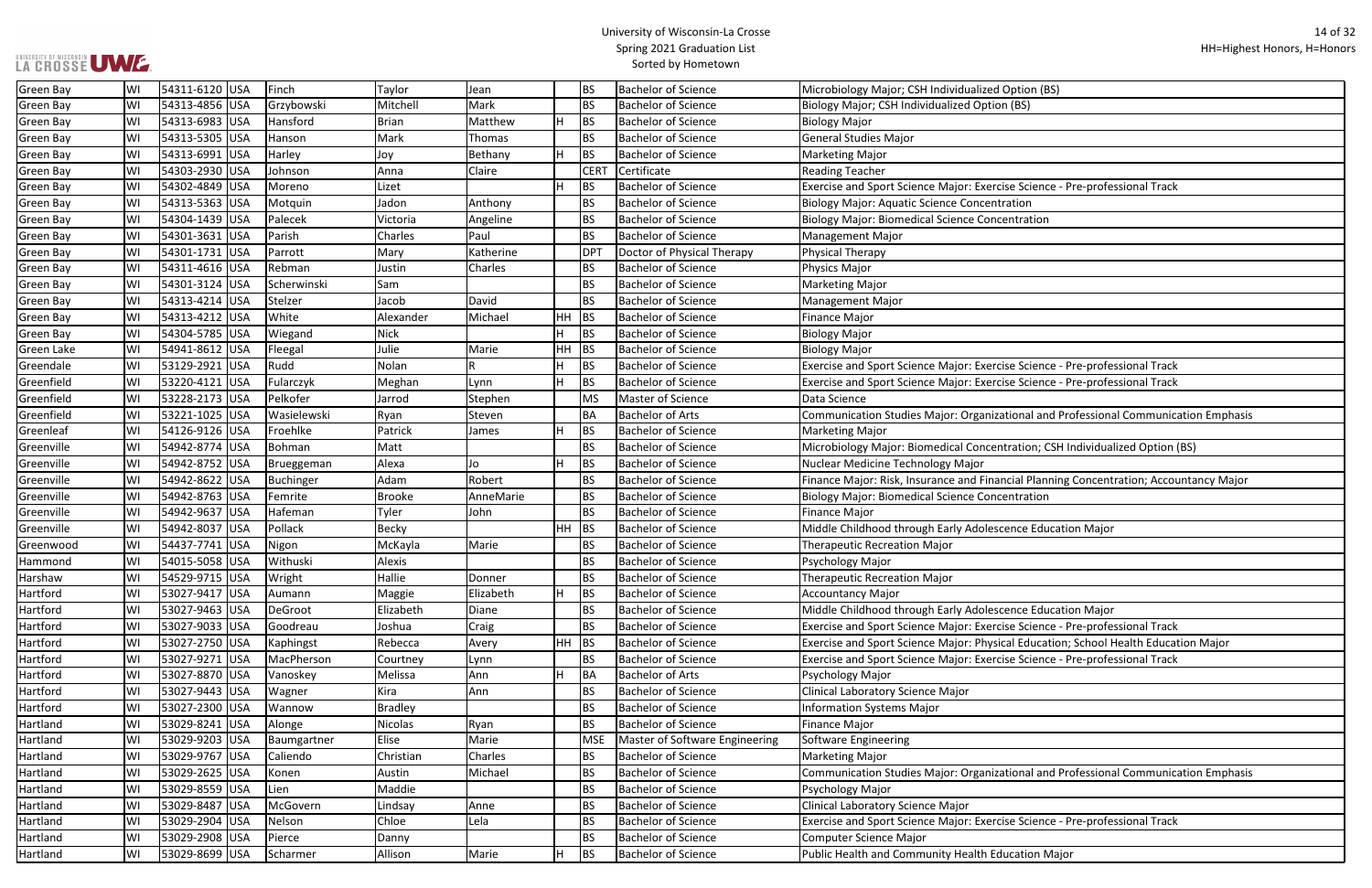| <b>Concentration</b>                                |
|-----------------------------------------------------|
|                                                     |
|                                                     |
|                                                     |
|                                                     |
| s                                                   |
| nce Education Major                                 |
|                                                     |
|                                                     |
|                                                     |
|                                                     |
|                                                     |
| nce Education Major                                 |
| d Education Major                                   |
|                                                     |
|                                                     |
| (BS)                                                |
| (BS)                                                |
|                                                     |
|                                                     |
| cial Planning Concentration                         |
| (BS)                                                |
|                                                     |
| zed Option (BS)                                     |
| tion Major                                          |
|                                                     |
|                                                     |
|                                                     |
| e Science - Pre-professional Track                  |
| ve Athletics Concentration                          |
|                                                     |
| (BS)                                                |
| es Emphasis; CASSH Program Option                   |
|                                                     |
| logy Concentration                                  |
| d - Adolescence)                                    |
| ional and Professional Communication Emphasis       |
| (BS)                                                |
|                                                     |
| e Science - Pre-professional Track                  |
|                                                     |
|                                                     |
|                                                     |
| nce Education Major                                 |
|                                                     |
| zed Option (BS)                                     |
| vironmental Science Concentration                   |
| y for Biochemistry & Molecular Biology (ASBMB) Cert |

| Hartland       | WI  | 53029-9643 USA | Tolzman          | Jorja          | Eve              |           | BA         | <b>Bachelor of Arts</b>    | Psychology Major                                                                           |
|----------------|-----|----------------|------------------|----------------|------------------|-----------|------------|----------------------------|--------------------------------------------------------------------------------------------|
| Hartland       | WI  | 53029-8330 USA | Trawicki         | <b>Nick</b>    |                  |           | <b>BS</b>  | <b>Bachelor of Science</b> | Finance Major                                                                              |
| Hartland       | WI  | 53029-8641 USA | Zuzick           | Savannah       | Hope             |           | BA         | <b>Bachelor of Arts</b>    | Political Science Major                                                                    |
| Hatley         | WI  | 54440-9505 USA | Miller           | Keegan         | Michael Randolph |           | <b>BS</b>  | <b>Bachelor of Science</b> | Geography Major: Environmental Science Concentration                                       |
| Hazelhurst     | WI  | 54531-9759 USA | Velasquez        | Sergio         | Alberto          |           | <b>BS</b>  | <b>Bachelor of Science</b> | General Studies Major                                                                      |
| Helenville     | WI  | 53137-9797 USA | Cherti           | Tayler         | Jane             |           | <b>BS</b>  | <b>Bachelor of Science</b> | <b>Marketing Major</b>                                                                     |
| <b>Hilbert</b> | WI  | 54129-9245 USA | Kaser            | Josh           |                  |           | <b>BS</b>  | <b>Bachelor of Science</b> | Psychology Major                                                                           |
| <b>Hilbert</b> | WI  | 54129-9349 USA | Wagner           | <b>Brandon</b> | David            |           | <b>BS</b>  | <b>Bachelor of Science</b> | Marketing Major: Media Studies Emphasis                                                    |
| Hillsboro      | WI  | 54634-3415 USA | Alexander        | Morgan         | Louise           | <b>HH</b> | BS         | <b>Bachelor of Science</b> | Middle Childhood through Early Adolescence Education Major                                 |
| Hillsboro      | WI  | 54634-9034 USA | Mayberry         | Benjamin       | Thomas           |           | <b>BS</b>  | <b>Bachelor of Science</b> | Accountancy Major; Finance Major                                                           |
| Hobart         | WI  | 54155-7714 USA | Peters           | <b>Nick</b>    |                  |           | <b>DPT</b> | Doctor of Physical Therapy | Physical Therapy                                                                           |
| Holmen         | WI  | 54636-9681 USA | DeSmet           | Hunter         | Lee              |           | <b>BS</b>  | <b>Bachelor of Science</b> | Finance Major                                                                              |
| Holmen         | WI  | 54636-9295 USA | Gooden           | Erika          | Marie            |           | <b>BS</b>  | <b>Bachelor of Science</b> | <b>English Education Major</b>                                                             |
| Holmen         | WI  | 54636-2221 USA | Johnson          | Cami           | Jo               | H         | <b>BS</b>  | <b>Bachelor of Science</b> | Sociology Major                                                                            |
| Holmen         | WI  | 54636-8004 USA | Kopecky          | Caitlin        | Elizabeth        |           | <b>BS</b>  | <b>Bachelor of Science</b> | Middle Childhood through Early Adolescence Education Major                                 |
| Holmen         | WI  | 54636-9720 USA | Mashak           | Joy            |                  | HH        | <b>BS</b>  | <b>Bachelor of Science</b> | Early Childhood through Middle Childhood Education Major                                   |
| Holmen         | WI  | 54636-9172 USA | Mozey            | Samantha       | Frances          |           | <b>BS</b>  | <b>Bachelor of Science</b> | Political Science Major                                                                    |
| Holmen         | WI  | 54636-2222 USA | Parker           | James          | Henry            |           | <b>BS</b>  | <b>Bachelor of Science</b> | Biology Major; CSH Individualized Option (BS)                                              |
| Holmen         | WI  | 54636-9785 USA | Peters           | Steven         | Gregory          |           | <b>BS</b>  | <b>Bachelor of Science</b> | Physics Major; CSH Individualized Option (BS)                                              |
| Holmen         | WI  | 54636-9589 USA | Schams           | Nathan         | John             |           | <b>BS</b>  | <b>Bachelor of Science</b> | Finance Major                                                                              |
| Holmen         | WI  | 54636-7326 USA | Strauss          | Joah           | Allen            |           | <b>BS</b>  | <b>Bachelor of Science</b> | Physics Major: Computational Emphasis                                                      |
| Holmen         | WI  | 54636-9807 USA | <b>Wells</b>     | Megan          | Elizabeth        |           | <b>BS</b>  | <b>Bachelor of Science</b> | Finance Major: Risk, Insurance and Financial Planning Concentration                        |
| Holmen         | WI  | 54636-9596 USA | White            | Marlene        | Margaret         |           | <b>BS</b>  | <b>Bachelor of Science</b> | Biology Major; CSH Individualized Option (BS)                                              |
| Holmen         | WI  | 54636-9520 USA | Winker           | Alexis         | Lilly            | H         | <b>BS</b>  | <b>Bachelor of Science</b> | Psychology Major                                                                           |
| Holmen         | WI  | 54636-7314 USA | Yang             | Chou           |                  |           | <b>BS</b>  | <b>Bachelor of Science</b> | Computer Science Major; CSH Individualized Option (BS)                                     |
| Horicon        | WI  | 53032-1535 USA | Drews            | Dylan          | Matthew          | H         | <b>BS</b>  | <b>Bachelor of Science</b> | Political Science Major; Public Administration Major                                       |
| Horicon        | WI  | 53032-9755 USA | LeBouton         | Ellie          |                  |           | <b>BS</b>  | <b>Bachelor of Science</b> | Psychology Major                                                                           |
| Horicon        | WI  | 53032-1624 USA | Voit             | Austin         |                  |           | <b>BS</b>  | <b>Bachelor of Science</b> | <b>Marketing Major</b>                                                                     |
| Hortonville    | WI  | 54944-8568 USA | Englebert        | Jocelyn        |                  |           | <b>BS</b>  | <b>Bachelor of Science</b> | Psychology Major                                                                           |
| Hortonville    | WI  | 54944-9795 USA | Griesbach        | Olivia         |                  | H         | <b>BS</b>  | <b>Bachelor of Science</b> | Exercise and Sport Science Major: Exercise Science - Pre-professional Track                |
| Hortonville    | WI  | 54944-9620 USA | Lichtfuss        | Nathan         | Aaron            |           | HH BS      | <b>Bachelor of Science</b> | Management Major; Coaching Competitive Athletics Concentration                             |
| Hortonville    | WI. | 54944-9174 USA | Richardson       | Alex           | John             |           | BS.        | <b>Bachelor of Science</b> | Biology Major; CSH Individualized Option (BS)                                              |
| Houlton        | WI  | 54082-2101 USA | Kaye             | Adam           | Christopher      |           | HH BA      | <b>Bachelor of Arts</b>    | English Major: Writing and Rhetoric Studies Emphasis; CASSH Program Option                 |
| Houlton        | WI  | 54082-2410 USA | Potting          | Jordan         | Ross             |           | <b>BS</b>  | <b>Bachelor of Science</b> | Marketing Major                                                                            |
| Howards Grove  | WI  | 53083-1237 USA | Glocke           | Joyell         | Bergquist        |           | BS.        | <b>Bachelor of Science</b> | Biology Major: Cellular and Molecular Biology Concentration                                |
| Hubertus       | WI  | 53033-9511 USA | Serchen          | Torianna       | Elizabeth        | HH        | BS         | <b>Bachelor of Science</b> | Spanish Education Major (Early Childhood - Adolescence)                                    |
| Hudson         | WI  | 54016-7939 USA | Arndt            | Reneah         | Rose             |           | BA         | <b>Bachelor of Arts</b>    | Communication Studies Major: Organizational and Professional Communication Emphasis        |
| Hudson         | WI  | 54016-1704 USA | <b>Breyer</b>    | Rebecca        | Rose             |           | BS.        | <b>Bachelor of Science</b> | Biology Major; CSH Individualized Option (BS)                                              |
| Hudson         | WI  | 54016-7050 USA | Ellstrom         | Katelyn        | Marie            | H         | <b>BS</b>  | <b>Bachelor of Science</b> | <b>Biology Major</b>                                                                       |
| Hudson         | WI  | 54016-7531 USA | Fashingbauer     | Lucy           | Elsa             | <b>HH</b> | BS         | <b>Bachelor of Science</b> | Exercise and Sport Science Major: Exercise Science - Pre-professional Track                |
| Hudson         | WI  | 54016-7684 USA | Flanders Johnson | <b>Brooke</b>  | Leigh            |           | BA         | <b>Bachelor of Arts</b>    | Psychology Major                                                                           |
| Hudson         | WI  | 54016-7850 USA | Osterhues        | Andrew         | David            |           | <b>BS</b>  | <b>Bachelor of Science</b> | <b>Finance Major</b>                                                                       |
| Hudson         | WI  | 54016-1207 USA | Roth             | Madeline       | Katherine        | HH        | BS         | <b>Bachelor of Science</b> | Middle Childhood through Early Adolescence Education Major                                 |
| Hudson         | WI  | 54016-7814 USA | Swanson          | Mitchell       | Ryan             |           | <b>BS</b>  | <b>Bachelor of Science</b> | Management Major                                                                           |
| Hudson         | WI  | 54016-5830 USA | Veldboom         | Gabriel        | Steven           |           | <b>BS</b>  | <b>Bachelor of Science</b> | Computer Science Major; CSH Individualized Option (BS)                                     |
| Hudson         | WI  | 54016-8104 USA | Weseli           | Joshua         | Robert           | H         | <b>BS</b>  | <b>Bachelor of Science</b> | Mathematics Major; Chemistry Major: Environmental Science Concentration                    |
| Hudson         | WI  | 54016-7043 USA | Zins             | Matia          | Ilene            | н         | <b>BS</b>  | <b>Bachelor of Science</b> | Biochemistry Major with American Society for Biochemistry & Molecular Biology (ASBMB) Cert |
| Hurley         | WI  | 54534-1368 USA | Lardinois        | Thomas         | Michael          | H         | BS         | <b>Bachelor of Science</b> | <b>Mathematics Education Major</b>                                                         |
|                |     |                |                  |                |                  |           |            |                            |                                                                                            |

## **LA GROSSE UME.**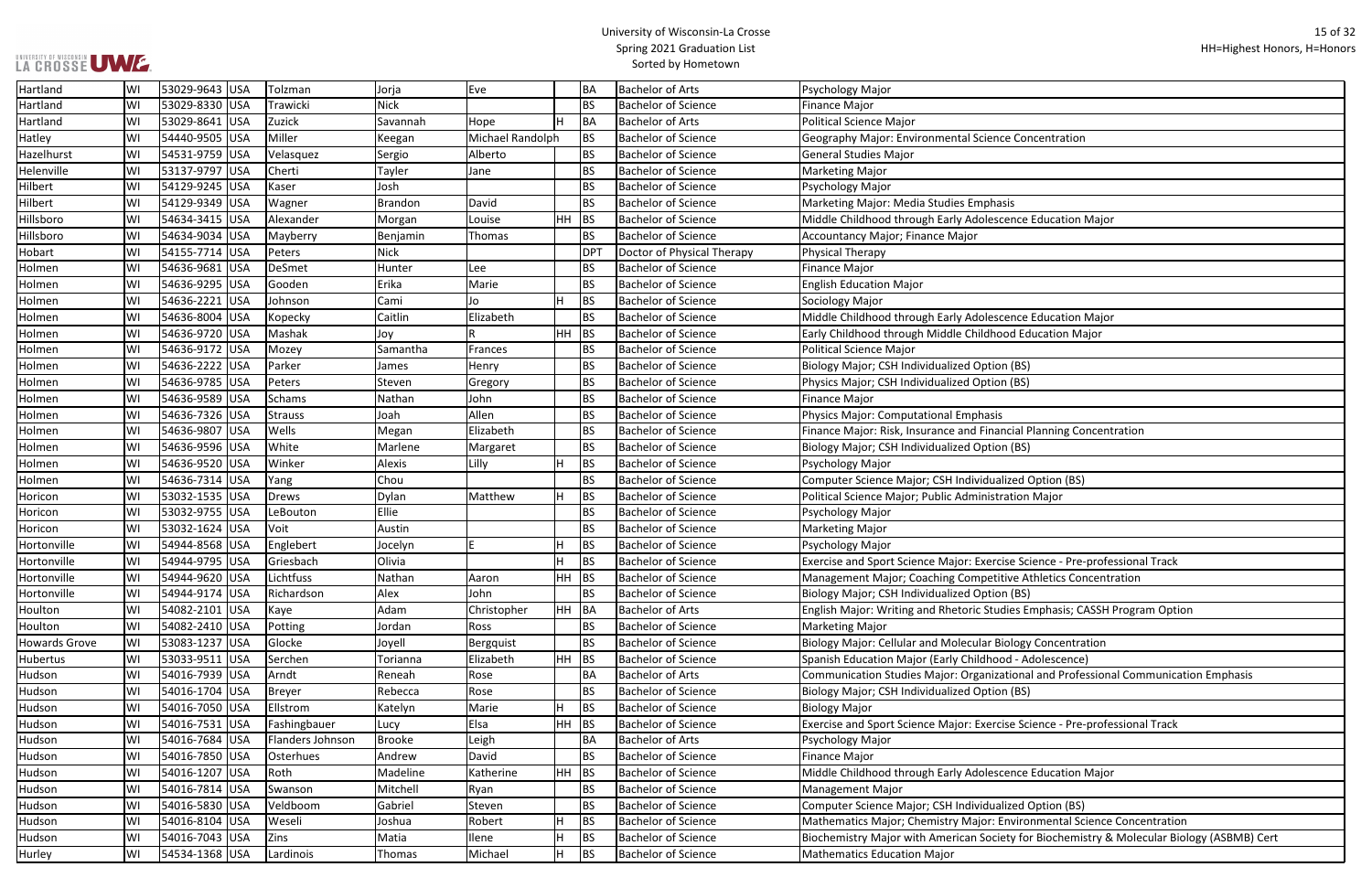| า (BS)                                                   |
|----------------------------------------------------------|
|                                                          |
| ajor                                                     |
| se Science - Pre-professional Track                      |
|                                                          |
|                                                          |
|                                                          |
|                                                          |
|                                                          |
|                                                          |
|                                                          |
| า (BS)                                                   |
|                                                          |
|                                                          |
| se Science - Pre-prof. Track; CSH Individualized Option  |
| se Science - Fitness Track                               |
|                                                          |
|                                                          |
|                                                          |
| lies Emphasis                                            |
|                                                          |
| CSH Individualized Option (BS)                           |
|                                                          |
| Management                                               |
|                                                          |
|                                                          |
|                                                          |
| Professional Communication Emphasis; Psychology Major    |
|                                                          |
|                                                          |
|                                                          |
|                                                          |
|                                                          |
| oncentration                                             |
|                                                          |
| se Science - Pre-professional Track                      |
|                                                          |
| on Science Concentration; CSH Individualized Option (BS) |
|                                                          |
|                                                          |
| on Science Concentration                                 |
|                                                          |
|                                                          |

| Hustisford   | WI | 53034-9736 USA |     | Schultz      | Colin        | Jeffrey      |         | <b>BS</b>   | <b>Bachelor of Science</b>     | Biology Major; CSH Individualized Option (BS)                                                       |
|--------------|----|----------------|-----|--------------|--------------|--------------|---------|-------------|--------------------------------|-----------------------------------------------------------------------------------------------------|
| Independence | WI | 54747-9005 USA |     | Gamroth      | Gina         | Frances      |         | <b>BS</b>   | <b>Bachelor of Science</b>     | <b>Therapeutic Recreation Major</b>                                                                 |
| Independence | WI | 54747-9019 USA |     | Warner       | Christopher  | James        |         | <b>BS</b>   | <b>Bachelor of Science</b>     | International Business Major; Spanish Major                                                         |
| Iron Ridge   | WI | 53035-9755 USA |     | Laplander    | Destiny      | Lynn         |         | <b>BS</b>   | <b>Bachelor of Science</b>     | Exercise and Sport Science Major: Exercise Science - Pre-professional Track                         |
| Jackson      | WI | 53037-9249 USA |     | Hagenstein   | Amber        | Lynn         |         | <b>BS</b>   | <b>Bachelor of Science</b>     | <b>Therapeutic Recreation Major</b>                                                                 |
| Janesville   | WI | 53546-9019 USA |     | Avery        | Haley        | Jean         |         | <b>BS</b>   | <b>Bachelor of Science</b>     | <b>General Studies Major</b>                                                                        |
| Janesville   | WI | 53548-1491 USA |     | Corrigan     | Neil         | Patrick      |         | <b>DPT</b>  | Doctor of Physical Therapy     | <b>Physical Therapy</b>                                                                             |
| Janesville   | WI | 53545-0714 USA |     | Courtney     | Josh         |              |         | <b>BS</b>   | <b>Bachelor of Science</b>     | <b>Chemistry Major: ACS Certification</b>                                                           |
| Janesville   | WI | 53545-9654 USA |     | Fetting      | Jessica      | Isabelle     |         | MSED        | Master of Science in Education | Reading                                                                                             |
| Janesville   | WI | 53548-8574 USA |     | Fischer      | Jake         |              |         | <b>BA</b>   | <b>Bachelor of Arts</b>        | Sociology Major                                                                                     |
| Janesville   | WI | 53546-8854 USA |     | Holmquist    | Ben          |              |         | <b>BS</b>   | <b>Bachelor of Science</b>     | <b>Mathematics Education Major</b>                                                                  |
| Janesville   | WI | 53546-3439 USA |     | Petruzzello  | Elizabeth    |              |         | <b>BS</b>   | <b>Bachelor of Science</b>     | Psychology Major                                                                                    |
| Janesville   | WI | 53546-3488 USA |     | Rios Montoya | Monica       |              |         | <b>BS</b>   | <b>Bachelor of Science</b>     | Biology Major; CSH Individualized Option (BS)                                                       |
| Janesville   | WI | 53545          | USA | Schultz      | Kayley       | Ann          |         | <b>BS</b>   | <b>Bachelor of Science</b>     | Sociology Major                                                                                     |
| Janesville   | WI | 53546-4208 USA |     | Terrill      | Charles      | Stephen      |         | <b>BS</b>   | <b>Bachelor of Science</b>     | Management Major; Finance Major                                                                     |
| Janesville   | WI | 53545-8842 USA |     | Vogt         | Ben          |              |         | <b>BS</b>   | <b>Bachelor of Science</b>     | Exercise and Sport Science Major: Exercise Science - Pre-prof. Track; CSH Individualized Option     |
| Jefferson    | WI | 53549-2045 USA |     | Blaeske      | Garrett      | Stephen      |         | <b>BS</b>   | <b>Bachelor of Science</b>     | Exercise and Sport Science Major: Exercise Science - Fitness Track                                  |
| Jefferson    | WI | 53549-1938 USA |     | Ihlenfeld    | Cody         | James        |         | <b>BS</b>   | <b>Bachelor of Science</b>     | <b>Management Major</b>                                                                             |
| Juda         | WI | 53550-9511 USA |     | Adkins       | Riley        | Quinn        | $HH$ BS |             | <b>Bachelor of Science</b>     | <b>Mathematics Education Major</b>                                                                  |
| Kaukauna     | WI | 54130-3587 USA |     | Diedrick     | Nathan       | Tollef       |         | <b>MSE</b>  | Master of Software Engineering | Software Engineering                                                                                |
| Kaukauna     | WI | 54130-9200 USA |     | Huss         | Carlie       | Ann          | $HH$ BS |             | <b>Bachelor of Science</b>     | <b>Marketing Major</b>                                                                              |
| Kaukauna     | WI | 54130-8707 USA |     | Steffes      | Alaina       |              | HH BA   |             | <b>Bachelor of Arts</b>        | English Major: Writing and Rhetoric Studies Emphasis                                                |
| Kaukauna     | WI | 54130-9749 USA |     | Voet         | Caroline     | Anne         |         | <b>BS</b>   | <b>Bachelor of Science</b>     | <b>Marketing Major</b>                                                                              |
| Kendall      | WI | 54638-7047 USA |     | Pasch        | Trenton      | Gilbert      |         | <b>BS</b>   | <b>Bachelor of Science</b>     | Mathematics Major: Applied Emphasis; CSH Individualized Option (BS)                                 |
| Kendall      | WI | 54638-8010 USA |     | Vieth        | Adam         | Casey        |         | <b>BS</b>   | <b>Bachelor of Science</b>     | <b>Information Systems Major</b>                                                                    |
| Kenosha      | WI | 53158-4607 USA |     | Baldwin      | <b>Bryce</b> | Thomas       |         | <b>BS</b>   | <b>Bachelor of Science</b>     | Exercise and Sport Science Major: Sport Management                                                  |
| Kenosha      | WI | 53144-7765 USA |     | Bencs        | Tyler        | John         | н       | <b>BS</b>   | <b>Bachelor of Science</b>     | <b>Mathematics Major</b>                                                                            |
| Kenosha      | WI | 53143-6472 USA |     | Cornell      | Carly        |              |         | <b>BS</b>   | <b>Bachelor of Science</b>     | Psychology Major                                                                                    |
| Kenosha      | WI | 53140-5303 USA |     | Eckert       | Rachel       | Nicole       |         | <b>MSED</b> | Master of Science in Education | Reading                                                                                             |
| Kenosha      | WI | 53144-7616 USA |     | Jackson      | Wylie        |              |         | <b>BS</b>   | <b>Bachelor of Science</b>     | Communication Studies Major: Org. and Professional Communication Emphasis; Psychology Major         |
| Kenosha      | WI | 53142-5081 USA |     | Knutson      | Hannah       | <b>Grace</b> |         | <b>DPT</b>  | Doctor of Physical Therapy     | Physical Therapy                                                                                    |
| Kenosha      | WI | 53144-3334 USA |     | Sreeram      | Amrutha      |              |         | <b>BS</b>   | <b>Bachelor of Science</b>     | <b>Accountancy Major</b>                                                                            |
| Kenosha      | WI | 53140-6208 USA |     | Weyker       | Sam          |              |         | <b>BS</b>   | <b>Bachelor of Science</b>     | <b>Marketing Major</b>                                                                              |
| Kenosha      | WI | 53144-1467 USA |     | Yackley      | Emma         | Claire       | $HH$ BS |             | <b>Bachelor of Science</b>     | Finance Major                                                                                       |
| Kewaskum     | WI | 53040-9201 USA |     | Plachinski   | Haley        | Ann          |         | <b>BS</b>   | <b>Bachelor of Science</b>     | Clinical Laboratory Science Major                                                                   |
| Kewaunee     | WI | 54216-9548 USA |     | Repitz       | Taylor       | Claire       |         | <b>BS</b>   | <b>Bachelor of Science</b>     | Microbiology Major                                                                                  |
| Kiel         | WI | 53042-1639 USA |     | Dietrich     | Kipp         | Michael      |         | <b>BS</b>   | <b>Bachelor of Science</b>     | <b>Biology Major: Environmental Science Concentration</b>                                           |
| Kimberly     | WI | 54136-4400 USA |     | Gorges       | Claire       | Christina    |         | BA          | <b>Bachelor of Arts</b>        | Spanish Major                                                                                       |
| Kimberly     | WI | 54136-2352 USA |     | Kortens      | Claire       | Marie        |         | <b>BS</b>   | <b>Bachelor of Science</b>     | Exercise and Sport Science Major: Exercise Science - Pre-professional Track                         |
| La Crosse    | WI | 54601-3734 USA |     | Akpoguma     | Kirsten      | Onome        |         | <b>MS</b>   | Master of Science              | Biology: Nurse Anesthesia Concentration                                                             |
| La Crosse    | WI | 54601-7183 USA |     | Austin       | Aiden        | James        |         | <b>BS</b>   | <b>Bachelor of Science</b>     | Geography Major: Geographic Information Science Concentration; CSH Individualized Option (BS)       |
| La Crosse    | WI | 54601-3143 USA |     | Axler        | Matthew      | Timothy      |         | <b>MS</b>   | Master of Science              | Physician Assistant Studies                                                                         |
| La Crosse    | WI | 54601-3415 USA |     | Banjiram     | Jesimiel     |              |         | BA          | <b>Bachelor of Arts</b>        | <b>Political Science Major</b>                                                                      |
| La Crosse    | WI | 54603-2117 USA |     | Bauer        | Isabel       | Grace        |         | <b>BS</b>   | <b>Bachelor of Science</b>     | Geography Major: Geographic Information Science Concentration                                       |
| La Crosse    | WI | 54603-1172 USA |     | Binnebose    | William      |              |         | <b>BS</b>   | <b>Bachelor of Science</b>     | <b>Therapeutic Recreation Major</b>                                                                 |
| La Crosse    | WI | 54601-7761 USA |     | Bott         | Shelby       |              |         | AA          | Associate of Arts              | Liberal Arts                                                                                        |
| La Crosse    | WI | 54601-3734 USA |     | Brown        | Molly        | Jane         |         | <b>BS</b>   | <b>Bachelor of Science</b>     | Psychology Major                                                                                    |
| La Crosse    | WI | 54601-8916 USA |     | Brugler      | Ally         | Elizabeth    | $HH$ BS |             | <b>Bachelor of Science</b>     | Exercise and Sport Science Major: Exercise Science - Pre-prof.Track; CSH Individualized Option (BS) |
|              |    |                |     |              |              |              |         |             |                                |                                                                                                     |

**LA CROSSE UME.**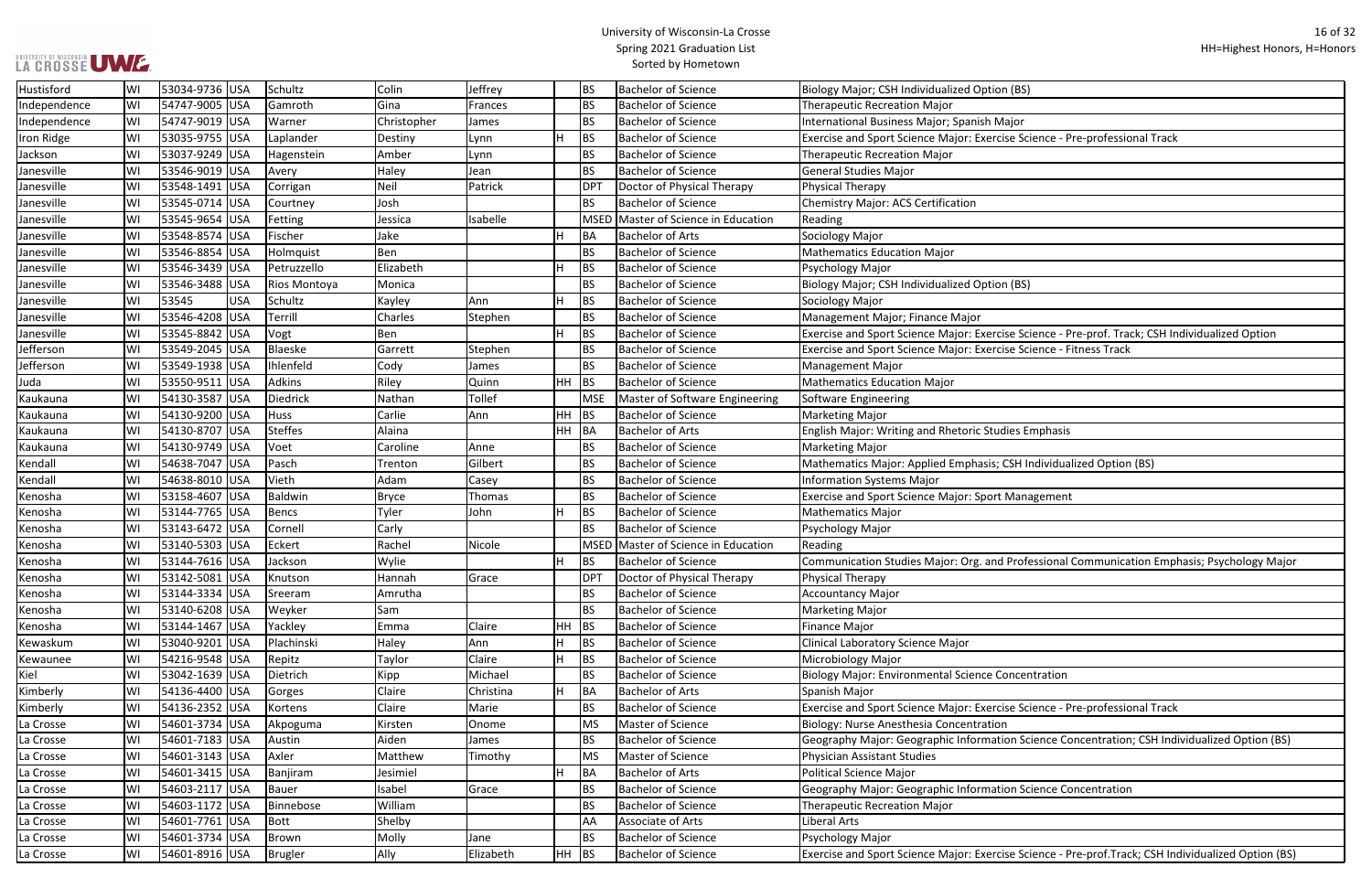| ies Emphasis                                           |
|--------------------------------------------------------|
|                                                        |
|                                                        |
|                                                        |
| Management                                             |
|                                                        |
|                                                        |
|                                                        |
| (BS)                                                   |
| n                                                      |
|                                                        |
|                                                        |
|                                                        |
|                                                        |
|                                                        |
| (BS) ption                                             |
|                                                        |
|                                                        |
| on Science Concentration                               |
|                                                        |
| evelopment                                             |
| ntration                                               |
| nity-Based Recreation Emphasis                         |
|                                                        |
|                                                        |
|                                                        |
|                                                        |
|                                                        |
|                                                        |
|                                                        |
|                                                        |
|                                                        |
|                                                        |
| onal Communication Emphasis                            |
| ty (ASBMB) Cert; CSH Individualized Option (BS)        |
|                                                        |
|                                                        |
| ional and Professional Communication Emphasis          |
|                                                        |
|                                                        |
| e Science - Pre-professional Track; CSH Individualized |
|                                                        |
| e Science - Pre-professional Track                     |
| ies Emphasis                                           |
|                                                        |
| eadership Emphasis                                     |
|                                                        |
| gram Option                                            |
| e Science - Fitness Track                              |

| La Crosse | WI | 54601-6867 USA | Burns          | Shane    | Patrick  |         | <b>BS</b>   | <b>Bachelor of Science</b>          | <b>Management Major</b>                                                                         |
|-----------|----|----------------|----------------|----------|----------|---------|-------------|-------------------------------------|-------------------------------------------------------------------------------------------------|
| La Crosse | WI | 54601-4259 USA | Byington       | Cydney   | Lynn     |         | <b>MS</b>   | Master of Science                   | <b>Athletic Training</b>                                                                        |
| La Crosse | WI | 54601-5235 USA | Cagle          | Jenna    | Danielle |         | <b>BS</b>   | <b>Bachelor of Science</b>          | <b>Clinical Laboratory Science Major</b>                                                        |
| La Crosse | WI | 54601-5120 USA | Carlson        | Adam     | Leland   |         | <b>MS</b>   | Master of Science                   | Biology: Nurse Anesthesia Concentration                                                         |
| La Crosse | WI | 54601-7443 USA | Christianson   | Kimberly | Alana    |         | <b>BS</b>   | <b>Bachelor of Science</b>          | Sociology Major; CASSH Program Option                                                           |
| La Crosse | WI | 54601-3015 USA | Dade           | Renee    | Lynn     |         | DPT         | Doctor of Physical Therapy          | Physical Therapy                                                                                |
| La Crosse | WI | 54601-8235 USA | Dempsey        | Kaitlyn  | Chantal  |         | <b>BA</b>   | <b>Bachelor of Arts</b>             | English Major: Writing and Rhetoric Studies Emphasis                                            |
| La Crosse | WI | 54601-3880 USA | DeNoyer        | Mason    | William  |         | <b>BS</b>   | <b>Bachelor of Science</b>          | <b>Mathematics Education Major</b>                                                              |
| La Crosse | W  | 54601-5207 USA | Dryer          | Sara     | Jane     |         | <b>BS</b>   | <b>Bachelor of Science</b>          | <b>Economics Major</b>                                                                          |
| La Crosse | WI | 54601-8279 USA | Dummer         | Zach     |          |         | <b>BS</b>   | <b>Bachelor of Science</b>          | <b>Computer Science Major</b>                                                                   |
| La Crosse | WI | 54601-5129 USA | Dunnum         | Jacob    | Allen    |         | <b>BS</b>   | <b>Bachelor of Science</b>          | Exercise and Sport Science Major: Sport Management                                              |
| La Crosse | WI | 54601-3567 USA | Durand         | Aaron    | Micheal  |         | <b>BS</b>   | <b>Bachelor of Science</b>          | <b>Finance Major</b>                                                                            |
| La Crosse | WI | 54601-6216 USA | <b>Dziewit</b> | Richard  | Anton    |         | <b>MS</b>   | Master of Science                   | Biology: Nurse Anesthesia Concentration                                                         |
| La Crosse | WI | 54601-2503 USA | Edwards        | Dave     |          |         | <b>BS</b>   | <b>Bachelor of Science</b>          | Biology Major; CSH Individualized Option (BS)                                                   |
| La Crosse | WI | 54601-7782 USA | Ehlers         | Lisa     | Jensen   |         | <b>BS</b>   | <b>Bachelor of Science</b>          | Psychology Major; CASSH Program Option                                                          |
| La Crosse | WI | 54601-4269 USA | Feller         | Katie    |          |         | <b>BS</b>   | <b>Bachelor of Science</b>          | <b>General Studies Major</b>                                                                    |
| La Crosse | WI | 54601-6476 USA | Fredrickson    | David    | James    |         | <b>BS</b>   | <b>Bachelor of Science</b>          | <b>Computer Science Major</b>                                                                   |
| La Crosse | WI | 54601-6910 USA | Gallagher      | Thomas   | William  | $HH$ BS |             | <b>Bachelor of Science</b>          | Accountancy Major; Finance Major                                                                |
| La Crosse | WI | 54603-2117 USA | Geiger         | Laura    | Dawkins  |         | <b>MS</b>   | Master of Science                   | Biology: Nurse Anesthesia Concentration                                                         |
| La Crosse | WI | 54601-7550 USA | Goede          | Mara     | Emma     |         | <b>BS</b>   | <b>Bachelor of Science</b>          | Mathematics Major; CSH Individualized Option (BS)                                               |
| La Crosse | WI | 54601-5550 USA | Goodwin        | Carter   | James    |         | <b>BS</b>   | <b>Bachelor of Science</b>          | <b>Computer Science Major</b>                                                                   |
| La Crosse | WI | 54601-5861 USA | Greeno         | Miranda  | Nicole   |         | <b>BS</b>   | <b>Bachelor of Science</b>          | <b>General Studies Major</b>                                                                    |
| La Crosse | WI | 54601-8105 USA | Groetsch       | Sara     | Marie    |         | <b>BS</b>   | <b>Bachelor of Science</b>          | Geography Major: Geographic Information Science Concentration                                   |
| La Crosse | WI | 54601-4247 USA | Haas           | Cecilia  | Rose     |         | <b>MS</b>   | Master of Science                   | Recreation Management: Professional Development                                                 |
| La Crosse | WI | 54601-5380 USA | Hall           | Grant    | Xavier   |         | <b>BS</b>   | <b>Bachelor of Science</b>          | <b>Biology Major: Biomedical Science Concentration</b>                                          |
| La Crosse | WI | 54601-4967 USA | Haye           | Jack     | Andrew   |         | <b>BS</b>   | <b>Bachelor of Science</b>          | Recreation Management Major: Community-Based Recreation Emphasis                                |
| La Crosse | WI | 54601-6196 USA | Hlavacka       | Charles  | Gregory  |         | <b>BS</b>   | <b>Bachelor of Science</b>          | Physics Major                                                                                   |
| La Crosse | W  | 54601-3547 USA | Janssen        | Ryan     | William  | H.      | <b>BS</b>   | <b>Bachelor of Science</b>          | <b>Management Major</b>                                                                         |
| La Crosse | WI | 54601-6831 USA | Johnson        | Jamison  | Elliot   | H.      | <b>BS</b>   | <b>Bachelor of Science</b>          | History Major: Regional Emphasis                                                                |
| La Crosse | WI | 54601-5451 USA | Joppru         | Brooke   | Ann      |         | <b>MS</b>   | Master of Science                   | Biology: Nurse Anesthesia Concentration                                                         |
| La Crosse | WI | 54601-3872 USA | Kelly          | Ryan     | Eric     |         | <b>BS</b>   | <b>Bachelor of Science</b>          | <b>Political Science Major</b>                                                                  |
| La Crosse | WI | 54601-4240 USA | Klabunde       | Ivy      | Jane     | $HH$ BS |             | <b>Bachelor of Science</b>          | <b>Biology Major</b>                                                                            |
| La Crosse | WI | 54601-6572 USA | Klemp          | Kirstin  | Teresa   |         | DPT         | Doctor of Physical Therapy          | Physical Therapy                                                                                |
| La Crosse | WI | 54601-2499 USA | Knobloch       | Carolyn  | Kaye     | H.      | <b>BS</b>   | <b>Bachelor of Science</b>          | Finance Major; Management Major                                                                 |
| La Crosse | WI | 54601-4929 USA | Koenecke       | Josh     |          |         | <b>BS</b>   | <b>Bachelor of Science</b>          | Communication Studies Major: Interpersonal Communication Emphasis                               |
| La Crosse | WI | 54601-2923 USA | Koepnick       | Connor   | David    |         | <b>BS</b>   | <b>Bachelor of Science</b>          | Biochemistry Major with American Society (ASBMB) Cert; CSH Individualized Option (BS)           |
| La Crosse | WI | 54601-6441 USA | Le             | Brandon  | N        |         | <b>BS</b>   | <b>Bachelor of Science</b>          | <b>General Studies Major</b>                                                                    |
| La Crosse | WI | 54601-4118 USA | Lock           | Isaac    |          |         | <b>BS</b>   | <b>Bachelor of Science</b>          | <b>Computer Science Major</b>                                                                   |
| La Crosse | WI | 54601-4949 USA | Lull           | Riley    | James    |         | <b>BS</b>   | <b>Bachelor of Science</b>          | Communication Studies Major: Organizational and Professional Communication Emphasis             |
| La Crosse | WI | 54601-8613 USA | Lyons          | Kohleen  | Mae      | H.      | <b>BS</b>   | <b>Bachelor of Science</b>          | Psychology Major                                                                                |
| La Crosse | WI | 54601-4208 USA | Major          | James    |          |         | <b>BS</b>   | <b>Bachelor of Science</b>          | Exercise and Sport Science Major: Exercise Science - Pre-professional Track; CSH Individualized |
| La Crosse | WI | 54601-7813 USA | McKay          | Shayde   | Ashley   |         |             | MSED Master of Science in Education | School Psychology                                                                               |
| La Crosse | WI | 54601-3066 USA | Merfeld        | Morgan   | Marie    | HH      | <b>BS</b>   | <b>Bachelor of Science</b>          | Exercise and Sport Science Major: Exercise Science - Pre-professional Track                     |
| La Crosse | WI | 54601-2530 USA | Miller         | Maeve    | Ann      | HH BA   |             | <b>Bachelor of Arts</b>             | English Major: Writing and Rhetoric Studies Emphasis                                            |
| La Crosse | WI | 54601-3445 USA | Monday         | Charles  | William  |         | <b>BS</b>   | <b>Bachelor of Science</b>          | Finance Major                                                                                   |
| La Crosse | WI | 54601-6632 USA | Mumm           | Maleah   | Jeanne   |         | <b>MEPD</b> |                                     | Master of Education - Professional Derofessional Development: Educational Leadership Emphasis   |
| La Crosse | WI | 54601-0812 USA | Mustache       | Roger    |          |         | <b>BA</b>   | <b>Bachelor of Arts</b>             | Archaeological Studies Major; CASSH Program Option                                              |
| La Crosse | WI | 54601-8271 USA | Naughton       | Meghann  |          |         | <b>BS</b>   | <b>Bachelor of Science</b>          | Exercise and Sport Science Major: Exercise Science - Fitness Track                              |
|           |    |                |                |          |          |         |             |                                     |                                                                                                 |

## UNIVERSITY OF WISCONSIN<br>LA CROSSE UWE.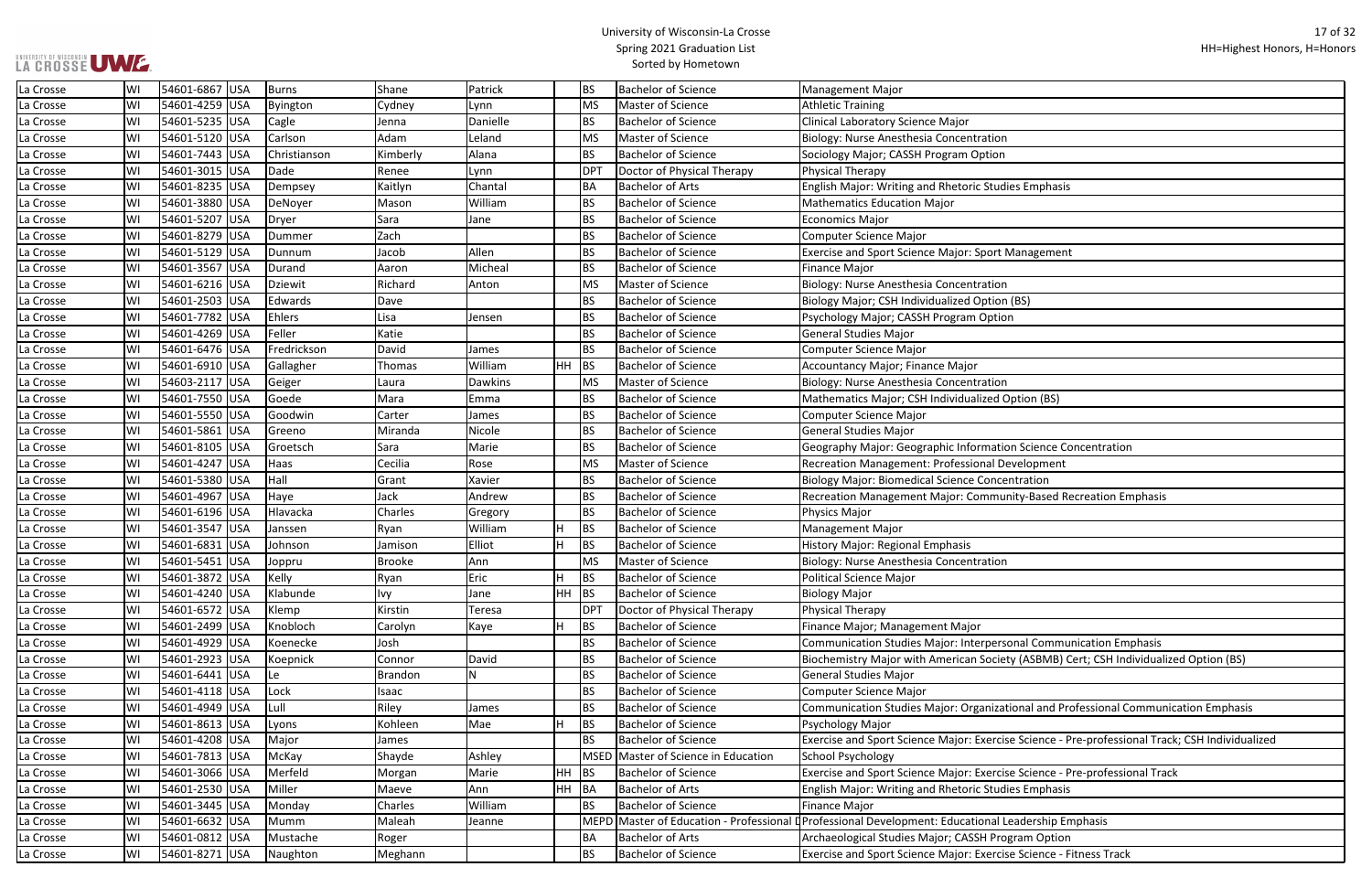se Science - Pre-professional Track **Lance Education Major** Cance oncentration; CSH Individualized Option (BS) ety for Biochemistry & Molecular Biology (ASBMB) Cert. se Science - Pre-professional Track; CSH Individualized ise Science - Pre-professional Track se Science - Pre-professional Track ise Science - Pre-professional Track

| La Crosse     | WI | 54601-7251 USA  | Noethe Wolford | Zachary        | Thomas       |              |                  | MSED Master of Science in Education | School Psychology                                             |
|---------------|----|-----------------|----------------|----------------|--------------|--------------|------------------|-------------------------------------|---------------------------------------------------------------|
| La Crosse     | WI | 54601-4056 USA  | Olson          | Tim            |              |              | <b>BS</b>        | <b>Bachelor of Science</b>          | Computer Science Major                                        |
| La Crosse     | WI | 54601-8900 USA  | Pederson       | Stephanie      | April        | H            | <b>BA</b>        | <b>Bachelor of Arts</b>             | Psychology Major; Spanish Major                               |
| La Crosse     | WI | 54601-3746 USA  | Persin         | Maxx           | Thomas       |              | <b>BS</b>        | <b>Bachelor of Science</b>          | <b>Computer Science Major</b>                                 |
| La Crosse     | WI | 54601-4747 USA  | Platzbecker    | Emma           | Grace        | HH           | <b>BS</b>        | <b>Bachelor of Science</b>          | Exercise and Sport Science Major: Exercise Science - Pre-prof |
| La Crosse     | WI | 54601-3829 USA  | Pohnl          | Caden          | David        |              | <b>BS</b>        | <b>Bachelor of Science</b>          | Middle Childhood through Early Adolescence Education Majo     |
| La Crosse     | WI | 54601-3678 USA  | Porter         | Chris          |              |              |                  | MSED Master of Science in Education | Student Affairs Administration in Higher Education            |
| La Crosse     | WI | 54601-3768 USA  | Powell         | Eli            | Desmond      |              | <b>BS</b>        | <b>Bachelor of Science</b>          | General Studies Major                                         |
| La Crosse     | WI | 54601-3674 USA  | Raymond        | <b>Brandon</b> | Scott        |              | <b>BS</b>        | <b>Bachelor of Science</b>          | Public Health and Community Health Education Major            |
| La Crosse     | WI | 54601-7777 USA  | Rebel          | Austin         |              |              | <b>MS</b>        | Master of Science                   | <b>Physician Assistant Studies</b>                            |
| La Crosse     | WI | 54601-4260 USA  | Reiter         | Travis         | Henry        | H            | <b>BS</b>        | <b>Bachelor of Science</b>          | <b>Marketing Major</b>                                        |
| La Crosse     | WI | 54601-4083 USA  | Rohmeyer       | Laura          | Kay          |              | <b>BS</b>        | <b>Bachelor of Science</b>          | History Major: World History Emphasis                         |
| La Crosse     | WI | 54601-3508 USA  | Rosengarten    | Courtney       | Lynn         |              | <b>BS</b>        | <b>Bachelor of Science</b>          | Management Major                                              |
| La Crosse     | WI | 54601-3842 USA  | Rotzenberg     | Alyssa         | Ann          |              | <b>DPT</b>       | Doctor of Physical Therapy          | <b>Physical Therapy</b>                                       |
| La Crosse     | WI | 54601-3496 USA  | Ruud           | Aaron          |              |              | <b>BS</b>        | <b>Bachelor of Science</b>          | Biology Major: Environmental Science Concentration; CSH Ind   |
| La Crosse     | WI | 54601-5170 USA  | Scheidt        | Ryan           | James        | H            | <b>BS</b>        | <b>Bachelor of Science</b>          | Biochemistry Major with American Society for Biochemistry &   |
| La Crosse     | WI | 54601-6030 USA  | Schmida        | Joe            |              | H            | <b>BS</b>        | <b>Bachelor of Science</b>          | Exercise and Sport Science Major: Exercise Science - Pre-prof |
| La Crosse     | WI | 54601-4385 USA  | Schmidt        | Charlene       |              | HH           | <b>BS</b>        | <b>Bachelor of Science</b>          | <b>Biology Major</b>                                          |
| La Crosse     | WI | 54603-4224 USA  | Schubert       | Kristina       |              |              |                  | MSED Master of Science in Education | Student Affairs Administration in Higher Education            |
| La Crosse     | WI | 54601-3701 USA  | Schwalbach     | David          | Gerald       |              | <b>BS</b>        | <b>Bachelor of Science</b>          | <b>Computer Science Major</b>                                 |
| La Crosse     | WI | 54601-3443 USA  | Schwarz        | Drew           | Michael      | H            | <b>BS</b>        | <b>Bachelor of Science</b>          | Exercise and Sport Science Major: Exercise Science - Pre-prof |
| La Crosse     | WI | 54601-6518 USA  | Schwertfeger   | Gunnar         | Finn Arneson | H.           | <b>BS</b>        | <b>Bachelor of Science</b>          | Physics Major                                                 |
| La Crosse     | WI | 54601-2732 USA  | Sells          | Erick          | William      | HH           | <b>BS</b>        | <b>Bachelor of Science</b>          | Exercise and Sport Science Major: Exercise Science - Pre-prof |
| La Crosse     | WI | 54601-7116 USA  | Servais        | Anthony        | A            |              | CER <sup>-</sup> | Certificate                         | <b>Educational Leadership</b>                                 |
| La Crosse     | WI | 54601-3856 USA  | Shulman        | Katherine      | Marie        | H            | <b>BS</b>        | <b>Bachelor of Science</b>          | Social Studies Education Major (Broad Field Option B)         |
| La Crosse     | WI | 54601-3520 USA  | Shutter        | Alex           |              |              | <b>BS</b>        | <b>Bachelor of Science</b>          | Exercise and Sport Science Major: Exercise Science - Pre-prof |
| La Crosse     | WI | 54601-2678 USA  | Simmerman      | Emily          | Mae          |              | <b>MS</b>        | Master of Science                   | <b>Therapeutic Recreation</b>                                 |
| La Crosse     | WI | 54601-8122 USA  | Slaby          | Kylie          | Jo           | HH           | <b>BS</b>        | <b>Bachelor of Science</b>          | Therapeutic Recreation Major; Pre-Occupational Thrpy Track    |
| La Crosse     | WI | 54601-5169 USA  | Stephens       | Nathaniel      |              |              | <b>MS</b>        | <b>Master of Science</b>            | Biology: Nurse Anesthesia Concentration                       |
| La Crosse     | WI | 54603-2483 USA  | Stofflet       | Jessica        | Ann          |              | <b>BA</b>        | <b>Bachelor of Arts</b>             | Psychology Major                                              |
| La Crosse     | WI | 54601-5585 USA  | Sukenik        | Jameson        | Paul         |              | BS               | <b>Bachelor of Science</b>          | Computer Science Major                                        |
| La Crosse     | WI | 54601-4820 USA  | Trautmiller    | Justin         |              |              | <b>MS</b>        | Master of Science                   | Biology: Nurse Anesthesia Concentration                       |
| La Crosse     | WI | 54601-2621 USA  | Tschumper      | Drew           | Anthony      |              | <b>BS</b>        | <b>Bachelor of Science</b>          | Management Major                                              |
| La Crosse     | WI | 54601-3143 USA  | Verkuilen      | Carissa        | Lynn         |              | <b>MS</b>        | Master of Science                   | Physician Assistant Studies                                   |
| La Crosse     | WI | 54603-5003 USA  | Voigt          | Jahna          | Dayle        |              | <b>BS</b>        | <b>Bachelor of Science</b>          | Clinical Laboratory Science Major                             |
| La Crosse     | WI | 54601-4852 USA  | von Mende      | Paige          | Kylee Mae    | HH           | <b>BS</b>        | <b>Bachelor of Science</b>          | Psychology Major                                              |
| La Crosse     | WI | 54601-8067 USA  | Wang           | Ting           |              |              |                  | MSED Master of Science in Education | Student Affairs Administration in Higher Education            |
| La Crosse     | WI | 54603-8508 USA  | Weiland        | Jordie         |              |              | <b>BS</b>        | <b>Bachelor of Science</b>          | Early Childhood through Middle Childhood Education Major      |
| La Crosse     | WI | 54601-5027 USA  | Wendland       | Sarah          | Kathryn      |              | <b>MS</b>        | Master of Science                   | Biology: Nurse Anesthesia Concentration                       |
| La Crosse     | WI | 54601-6825 USA  | Wintin         | Cara           |              |              | <b>MSE</b>       | Master of Software Engineering      | Software Engineering                                          |
| Ladysmith     | WI | 54848-9447  USA | Abbiehl        | Hannah         | Leone        |              | <b>BS</b>        | <b>Bachelor of Science</b>          | Therapeutic Recreation Major; Psychology Major                |
| Lake Geneva   | WI | 53147-7300  USA | Anderson       | Courtney       | Victoria     | H            | <b>BS</b>        | <b>Bachelor of Science</b>          | Psychology Major                                              |
| Lake Geneva   | WI | 53147-1663 USA  | LaDu           | Trace          | R            |              | <b>BS</b>        | <b>Bachelor of Science</b>          | <b>Marketing Major</b>                                        |
| Lake Geneva   | WI | 53147-3412 USA  | Mancini        | Isaac          | John         |              | <b>BS</b>        | <b>Bachelor of Science</b>          | <b>Finance Major</b>                                          |
| Lake Mills    | WI | 53551-1915  USA | Dellemann      | Carsen         | Ray          |              | <b>BS</b>        | <b>Bachelor of Science</b>          | <b>Accountancy Major</b>                                      |
| Lake Mills    | WI | 53551-1113 USA  | Trewyn         | Lauren         | Therese      | H            | <b>BS</b>        | <b>Bachelor of Science</b>          | Public Health and Community Health Education Major            |
| Lake Tomahawk | WI | 54539-9397  USA | DeNamur        | Olivia         | Ann          |              | <b>BS</b>        | <b>Bachelor of Science</b>          | Psychology Major                                              |
| Lancaster     | WI | 53813-9314 USA  | Chadd          | Carly          | Jane         | $\mathsf{H}$ | BA               | <b>Bachelor of Arts</b>             | Psychology Major                                              |
|               |    |                 |                |                |              |              |                  |                                     |                                                               |

LA CROSSE UWE.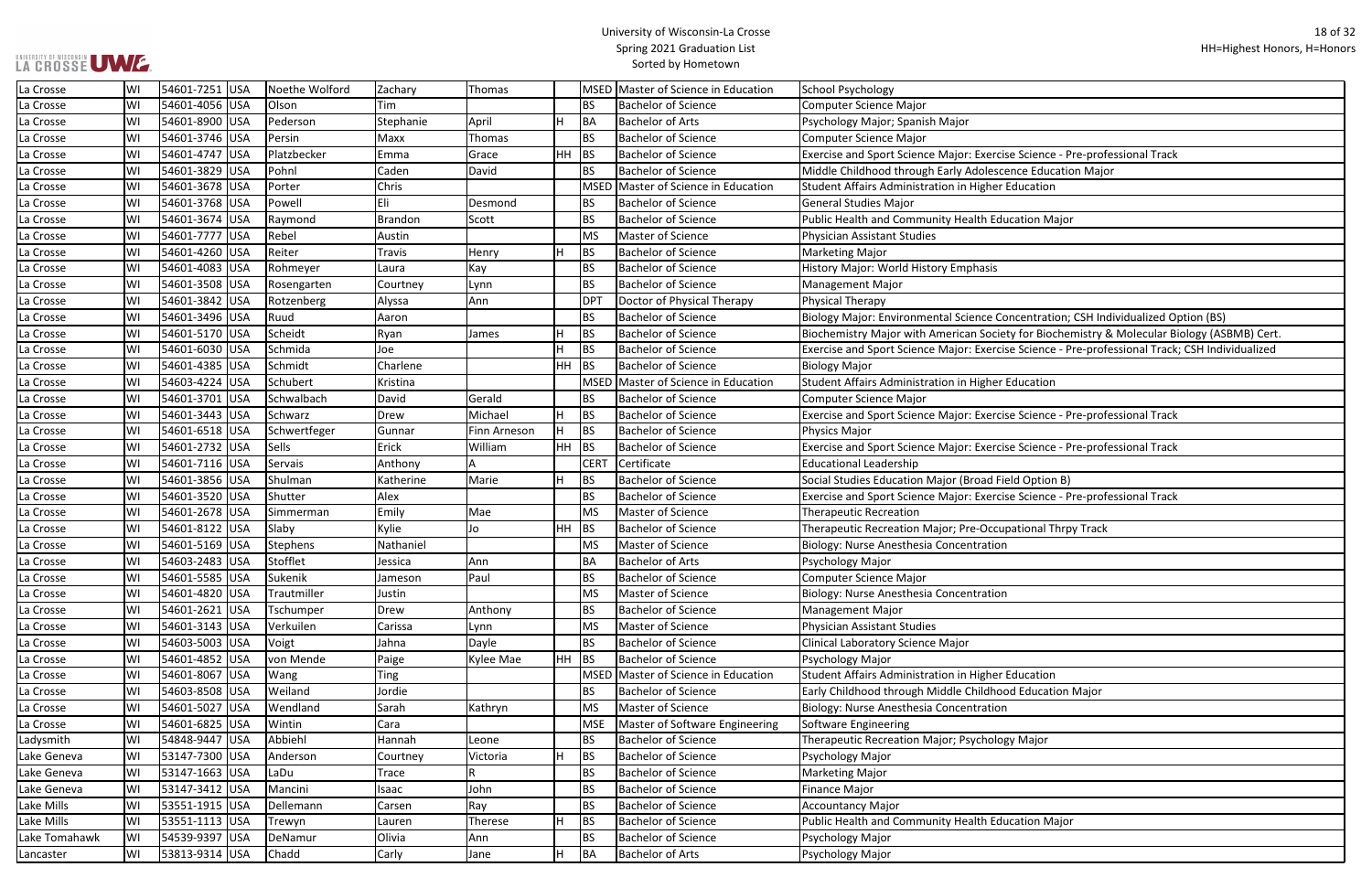| ems Emphasis                       |
|------------------------------------|
|                                    |
| ducation                           |
|                                    |
|                                    |
|                                    |
|                                    |
|                                    |
| e Science - Pre-professional Track |
| and Rhetoric Studies Emphasis      |
| d Education Major                  |
|                                    |
|                                    |
|                                    |
|                                    |
|                                    |
|                                    |
|                                    |
|                                    |
|                                    |
|                                    |
| <b>Aanagement</b>                  |
|                                    |
| cation Major                       |
|                                    |
|                                    |
| munity Emphasis                    |
| munity Emphasis                    |
|                                    |
|                                    |
| In Science Concentration           |
|                                    |
| munity Emphasis                    |
|                                    |
| munity Emphasis                    |
| n (BS)                             |
|                                    |
| n                                  |
|                                    |
| (BS)                               |
| (BS)                               |
|                                    |
|                                    |
|                                    |
| <b>Concentration</b>               |
|                                    |
| Id Option B)                       |
| concentration                      |
|                                    |
|                                    |
| nity-Based Recreation Emphasis     |
| udies Emphasis                     |
|                                    |

| Laona          | WI | 54541-9224 USA  | Heagle                 | Lindsay       | Jane        | HH BS     |             | <b>Bachelor of Science</b>          | <b>Chemistry Major: ACS Certification</b>                                   |
|----------------|----|-----------------|------------------------|---------------|-------------|-----------|-------------|-------------------------------------|-----------------------------------------------------------------------------|
| Lena           | WI | 54139-9163 USA  | Draheim                | <b>Brian</b>  | G           |           | <b>BS</b>   | <b>Bachelor of Science</b>          | Computer Science Major: Embedded Systems Emphasis                           |
| Lena           | WI | 54139-9151 USA  | Romandine              | Corrina       | Ann         |           | <b>BS</b>   | <b>Bachelor of Science</b>          | Psychology Major                                                            |
| Lena           | WI | 54139-9563 USA  | Witt                   | Kathryn       | Jayne       |           | <b>MSED</b> | Master of Science in Education      | Student Affairs Administration in Higher Education                          |
| Little Chute   | WI | 54140-2230 USA  | De Bruin               | Troy          | Thomas      | <b>HH</b> | BS          | <b>Bachelor of Science</b>          | <b>Accountancy Major; Finance Major</b>                                     |
| Little Chute   | WI | 54140-2367 USA  | Hermus                 | Madelyn       | Patricia    | HH BA     |             | <b>Bachelor of Arts</b>             | Psychology Major                                                            |
| Little Chute   | WI | 54140-1307 USA  | Koehnke                | Evan          | James       |           | <b>BS</b>   | <b>Bachelor of Science</b>          | Finance Major; Accountancy Major                                            |
| Little Chute   | WI | 54140-2696 USA  | Plate                  | Devin         | Matthew     |           | <b>BS</b>   | <b>Bachelor of Science</b>          | Microbiology Major                                                          |
| Little Suamico | WI | 54141-8828 USA  | Ripley                 | Sydney        | Olivia      |           | <b>BS</b>   | <b>Bachelor of Science</b>          | Exercise and Sport Science Major: Exercise Science - Pre-professional Track |
| Lodi           | W١ | 53555-1573 USA  | Koziol                 | Callie        | Patricianne | HH        | BA          | <b>Bachelor of Arts</b>             | Psychology Major; English Major: Writing and Rhetoric Studies Emphasis      |
| Lodi           | W١ | 53555-9100 USA  | Kruchten               | McKenzie      | Ann         | HН        | BS          | <b>Bachelor of Science</b>          | Early Childhood through Middle Childhood Education Major                    |
| Lodi           | WI | 53555-9746 USA  | Langowski              | Toni          |             | <b>HH</b> | <b>BS</b>   | <b>Bachelor of Science</b>          | Political Science Major                                                     |
| Lodi           | WI | 53555-1560 USA  | Munson                 | Benjamin      | Connor      |           | <b>BS</b>   | <b>Bachelor of Science</b>          | Marketing Major                                                             |
| Lodi           | WI | 53555-9556 USA  | Nelson                 | Samantha      | Jo          |           | <b>BS</b>   | <b>Bachelor of Science</b>          | Accountancy Major                                                           |
| Lodi           | W١ | 53555-9339  USA | Walch                  | Alison        | Sue         |           | <b>BS</b>   | <b>Bachelor of Science</b>          | <b>Therapeutic Recreation Major</b>                                         |
| Lomira         | WI | 53048-9206 USA  | Ketter                 | Colton        | Patrick     |           | <b>BS</b>   | <b>Bachelor of Science</b>          | <b>Finance Major</b>                                                        |
| Lone Rock      | WI | 53556-4190 USA  | Marks-Rivera           | Sakiah        | Rose Mary   |           | <b>BS</b>   | <b>Bachelor of Science</b>          | <b>Biology Major</b>                                                        |
| Luck           | WI | 54853-7012 USA  | Pedersen               | Emma          | Gail        |           | <b>MS</b>   | Master of Science                   | <b>Therapeutic Recreation</b>                                               |
| Madison        | WI | 53719-4663 USA  | Andriacchi             | Liz           |             |           | <b>BS</b>   | <b>Bachelor of Science</b>          | <b>Finance Major</b>                                                        |
| Madison        | WI | 53704-5813 USA  | Chiaro                 | Lilly         |             |           | <b>BS</b>   | <b>Bachelor of Science</b>          | Sociology Major                                                             |
| Madison        | W١ | 53711-3674 USA  | Dorn                   | Will          |             |           | <b>BS</b>   | <b>Bachelor of Science</b>          | Exercise and Sport Science Major: Sport Management                          |
| Madison        | W١ | 53719-5088 USA  | Goetz                  | Kayla         | Ann         |           | <b>DPT</b>  | Doctor of Physical Therapy          | <b>Physical Therapy</b>                                                     |
| Madison        | WI | 53718-8707 USA  | Hankins                | Kira          | Anne        |           | BS          | <b>Bachelor of Science</b>          | Public Health and Community Health Education Major                          |
| Madison        | W١ | 53711-3527 USA  | Jackson                | Colin         |             | <b>HH</b> | <b>BS</b>   | <b>Bachelor of Science</b>          | Mathematics Major; Physics Major                                            |
| Madison        | W١ | 53704-8627 USA  | Kersten                | James         |             |           | <b>MSED</b> | Master of Science in Education      | Professional Development: Learning Community Emphasis                       |
| Madison        | WI | 53704-5644 USA  | Lynch                  | Keegan        |             |           | <b>MSED</b> | Master of Science in Education      | Professional Development: Learning Community Emphasis                       |
| Madison        | WI | 53713-3389 USA  | Miller                 | Sarah         | Jane        |           | <b>MSED</b> | Master of Science in Education      | Reading                                                                     |
| Madison        | W١ | 53716-2840 USA  | Nelson                 | Mason         |             |           | <b>BS</b>   | <b>Bachelor of Science</b>          | General Studies Major                                                       |
| Madison        | W١ | 53719-1418 USA  | Olson                  | <b>Blake</b>  | Earl        |           | <b>BS</b>   | <b>Bachelor of Science</b>          | Geography Major: Geographic Information Science Concentration               |
| Madison        | WI | 53718-8251 USA  | Smith                  | Sam           |             | HH        | BA          | <b>Bachelor of Arts</b>             | Political Science Major                                                     |
| Madison        | WI | 53704-8110 USA  | Sorensen               | Sarah         |             |           |             | MSED Master of Science in Education | Professional Development: Learning Community Emphasis                       |
| Madison        | WI | 53717-2019 USA  | Soumpholphakdy         | James         |             |           | <b>BS</b>   | <b>Bachelor of Science</b>          | Clinical Laboratory Science Major                                           |
| Madison        | WI | 53718-3324 USA  | Stubbendick            | Sean          |             |           | <b>MSED</b> | Master of Science in Education      | Professional Development: Learning Community Emphasis                       |
| Madison        | WI | 53704-3221 USA  | Thomas                 | <b>Myles</b>  |             |           | <b>BS</b>   | <b>Bachelor of Science</b>          | Statistics Major; CSH Individualized Option (BS)                            |
| Malone         | WI | 53049-1663 USA  | Birschbach             | Rebekah       | Grace       |           | <b>BS</b>   | <b>Bachelor of Science</b>          | Psychology Major; CASSH Program Option                                      |
| Malone         | W١ | 53049-1601 USA  | Hernandez              | Reggie        |             |           | <b>BS</b>   | <b>Bachelor of Science</b>          | <b>Marketing Major</b>                                                      |
| Malone         | WI | 53049-1234 USA  | Olson                  | Owen          | John        |           | <b>BS</b>   | <b>Bachelor of Science</b>          | Biology Major; CSH Individualized Option (BS)                               |
| Manitowoc      | W١ | 54220-9091 USA  | Kliment                | Alyssa        |             |           | <b>BS</b>   | <b>Bachelor of Science</b>          | Biology Major; CSH Individualized Option (BS)                               |
| Manitowoc      | WI | 54220-8847 USA  | Love                   | <b>Brenna</b> |             |           | <b>BS</b>   | <b>Bachelor of Science</b>          | Microbiology Major                                                          |
| Marathon       | W١ | 54448-9378 USA  | Butalla                | Ashley        | Hope        |           | <b>DPT</b>  | Doctor of Physical Therapy          | Physical Therapy                                                            |
| Marathon       | W١ | 54448-7612 USA  | Fritz                  | Samuel        | Elias       |           | <b>BS</b>   | <b>Bachelor of Science</b>          | Sociology Major                                                             |
| Marathon       | WI | 54448-0104 USA  | Meurette               | Olivia        | Grace       |           | <b>BS</b>   | <b>Bachelor of Science</b>          | Geography Major: Environmental Science Concentration                        |
| Marathon       | W١ | 54448-9676 USA  | Seubert                | <b>Brooke</b> | Lee         |           | <b>DPT</b>  | Doctor of Physical Therapy          | <b>Physical Therapy</b>                                                     |
| Marinette      | WI | 54143-9211 USA  | Drees                  | Max           |             |           | <b>BS</b>   | <b>Bachelor of Science</b>          | Social Studies Education Major (Broad Field Option B)                       |
| Marshall       | WI | 53559-9104 USA  | Dominguez Mendez   Liz |               |             |           | <b>BS</b>   | <b>Bachelor of Science</b>          | Biology Major: Plant and Fungal Biology Concentration                       |
| Marshall       | WI | 53559-9617 USA  | Frey                   | Taylor        | Noel        |           | <b>BS</b>   | <b>Bachelor of Science</b>          | <b>Therapeutic Recreation Major</b>                                         |
| Marshall       | WI | 53559-9344 USA  | Gomez                  | Jordon        | Matthew     |           | <b>BS</b>   | <b>Bachelor of Science</b>          | Recreation Management Major: Community-Based Recreation Emphasis            |
| Marshfield     | WI | 54449-3051 USA  | Greuel                 | Mariah        | Sue         |           | <b>BS</b>   | <b>Bachelor of Science</b>          | <b>Communication Studies Major: Media Studies Emphasis</b>                  |
|                |    |                 |                        |               |             |           |             |                                     |                                                                             |

UNIVERSITY OF WISCONSIN<br>LA CROSSE UWE.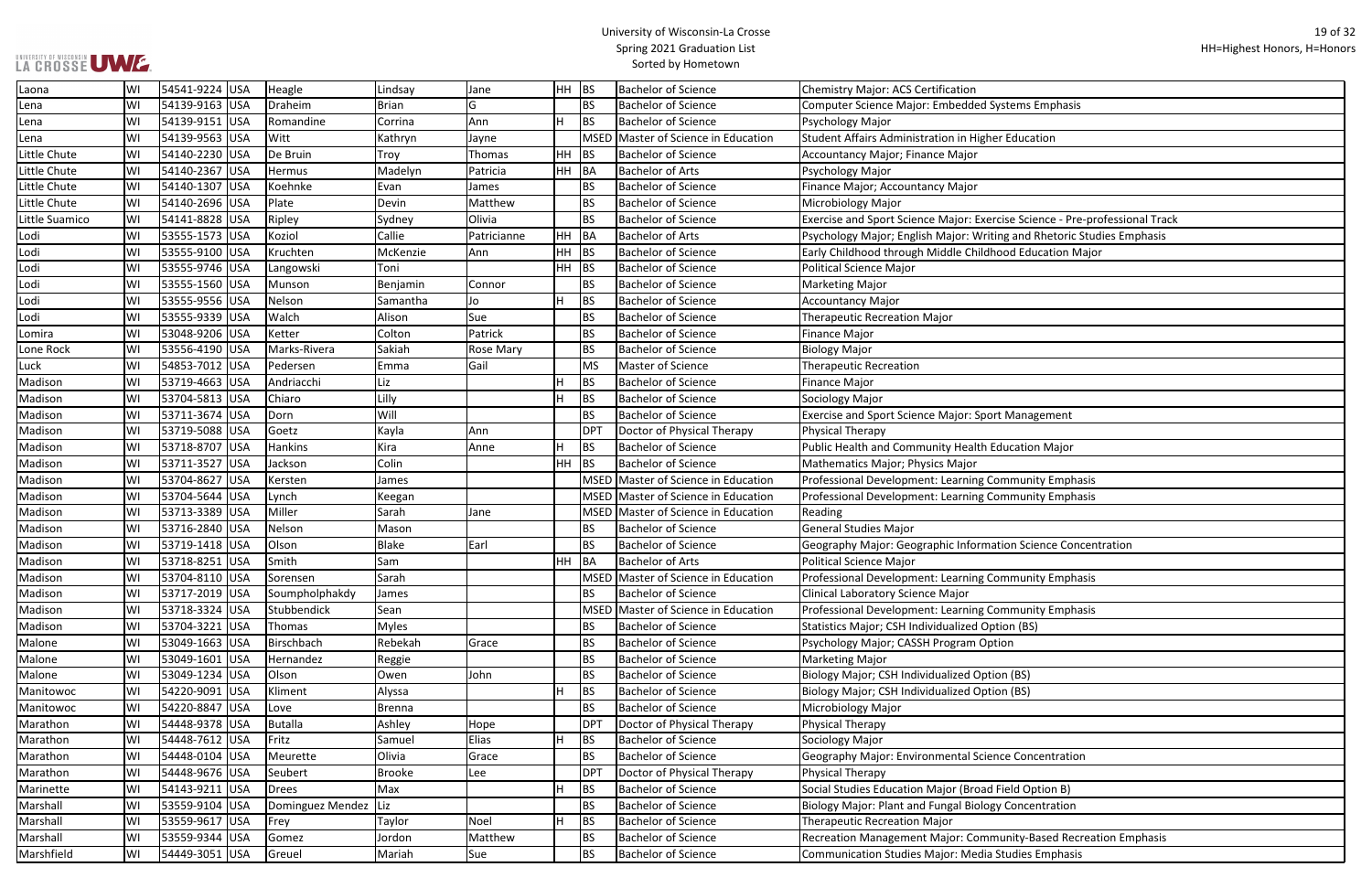## UNIVERSITY OF WISCONSIN<br>LA CROSSE UWE.

## University of Wisconsin-La Crosse Spring 2021 Graduation List Sorted by Hometown

| e Science - Fitness Track                    |
|----------------------------------------------|
|                                              |
|                                              |
|                                              |
|                                              |
| Concentration                                |
|                                              |
| 'olitical Science Major                      |
|                                              |
|                                              |
| munity Emphasis                              |
|                                              |
| tion Major                                   |
| logy Concentration                           |
|                                              |
|                                              |
| onal Communication Emphasis                  |
|                                              |
|                                              |
|                                              |
|                                              |
|                                              |
|                                              |
|                                              |
| Id Option A); History Education Major        |
|                                              |
|                                              |
|                                              |
| itration                                     |
|                                              |
|                                              |
|                                              |
|                                              |
|                                              |
|                                              |
|                                              |
|                                              |
|                                              |
|                                              |
|                                              |
|                                              |
| eadership Emphasis                           |
|                                              |
|                                              |
|                                              |
| es Emphasis                                  |
| ration                                       |
|                                              |
|                                              |
|                                              |
|                                              |
| nce Education Major                          |
| d Education Major                            |
| ell Biology Concentration<br>munity Emphasis |

| Marshfield             | lWI | 54449-1734 USA | McManus       | Zach          |           |     | <b>BS</b>   | <b>Bachelor of Science</b>          | Exercise and Sport Science Major: Exercise Science - Fitness Track                            |
|------------------------|-----|----------------|---------------|---------------|-----------|-----|-------------|-------------------------------------|-----------------------------------------------------------------------------------------------|
| Marshfield             | WI  | 54449-2322 USA | Roherty       | John          | Michael   | HH  | BA          | <b>Bachelor of Arts</b>             | Psychology Major; Spanish Major                                                               |
| Marshfield             | WI  | 54449-5210 USA | Taylor        | Derek         | Michael   |     | AA          | Associate of Arts                   | Liberal Arts                                                                                  |
| Marshfield             | WI  | 54449-5939 USA | Weber         | Max           | Charles   | ΙH. | <b>BS</b>   | <b>Bachelor of Science</b>          | <b>Marketing Major</b>                                                                        |
| Mauston                | WI  | 53948-9801 USA | Behling       | Josh          |           |     | <b>BS</b>   | <b>Bachelor of Science</b>          | Psychology Major                                                                              |
| Mauston                | WI  | 53948-1738 USA | Langer        | Dylan         | Clark     |     | <b>BS</b>   | <b>Bachelor of Science</b>          | Geography Major: Environmental Science Concentration                                          |
| Mayville               | WI  | 53050-1941 USA | Bauer         | Sidney        | Marie     |     | <b>BS</b>   | <b>Bachelor of Science</b>          | <b>Biology Major</b>                                                                          |
| Mazomanie              | WI  | 53560-9610 USA | Manke         | Helen         | Marie     |     | <b>BS</b>   | <b>Bachelor of Science</b>          | History Major: World History Emphasis; Political Science Major                                |
| Mc Farland             | WI  | 53558-8909 USA | Heller        | Jack          | Foster    |     | <b>BS</b>   | <b>Bachelor of Science</b>          | Accountancy Major; Finance Major                                                              |
| Mc Farland             | WI  | 53558-8791 USA | Karnowski     | Alle          |           |     |             | MSED Master of Science in Education | Professional Development: Learning Community Emphasis                                         |
| Mc Farland             | WI  | 53558-9128 USA | Mattmiller    | Claire        | Franklin  |     | <b>BS</b>   | <b>Bachelor of Science</b>          | Clinical Laboratory Science Major                                                             |
| <b>Mc Farland</b>      | WI  | 53558-8916 USA | Pahnke        | Christopher   | Palmer    | H   | <b>BS</b>   | <b>Bachelor of Science</b>          | Political Science Major; Public Administration Major                                          |
| Mc Farland             | WI  | 53558-9787 USA | Sindermann    | Shannon       | Grace     | lH. | <b>BS</b>   | <b>Bachelor of Science</b>          | Biology Major: Cellular and Molecular Biology Concentration                                   |
| McFarland              | WI  | 53558-8459 USA | Dondlinger    | Jesse         | John      |     | <b>BS</b>   | <b>Bachelor of Science</b>          | <b>Finance Major</b>                                                                          |
| McFarland              | WI  | 53558-8817 USA | Trudell       | Quinn         | Tower     | H   | <b>BS</b>   | <b>Bachelor of Science</b>          | <b>Therapeutic Recreation Major</b>                                                           |
| Medford                | WI  | 54451-9178 USA | Brandner      | Bailey        | Leann     | H   | <b>BS</b>   | <b>Bachelor of Science</b>          | Communication Studies Major: Interpersonal Communication Emphasis                             |
| Medford                | WI  | 54451-9240 USA | Carstensen    | Lauren        | Elizabeth | H   | <b>BS</b>   | <b>Bachelor of Science</b>          | <b>Clinical Laboratory Science Major</b>                                                      |
| Medford                | WI  | 54451-9150 USA | Klemm         | Trent         | Douglas   |     | <b>BS</b>   | <b>Bachelor of Science</b>          | <b>History Education Major</b>                                                                |
| Medford                | WI  | 54451-9788 USA | Nuernberger   | Cayden        | Elizabeth | HH  | BS          | <b>Bachelor of Science</b>          | Psychology Major                                                                              |
| Mellen                 | WI  | 54546-9176 USA | Michel        | Shayla        | Rose      |     | <b>MS</b>   | Master of Science                   | Biology                                                                                       |
| Melrose                | WI  | 54642-8278 USA | Steinfadt     | Mackenzie     |           |     | <b>BS</b>   | <b>Bachelor of Science</b>          | Marketing Major                                                                               |
| Menasha                | WI  | 54952-2149 USA | Christman     | Jeremiah      | 0         |     | <b>DPT</b>  | Doctor of Physical Therapy          | <b>Physical Therapy</b>                                                                       |
| Menasha                | WI  | 54952-9014 USA | Schommer      | Peter         | John      | H   | <b>BS</b>   | <b>Bachelor of Science</b>          | Social Studies Education Major (Broad Field Option A); History Education Major                |
| Menomonee Falls        | WI  | 53051-5079 USA | Beck          | Elena         | Ruth      | H   | <b>BS</b>   | <b>Bachelor of Science</b>          | <b>Finance Major</b>                                                                          |
| Menomonee Falls        | lWI | 53051-7463 USA | Black         | Kaeson        | M         | HH. | BA          | <b>Bachelor of Arts</b>             | French Major                                                                                  |
| Menomonee Falls        | WI  | 53051-4564 USA | DeLonay       | Mitchell      | James     | HH  | <b>BS</b>   | <b>Bachelor of Science</b>          | <b>Statistics Major: Actuarial Science Concentration</b>                                      |
| Menomonee Falls        | lWI | 53051-5891 USA | Doyle         | Patrick       | Joseph    |     | <b>BS</b>   | <b>Bachelor of Science</b>          | <b>Finance Major</b>                                                                          |
| Menomonee Falls        | WI  | 53051-5714 USA | O'Connell     | <b>Brian</b>  | Robert    |     | <b>BS</b>   | <b>Bachelor of Science</b>          | <b>Finance Major</b>                                                                          |
| <b>Menomonee Falls</b> | WI  | 53051-2000 USA | Pape          | Amanda        |           |     | <b>BS</b>   | <b>Bachelor of Science</b>          | <b>Information Systems Major</b>                                                              |
| Menomonee Falls        | WI  | 53051-6077 USA | Ricco         | Carter        | Andreas   |     | <b>BS</b>   | <b>Bachelor of Science</b>          | <b>Finance Major</b>                                                                          |
| Menomonee Falls        | lWI | 53051-3648 USA | Sciortino     | Alexis        |           | HH. | <b>BS</b>   | <b>Bachelor of Science</b>          | Psychology Major                                                                              |
| Menomonee Falls        | WI  | 53051-0534 USA | Vander Heyden | Madi          |           |     | <b>BS</b>   | <b>Bachelor of Science</b>          | <b>Marketing Major</b>                                                                        |
| Menomonee Falls        | lWI | 53051-7871 USA | Walsh         | Lauren        | Nicole    | ΙH. | <b>BS</b>   | <b>Bachelor of Science</b>          | Marketing Major; Management Major                                                             |
| Menomonie              | WI  | 54751-2385 USA | Busch         | <b>Braden</b> | Paul      | lH. | <b>BS</b>   | <b>Bachelor of Science</b>          | <b>Computer Science Major</b>                                                                 |
| Menomonie              | WI  | 54751-5448 USA | Doughty       | Alyssa        | Grace     |     | <b>MS</b>   | Master of Science                   | <b>Therapeutic Recreation</b>                                                                 |
| Menomonie              | WI  | 54751-2995 USA | Harmon        | Storm         |           |     | <b>MEPD</b> |                                     | Master of Education - Professional Derofessional Development: Educational Leadership Emphasis |
| Menomonie              | lWI | 54751-5627 USA | Kerg          | Ellison       | Louise    |     | <b>BS</b>   | <b>Bachelor of Science</b>          | <b>Marketing Major</b>                                                                        |
| Menomonie              | lWI | 54751-2238 USA | Nelson        | Becca         |           | HH  | <b>BS</b>   | <b>Bachelor of Science</b>          | <b>Marketing Major</b>                                                                        |
| Menomonie              | lWI | 54751-7419 USA | Weghorn       | Lexie         |           | HH  | BS          | <b>Bachelor of Science</b>          | Physics Major                                                                                 |
| Menomonie              | lwi | 54751-3744 USA | Yang          | Jacky         | Xai       |     | <b>BA</b>   | <b>Bachelor of Arts</b>             | English Major: Writing and Rhetoric Studies Emphasis                                          |
| Mequon                 | WI  | 53092-2311 USA | Harley        | Emily         | Fei       |     | <b>BS</b>   | <b>Bachelor of Science</b>          | Microbiology Major: Biomedical Concentration                                                  |
| Mequon                 | WI  | 53097-2739 USA | Sahai         | Anisha        |           | lH. | <b>BS</b>   | <b>Bachelor of Science</b>          | <b>Biology Major</b>                                                                          |
| Mequon                 | WI  | 53092-5323 USA | Sullivan      | Sophia        | Anna      |     | <b>BS</b>   | <b>Bachelor of Science</b>          | <b>Marketing Major</b>                                                                        |
| Mequon                 | WI  | 53097-3256 USA | Wilson        | Aubrey        | Marie     |     | AA          | Associate of Arts                   | Liberal Arts                                                                                  |
| Merrill                | WI  | 54452-8450 USA | Kolehouse     | Caitlyn       | Ann       | HH  | BS          | <b>Bachelor of Science</b>          | Middle Childhood through Early Adolescence Education Major                                    |
| Merrill                | lWI | 54452-1260 USA | Wheat         | Faith         | Anne      | HH  | <b>BS</b>   | <b>Bachelor of Science</b>          | Early Childhood through Middle Childhood Education Major                                      |
| Middleton              | WI  | 53562-2814 USA | Craker        | Seth          | Allen     |     | <b>BS</b>   | <b>Bachelor of Science</b>          | Biology Major: Molecular Genetics and Cell Biology Concentration                              |
| Middleton              | WI  | 53562-5096 USA | Doll          | Karen         | Lynne     |     |             | MSED Master of Science in Education | Professional Development: Learning Community Emphasis                                         |
|                        |     |                |               |               |           |     |             |                                     |                                                                                               |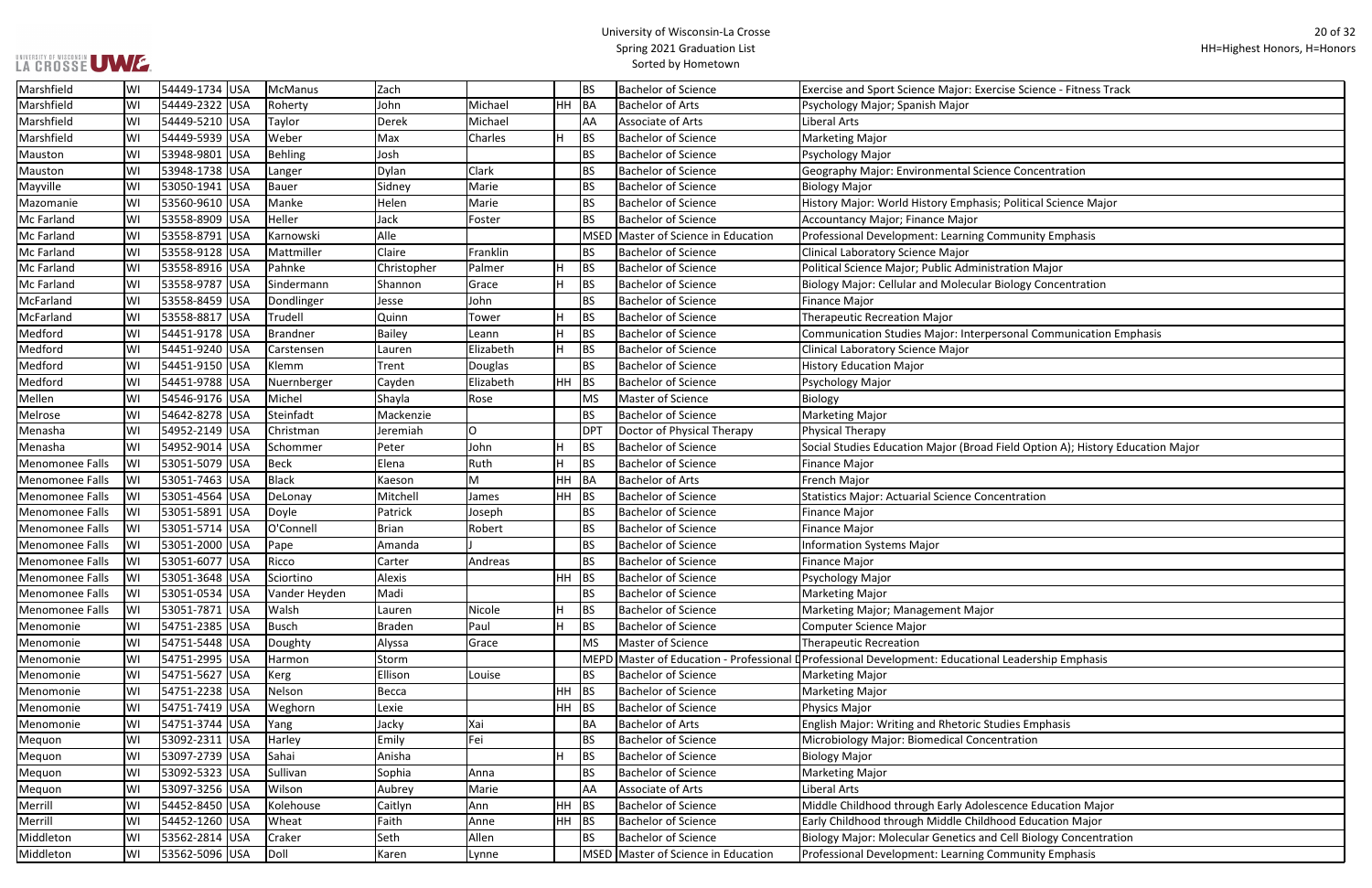## UNIVERSITY OF WISCONSIN<br>LA CROSSE UWE

## University of Wisconsin-La Crosse Spring 2021 Graduation List Sorted by Hometown

| Professional Communication Emphasis; Spanish Major     |
|--------------------------------------------------------|
| cation Major                                           |
|                                                        |
|                                                        |
| e Science - Fitness Track                              |
| munity Emphasis                                        |
| <b>tration</b>                                         |
| udies Emphasis                                         |
|                                                        |
|                                                        |
|                                                        |
| mphasis                                                |
|                                                        |
| ntration                                               |
| cation Major                                           |
|                                                        |
|                                                        |
|                                                        |
|                                                        |
|                                                        |
| Major                                                  |
|                                                        |
|                                                        |
|                                                        |
| udies Emphasis                                         |
| nce Education Major                                    |
| e Science - Pre-professional Track; CSH Individualized |
|                                                        |
| e Science - Fitness Track                              |
| n                                                      |
|                                                        |
|                                                        |
| n                                                      |
| Education                                              |
|                                                        |
|                                                        |
| ntration                                               |
|                                                        |
|                                                        |
| nication Emphasis                                      |
| ems Emphasis                                           |
| nce Education Major                                    |
|                                                        |
| <b>Management</b>                                      |
| rship                                                  |
|                                                        |

| Middleton            | WI | 53562-4191 USA | Domanico      | Lauren       | Elizabeth |         | <b>BS</b>  | <b>Bachelor of Science</b>          | <b>Marketing Major</b>                                                                          |
|----------------------|----|----------------|---------------|--------------|-----------|---------|------------|-------------------------------------|-------------------------------------------------------------------------------------------------|
| Middleton            | WI | 53562-3676 USA | Edmundson     | Annika       | Mae       | H.      | <b>BS</b>  | <b>Bachelor of Science</b>          | <b>Therapeutic Recreation Major</b>                                                             |
| Middleton            | WI | 53562-1250 USA | Felton        | Carlee       | Elizabeth |         | <b>BS</b>  | <b>Bachelor of Science</b>          | Psychology Major                                                                                |
| Middleton            | WI | 53562-5648 USA | Friedle       | Sydney       | Marie     | HH BA   |            | <b>Bachelor of Arts</b>             | Communication Studies Major: Org. and Professional Communication Emphasis; Spanish Major        |
| Middleton            | WI | 53562-4242 USA | Kozitzky      | Natalie      | Grace     |         | <b>BS</b>  | <b>Bachelor of Science</b>          | Public Health and Community Health Education Major                                              |
| Middleton            | WI | 53562-3201 USA | Kryshak       | Roman        | Gregory   |         | <b>BS</b>  | <b>Bachelor of Science</b>          | <b>Marketing Major</b>                                                                          |
| Middleton            | WI | 53562-2368 USA | Lewis         | Cameron      |           | IH.     | <b>BS</b>  | <b>Bachelor of Science</b>          | <b>Finance Major</b>                                                                            |
| Middleton            | WI | 53562-4156 USA | Maly          | Cameron      | James     |         | <b>BS</b>  | <b>Bachelor of Science</b>          | Exercise and Sport Science Major: Exercise Science - Fitness Track                              |
| Middleton            | WI | 53562-2624 USA | Mossholder    | Dennis       |           |         | MSED       | Master of Science in Education      | Professional Development: Learning Community Emphasis                                           |
| Middleton            | W  | 53562-1014 USA | Schmitt       | Brennan      |           | IH.     | <b>BS</b>  | <b>Bachelor of Science</b>          | <b>Statistics Major: Actuarial Science Concentration</b>                                        |
| Middleton            | WI | 53562-4181 USA | Toennies      | Jack         | David     |         | <b>BS</b>  | <b>Bachelor of Science</b>          | Communication Studies Major: Media Studies Emphasis                                             |
| Middleton            | WI | 53562-3667 USA | Westhoff      | Maxwell      | Scott     |         | <b>BS</b>  | <b>Bachelor of Science</b>          | <b>Information Systems Major</b>                                                                |
| Milton               | WI | 53563-1000 USA | Frye          | Chase        | Allen     |         | <b>BS</b>  | <b>Bachelor of Science</b>          | Finance Major; Accountancy Major                                                                |
| Milwaukee            | WI | 53228-1617 USA | Bell          | Ben          |           | H.      | <b>BS</b>  | <b>Bachelor of Science</b>          | <b>Accountancy Major; Finance Major</b>                                                         |
| Milwaukee            | WI | 53207-2127 USA | Eagon         | Gabriel      | Thomas    | HH BA   |            | <b>Bachelor of Arts</b>             | History Major: Public and Policy History Emphasis                                               |
| Milwaukee            | WI | 53219-3316 USA | Foster        | Kailey       | Nicole    |         | <b>BS</b>  | <b>Bachelor of Science</b>          | Psychology Major                                                                                |
| Milwaukee            | WI | 53202-3238 USA | Frasch        | Julia        |           | HH .    | <b>BS</b>  | <b>Bachelor of Science</b>          | <b>Biology Major: Biomedical Science Concentration</b>                                          |
| Milwaukee            | WI | 53219-3538 USA | Graham        | Megan        | Suzan     | $HH$ BS |            | <b>Bachelor of Science</b>          | Public Health and Community Health Education Major                                              |
| Milwaukee            | WI | 53207-3705 USA | Henkhaus      | Nathan       | Fox       | HH BS   |            | <b>Bachelor of Science</b>          | Clinical Laboratory Science Major                                                               |
| Milwaukee            | WI | 53211-3766 USA | Jelacic       | Will         |           |         | <b>BS</b>  | <b>Bachelor of Science</b>          | <b>Marketing Major</b>                                                                          |
| Milwaukee            | WI | 53222-4613 USA | Johnson       | Paul         | Richard   |         | <b>BS</b>  | <b>Bachelor of Science</b>          | <b>Finance Major</b>                                                                            |
| Milwaukee            | WI | 53219-3046 USA | Kolehmainen   | Katelyn      | Sue       | H.      | <b>BS</b>  | <b>Bachelor of Science</b>          | Sociology Major                                                                                 |
| Milwaukee            | WI | 53219-2924 USA | Maglio        | Brandon      | Thomas    | IH.     | <b>BS</b>  | <b>Bachelor of Science</b>          | Sociology Major                                                                                 |
| Milwaukee            | WI | 53208-2205 USA | Maloney       | Annie        |           | lH.     | <b>BA</b>  | <b>Bachelor of Arts</b>             | <b>Public Administration Major; Economics Major</b>                                             |
| Milwaukee            | WI | 53219-3559 USA | Markowiak     | Amber        | Lynn      |         | <b>BS</b>  | <b>Bachelor of Science</b>          | Management Major                                                                                |
| Milwaukee            | WI | 53216-3302 USA | Miskowski     | Chelsie      |           |         | <b>BS</b>  | <b>Bachelor of Science</b>          | <b>Political Science Major</b>                                                                  |
| Milwaukee            | WI | 53208-1126 USA | Norrington    | Tatyana      |           |         | <b>BS</b>  | <b>Bachelor of Science</b>          | Computer Science Major                                                                          |
| Milwaukee            | WI | 53220-1304 USA | Reyes         | Alyssa       | Marie     |         | <b>BA</b>  | <b>Bachelor of Arts</b>             | <b>Communication Studies Major: Media Studies Emphasis</b>                                      |
| Milwaukee            | W  | 53202-2762 USA | Rilling       | Elizabeth    | Pearl     | IH.     | <b>BS</b>  | <b>Bachelor of Science</b>          | Middle Childhood through Early Adolescence Education Major                                      |
| Milwaukee            | WI | 53207-5151 USA | Roche         | Acasio       |           |         | <b>BS</b>  | <b>Bachelor of Science</b>          | Exercise and Sport Science Major: Exercise Science - Pre-professional Track; CSH Individualized |
| Milwaukee            | WI | 53221-1509 USA | Salas         | Rosa         | Maria     |         | <b>BS</b>  | <b>Bachelor of Science</b>          | <b>Biology Major</b>                                                                            |
| Milwaukee            | WI | 53224-2921 USA | Selner        | Ryan         |           |         | <b>BS</b>  | <b>Bachelor of Science</b>          | Exercise and Sport Science Major: Exercise Science - Fitness Track                              |
| Milwaukee            | WI | 53207-4909 USA | Snyder        | Emily        | June      |         | <b>BS</b>  | <b>Bachelor of Science</b>          | Psychology Major; CASSH Program Option                                                          |
| Milwaukee            | WI | 53223-5521 USA | Thao          | Ger          |           | HH BS   |            | <b>Bachelor of Science</b>          | <b>Biology Major</b>                                                                            |
| Milwaukee            | WI | 53213-1064 USA | Tierney       | Ricki        | Leigh     |         |            | MSED Master of Science in Education | Reading                                                                                         |
| Milwaukee            | WI | 53225-4210 USA | Vue           | Maiblia      |           |         | <b>BS</b>  | <b>Bachelor of Science</b>          | Psychology Major; CASSH Program Option                                                          |
| Milwaukee            | WI | 53204-3707 USA | Yang          | Phong        |           |         |            | MSED Master of Science in Education | Student Affairs Administration in Higher Education                                              |
| <b>Mineral Point</b> | WI | 53565-1028 USA | Grimm         | Maggie       |           |         | MS         | Master of Science                   | <b>Physician Assistant Studies</b>                                                              |
| <b>Mineral Point</b> | WI | 53565-1100 USA | Howard        | Cole         | Warren    |         | BS         | <b>Bachelor of Science</b>          | <b>Finance Major</b>                                                                            |
| <b>Mineral Point</b> | WI | 53565-1132 USA | Weier         | Jalissa      | Faye      | HH      | <b>BS</b>  | <b>Bachelor of Science</b>          | <b>Biology Major: Biomedical Science Concentration</b>                                          |
| Minocqua             | WI | 54548-9158 USA | Biller        | Emma         | Kay       | H.      | <b>BS</b>  | <b>Bachelor of Science</b>          | Psychology Major                                                                                |
| Mishicot             | WI | 54228-9438 USA | Skubal        | Emily        | Christine |         | BS         | <b>Bachelor of Science</b>          | <b>General Studies Major</b>                                                                    |
| Mondovi              | WI | 54755-3514 USA | Brantner      | Tessa        | Kay       |         | <b>BS</b>  | <b>Bachelor of Science</b>          | Psychology Major: Interpersonal Communication Emphasis                                          |
| Mondovi              | WI | 54755-8109 USA | Gruber        | Daniel       |           | H.      | <b>BS</b>  | <b>Bachelor of Science</b>          | Computer Science Major: Embedded Systems Emphasis                                               |
| Monona               | WI | 53716-2967 USA | Keller        | Jennifer     | Mae       | HH BS   |            | <b>Bachelor of Science</b>          | Middle Childhood through Early Adolescence Education Major                                      |
|                      | WI | 53716-3041 USA | Konrardy      | Mykala       |           |         | <b>DPT</b> | Doctor of Physical Therapy          | Physical Therapy                                                                                |
| Monona               |    |                |               |              |           |         |            | <b>Bachelor of Science</b>          | Exercise and Sport Science Major: Sport Management                                              |
| Monona               | WI | 53716-2551 USA | Lippiatt      | <b>Brock</b> | Cyril     | HH BS   |            |                                     |                                                                                                 |
| Monona               | WI | 53716-2617 USA | Rettler-Pagel | Tina         | M         |         | EDD        | Doctor of Education                 | Student Affairs Administration and Leadership                                                   |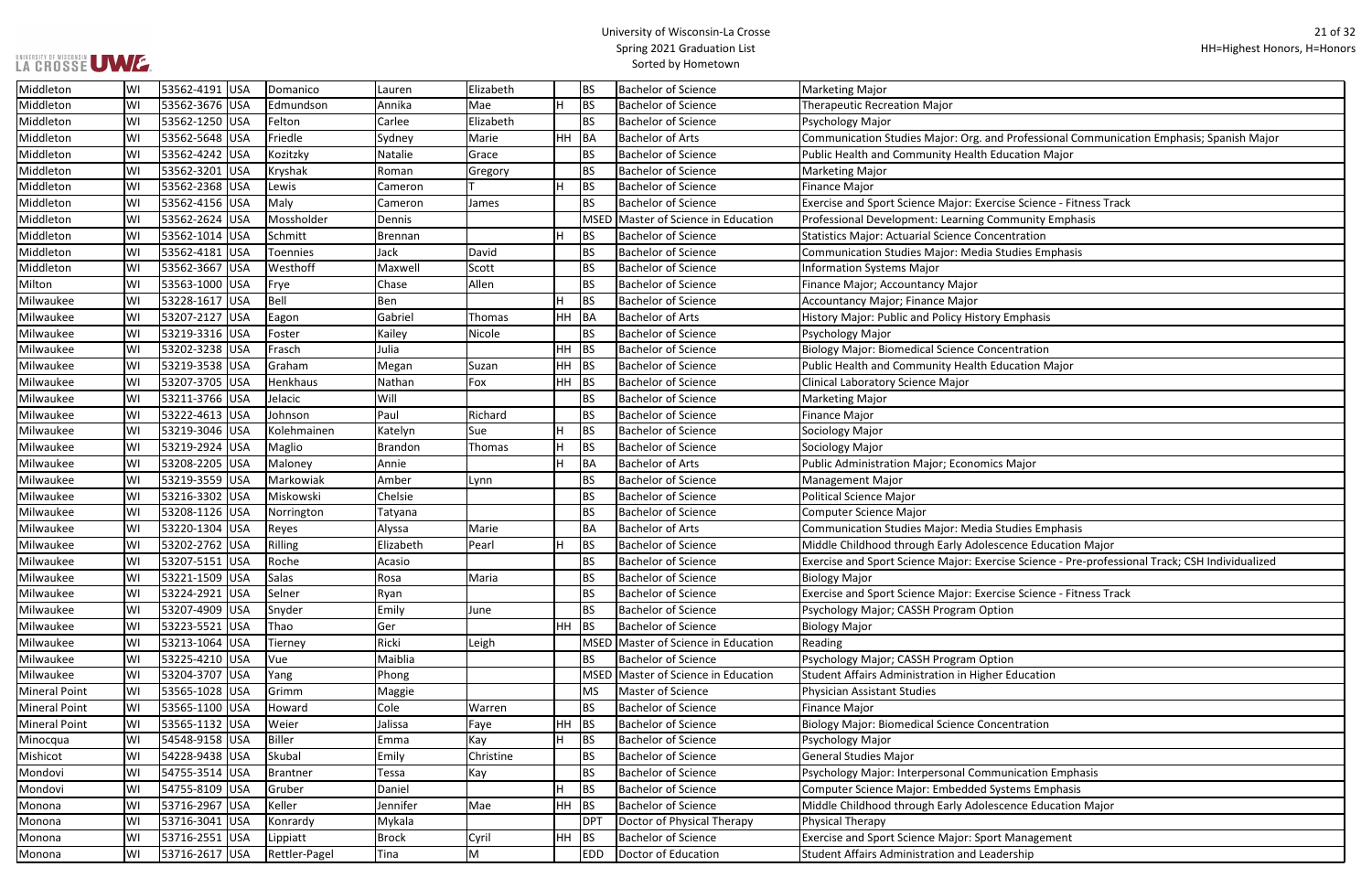| cation Major                                        |
|-----------------------------------------------------|
|                                                     |
|                                                     |
|                                                     |
|                                                     |
|                                                     |
| ١                                                   |
|                                                     |
| Aanagement                                          |
| thropology Emphasis                                 |
|                                                     |
|                                                     |
| dies Emphasis                                       |
|                                                     |
| ation; CSH Individualized Option (BS)               |
| Aanagement                                          |
| nce Education Major                                 |
| y for Biochemistry & Molecular Biology (ASBMB) Cert |
| y for Biochemistry & Molecular Biology (ASBMB) Cert |
|                                                     |
|                                                     |
| ational Thrpy Track                                 |
|                                                     |
|                                                     |
| thropology Emphasis                                 |
|                                                     |
|                                                     |
| tration                                             |
|                                                     |
|                                                     |
|                                                     |
|                                                     |
|                                                     |
| es Emphasis                                         |
|                                                     |
|                                                     |
|                                                     |
| nce Education Major                                 |
| dies Emphasis                                       |
| ducation                                            |
| ncentration                                         |
|                                                     |
| e Science - Pre-professional Track                  |
| munity Emphasis                                     |
|                                                     |
|                                                     |

| Monona                | WI | 53713-1831 USA   | Siehr           | Payton       | Anna         | н         | <b>BS</b>   | <b>Bachelor of Science</b>          | <b>Marketing Major</b>                                                                     |
|-----------------------|----|------------------|-----------------|--------------|--------------|-----------|-------------|-------------------------------------|--------------------------------------------------------------------------------------------|
| Monona                | W١ | 53716-2550 USA   | Trulson         | Ellie        | Marie        | <b>HH</b> | <b>BS</b>   | <b>Bachelor of Science</b>          | Public Health and Community Health Education Major                                         |
| Monroe                | WI | 53566-8543 USA   | Allen           | <b>Skye</b>  | Elizabeth    | HH BS     |             | <b>Bachelor of Science</b>          | Psychology Major                                                                           |
| Monroe                | WI | 53566-2718 USA   | <b>Boeck</b>    | Darian       | Jack         |           | <b>BS</b>   | <b>Bachelor of Science</b>          | <b>Computer Science Major</b>                                                              |
| Monroe                | WI | 53566-8895 USA   | Sawdey          | Carter       | Allen        | HH.       | <b>BS</b>   | <b>Bachelor of Science</b>          | <b>Accountancy Major</b>                                                                   |
| Montello              | WI | 53949-8089 USA   | Achterberg      | Lucas        | Lawrence     |           | <b>BS</b>   | <b>Bachelor of Science</b>          | <b>Chemistry Major: ACS Certification</b>                                                  |
| Montello              | WI | 53949-8173 USA   | Metcalfe        | Lauren       | Nicole       |           | <b>CERT</b> | Certificate                         | <b>Reading Teacher</b>                                                                     |
| Montfort              | WI | 53569-9772 USA   | Harmening       | Maddie       |              | HH        | <b>BS</b>   | <b>Bachelor of Science</b>          | Psychology Major; CASSH Program Option                                                     |
| Mosinee               | WI | 54455<br>USA     | Fochs           | Katie        |              | HH BS     |             | <b>Bachelor of Science</b>          | Psychology Major                                                                           |
| <b>Mount Horeb</b>    | WI | 53572-2369 USA   | <b>Banfield</b> | Ashley       | Marie        |           | <b>BS</b>   | <b>Bachelor of Science</b>          | <b>Exercise and Sport Science Major: Sport Management</b>                                  |
| <b>Mount Horeb</b>    | WI | 53572-1711 USA   | Hook            | Cecilia      | Ann Thronson | ΗH        | <b>BS</b>   | <b>Bachelor of Science</b>          | Archaeological Studies Major: Cultural Anthropology Emphasis                               |
| Mount Horeb           | WI | 53572-3383 USA   | Lightfoot       | Peyton       | l Lee        |           | <b>BS</b>   | <b>Bachelor of Science</b>          | <b>Economics Major</b>                                                                     |
| <b>Mount Horeb</b>    | W  | 53572-2128 USA   | McWilliams      | Carlye       | Jean         |           | AA          | Associate of Arts                   | <b>Liberal Arts</b>                                                                        |
| Mount Pleasant        | WI | 53403-9736 USA   | Church          | Hana         | Nicole       | <b>HH</b> | <b>BS</b>   | <b>Bachelor of Science</b>          | <b>Communication Studies Major: Media Studies Emphasis</b>                                 |
| <b>Mount Pleasant</b> | WI | 53403-9438 USA   | Meisner         | Nathan       | Michael      |           | <b>BS</b>   | <b>Bachelor of Science</b>          | Physics Major                                                                              |
| <b>Mount Pleasant</b> | WI | 53403-9438 USA   | Meisner         | Nicole       | Marie        |           | <b>BS</b>   | <b>Bachelor of Science</b>          | Microbiology Major: Biomedical Concentration; CSH Individualized Option (BS)               |
| Mountain              | WI | 54149-9708 USA   | Gerndt          | Scout        | Robert       |           | <b>BS</b>   | <b>Bachelor of Science</b>          | <b>Exercise and Sport Science Major: Sport Management</b>                                  |
| Mukwonago             | W  | 53149-9168 USA   | Olen            | Alex         |              |           | <b>BS</b>   | <b>Bachelor of Science</b>          | Middle Childhood through Early Adolescence Education Major                                 |
| Mukwonago             | WI | 53149-8531 USA   | Ragon           | Alyssa       | Danielle     |           | <b>BS</b>   | <b>Bachelor of Science</b>          | Biochemistry Major with American Society for Biochemistry & Molecular Biology (ASBMB) Cert |
| Mukwonago             | W  | 53149-8531 USA   | Ragon           | Lauren       | Alexandra    |           | <b>BS</b>   | <b>Bachelor of Science</b>          | Biochemistry Major with American Society for Biochemistry & Molecular Biology (ASBMB) Cert |
| Mukwonago             | WI | 53149-8639 USA   | Schell          | Anna         | Kathryn      |           | <b>BS</b>   | <b>Bachelor of Science</b>          | Psychology Major                                                                           |
| Mukwonago             | WI | 53149-9280 USA   | Wozny           | Brandon      |              |           | <b>BS</b>   | <b>Bachelor of Science</b>          | Finance Major                                                                              |
| Muscoda               | WI | 53573-9002 USA   | Fitzgerald      | Quinn        | Elle         | HH        | BS          | <b>Bachelor of Science</b>          | Therapeutic Recreation Major; Pre-Occupational Thrpy Track                                 |
| Muscoda               | WI | 53573-9270 USA   | Troxel          | Trevor       | John         |           | <b>BS</b>   | <b>Bachelor of Science</b>          | <b>Mathematics Education Major</b>                                                         |
| Muskego               | WI | 53150-8636 USA   | Dentice         | Mitchell     | Thomas       |           | <b>BS</b>   | <b>Bachelor of Science</b>          | Finance Major                                                                              |
| Muskego               | WI | 53150-4600 USA   | Dougherty       | Dana         | Marie        |           | <b>BS</b>   | <b>Bachelor of Science</b>          | Archaeological Studies Major: Cultural Anthropology Emphasis                               |
| Muskego               | WI | 53150-8279 USA   | Foss            | Harrison     | Bryon        |           | <b>BS</b>   | <b>Bachelor of Science</b>          | Accountancy Major; Finance Major                                                           |
| Muskego               | WI | 53150-8192 USA   | Golden          | Caleb        | Edward       |           | <b>BS</b>   | <b>Bachelor of Science</b>          | <b>Biology Major</b>                                                                       |
| Muskego               | WI | 53150-9437 USA   | Kalisnig        | Alex         |              |           | <b>BS</b>   | <b>Bachelor of Science</b>          | <b>Statistics Major: Actuarial Science Concentration</b>                                   |
| Muskego               | WI | 53150-7605 USA   | Kath            | Hannah       |              |           | <b>BS</b>   | <b>Bachelor of Science</b>          | <b>Marketing Major</b>                                                                     |
| Muskego               | WI | 53150-8111 USA   | Larsen          | Lilly        | Margaret     |           | <b>BS</b>   | <b>Bachelor of Science</b>          | Marketing Major                                                                            |
| Muskego               | WI | 53150-8170 USA   | Robertson       | Taylor       | Mae          |           | BA          | <b>Bachelor of Arts</b>             | English Major: Literature Emphasis                                                         |
| Muskego               | WI | 53150-8364 USA   | Sullivan        | Jared        | Martin       |           | <b>BS</b>   | <b>Bachelor of Science</b>          | Finance Major                                                                              |
| Muskego               | WI | 53150-9485 USA   | Szczupakiewicz  | Ellie        | Ann          | $HH$ BS   |             | <b>Bachelor of Science</b>          | Psychology Major; Political Science Major                                                  |
| Muskego               | WI | 53150-8041 USA   | Van Fleet       | Julia        | Marie        |           | HH BA       | <b>Bachelor of Arts</b>             | English Major: Writing and Rhetoric Studies Emphasis                                       |
| Muskego               | WI | 53150-9228 USA   | Whittow         | Jessica      | Elizabeth    | HH BS     |             | <b>Bachelor of Science</b>          | <b>Therapeutic Recreation Major</b>                                                        |
| Nashotah              | WI | 53058-9433 USA   | Gerner          | Gaby         |              |           | <b>BS</b>   | <b>Bachelor of Science</b>          | Finance Major                                                                              |
| Nashotah              | WI | 53058-9696 USA   | Perkins         | <b>Curry</b> | James        |           | <b>AA</b>   | Associate of Arts                   | Liberal Arts                                                                               |
| Neenah                | WI | 54956-6300 USA   | Charniak        | Caroline     | Jeanne       | н         | <b>BS</b>   | <b>Bachelor of Science</b>          | <b>Biology Major</b>                                                                       |
| Neenah                | WI | 54956-9045  USA  | Dietzen         | Kate         | Elizabeth    | $HH$ BS   |             | <b>Bachelor of Science</b>          | Middle Childhood through Early Adolescence Education Major                                 |
| Neenah                | WI | 54956-2984 USA   | Dulcamara       | Rachel       | Elizabeth    |           | <b>BS</b>   | <b>Bachelor of Science</b>          | <b>Communication Studies Major: Media Studies Emphasis</b>                                 |
| Neenah                | WI | 54956-1572   USA | Nesja           | Joshua       | Barry        |           |             | MSED Master of Science in Education | Student Affairs Administration in Higher Education                                         |
| Neenah                | WI | 54956-2839 USA   | Pingel          | Maggie       |              |           | BS.         | <b>Bachelor of Science</b>          | <b>Biology Major: Environmental Science Concentration</b>                                  |
| Neenah                | WI | 54956-9715 USA   | Rudolph         | Elly         |              | н         | <b>BS</b>   | <b>Bachelor of Science</b>          | Psychology Major                                                                           |
| Neillsville           | WI | 54456-9023 USA   | Lis             | Kayla        | Margaret     | HH BS     |             | <b>Bachelor of Science</b>          | Exercise and Sport Science Major: Exercise Science - Pre-professional Track                |
| New Berlin            | WI | 53151-5611 USA   | Boettcher       | Grant        | Daniel       |           |             | MSED Master of Science in Education | Professional Development: Learning Community Emphasis                                      |
| New Berlin            | WI | 53146-4425 USA   | Boldt           | Ali          |              |           | <b>BS</b>   | <b>Bachelor of Science</b>          | Nuclear Medicine Technology Major                                                          |
| New Berlin            | WI | 53146-3023 USA   | Delain          | Abigail      | Elizabeth    | H.        | <b>BS</b>   | <b>Bachelor of Science</b>          | Marketing Major                                                                            |
|                       |    |                  |                 |              |              |           |             |                                     |                                                                                            |

## UNIVERSITY OF WISCONSIN<br>LA CROSSE UWE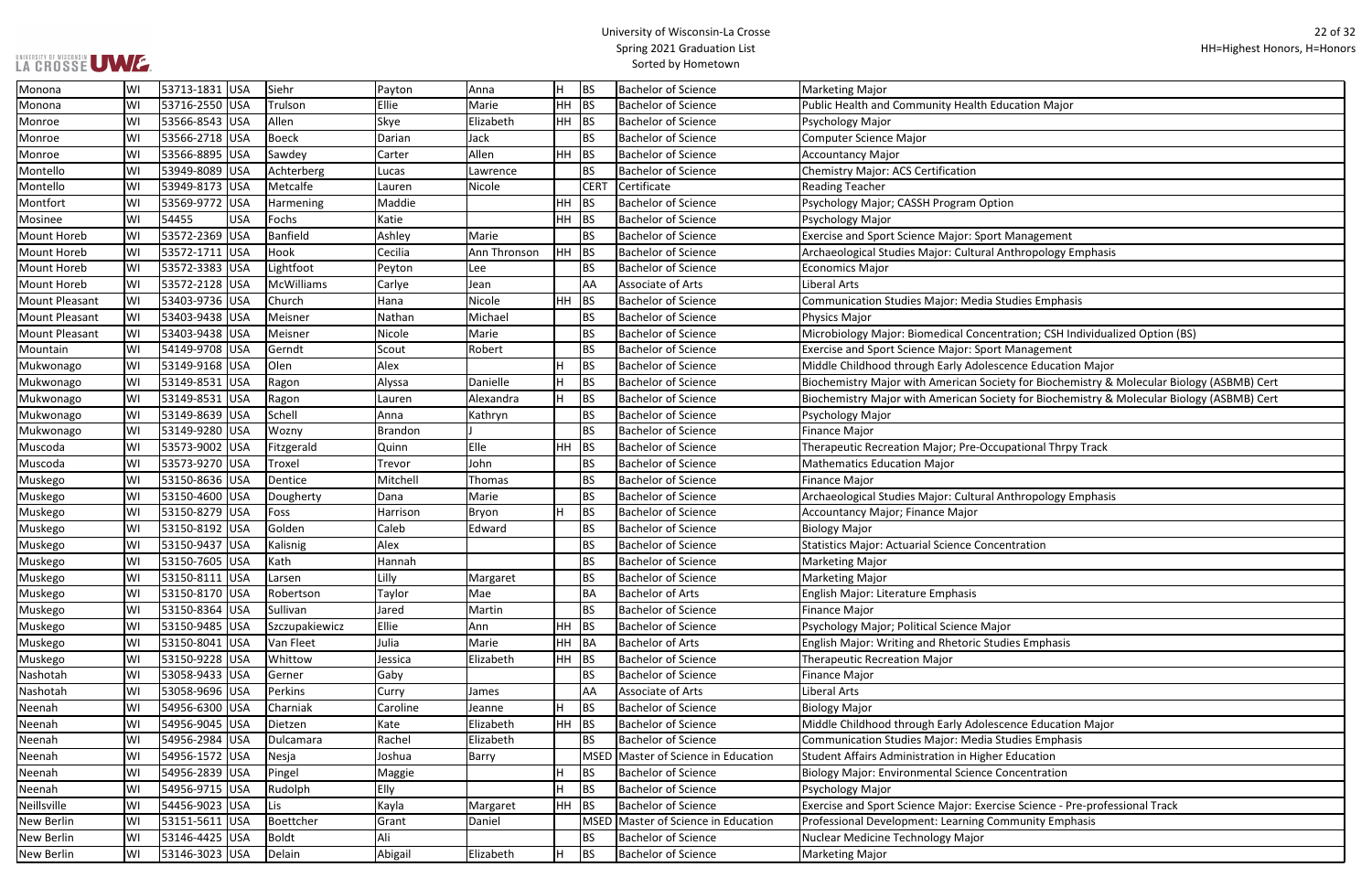| (BS)                                                   |
|--------------------------------------------------------|
| ional and Professional Communication Emphasis          |
| ional and Professional Communication Emphasis          |
| e Science - Pre-professional Track                     |
|                                                        |
|                                                        |
|                                                        |
|                                                        |
|                                                        |
|                                                        |
| es Emphasis                                            |
| al Science Major                                       |
| d Education Major                                      |
|                                                        |
|                                                        |
|                                                        |
|                                                        |
| ntration                                               |
|                                                        |
|                                                        |
| tion Emphasis                                          |
|                                                        |
|                                                        |
|                                                        |
|                                                        |
|                                                        |
|                                                        |
| <b>ntration</b>                                        |
|                                                        |
|                                                        |
|                                                        |
| e Science - Pre-professional Track; CSH Individualized |
| (BS)                                                   |
|                                                        |
| ional and Professional Communication Emphasis          |
| <b>Aanagement</b>                                      |
|                                                        |
|                                                        |
|                                                        |
|                                                        |
|                                                        |
|                                                        |
|                                                        |
|                                                        |

| New Berlin          | WI | 53151-6891 USA  | Eldien        | Luke           |           |       | <b>BS</b>  | <b>Bachelor of Science</b> | Finance Major                                                                                   |
|---------------------|----|-----------------|---------------|----------------|-----------|-------|------------|----------------------------|-------------------------------------------------------------------------------------------------|
| New Berlin          | WI | 53146-4417 USA  | Gableman      | Josh           |           |       | <b>BS</b>  | <b>Bachelor of Science</b> | <b>Finance Major</b>                                                                            |
| New Berlin          | WI | 53151-8763 USA  | Holter        | Samantha       | Joy       |       | <b>BS</b>  | <b>Bachelor of Science</b> | <b>Biology Major</b>                                                                            |
| New Berlin          | WI | 53151-3165 USA  | Hovie         | Emily          | Grace     |       | <b>BS</b>  | <b>Bachelor of Science</b> | Biology Major; CSH Individualized Option (BS)                                                   |
| New Berlin          | WI | 53151-8741 USA  | Rogalinski    | Ellie          |           | H     | <b>BS</b>  | <b>Bachelor of Science</b> | Communication Studies Major: Organizational and Professional Communication Emphasis             |
| New Berlin          | W  | 53146-4527 USA  | Sims          | Natalie        | Jean      | HH BA |            | <b>Bachelor of Arts</b>    | Communication Studies Major: Organizational and Professional Communication Emphasis             |
| New Berlin          | WI | 53151-5835 USA  | Stiller       | Raven          | Alexandra |       | <b>BS</b>  | <b>Bachelor of Science</b> | Exercise and Sport Science Major: Exercise Science - Pre-professional Track                     |
| New Berlin          | WI | 53151-7315 USA  | Von Rueden    | Lane           | M         | H.    | <b>BS</b>  | <b>Bachelor of Science</b> | Accountancy Major; Finance Major                                                                |
| <b>New Franken</b>  | WI | 54229-9424 USA  | Benson        | Liz            |           |       | <b>BS</b>  | <b>Bachelor of Science</b> | Marketing Major                                                                                 |
| <b>New Glarus</b>   | WI | 53574-9201 USA  | Winder        | <b>Brandon</b> | Mitchell  | Iн.   | <b>BS</b>  | <b>Bachelor of Science</b> | Statistics Major                                                                                |
| <b>New Holstein</b> | WI | 53061-9756 USA  | Vian          | Sydney         | Jean      | HH BS |            | <b>Bachelor of Science</b> | Psychology Major                                                                                |
| New Lisbon          | WI | 53950-9649 USA  | Allard        | Tyler          | Dean      |       | <b>BS</b>  | <b>Bachelor of Science</b> | General Studies Major                                                                           |
| New Lisbon          | W  | 53950<br>USA    | Oliver        | Grace          | Marian    |       | <b>BA</b>  | <b>Bachelor of Arts</b>    | <b>English Major: Writing and Rhetoric Studies Emphasis</b>                                     |
| New Lisbon          | WI | 53950-9065 USA  | Ott           | Samuel         | Joseph    | Iн.   | <b>BS</b>  | <b>Bachelor of Science</b> | History Major: Regional Emphasis; Political Science Major                                       |
| New Lisbon          | WI | 53950-1365 USA  | Reichhoff     | Morgan         | Marie     | Iн.   | <b>BS</b>  | <b>Bachelor of Science</b> | Early Childhood through Middle Childhood Education Major                                        |
| New London          | WI | 54961-2505 USA  | Steingraber   | Olivia         | Lee       |       | <b>BS</b>  | <b>Bachelor of Science</b> | Marketing Major                                                                                 |
| New Richmond        | WI | 54017-6653 USA  | McIntosh      | Danielle       | Marie     |       | <b>DPT</b> | Doctor of Physical Therapy | Physical Therapy                                                                                |
| New Richmond        | W  | 54017-6580 USA  | Storie        | Madi           |           |       | <b>BS</b>  | <b>Bachelor of Science</b> | Psychology Major                                                                                |
| North Freedom       | WI | 53951-9526 USA  | Klemm         | Spencer        | Richard   |       | <b>BS</b>  | <b>Bachelor of Science</b> | <b>Management Major</b>                                                                         |
| North Prairie       | WI | 53153-9777 USA  | Schreiber     | Heather        | Nicole    | HH BS |            | <b>Bachelor of Science</b> | <b>Biology Major: Biomedical Science Concentration</b>                                          |
| Oak Creek           | WI | 53154-7048 USA  | Daun          | Anna           | Marie     | HH BS |            | <b>Bachelor of Science</b> | <b>Management Major</b>                                                                         |
| Oak Creek           | WI | 53154-2700 USA  | McDonald      | Nathan         | John      |       | <b>BS</b>  | <b>Bachelor of Science</b> | Marketing Major                                                                                 |
| Oak Creek           | W  | 53154-8300 USA  | Schwartz      | Alexandra      | Marie     | IH.   | <b>BS</b>  | <b>Bachelor of Science</b> | Biology Major: Interpersonal Communication Emphasis                                             |
| Oconomowoc          | WI | 53066-3325 USA  | Crawford      | Lauren         | Nicole    | IH.   | <b>BS</b>  | <b>Bachelor of Science</b> | <b>Finance Major</b>                                                                            |
| Oconomowoc          | W  | 53066-8947 USA  | Crispell      | Hunter         | Mitchell  |       | <b>BS</b>  | <b>Bachelor of Science</b> | Economics Major; Finance Major                                                                  |
| Oconomowoc          | WI | 53066-3533 USA  | Genett        | Karla          | Cecilia   |       | <b>BS</b>  | <b>Bachelor of Science</b> | <b>Therapeutic Recreation Major</b>                                                             |
| Oconomowoc          | WI | 53066-3485 USA  | Goddard       | Danielle       | Lauren    | Iн.   | <b>BS</b>  | <b>Bachelor of Science</b> | Marketing Major                                                                                 |
| Oconomowoc          | WI | 53066-8798 USA  | Goff          | Danyel         |           |       | <b>BS</b>  | <b>Bachelor of Science</b> | <b>Accountancy Major</b>                                                                        |
| Oconomowoc          | WI | 53066-3074 USA  | Hoffland      | Kylei          | Maria     | HH BS |            | <b>Bachelor of Science</b> | <b>Statistics Major: Actuarial Science Concentration</b>                                        |
| Oconomowoc          | WI | 53066-2732  USA | Judkins       | Philip         | Michael   |       | BS.        | <b>Bachelor of Science</b> | Marketing Major; Management Major                                                               |
| Oconomowoc          | WI | 53066-3048 USA  | Knapp         | Mitchell       | Robert    |       | <b>BS</b>  | <b>Bachelor of Science</b> | Marketing Major                                                                                 |
| Oconomowoc          | WI | 53066-3048 USA  | Knapp         | Morgan         |           | H     | <b>BS</b>  | <b>Bachelor of Science</b> | Chemistry Major: Business Concentration                                                         |
| Oconomowoc          | WI | 53066-9308 USA  | Leader        | Hailey         | Nicole    |       | <b>BS</b>  | <b>Bachelor of Science</b> | Exercise and Sport Science Major: Exercise Science - Pre-professional Track; CSH Individualized |
| Oconomowoc          | WI | 53066-1850 USA  | Ryan          | Sean           | Fruin     | Iн.   | <b>BS</b>  | <b>Bachelor of Science</b> | Biology Major; CSH Individualized Option (BS)                                                   |
| Oconomowoc          | W  | 53066-2553 USA  | Stetter       | Danny          |           | H     | <b>BS</b>  | <b>Bachelor of Science</b> | Management Major                                                                                |
| Oconomowoc          | WI | 53066-4704 USA  | Thiele        | Clark          | Joseph    |       | BA         | <b>Bachelor of Arts</b>    | Communication Studies Major: Organizational and Professional Communication Emphasis             |
| Oconomowoc          | W  | 53066-1731 USA  | Wegner        | Ethan          | Douglas   |       | <b>BS</b>  | <b>Bachelor of Science</b> | <b>Exercise and Sport Science Major: Sport Management</b>                                       |
| Oconomowoc          | WI | 53066-9463 USA  | Wieland       | Max-Leopold    |           | HH BS |            | <b>Bachelor of Science</b> | <b>Marketing Major</b>                                                                          |
| Oconomowoc          | WI | 53066-5131 USA  | Witter        | Samantha       | Marie     |       | <b>BS</b>  | <b>Bachelor of Science</b> | Marketing Major                                                                                 |
| Oconomowoc          | WI | 53066-5150 USA  | Wiza          | Cate           |           | H     | <b>BS</b>  | <b>Bachelor of Science</b> | <b>International Business Major</b>                                                             |
| Omro                | WI | 54963-9477 USA  | <b>Binder</b> | Andrew         |           |       | <b>BS</b>  | <b>Bachelor of Science</b> | Marketing Major                                                                                 |
| Omro                | WI | 54963-1094 USA  | Pfister       | Grace          | Joy       | HH BS |            | <b>Bachelor of Science</b> | Psychology Major                                                                                |
| Omro                | WI | 54963-9333 USA  | Volp          | Carly          | Lynn      |       | DPT        | Doctor of Physical Therapy | Physical Therapy                                                                                |
| Onalaska            | WI | 54650-3208 USA  | Carmichael    | Logan          | Daniel    | IH.   | <b>BS</b>  | <b>Bachelor of Science</b> | Psychology Major                                                                                |
| Onalaska            | WI | 54650-8254 USA  | Dupae         | Caleb          |           |       | <b>BS</b>  | <b>Bachelor of Science</b> | <b>Information Systems Major</b>                                                                |
| Onalaska            | WI | 54650-8251 USA  | Ericson       | Drew           | Michael   |       | <b>BS</b>  | <b>Bachelor of Science</b> | Management Major                                                                                |
| Onalaska            | WI | 54650-2826 USA  | Fried         | Emily          | Christine |       | <b>BS</b>  | <b>Bachelor of Science</b> | Management Major; Finance Major                                                                 |
| Onalaska            | WI | 54650-3106 USA  | Gilbertson    | Emily          | Marie     |       | <b>BS</b>  | <b>Bachelor of Science</b> | General Studies Major                                                                           |
|                     |    |                 |               |                |           |       |            |                            |                                                                                                 |

## **LA CROSSE UME.**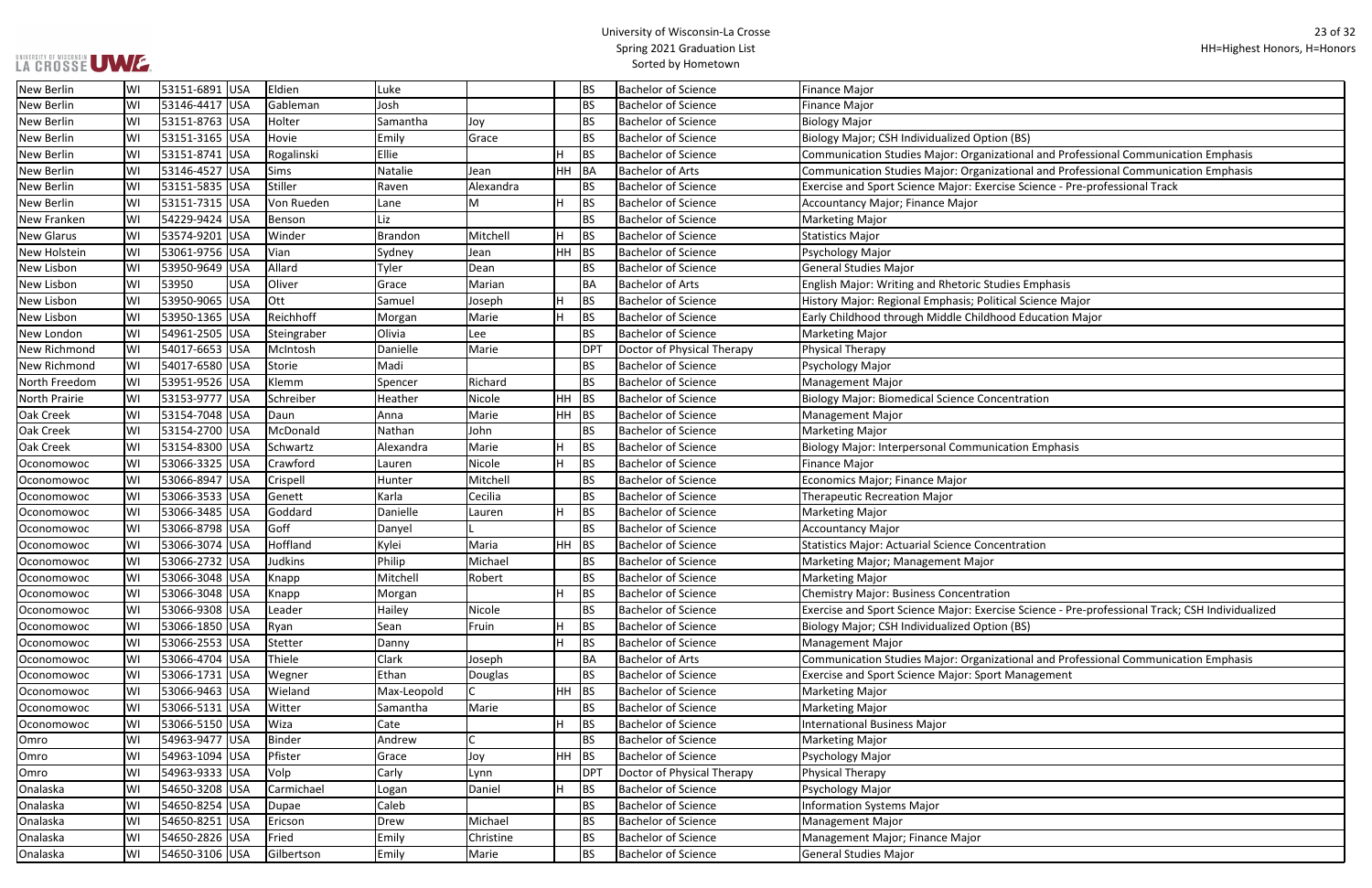## UNIVERSITY OF WISCONSIN<br>LA CROSSE UWE

## University of Wisconsin-La Crosse Spring 2021 Graduation List Sorted by Hometown

П

| ntration                                      |
|-----------------------------------------------|
|                                               |
| ntration                                      |
|                                               |
| ional and Professional Communication Emphasis |
| onal Communication Emphasis                   |
| cation Major                                  |
|                                               |
| cation Major                                  |
|                                               |
|                                               |
| ration                                        |
| al Education                                  |
|                                               |
| ional and Professional Communication Emphasis |
|                                               |
|                                               |
|                                               |
|                                               |
|                                               |
|                                               |
| d - Adolescence)                              |
|                                               |
| <b>Concentration</b>                          |
|                                               |
|                                               |
|                                               |
|                                               |
| dies Emphasis                                 |
|                                               |
|                                               |
|                                               |
| nce Education Major                           |
| onal Communication Emphasis                   |
|                                               |
|                                               |
| e Science - Pre-professional Track            |
| ation and Advocacy Emphasis                   |
|                                               |
|                                               |
|                                               |
| cation Major                                  |
| ional and Professional Communication Emphasis |
|                                               |
|                                               |
|                                               |

| Onalaska | WI | 54650-8945 USA | Graw            | <b>Brianna</b>  | Marie     |         | <b>BS</b>       | <b>Bachelor of Science</b>     | Marketing Major                                                                     |
|----------|----|----------------|-----------------|-----------------|-----------|---------|-----------------|--------------------------------|-------------------------------------------------------------------------------------|
| Onalaska | WI | 54650-9104 USA | Harding         | Lauren          | Renee     |         | DP <sub>1</sub> | Doctor of Physical Therapy     | Physical Therapy                                                                    |
| Onalaska | WI | 54650-9334 USA | Hinman          | Daniel          | James     |         | <b>BS</b>       | <b>Bachelor of Science</b>     | Management Major                                                                    |
| Onalaska | WI | 54650-2586 USA | <b>Hinrichs</b> | Chelsea         | Ann       |         | <b>BS</b>       | <b>Bachelor of Science</b>     | <b>Biology Major</b>                                                                |
| Onalaska | WI | 54650-9785 USA | Holden          | Seth            | Aaron     |         | <b>BS</b>       | <b>Bachelor of Science</b>     | <b>Biology Major: Biomedical Science Concentration</b>                              |
| Onalaska | WI | 54650-2224 USA | Korish          | Devyn           | Michael   |         | BS              | <b>Bachelor of Science</b>     | Accountancy Major; Economics Major                                                  |
| Onalaska | WI | 54650-2084 USA | Luce            | Christine       | Elizabeth | HH BS   |                 | <b>Bachelor of Science</b>     | <b>Biology Major: Biomedical Science Concentration</b>                              |
| Onalaska | WI | 54650-2472 USA | Madonia         | Danny           |           |         | <b>BS</b>       | <b>Bachelor of Science</b>     | Communication Studies Major: Organizational and Professional Communication Emphasis |
| Onalaska | WI | 54650-2812 USA | McCallson       | LaKiah          | R         |         | HH BA           | <b>Bachelor of Arts</b>        | Communication Studies Major: Interpersonal Communication Emphasis                   |
| Onalaska | WI | 54650-9445 USA | Medema          | Abigail         | Nicole    |         | <b>BS</b>       | <b>Bachelor of Science</b>     | Public Health and Community Health Education Major                                  |
| Onalaska | WI | 54650-9779 USA | Meisner         | Mary            | Colleen   |         | <b>MSED</b>     | Master of Science in Education | Reading                                                                             |
| Onalaska | WI | 54650-2415 USA | Nelson          | Carla           | Mae       |         | <b>BS</b>       | <b>Bachelor of Science</b>     | Public Health and Community Health Education Major                                  |
| Onalaska | WI | 54650-2132 USA | Piepenburg      | Tyler           | Thomas    |         | <b>BS</b>       | <b>Bachelor of Science</b>     | Finance Major                                                                       |
| Onalaska | WI | 54650-9169 USA | Schecklman      | Claire          | Louise    |         | MSED            | Master of Science in Education | School Psychology                                                                   |
| Onalaska | WI | 54650-9126 USA | <b>Stage</b>    | Sabrina         | Maxine    |         | <b>BS</b>       | <b>Bachelor of Science</b>     | Microbiology Major: Biomedical Concentration                                        |
| Onalaska | WI | 54650-3202 USA | Strittmater     | Gabrielle       | Ryan      | $HH$ BS |                 | <b>Bachelor of Science</b>     | Exercise and Sport Science Major: Physical Education                                |
| Onalaska | WI | 54650-7022 USA | Thao            | Ma Lee          |           |         | <b>BA</b>       | <b>Bachelor of Arts</b>        | Communication Studies Major: Organizational and Professional Communication Emphasis |
| Onalaska | WI | 54650-8215 USA | Wells           | Brian           |           |         | <b>MS</b>       | Master of Science              | Data Science                                                                        |
| Onalaska | WI | 54650-8215 USA | Wells           | Rebecca         | Lynn      |         | <b>MS</b>       | Master of Science              | Data Science                                                                        |
| Onalaska | WI | 54650-8777 USA | Wiebke          | Amanda          |           |         | <b>BS</b>       | <b>Bachelor of Science</b>     | <b>Biology Major</b>                                                                |
| Onalaska | WI | 54650-3442 USA | Wiese           | <b>Brittany</b> | Lee       |         | <b>BS</b>       | <b>Bachelor of Science</b>     | Political Science Major                                                             |
| Onalaska | WI | 54650-4500 USA | Zubich          | Jalen           |           |         | <b>BS</b>       | <b>Bachelor of Science</b>     | Political Science Major                                                             |
| Oneida   | WI | 54155-9520 USA | Gribble         | Nicole          | Mary      |         | <b>BS</b>       | <b>Bachelor of Science</b>     | Mathematics Education Major                                                         |
| Oneida   | WI | 54155-9382 USA | Olson           | Madi            |           | $HH$ BS |                 | <b>Bachelor of Science</b>     | Spanish Education Major (Early Childhood - Adolescence)                             |
| Oostburg | WI | 53070-1496 USA | Daane           | Jake            |           |         | BS              | <b>Bachelor of Science</b>     | <b>English Education Major</b>                                                      |
| Oostburg | WI | 53070-1433 USA | Richards        | Kylee           | Paige     |         | BS              | <b>Bachelor of Science</b>     | Geography Major: Environmental Science Concentration                                |
| Oregon   | WI | 53575-1447 USA | Gothard         | Hannah          |           |         | <b>BS</b>       | <b>Bachelor of Science</b>     | History Major: Regional Emphasis                                                    |
| Oregon   | WI | 53575-3903 USA | Koopman         | Leah            | Marie     |         | BS              | <b>Bachelor of Science</b>     | Accountancy Major                                                                   |
| Osceola  | WI | 54020-4366 USA | Helgeson        | Allie           |           |         | <b>BS</b>       | <b>Bachelor of Science</b>     | Biology Major                                                                       |
| Oshkosh  | WI | 54901-2732 USA | Beam            | Trevor          | Andrew    |         | <b>BA</b>       | <b>Bachelor of Arts</b>        | Communication Studies Major: Media Studies Emphasis                                 |
| Oshkosh  | WI | 54901-3758 USA | <b>Bossert</b>  | Zoe             | Marie     | HH BA   |                 | <b>Bachelor of Arts</b>        | English Major: Literature Emphasis                                                  |
| Oshkosh  | WI | 54902-3431 USA | Eiden           | Ally            |           |         | BS              | <b>Bachelor of Science</b>     | Marketing Major                                                                     |
| Oshkosh  | WI | 54901-2556 USA | Freiberg        | Dawson          |           |         | <b>BS</b>       | <b>Bachelor of Science</b>     | Marketing Major                                                                     |
| Oshkosh  | WI | 54904-6358 USA | Grey            | Kaitlin         |           |         | <b>BS</b>       | <b>Bachelor of Science</b>     | Middle Childhood through Early Adolescence Education Major                          |
| Oshkosh  | WI | 54902-6504 USA | Griese          | Malarie         | Kaye      |         | <b>BS</b>       | <b>Bachelor of Science</b>     | Communication Studies Major: Interpersonal Communication Emphasis                   |
| Oshkosh  | WI | 54904-7885 USA | Hable           | Lane            | Paul      | $HH$ BS |                 | <b>Bachelor of Science</b>     | Sociology Major                                                                     |
| Oshkosh  | WI | 54901-3166 USA | Hilt            | Emily           | Kathleen  | HH BS   |                 | <b>Bachelor of Science</b>     | Exercise and Sport Science Major: Exercise Science - Pre-professional Track         |
| Oshkosh  | WI | 54902-6720 USA | Hitz            | Aliza           | Nadine    | HH BA   |                 | <b>Bachelor of Arts</b>        | Political Science Major: Public Communication and Advocacy Emphasis                 |
| Oshkosh  | WI | 54901-1360 USA | Hoffman         | Jack            | Thomas    |         | <b>BS</b>       | <b>Bachelor of Science</b>     | <b>Biology Major</b>                                                                |
| Oshkosh  | WI | 54904-8877 USA | Kennebeck       | Austin          | Graham    |         | <b>BS</b>       | <b>Bachelor of Science</b>     | Biology Major                                                                       |
| Oshkosh  | WI | 54904-7326 USA | Kern            | Garrett         | Michael   |         | <b>BS</b>       | <b>Bachelor of Science</b>     | <b>Information Systems Major</b>                                                    |
| Oshkosh  | WI | 54901-2230 USA | Klauer          | Kiley           | Ray       |         | <b>BS</b>       | <b>Bachelor of Science</b>     | Public Health and Community Health Education Major                                  |
| Oshkosh  | WI | 54904-7139 USA | Kleveland       | Kjersten        |           |         | <b>BS</b>       | <b>Bachelor of Science</b>     | Communication Studies Major: Organizational and Professional Communication Emphasis |
| Oshkosh  | WI | 54901-1287 USA | Kunkel          | Ryan            | Anthony   |         | <b>BS</b>       | <b>Bachelor of Science</b>     | Finance Major                                                                       |
| Oshkosh  | WI | 54904-7629 USA | Landgraf        | Maria           | Kathrine  | HH BS   |                 | <b>Bachelor of Science</b>     | Art Education Major                                                                 |
| Oshkosh  | WI | 54904-8486 USA | Panske          | Abigail         | Anne      |         | <b>BS</b>       | <b>Bachelor of Science</b>     | Nuclear Medicine Technology Major                                                   |
| Oshkosh  | WI | 54901-2838 USA | Tessmer         | Emma            | Lynn      |         | <b>BS</b>       | <b>Bachelor of Science</b>     | Biology Major; CSH Individualized Option (BS)                                       |
| Oshkosh  | WI | 54904-7129 USA | Thao            | Sahee           | Maxwell   |         | <b>MSE</b>      | Master of Software Engineering | Software Engineering                                                                |
|          |    |                |                 |                 |           |         |                 |                                |                                                                                     |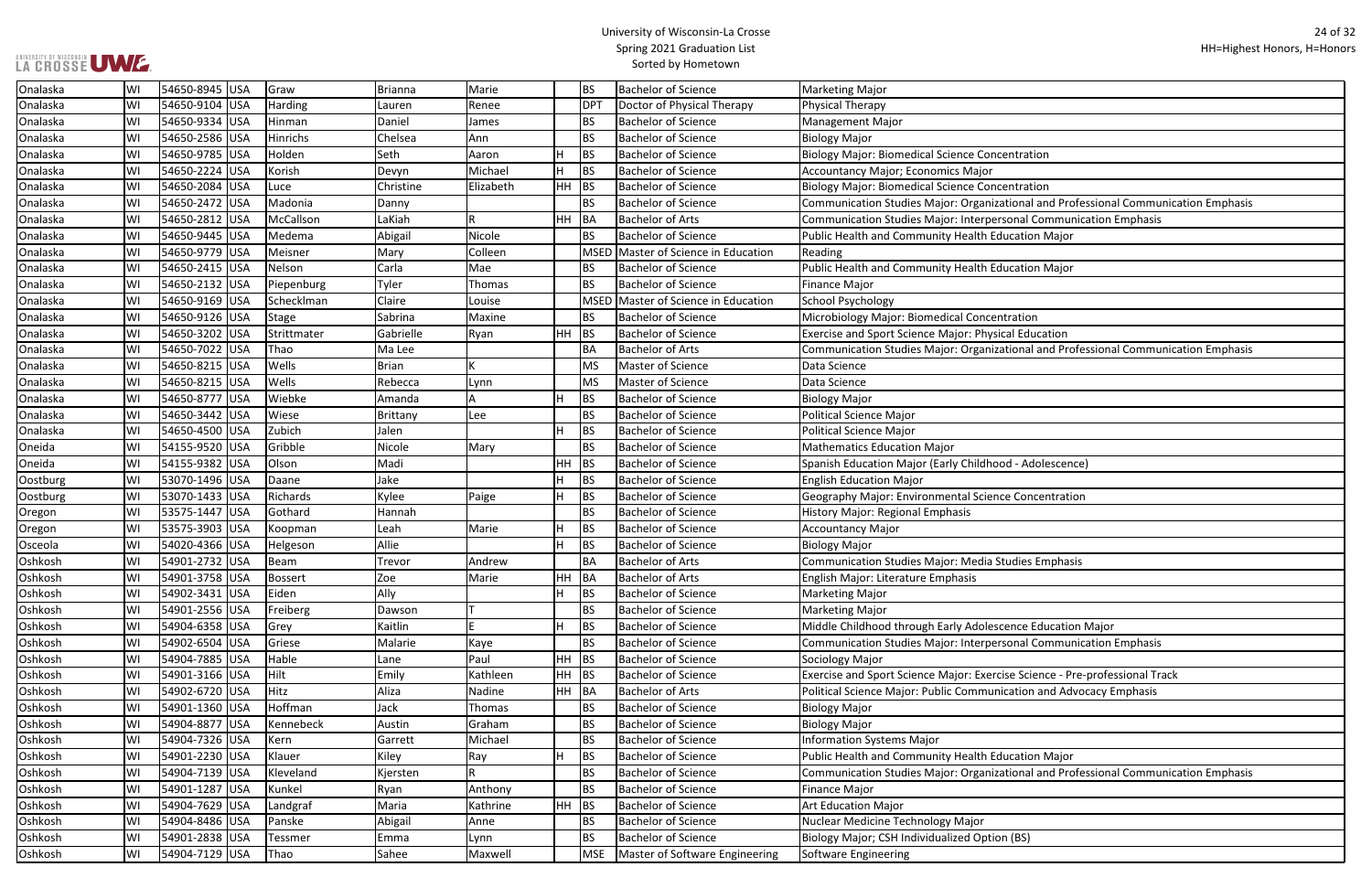| ducation                                               |
|--------------------------------------------------------|
| ation                                                  |
|                                                        |
|                                                        |
|                                                        |
|                                                        |
|                                                        |
| ption                                                  |
|                                                        |
| ntration                                               |
| ntration; CSH Individualized Option (BS)               |
|                                                        |
|                                                        |
| cial Planning Concentration                            |
| y for Biochemistry & Molecular Biology (ASBMB) Cert    |
|                                                        |
| ducation                                               |
|                                                        |
|                                                        |
|                                                        |
| cation Major                                           |
|                                                        |
| d Education Major                                      |
| hasis                                                  |
|                                                        |
| dies Emphasis                                          |
|                                                        |
|                                                        |
|                                                        |
|                                                        |
|                                                        |
|                                                        |
|                                                        |
| d Education Major                                      |
| d Education Major                                      |
| thropology Emphasis                                    |
|                                                        |
| e Science - Pre-professional Track; CSH Individualized |
|                                                        |
|                                                        |
|                                                        |
| ıjor                                                   |
| e Science - Pre-professional Track                     |
|                                                        |
|                                                        |
| Major                                                  |
|                                                        |
|                                                        |

| Oshkosh          | WI  | 54902-8739 USA      | VanderWielen   | Deanna   |                |           |           | MSED Master of Science in Education | Student Affairs Administration in Higher Education                                              |
|------------------|-----|---------------------|----------------|----------|----------------|-----------|-----------|-------------------------------------|-------------------------------------------------------------------------------------------------|
| Osseo            | WI  | 54758-7734 USA      | Boyer          | Jarod    | Allan          |           | BS.       | <b>Bachelor of Science</b>          | <b>Biology Major: Aquatic Science Concentration</b>                                             |
| Osseo            | WI  | 54758-8687 USA      | Hall           | Fern     | Eucebia        |           | <b>BS</b> | <b>Bachelor of Science</b>          | <b>Accountancy Major</b>                                                                        |
| Oxford           | WI  | 53952-9300 USA      | Kimball        | Aaron    | Thomas         |           | <b>BS</b> | <b>Bachelor of Science</b>          | <b>Accountancy Major</b>                                                                        |
| Palmyra          | WI  | 53156-9797 USA      | Marcus         | Evan     | Charles        |           | <b>BS</b> | <b>Bachelor of Science</b>          | <b>Marketing Major</b>                                                                          |
| Palmyra          | WI  | 53156-9794 USA      | Olson          | Allen    | James          |           | <b>BS</b> | <b>Bachelor of Science</b>          | <b>Accountancy Major</b>                                                                        |
| Peshtigo         | WI  | 54157-9565 USA      | Allman         | Ariel    | Amanda         |           | <b>BS</b> | <b>Bachelor of Science</b>          | <b>Biology Major</b>                                                                            |
| Pewaukee         | WI  | 53072-4420 USA      | Nicholson      | Aaron    | Mark           |           | <b>BS</b> | <b>Bachelor of Science</b>          | Political Science Major; CASSH Program Option                                                   |
| Pewaukee         | WI  | 53072-6019 USA      | Ziolkowski     | Erika    | М              |           | <b>BS</b> | <b>Bachelor of Science</b>          | Management Major; Spanish Major                                                                 |
| <b>Phillips</b>  | WI  | 54555<br><b>USA</b> | Kress          | Emilee   | Amber          | <b>HH</b> | BS        | <b>Bachelor of Science</b>          | <b>Biology Major: Biomedical Science Concentration</b>                                          |
| Phillips         | WI  | 54555-6740 USA      | Szwec          | Lucas    | William        |           | BS.       | <b>Bachelor of Science</b>          | Statistics Major: Actuarial Science Concentration; CSH Individualized Option (BS)               |
| Pittsville       | WI  | 54466-9706 USA      | Larson         | Kayla    | Koreen         |           |           | MSED Master of Science in Education | School Psychology                                                                               |
| Plain            | WI  | 53577-9781 USA      | Scallon        | Brennan  | James          |           | <b>BS</b> | <b>Bachelor of Science</b>          | Finance Major: Risk, Insurance and Financial Planning Concentration                             |
| Plainfield       | WI  | 54966-9762 USA      | Klabunde       | Macy     | Catherine      | HН        | BS        | <b>Bachelor of Science</b>          | Biochemistry Major with American Society for Biochemistry & Molecular Biology (ASBMB) Cert      |
| Platteville      | WI  | 53818-1851 USA      | <b>Carroll</b> | Madeline | Grace          |           | <b>BS</b> | <b>Bachelor of Science</b>          | Nuclear Medicine Technology Major                                                               |
| Platteville      | WI  | 53818-2415 USA      | Yang           | Angela   |                |           |           | MSED Master of Science in Education | Student Affairs Administration in Higher Education                                              |
| Pleasant Prairie | WI  | 53158-3818 USA      | Clarke         | Madison  | Nicole         |           | BS.       | <b>Bachelor of Science</b>          | Psychology Major                                                                                |
| Pleasant Prairie | WI  | 53158-6518 USA      | Schultz        | Holden   | Stefan         |           | <b>BS</b> | <b>Bachelor of Science</b>          | Accountancy Major; Finance Major                                                                |
| Plover           | WI  | 54467-3067 USA      | Schroeder      | Nicholas | Vincent        |           | <b>BS</b> | <b>Bachelor of Science</b>          | <b>Marketing Major</b>                                                                          |
| Plover           | WI  | 54467-3054 USA      | Shuda          | Kelsey   | Lauren-Marie   | HН        | <b>BS</b> | <b>Bachelor of Science</b>          | Public Health and Community Health Education Major                                              |
| Plover           | WI  | 54467-3059 USA      | Stuettgen      | Taylor   | June           | HH        | BS        | <b>Bachelor of Science</b>          | <b>Biology Major</b>                                                                            |
| Plover           | lWI | 54467-2590 USA      | Terpstra       | Riley    | Alexandra      |           | <b>BS</b> | <b>Bachelor of Science</b>          | Early Childhood through Middle Childhood Education Major                                        |
| Plymouth         | WI  | 53073-3253  USA     | Scudella       | Delaney  | Jane           |           | HH BA     | <b>Bachelor of Arts</b>             | Theatre Arts Major: Musical Theatre Emphasis                                                    |
| Poplar           | WI  | 54864-9237 USA      | Bodendorfer    | Sydney   | Elizabeth      | H         | <b>BA</b> | <b>Bachelor of Arts</b>             | Psychology Major                                                                                |
| Port Washington  | WI  | 53074-1444 USA      | Duffrin        | Mia      | Christine      |           | <b>BS</b> | <b>Bachelor of Science</b>          | <b>Communication Studies Major: Media Studies Emphasis</b>                                      |
| Port Washington  | WI  | 53074-2347 USA      | Karnitz        | Cameron  | Eugene         |           | <b>BS</b> | <b>Bachelor of Science</b>          | <b>Biology Major</b>                                                                            |
| Port Washington  | WI  | 53074-2341 USA      | Larson         | Jack     | <b>Hopkins</b> |           | <b>BS</b> | <b>Bachelor of Science</b>          | <b>Finance Major</b>                                                                            |
| Port Washington  | WI  | 53074-2042 USA      | Norman         | Eagan    | Patrick        |           | BS.       | <b>Bachelor of Science</b>          | Physics Major: Astronomy Emphasis                                                               |
| Port Washington  | WI  | 53074-9654  USA     | Orten          | Tanner   | William        | H.        | <b>BS</b> | <b>Bachelor of Science</b>          | <b>Finance Major</b>                                                                            |
| Portage          | W١  | 53901-8824 USA      | Ahola          | Maxwell  | Tyler          |           | BS.       | <b>Bachelor of Science</b>          | <b>Computer Science Major</b>                                                                   |
| Portage          | WI  | 53901-9632 USA      | Radtke         | Natasha  | Corinne Due    |           | HH BS     | <b>Bachelor of Science</b>          | Archaeological Studies Major                                                                    |
| Portage          | WI  | 53901-1279  USA     | Scheibach      | Tori     |                |           | $HH$ BS   | <b>Bachelor of Science</b>          | Early Childhood through Middle Childhood Education Major                                        |
| Portage          | WI  | 53901-1290 USA      | Schultz        | Kaitlyn  | Olivia         | H         | BS        | <b>Bachelor of Science</b>          | Early Childhood through Middle Childhood Education Major                                        |
| Poynette         | lWI | 53955-7101 USA      | Nelson         | Malcolm  | Jeremiah       |           | BA        | <b>Bachelor of Arts</b>             | Archaeological Studies Major: Cultural Anthropology Emphasis                                    |
| Poynette         | WI  | 53955-9384  USA     | Radewan        | Haley    | Elizabeth      |           | BS.       | <b>Bachelor of Science</b>          | Management Major; Marketing Major                                                               |
| Prairie du Chien | WI  | 53821-2038 USA      | Meyers         | Riley    | John           |           | <b>BS</b> | <b>Bachelor of Science</b>          | Exercise and Sport Science Major: Exercise Science - Pre-professional Track; CSH Individualized |
| Prairie du Chien | WI  | 53821-2438  USA     | Sander         | Brett    | Aaron          | н         | <b>BS</b> | <b>Bachelor of Science</b>          | Archaeological Studies Major                                                                    |
| Prairie du Chien | WI  | 53821-2049 USA      | Stoeffler      | Jack     | Thomas         |           | <b>BS</b> | <b>Bachelor of Science</b>          | <b>Management Major</b>                                                                         |
| Prairie du Chien | WI  | 53821-1919 USA      | Welter         | Lindsey  | Rae            |           | BS.       | <b>Bachelor of Science</b>          | Management Major; Marketing Major                                                               |
| Prairie du Chien | WI  | 53821-2048 USA      | Zeeh           | Anna     | Marie          | н         | <b>BS</b> | <b>Bachelor of Science</b>          | International Business Major; Spanish Major                                                     |
| Pulaski          | WI  | 54162-9472 USA      | Matuszak       | Anne     | Marie          |           | <b>BS</b> | <b>Bachelor of Science</b>          | Exercise and Sport Science Major: Exercise Science - Pre-professional Track                     |
| Pulaski          | WI  | 54162-9617 USA      | Sarenich       | Rory     | James          |           | <b>BS</b> | <b>Bachelor of Science</b>          | Accountancy Major; Finance Major                                                                |
| Pulaski          | WI  | 54162-9034 USA      | Socha          | Jena     | Claire         |           | <b>BS</b> | <b>Bachelor of Science</b>          | Clinical Laboratory Science Major                                                               |
| Racine           | WI  | 53402-2076 USA      | Buchaklian     | Kara     | Ann            |           | BS.       | <b>Bachelor of Science</b>          | International Business Major; Marketing Major                                                   |
| Racine           | WI  | 53404-1912 USA      | Douglass       | Maddie   |                |           | BA        | <b>Bachelor of Arts</b>             | French Major                                                                                    |
| Racine           | WI  | 53402-3821 USA      | Gage           | Steven   | Matthew        |           | BS.       | <b>Bachelor of Science</b>          | <b>Marketing Major</b>                                                                          |
| Racine           | WI  | 53402-4771 USA      | Newborg        | Katie    | Marie          |           | BA        | <b>Bachelor of Arts</b>             | Political Science Major; Spanish Major                                                          |
| Racine           | WI  | 53403-3713 USA      | Swanson        | Kayla    | Ann            |           | <b>BS</b> | <b>Bachelor of Science</b>          | <b>Management Major</b>                                                                         |
|                  |     |                     |                |          |                |           |           |                                     |                                                                                                 |

## UNIVERSITY OF WISCONSIN<br>LA CROSSE UWE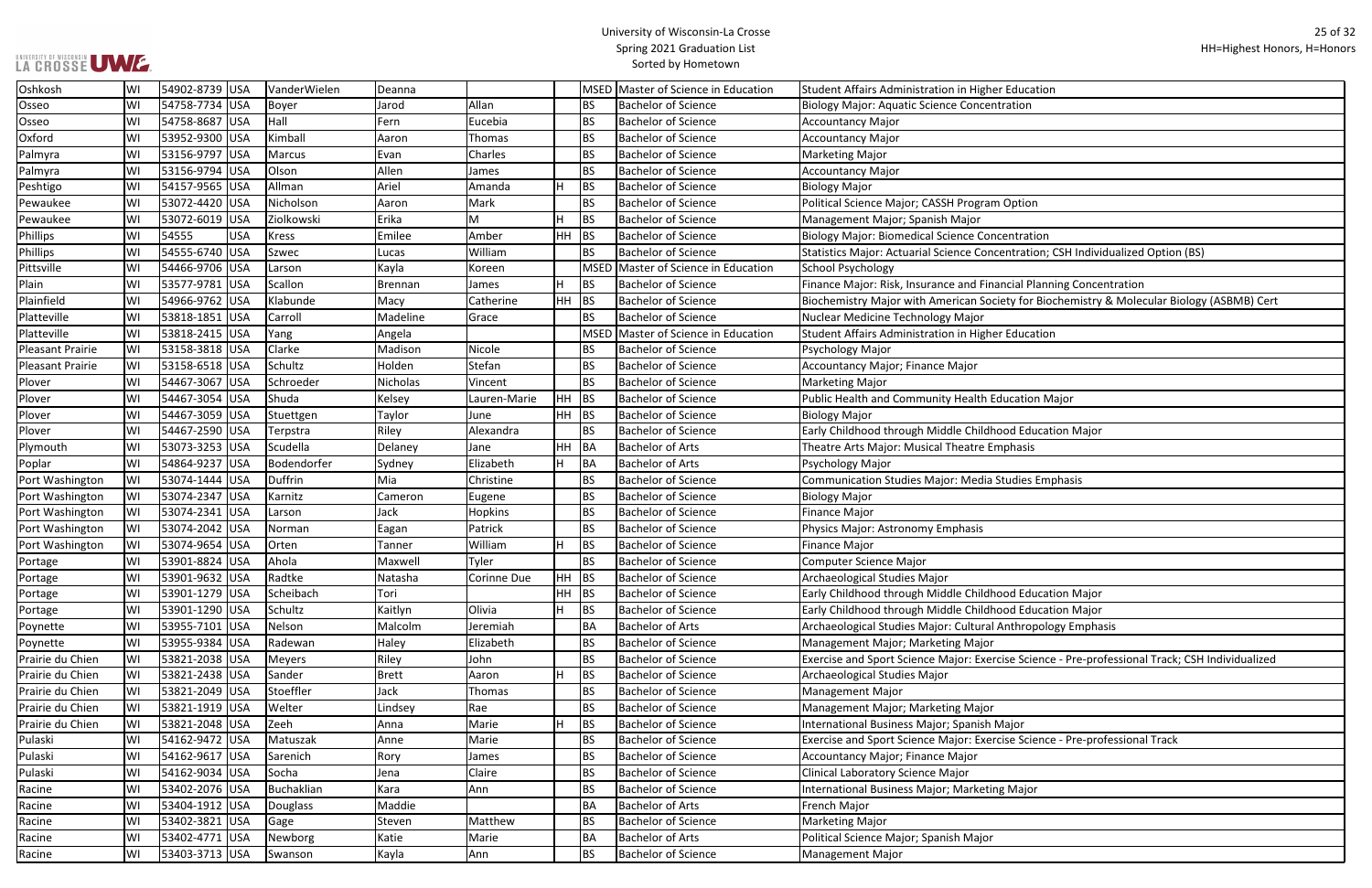## UNIVERSITY OF WISCONSIN<br>LA CROSSE UWE

## University of Wisconsin-La Crosse Spring 2021 Graduation List Sorted by Hometown

| Racine                   | WI | 53405-5028 USA |            | Troop           | Chris         |               |         | BS              | <b>Bachelor of Science</b>          | Physics Major: Applied Physics Emphasis                                             |
|--------------------------|----|----------------|------------|-----------------|---------------|---------------|---------|-----------------|-------------------------------------|-------------------------------------------------------------------------------------|
| Random Lake              | W١ | 53075-1200 USA |            | Martin          | Austin        | James         |         | <b>BS</b>       | <b>Bachelor of Science</b>          | <b>Marketing Major</b>                                                              |
| Reedsburg                | W١ | 53959-1115 USA |            | Ganem           | Dylan         | Joseph        |         | <b>BA</b>       | <b>Bachelor of Arts</b>             | English Major: Writing and Rhetoric Studies Emphasis                                |
| Reedsburg                | WI | 53959-9539 USA |            | Koenecke        | Joseph        | David         |         | <b>BS</b>       | <b>Bachelor of Science</b>          | Exercise and Sport Science Major: Exercise Science - Fitness Track                  |
| Reedsburg                | WI | 53959-1345 USA |            | Moely           | Thomas        | Gregory       |         | <b>BS</b>       | <b>Bachelor of Science</b>          | <b>Finance Major</b>                                                                |
| Rewey                    | WI | 53580-0044 USA |            | Simon           | Payton        | Paul          | HH BS   |                 | <b>Bachelor of Science</b>          | Finance Major: Risk, Insurance and Financial Planning Concentration                 |
| Rhinelander              | WI | 54501-2141 USA |            | Gilbert         | Katie         |               | lн      | BA              | <b>Bachelor of Arts</b>             | Psychology Major                                                                    |
| Rhinelander              | W١ | 54501-9213 USA |            | Krueger         | Katie         |               | HH BS   |                 | <b>Bachelor of Science</b>          | Early Childhood through Middle Childhood Education Major                            |
| Rhinelander              | WI | 54501-8887 USA |            | Roeser          | Dylan         | Thomas        | lн      | BS              | <b>Bachelor of Science</b>          | Psychology Major                                                                    |
| <b>Rice Lake</b>         | W١ | 54868-9721 USA |            | Lundberg        | Jordan        | Nicole        |         | DP <sub>1</sub> | Doctor of Physical Therapy          | Physical Therapy                                                                    |
| Richfield                | WI | 53076-9426 USA |            | Moeller         | Emily         | Sarah         |         | <b>BS</b>       | <b>Bachelor of Science</b>          | Early Childhood through Middle Childhood Education Major                            |
| <b>Richland Center</b>   | WI | 53581-6326 USA |            | Keegan          | Katelyn       |               | $HH$ BS |                 | <b>Bachelor of Science</b>          | Middle Childhood through Early Adolescence Education Major                          |
| <b>Richland Center</b>   | WI | 53581-6737 USA |            | Laue            | Valerie       | Jeanne        |         | <b>BS</b>       | <b>Bachelor of Science</b>          | <b>Marketing Major</b>                                                              |
| <b>Richland Center</b>   | WI | 53581-2739 USA |            | McCoy           | Blake         | Harley        | HH BS   |                 | <b>Bachelor of Science</b>          | Sociology Major; English Major: Writing and Rhetoric Studies Emphasis               |
| <b>Richland Center</b>   | WI | 53581-8686 USA |            | Mueller         | Isaiah        | John          |         | <b>BS</b>       | <b>Bachelor of Science</b>          | Chemistry Major: Environmental Science Concentration                                |
| <b>Richland Center</b>   | WI | 53581-6304 USA |            | Perkins         | Paige         | Marie         |         | <b>BS</b>       | <b>Bachelor of Science</b>          | Exercise and Sport Science Major: Exercise Science - Pre-professional Track         |
| <b>Richland Center</b>   | WI | 53581-6024 USA |            | Wright          | August        |               |         | <b>BS</b>       | <b>Bachelor of Science</b>          | Psychology Major                                                                    |
| Ringle                   | WI | 54471-9713 USA |            | <b>Stroik</b>   | Kaitlyn       | Rae           |         | <b>BS</b>       | <b>Bachelor of Science</b>          | <b>Biology Major: Environmental Science Concentration</b>                           |
| Rio                      | WI | 53960-8021 USA |            | <b>Black</b>    | Jacob         | Paul          |         | <b>BS</b>       | <b>Bachelor of Science</b>          | Biology Major; CSH Individualized Option (BS)                                       |
| Rio                      | WI | 53960-9213 USA |            | O'Brien         | Courtney      | Ann           |         | <b>EDS</b>      | <b>Education Specialist</b>         | <b>School Psychology</b>                                                            |
| <b>River Falls</b>       | W١ | 54022-5717 USA |            | Bond            | Maddie        |               |         | <b>BS</b>       | <b>Bachelor of Science</b>          | Psychology Major                                                                    |
| <b>River Falls</b>       | W١ | 54022-1233 USA |            | <b>Burns</b>    | Samuel        | John          | lн      | <b>BS</b>       | <b>Bachelor of Science</b>          | <b>Accountancy Major; Finance Major</b>                                             |
| <b>River Falls</b>       | WI | 54022-2649 USA |            | Cahoon-Draus    | Deanna        | Paulina       |         |                 | MSED Master of Science in Education | Student Affairs Administration in Higher Education                                  |
| <b>River Falls</b>       | WI | 54022-8139 USA |            | Koehn           | Abby          | Lynn          |         | <b>BS</b>       | <b>Bachelor of Science</b>          | Management Major                                                                    |
| <b>River Falls</b>       | W١ | 54022-4868 USA |            | Murphy          | Luke          | Richard       | HH BS   |                 | <b>Bachelor of Science</b>          | Accountancy Major; Finance Major                                                    |
| <b>River Falls</b>       | WI | 54022-8007 USA |            | Smith           | Ella          | Marie         | lн      | <b>BS</b>       | <b>Bachelor of Science</b>          | Early Childhood through Middle Childhood Education Major                            |
| Roberts                  | W١ | 54023-8327 USA |            | Lowery          | Anna          | Noelani       |         | DP <sub>1</sub> | Doctor of Physical Therapy          | Physical Therapy                                                                    |
| Rockland                 | WI | 54653-8729 USA |            | Zinnel          | Laura         | Elizabeth     | HH BS   |                 | <b>Bachelor of Science</b>          | Mathematics Major; Psychology Major                                                 |
| Rosendale                | WI | 54974-9628 USA |            | Diedrich        | Rayelle       | Kathleen      |         |                 | MSED Master of Science in Education | Professional Development: Learning Community Emphasis                               |
| Rosholt                  | WI | 54473          | <b>USA</b> | <b>Bembenek</b> | Cole          | G             |         | <b>BS</b>       | <b>Bachelor of Science</b>          | Exercise and Sport Science Major: Exercise Science - Pre-professional Track         |
| Rosholt                  | W١ | 54473-9560 USA |            | Gagas           | Brittany      | Kim           | lн      | <b>BS</b>       | <b>Bachelor of Science</b>          | Psychology Major                                                                    |
| Rosholt                  | WI | 54473-9572 USA |            | Zdroik          | Bailey        | Eugene        |         | <b>BS</b>       | <b>Bachelor of Science</b>          | <b>Marketing Major</b>                                                              |
| Rothschild               | WI | 54474-1117 USA |            | Kluever         | Zach          |               |         | <b>BS</b>       | <b>Bachelor of Science</b>          | <b>Marketing Major</b>                                                              |
| Saint Cloud              | WI | 53079-1480 USA |            | Johnson         | <b>Brooke</b> | Adeline       |         | <b>BS</b>       | <b>Bachelor of Science</b>          | <b>Marketing Major</b>                                                              |
| Saint Croix Falls        | WI | 54024-9120 USA |            | Frey            | Alyson        | Marie         |         | <b>BS</b>       | <b>Bachelor of Science</b>          | Music Major: Choral Emphasis; Music Major: General Emphasis                         |
| <b>Saint Croix Falls</b> | WI | 54024-9107 USA |            | Klein           | Henry         | John          |         | <b>BS</b>       | <b>Bachelor of Science</b>          | <b>General Studies Major</b>                                                        |
| Saint Croix Falls        | WI | 54024-9107 USA |            | Klein           | Sophie        | Pamela        | HH BS   |                 | <b>Bachelor of Science</b>          | School Health Education Major; Exercise and Sport Science Major: Physical Education |
| Salem                    | WI | 53168          | <b>USA</b> | Coleman         | Devin         |               |         | <b>BS</b>       | <b>Bachelor of Science</b>          | Management Major; Pre-Optometry Track                                               |
| Salem                    | W١ | 53168-9443 USA |            | Kimpler         | Lindsey       |               | HH BS   |                 | <b>Bachelor of Science</b>          | Exercise and Sport Science Major: Exercise Science - Pre-professional Track         |
| Saukville                | WI | 53080-1669 USA |            | Corey           | Brianna       | Lynn          | HH BS   |                 | <b>Bachelor of Science</b>          | Psychology Major                                                                    |
| Saukville                | WI | 53080-2535 USA |            | Erlandson       | Haley         | Elizabeth     | lH.     | BS              | <b>Bachelor of Science</b>          | Middle Childhood through Early Adolescence Education Major                          |
| Saukville                | WI | 53080-1699 USA |            | Olson           | Eli           | <b>Brandt</b> |         | <b>BS</b>       | <b>Bachelor of Science</b>          | Nuclear Medicine Technology Major                                                   |
| Schofield                | WI | 54476-1500 USA |            | <b>Brink</b>    | Sam           |               | $HH$ BS |                 | <b>Bachelor of Science</b>          | Communication Studies Major: Media Studies Emphasis                                 |
| Seneca                   | WI | 54654          | <b>USA</b> | Redman          | Taylor        | Mae           |         | <b>BS</b>       | <b>Bachelor of Science</b>          | Nuclear Medicine Technology Major                                                   |
| Seymour                  | WI | 54165-8893 USA |            | Sasman          | Zoe           | Marie         | lн      | <b>BS</b>       | <b>Bachelor of Science</b>          | Middle Childhood through Early Adolescence Education Major                          |
| Shawano                  | WI | 54166-6005 USA |            | Krueger         | Gabriela      | Carolyn Rose  |         | <b>BS</b>       | <b>Bachelor of Science</b>          | Psychology Major; CASSH Program Option                                              |
| Shawano                  | WI | 54166-3512 USA |            | Sumnicht        | Dylan         | David         | lн      | <b>BS</b>       | <b>Bachelor of Science</b>          | Finance Major: Risk, Insurance and Financial Planning Concentration                 |
| Sheboygan                | WI | 53083-2086 USA |            | Cinealis        | Ethan         | William       |         | <b>BS</b>       | <b>Bachelor of Science</b>          | Finance Major                                                                       |
|                          |    |                |            |                 |               |               |         |                 |                                     |                                                                                     |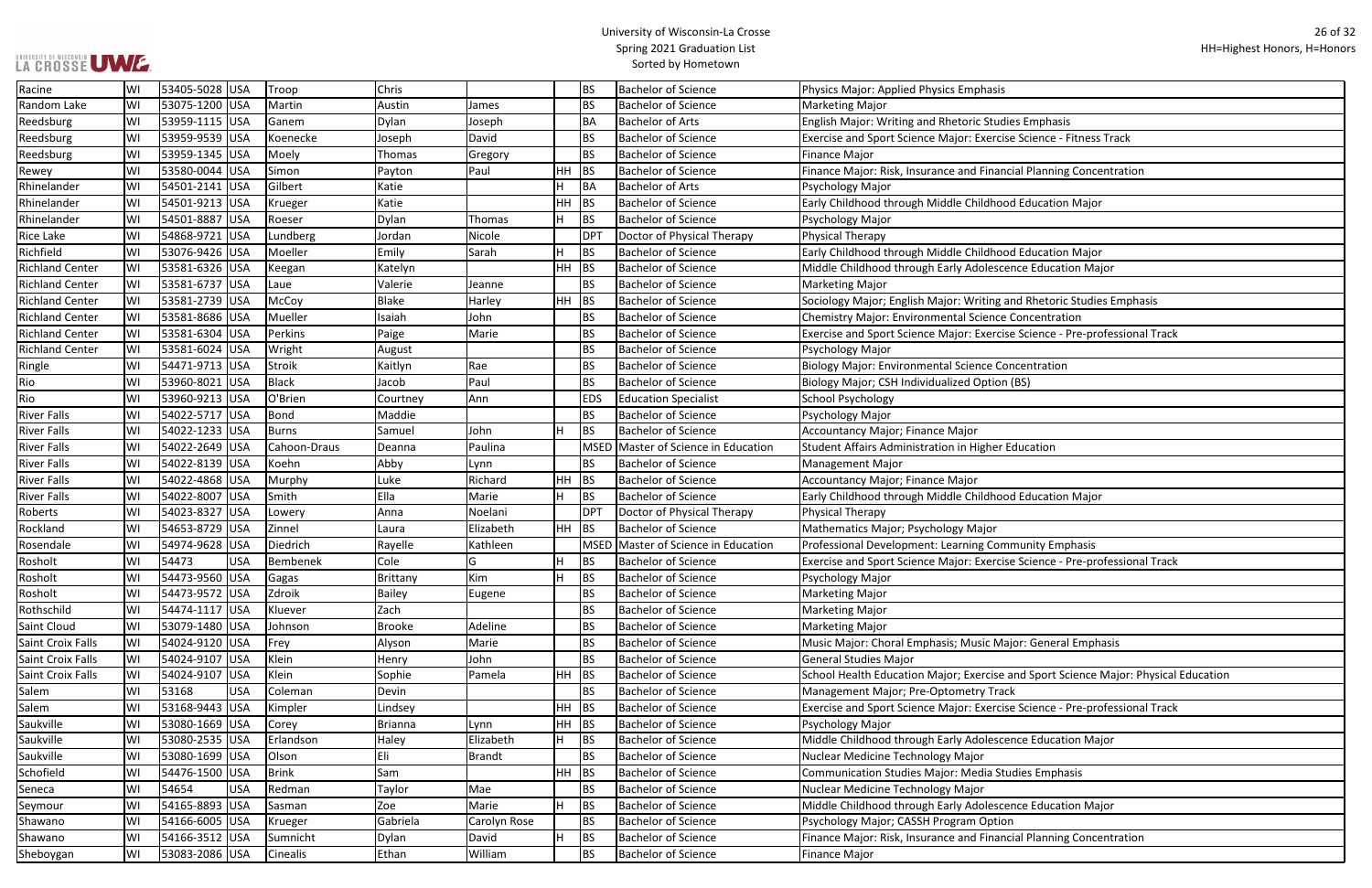## UNIVERSITY OF WISCONSIN<br>LA CROSSE UWE

## University of Wisconsin-La Crosse Spring 2021 Graduation List Sorted by Hometown

| <b>ntration</b>                               |
|-----------------------------------------------|
| (BS)                                          |
|                                               |
|                                               |
|                                               |
|                                               |
|                                               |
| cation Major                                  |
|                                               |
|                                               |
| <b>Management</b>                             |
| ional and Professional Communication Emphasis |
|                                               |
| e Science - Pre-professional Track            |
|                                               |
|                                               |
|                                               |
| nce Education Major; Spanish Major            |
|                                               |
|                                               |
|                                               |
|                                               |
|                                               |
|                                               |
| (BS)                                          |
|                                               |
|                                               |
| zed Option (BS)                               |
|                                               |
|                                               |
| e Science - Pre-professional Track            |
|                                               |
|                                               |
| aasis                                         |
| ntration                                      |
|                                               |
|                                               |
|                                               |
|                                               |
|                                               |
|                                               |
| Education                                     |
| onal Communication Emphasis                   |
|                                               |
|                                               |
|                                               |
|                                               |
|                                               |
| ional and Professional Communication Emphasis |
|                                               |
| nce Education Major                           |
|                                               |

| Sheboygan             | WI | 53081-3417 USA | Davidson        | Trinity        | Jeweliette   |         | AA          | Associate of Arts                   | Liberal Arts                                                                        |
|-----------------------|----|----------------|-----------------|----------------|--------------|---------|-------------|-------------------------------------|-------------------------------------------------------------------------------------|
| Sheboygan             | WI | 53083-1733 USA | Greupink        | <b>Brent</b>   | David        | $HH$ BS |             | <b>Bachelor of Science</b>          | Statistics Major: Actuarial Science Concentration                                   |
| Sheboygan             | WI | 53083-4501 USA | <b>Higgins</b>  | Emily          | Rose         |         | <b>BS</b>   | <b>Bachelor of Science</b>          | Biology Major; CSH Individualized Option (BS)                                       |
| Sheboygan             | WI | 53081-3652 USA | Monson          | Erika          | Kay          |         | <b>BS</b>   | <b>Bachelor of Science</b>          | <b>Biology Major</b>                                                                |
| Sheboygan             | WI | 53083-4110 USA | Morton          | Kaylee         | Nicole       |         | <b>BS</b>   | <b>Bachelor of Science</b>          | Chemistry Major: ACS Certification                                                  |
| Sheboygan             | WI | 53083-1734 USA | Thill           | Peyton         | Howard       |         | <b>BS</b>   | <b>Bachelor of Science</b>          | Political Science Major                                                             |
| Sheboygan Falls       | WI | 53085-2115 USA | Krueger         | Ben            |              |         | <b>BS</b>   | <b>Bachelor of Science</b>          | Chemistry Major: ACS Certification                                                  |
| Sheboygan Falls       | WI | 53085-1873 USA | Louko           | Lauren         | Rae          |         | BS          | <b>Bachelor of Science</b>          | Public Health and Community Health Education Major                                  |
| <b>Shell Lake</b>     | WI | 54871-8831 USA | <b>Beecroft</b> | Jonathan       | David        |         | <b>AA</b>   | Associate of Arts                   | Liberal Arts                                                                        |
| Shiocton              | WI | 54170-8905 USA | Coenen          | Molly          | Jane         |         | <b>BS</b>   | <b>Bachelor of Science</b>          | Microbiology Major                                                                  |
| Shorewood             | WI | 53211-2412 USA | Sherlock        | Patrick        |              |         | <b>BS</b>   | <b>Bachelor of Science</b>          | <b>Exercise and Sport Science Major: Sport Management</b>                           |
| <b>Sister Bay</b>     | WI | 54234<br>USA   | Larson          | Catherine      | Olivia       |         | BA          | <b>Bachelor of Arts</b>             | Communication Studies Major: Organizational and Professional Communication Emphasis |
| Slinger               | WI | 53086-9439 USA | Foerster        | Elizabeth      | Mary         |         | <b>BS</b>   | <b>Bachelor of Science</b>          | Nuclear Medicine Technology Major                                                   |
| Sobieski              | WI | 54171-9669 USA | Gille           | Jacob          | Earl         |         | <b>BS</b>   | <b>Bachelor of Science</b>          | Exercise and Sport Science Major: Exercise Science - Pre-professional Track         |
| Soldiers Grove        | WI | 54655-7059 USA | Gander          | Madison        | Kay          | $HH$ BS |             | <b>Bachelor of Science</b>          | Psychology Major                                                                    |
| <b>Soldiers Grove</b> | WI | 54655-8540 USA | Kelly           | <b>Nick</b>    |              |         | <b>BS</b>   | <b>Bachelor of Science</b>          | Management Major                                                                    |
| Somerset              | WI | 54025-6813 USA | Sauers          | Rayna          | Elizabeth    | HH BS   |             | <b>Bachelor of Science</b>          | Psychology Major                                                                    |
| South Milwaukee       | WI | 53172-1108 USA | Day             | Kaylee         | Michelle     |         | <b>BS</b>   | <b>Bachelor of Science</b>          | Middle Childhood through Early Adolescence Education Major; Spanish Major           |
| South Milwaukee       | W١ | 53172-1462 USA | Fischer         | Sam            |              |         | BS          | <b>Bachelor of Science</b>          | Psychology Major                                                                    |
| South Milwaukee       | W١ | 53172-3727 USA | Jozefacki       | Jordan         | Rae          |         | <b>EDS</b>  | <b>Education Specialist</b>         | School Psychology                                                                   |
| South Milwaukee       | W١ | 53172-1471 USA | Zbikowski       | Adam           | Vincent      |         | <b>BS</b>   | <b>Bachelor of Science</b>          | Marketing Major                                                                     |
| Sparta                | W١ | 54656-3843 USA | Burkwalt        | <b>Bryanne</b> | Lee          |         | <b>BS</b>   | <b>Bachelor of Science</b>          | Biology Major                                                                       |
| Sparta                | WI | 54656-5002 USA | Dauphin         | Damian         | Corbet       |         | AA          | Associate of Arts                   | <b>Liberal Arts</b>                                                                 |
| Sparta                | WI | 54656-8069 USA | Hoffman         | Natalie        | Marie        |         | <b>BS</b>   | <b>Bachelor of Science</b>          | Biology Major; CSH Individualized Option (BS)                                       |
| Sparta                | WI | 54656-1048 USA | Kreider         | Alexis         | M            |         | <b>BS</b>   | <b>Bachelor of Science</b>          | <b>Biology Major</b>                                                                |
| Sparta                | WI | 54656-1952 USA | Parry           | Brittany       | Lynn         |         | <b>CERT</b> | Certificate                         | <b>Reading Teacher</b>                                                              |
| Sparta                | WI | 54656-2479 USA | Rasmusson       | Seth           | Michael      | HH BS   |             | <b>Bachelor of Science</b>          | Computer Science Major; CSH Individualized Option (BS)                              |
| <b>Spring Green</b>   | WI | 53588-9109 USA | Baryenbruch     | Adam           | Joseph       |         | <b>BS</b>   | <b>Bachelor of Science</b>          | Accountancy Major                                                                   |
| <b>Spring Green</b>   | WI | 53588-9613 USA | Doering         | Stuart         | Matthew      | HH BA   |             | <b>Bachelor of Arts</b>             | Psychology Major                                                                    |
| <b>Spring Valley</b>  | WI | 54767-7848 USA | Schreiber       | Katy           |              |         | BS          | <b>Bachelor of Science</b>          | Exercise and Sport Science Major: Exercise Science - Pre-professional Track         |
| Springbrook           | WI | 54875-9469 USA | Peoples         | Emily          | Beth         |         | <b>BS</b>   | <b>Bachelor of Science</b>          | Psychology Major                                                                    |
| Stanley               | WI | 54768-6119 USA | Chwala          | Carley         | Chris        | HH BA   |             | <b>Bachelor of Arts</b>             | History Major: World History Emphasis                                               |
| <b>Stevens Point</b>  | WI | 54481-2315 USA | Cook            | Stephanie      | Nicole       |         | BS          | <b>Bachelor of Science</b>          | Marketing Major: Two Dimensional Emphasis                                           |
| <b>Stevens Point</b>  | WI | 54481-3839 USA | Doebereiner     | Caleb          | James Andrew |         | <b>BS</b>   | <b>Bachelor of Science</b>          | <b>Biology Major: Biomedical Science Concentration</b>                              |
| <b>Stevens Point</b>  | WI | 54482-9299 USA | Ferrone         | Patricia       |              |         | <b>BS</b>   | <b>Bachelor of Science</b>          | Management Major                                                                    |
| <b>Stevens Point</b>  | WI | 54482-9743 USA | Glodowski       | Morgan         | Lynn         |         | <b>DPT</b>  | Doctor of Physical Therapy          | Physical Therapy                                                                    |
| <b>Stevens Point</b>  | WI | 54481-3946 USA | Leahy           | Caitlyn        | Elizabeth    |         | BS          | <b>Bachelor of Science</b>          | Psychology Major                                                                    |
| <b>Stevens Point</b>  | WI | 54481<br>USA   | Mason           | Cassidy        | Morgan       |         | <b>BS</b>   | <b>Bachelor of Science</b>          | Marketing Major                                                                     |
| <b>Stevens Point</b>  | WI | 54482-8566 USA | Milanowski      | Amanda         | Agnes        |         | <b>MS</b>   | Master of Science                   | <b>Athletic Training</b>                                                            |
| <b>Stevens Point</b>  | WI | 54481-1960 USA | Schroeder       | Collin         | Douglas      |         | <b>MSED</b> | Master of Science in Education      | Student Affairs Administration in Higher Education                                  |
| <b>Stevens Point</b>  | WI | 54481-9681 USA | Zalac           | Andrea         | Yvonne       | HH BA   |             | <b>Bachelor of Arts</b>             | Communication Studies Major: Interpersonal Communication Emphasis                   |
| Stoddard              | WI | 54658-9538 USA | Frank           | Rachel         | Michelle     |         |             | MSED Master of Science in Education | School Psychology                                                                   |
| Stoddard              | WI | 54658-9730 USA | Reynolds        | Colton         |              |         | <b>BS</b>   | <b>Bachelor of Science</b>          | Finance Major                                                                       |
| Stoughton             | WI | 53589-3836 USA | Asleson         | Alexandra      | Marie        |         | <b>BS</b>   | <b>Bachelor of Science</b>          | Chemistry Major: Business Concentration                                             |
| Stoughton             | WI | 53589-4626 USA | Freeman         | Emma           | Grace        |         | BS          | <b>Bachelor of Science</b>          | Microbiology Major                                                                  |
| Stoughton             | WI | 53589-3339 USA | Mael            | Kailey         | Jo           |         | <b>BS</b>   | <b>Bachelor of Science</b>          | Communication Studies Major: Organizational and Professional Communication Emphasis |
| Stoughton             | WI | 53589-3356 USA | Morrison        | Alec           | Duncan       | HH BS   |             | <b>Bachelor of Science</b>          | Management Major                                                                    |
| Stoughton             | WI | 53589-4843 USA | Novotny         | Kayley         | Renee        | н       | BS          | <b>Bachelor of Science</b>          | Middle Childhood through Early Adolescence Education Major                          |
|                       |    |                |                 |                |              |         |             |                                     |                                                                                     |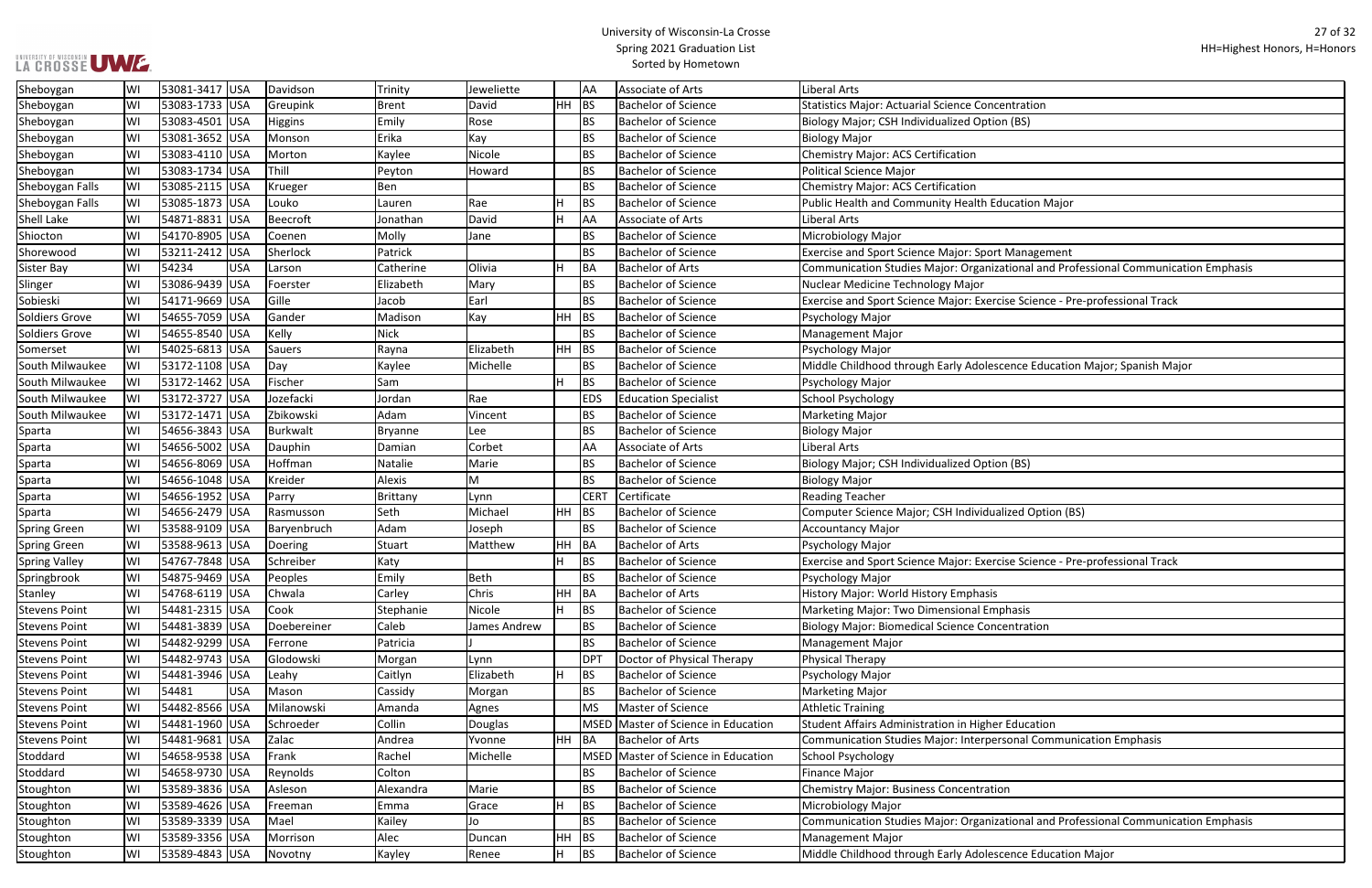| (BS)                                                |
|-----------------------------------------------------|
|                                                     |
|                                                     |
| d Education Major                                   |
|                                                     |
| cation Major                                        |
|                                                     |
|                                                     |
| nce Education Major                                 |
|                                                     |
|                                                     |
|                                                     |
| munity Emphasis                                     |
|                                                     |
| e Science - Fitness Track                           |
|                                                     |
| eadership Emphasis                                  |
| ducation                                            |
| munity Emphasis                                     |
|                                                     |
| e Science - Fitness Track                           |
| velopment                                           |
| e Science - Pre-professional Track                  |
|                                                     |
|                                                     |
|                                                     |
| e Science - Pre-professional Track                  |
| ntration                                            |
|                                                     |
|                                                     |
|                                                     |
|                                                     |
|                                                     |
| nce Education Major                                 |
|                                                     |
|                                                     |
| Il Education; School Health Education Major         |
|                                                     |
|                                                     |
| y for Biochemistry & Molecular Biology (ASBMB) Cert |
| / Major                                             |
|                                                     |
|                                                     |
|                                                     |
| eadership and Director of Instruction Emphasis      |
| (BS)                                                |
|                                                     |
| (BS)                                                |
| munity Emphasis                                     |

| Stoughton          | lWI | 53589-1221 USA  | Paul          | Cailyn    | Riley         |     | BS          | <b>Bachelor of Science</b>          | <b>Computer Science Major</b>                                                                                               |
|--------------------|-----|-----------------|---------------|-----------|---------------|-----|-------------|-------------------------------------|-----------------------------------------------------------------------------------------------------------------------------|
| Stoughton          | WI  | 53589-5247 USA  | Schuttemeier  | Brittany  |               |     | <b>BS</b>   | <b>Bachelor of Science</b>          | <b>Biology Major</b>                                                                                                        |
| Stoughton          | WI  | 53589-4614 USA  | Zaemisch      | Gabriella | Rose          | H.  | <b>BS</b>   | <b>Bachelor of Science</b>          | Biology Major; CSH Individualized Option (BS)                                                                               |
| Stratford          | WI  | 54484-5115 USA  | Anderson      | Emily     | Eileen        |     | <b>DPT</b>  | Doctor of Physical Therapy          | Physical Therapy                                                                                                            |
| Stratford          | WI  | 54484-5144 USA  | Bornbach      | Kamren    | Scott         |     | <b>BS</b>   | <b>Bachelor of Science</b>          | Finance Major                                                                                                               |
| Stratford          | WI  | 54484-4275 USA  | Griesbach     | Samantha  | Jo            | HH. | BS          | <b>Bachelor of Science</b>          | Early Childhood through Middle Childhood Education Major                                                                    |
| Sturtevant         | WI  | 53177-2805 USA  | Taggart       | Lauren    | Ashley        |     | <b>BS</b>   | <b>Bachelor of Science</b>          | <b>Marketing Major</b>                                                                                                      |
| Suamico            | WI  | 54313-3227 USA  | Moore         | Maddie    |               |     | <b>BS</b>   | <b>Bachelor of Science</b>          | Public Health and Community Health Education Major                                                                          |
| Suamico            | W١  | 54313-3257 USA  | Schroeder     | Alexa     |               |     | <b>BS</b>   | <b>Bachelor of Science</b>          | Psychology Major                                                                                                            |
| Suamico            | WI  | 54173-8122 USA  | Stephenson    | Emily     | Kathryn       |     | $HH$ BS     | <b>Bachelor of Science</b>          | Middle Childhood through Early Adolescence Education Major                                                                  |
| Suamico            | WI  | 54313-3600 USA  | Van Pietersom | Lindsey   | Marie         |     | <b>BS</b>   | <b>Bachelor of Science</b>          | <b>Biology Major</b>                                                                                                        |
| Suamico            | WI  | 54173-8194 USA  | VanWychen     | Brennan   | William       |     | <b>BS</b>   | <b>Bachelor of Science</b>          | <b>Management Major</b>                                                                                                     |
| Sullivan           | WI  | 53178-9627 USA  | McCaffery     | Dani      | Augusta       |     | <b>BS</b>   | <b>Bachelor of Science</b>          | Psychology Major                                                                                                            |
| <b>Sun Prairie</b> | WI  | 53590-7074 USA  | Burgard       | David     | Mathias       |     |             | MSED Master of Science in Education | Professional Development: Learning Community Emphasis                                                                       |
| <b>Sun Prairie</b> | lWI | 53590-4694 USA  | Gimenez       | Johanna   | Elaine        |     |             | MSED Master of Science in Education | Reading                                                                                                                     |
| <b>Sun Prairie</b> | WI  | 53590-1351 USA  | Hanson        | Bryce     | Jordan        |     | <b>BS</b>   | <b>Bachelor of Science</b>          | Exercise and Sport Science Major: Exercise Science - Fitness Track                                                          |
| <b>Sun Prairie</b> | WI  | 53590-1036 USA  | Hoiby         | Emma      | Evangeline    |     | HH BA       | <b>Bachelor of Arts</b>             | Psychology Major                                                                                                            |
| <b>Sun Prairie</b> | WI  | 53590-2207 USA  | Kaschub       | Nicholas  | Reuben        |     |             |                                     | MEPD Master of Education - Professional DProfessional Development: Educational Leadership Emphasis                          |
| <b>Sun Prairie</b> | WI  | 53590-9288 USA  | Klink         | Lo        |               |     |             | MSED Master of Science in Education | Student Affairs Administration in Higher Education                                                                          |
| <b>Sun Prairie</b> | lWI | 53590-1502 USA  | Kurutz        | Joshua    | M             |     |             | MSED Master of Science in Education | Professional Development: Learning Community Emphasis                                                                       |
| <b>Sun Prairie</b> | WI  | 53590-4335 USA  | Schwendemann  | Luke      | Robert        |     | <b>BS</b>   | <b>Bachelor of Science</b>          | Exercise and Sport Science Major: Exercise Science - Fitness Track                                                          |
| Superior           | WI  | 54880-2127 USA  | Patterson     | Kristine  | Lynn          |     | MS          | Master of Science                   | Recreation Management: Professional Development                                                                             |
| Sussex             | WI  | 53089-5149 USA  | Andrews       | Patrick   | Ryan          |     | <b>BS</b>   | <b>Bachelor of Science</b>          | Exercise and Sport Science Major: Exercise Science - Pre-professional Track                                                 |
| Sussex             | WI  | 53089-4505 USA  | Bejna         | Lizzy     |               |     | <b>BS</b>   | <b>Bachelor of Science</b>          | <b>Biology Major</b>                                                                                                        |
| <b>Sussex</b>      | WI  | 53089-5700 USA  | Bolda         | Joey      |               | H.  | <b>BS</b>   | <b>Bachelor of Science</b>          | Marketing Major; Finance Major                                                                                              |
| Sussex             | WI  | 53089-5126  USA | Cannestra     | Meghan    | Elizabeth     |     | <b>BS</b>   | <b>Bachelor of Science</b>          | <b>Biology Major</b>                                                                                                        |
| <b>Sussex</b>      | WI  | 53089-1040 USA  | Chartrand     | Sarah     | Jane          |     | $HH$ BS     | <b>Bachelor of Science</b>          | Exercise and Sport Science Major: Exercise Science - Pre-professional Track                                                 |
| Sussex             | WI  | 53089-2073 USA  | Etzel         | Carson    | James         |     | <b>BS</b>   | <b>Bachelor of Science</b>          | <b>Biology Major: Biomedical Science Concentration</b>                                                                      |
| <b>Sussex</b>      | WI  | 53089-3022 USA  | Goodyear      | Alex      |               |     | <b>BS</b>   | <b>Bachelor of Science</b>          | Finance Major; Economics Major                                                                                              |
| <b>Sussex</b>      | WI  | 53089-3354 USA  | Griesmaier    | Brian     | Thomas        | H.  | <b>BS</b>   | <b>Bachelor of Science</b>          | <b>Marketing Major</b>                                                                                                      |
| <b>Sussex</b>      | WI  | 53089-2336 USA  | Igielski      | Jennifer  | Rice          |     | <b>BS</b>   | <b>Bachelor of Science</b>          | Therapeutic Recreation Major                                                                                                |
| Sussex             | wı  | 53089-1976  USA | Kessenich     | Jake      |               |     | BS          | <b>Bachelor of Science</b>          | Finance Major; Accountancy Major                                                                                            |
| Sussex             | WI  | 53089-4528 USA  | Pepitone      | Camille   | Katherine     |     | <b>BS</b>   | <b>Bachelor of Science</b>          | Middle Childhood through Early Adolescence Education Major                                                                  |
| <b>Sussex</b>      | WI  | 53089-3299 USA  | Schmitt       | Megan     | Nicole        | H.  | <b>BS</b>   | <b>Bachelor of Science</b>          | Economics Major                                                                                                             |
| <b>Sussex</b>      | WI  | 53089-2184 USA  | Watson        | Sam       |               |     | <b>BS</b>   | <b>Bachelor of Science</b>          | <b>Information Systems Major</b>                                                                                            |
| Theresa            | WI  | 53091-9754 USA  | Neuman        | Tyler     |               |     | <b>BS</b>   | <b>Bachelor of Science</b>          | Exercise and Sport Science Major: Physical Education; School Health Education Major                                         |
| Tomah              | WI  | 54660-1780 USA  | Berry         | Laura     | Louise        |     | <b>DPT</b>  | Doctor of Physical Therapy          | <b>Physical Therapy</b>                                                                                                     |
| Tomah              | WI  | 54660-2211 USA  | Kacvinsky     | Steven    | <b>Thomas</b> |     | $HH$ BS     | <b>Bachelor of Science</b>          | <b>Accountancy Major; Finance Major</b>                                                                                     |
| Tomah              | WI  | 54660-1006 USA  | Lang          | Nico      |               |     | <b>BS</b>   | <b>Bachelor of Science</b>          | Biochemistry Major with American Society for Biochemistry & Molecular Biology (ASBMB) Cert                                  |
| Tomah              | WI  | 54660-8201 USA  | Millard       | Kevin     | Spencer       | H.  | BS          | <b>Bachelor of Science</b>          | Clinical Laboratory Science Major; Biology Major                                                                            |
| Tomah              | WI  | 54660-6812 USA  | Miller        | Destiny   | Amber         |     |             | MSED Master of Science in Education | <b>School Psychology</b>                                                                                                    |
| Tomah              | WI  | 54660-5222 USA  | Nelson        | Carrie    | Reann         |     | BS.         | <b>Bachelor of Science</b>          | <b>Political Science Major</b>                                                                                              |
| Tomah              | WI  | 54660-1023 USA  | VanderSchaaf  | Cherida   | LuAnn         |     | <b>MEPD</b> |                                     | Master of Education - Professional La Professional Development: Educational Leadership and Director of Instruction Emphasis |
| Tomah              | WI  | 54660-6824 USA  | Waddell       | Olivia    |               |     | <b>BS</b>   | <b>Bachelor of Science</b>          | Biology Major; CSH Individualized Option (BS)                                                                               |
| Tomahawk           | WI  | 54487-9461 USA  | Kapellusch    | Samantha  | Marcella      |     | <b>BS</b>   | <b>Bachelor of Science</b>          | <b>Finance Major</b>                                                                                                        |
| Trempealeau        | lWI | 54661-9269 USA  | Herman        | Shyanne   | Lisa          |     | <b>BS</b>   | <b>Bachelor of Science</b>          | Biology Major; CSH Individualized Option (BS)                                                                               |
| Trempealeau        | WI  | 54661-2611 USA  | Kuhns         | Samantha  |               |     |             | MSED Master of Science in Education | Professional Development: Learning Community Emphasis                                                                       |
| Trempealeau        | WI  | 54661-4500 USA  | Schoonover    | Sophie    | Faith         |     | <b>BS</b>   | <b>Bachelor of Science</b>          | Communication Studies Major: Organizational and Professional Communication Emphasis                                         |
|                    |     |                 |               |           |               |     |             |                                     |                                                                                                                             |

## **LA CROSSE UME.**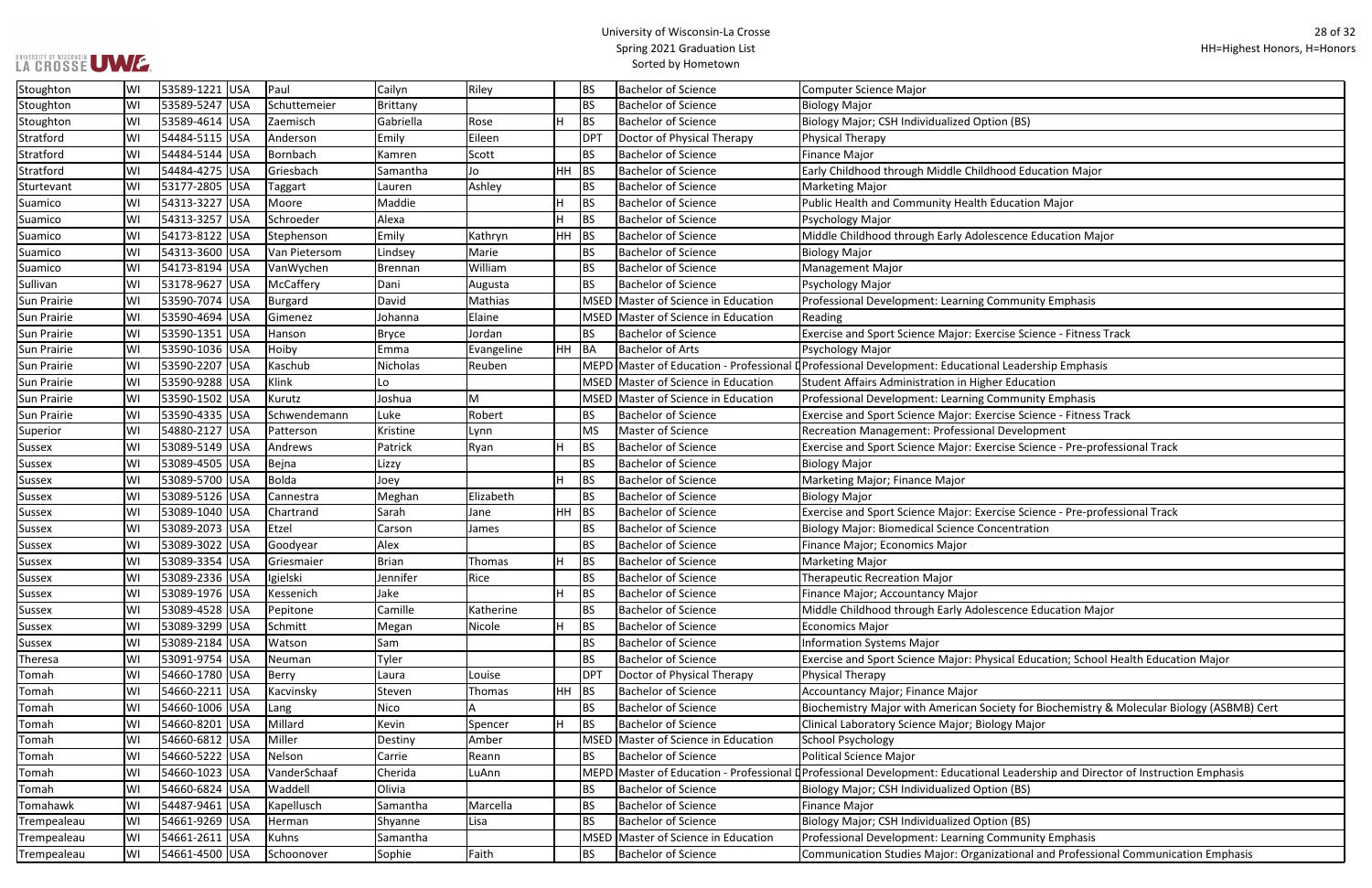## LA CROSSE UWE.

## University of Wisconsin-La Crosse Spring 2021 Graduation List Sorted by Hometown

nthropology Emphasis; Spanish Major

ncial Planning Concentration

ety for Biochemistry & Molecular Biology (ASBMB) Cert

sonal Communication Emphasis

se Science - Pre-professional Track

oncentration; CSH Individualized Option (BS)

Itional and Professional Communication Emphasis

ety for Biochemistry & Molecular Biology (ASBMB) Cert

| Trevor            | WI | 53179-9657 USA |            | Hanson         | Lauren         | Elizabeth | HH  | BA          | <b>Bachelor of Arts</b>        | Theatre Arts Major: Musical Theatre Emphasis                    |
|-------------------|----|----------------|------------|----------------|----------------|-----------|-----|-------------|--------------------------------|-----------------------------------------------------------------|
| <b>Twin Lakes</b> | W١ | 53181-9163 USA |            | Daniels        | Lauren         | Grace     | HH  | BS          | <b>Bachelor of Science</b>     | <b>Biology Major</b>                                            |
| <b>Twin Lakes</b> | W١ | 53181-9363 USA |            | Meyer          | Jenna          | Marie     | HН  | <b>BS</b>   | <b>Bachelor of Science</b>     | Marketing Major                                                 |
| <b>Two Rivers</b> | WI | 54241-1457 USA |            | Rehrauer       | Allison        | Paige     | H   | <b>BS</b>   | <b>Bachelor of Science</b>     | <b>Marketing Major</b>                                          |
| <b>Two Rivers</b> | WI | 54241-1921 USA |            | Stanley        | Savannah       | KayMarie  | HH  | <b>BA</b>   | <b>Bachelor of Arts</b>        | Archaeological Studies Major: Cultural Anthropology Emphasis    |
| Unity             | W١ | 54488-0075 USA |            | Jensen         | Gunner         | Gene      | HH  | <b>BS</b>   | <b>Bachelor of Science</b>     | <b>Public Administration Major</b>                              |
| Valders           | WI | 54245-9552 USA |            | Koehler        | Jasmine        | Ann       |     | BS          | <b>Bachelor of Science</b>     | Finance Major                                                   |
| Verona            | WI | 53593-8637 USA |            | Abozeid        | Alex           | Allen     |     | ΒS          | <b>Bachelor of Science</b>     | Finance Major; Marketing Major                                  |
| Verona            | WI | 53593-8152 USA |            | Borgmeyer      | Megan          | Ann       | н   | BS          | <b>Bachelor of Science</b>     | <b>Marketing Major</b>                                          |
| Verona            | WI | 53593-7913 USA |            | Danielson      | Chase          | Thomas    |     | <b>BS</b>   | <b>Bachelor of Science</b>     | Finance Major: Risk, Insurance and Financial Planning Concent   |
| Verona            | WI | 53593-1733 USA |            | <b>Furniss</b> | Emma           | Jane      | HH  | <b>BS</b>   | <b>Bachelor of Science</b>     | Psychology Major; CASSH Program Option                          |
| Verona            | WI | 53593-9619 USA |            | Grelle         | Frederick      | Orin      |     | <b>BS</b>   | <b>Bachelor of Science</b>     | Physics Major: Biomedical Concentration                         |
| Verona            | WI | 53593-2106 USA |            | Griffin        | Colin          | Parker    | H.  | <b>BS</b>   | <b>Bachelor of Science</b>     | Biochemistry Major with American Society for Biochemistry &     |
| Verona            | W١ | 53593-9363 USA |            | Hurley         | Sam            |           |     | <b>MS</b>   | Master of Science              | Data Science                                                    |
| Verona            | WI | 53593-8128 USA |            | Julius         | Connor         | James     |     | ВS          | <b>Bachelor of Science</b>     | Finance Major                                                   |
| Verona            | WI | 53593-9789 USA |            | Maurer         | Theresa        | Marie     |     | <b>EDS</b>  | <b>Education Specialist</b>    | School Psychology                                               |
| Verona            | WI | 53593-2111 USA |            | Noel           | Ana            | Marie     |     | BS.         | <b>Bachelor of Science</b>     | <b>Biology Major: Aquatic Science Concentration</b>             |
| Verona            | WI | 53593-9788 USA |            | Reifsteck      | Troy           | Timothy   |     | ВS          | <b>Bachelor of Science</b>     | Marketing Major; Finance Major                                  |
| Verona            | WI | 53593-8353 USA |            | Wickstrom      | Erik           | Hayes     |     | <b>MS</b>   | Master of Science              | <b>Athletic Training</b>                                        |
| Verona            | WI | 53593-8353 USA |            | Wickstrom      | Holly          | Diane     | HH  | <b>BS</b>   | <b>Bachelor of Science</b>     | Management Major                                                |
| Viroqua           | W١ | 54665-1005     | <b>USA</b> | Brendel        | Jen            |           |     | <b>MSED</b> | Master of Science in Education | School Psychology                                               |
| Viroqua           | W١ | 54665-1751 USA |            | Ellefson       | Erik           | Elias     |     | ВS          | <b>Bachelor of Science</b>     | Communication Studies Major: Media Studies Emphasis             |
| Viroqua           | WI | 54665-1161 USA |            | Fieck          | Alec           |           |     | <b>BS</b>   | <b>Bachelor of Science</b>     | <b>History Education Major</b>                                  |
| Wales             | WI | 53183-9798 USA |            | Graf           | Daniel         | Fowler    |     | <b>BS</b>   | <b>Bachelor of Science</b>     | <b>Marketing Major</b>                                          |
| Washburn          | WI | 54891-5409 USA |            | Bouchard       | Connor         | James     |     | ΒS          | <b>Bachelor of Science</b>     | Geography Major                                                 |
| Waterford         | WI | 53185-4362 USA |            | Mlachnik       | David          | Anthony   |     | <b>BS</b>   | <b>Bachelor of Science</b>     | Social Studies Education Major (Broad Field Option B)           |
| Waterford         | WI | 53185-1193 USA |            | Osborne        | Elizabeth      | Frances   | HH  | BS          | <b>Bachelor of Science</b>     | Communication Studies Major: Interpersonal Communication        |
| Waterford         | WI | 53185-2874     | <b>USA</b> | Schimelfenyg   | Michael        | Gerald    | H.  | BS          | <b>Bachelor of Science</b>     | Finance Major                                                   |
| Waterford         | WI | 53185-4036 USA |            | Schlieper      | Alyssa         | Margaret  |     | <b>BS</b>   | <b>Bachelor of Science</b>     | <b>Marketing Major</b>                                          |
| Waterford         | W١ | 53185-1200 USA |            | Werry          | Joshua         | Michael   |     | ВS          | <b>Bachelor of Science</b>     | Exercise and Sport Science Major: Exercise Science - Pre-profer |
| Waterloo          | WI | 53594-1008 USA |            | Hellenbrand    | Marley         | Ann       | HН  | <b>BS</b>   | <b>Bachelor of Science</b>     | Management Major                                                |
| Waterloo          | WI | 53594-1411 USA |            | Stock          | Rachel         | Lee       | Н.  | BA          | <b>Bachelor of Arts</b>        | <b>English Major: Rhetoric and Writing Emphasis</b>             |
| Watertown         | W١ | 53094-5127 USA |            | Bacchi         | Anthony        | Jacob     |     | <b>EDS</b>  | <b>Education Specialist</b>    | School Psychology                                               |
| Watertown         | WI | 53098-4659 USA |            | Kuehl          | Kordel         | Lee       |     | ВS          | <b>Bachelor of Science</b>     | Biology Major: Environmental Science Concentration; CSH Indi    |
| Watertown         | WI | 53098-1203 USA |            | Lang           | Maggie         |           | HН  | <b>BS</b>   | <b>Bachelor of Science</b>     | Mathematics Education Major                                     |
| Watertown         | WI | 53098-1419 USA |            | Stadler        | Mikayla        | Noelle    | HH. | <b>BS</b>   | <b>Bachelor of Science</b>     | Communication Studies Major: Organizational and Professiona     |
| Watertown         | WI | 53094-4013 USA |            | Willingham     | Hannah         | May       | H   | <b>BS</b>   | <b>Bachelor of Science</b>     | Microbiology Major                                              |
| Waukesha          | WI | 53189-8922 USA |            | <b>Boesel</b>  | Amber          | Joy       |     | ВA          | <b>Bachelor of Arts</b>        | Psychology Major; Art Major                                     |
| Waukesha          | WI | 53188-4413 USA |            | Cobus          | Chris          |           |     | <b>MS</b>   | Master of Science              | <b>Athletic Training</b>                                        |
| Waukesha          | W١ | 53188-9526 USA |            | <b>Dellis</b>  | Sam            |           |     | BS          | <b>Bachelor of Science</b>     | Finance Major; Pre-Chiropractic Track                           |
| Waukesha          | WI | 53189-9712 USA |            | Dolinar        | <b>Brianna</b> | Lynn      | HH  | <b>BS</b>   | <b>Bachelor of Science</b>     | Public Health and Community Health Education Major              |
| Waukesha          | WI | 53186-2307 USA |            | Emmrich        | <b>Brianna</b> | Taylor    | H.  | <b>BS</b>   | <b>Bachelor of Science</b>     | Psychology Major; CASSH Program Option                          |
| Waukesha          | WI | 53188-1728 USA |            | Ewing          | Kendall        | Lee       | HH. | <b>BS</b>   | <b>Bachelor of Science</b>     | Early Childhood through Middle Childhood Education Major        |
| Waukesha          | WI | 53189-9732 USA |            | Haut           | Ashley         | Victoria  |     | <b>EDS</b>  | <b>Education Specialist</b>    | School Psychology                                               |
| Waukesha          | WI | 53188-2821 USA |            | Kailing        | Jacob          | William   |     | ΒS          | <b>Bachelor of Science</b>     | Biochemistry Major with American Society for Biochemistry &     |
| Waukesha          | WI | 53186-6724 USA |            | Kammerzelt     | Colin          | Michael   |     | ВS          | <b>Bachelor of Science</b>     | Accountancy Major                                               |
| Waukesha          | W١ | 53189-9565 USA |            | Levenhagen     | Alicia         | Rose      | H   | BS          | <b>Bachelor of Science</b>     | Marketing Major                                                 |
| Waukesha          | WI | 53189-9022 USA |            | Machacek       | Jason          | Patrick   |     | BA          | <b>Bachelor of Arts</b>        | Political Science Major; French Major: Business Concentration   |
|                   |    |                |            |                |                |           |     |             |                                |                                                                 |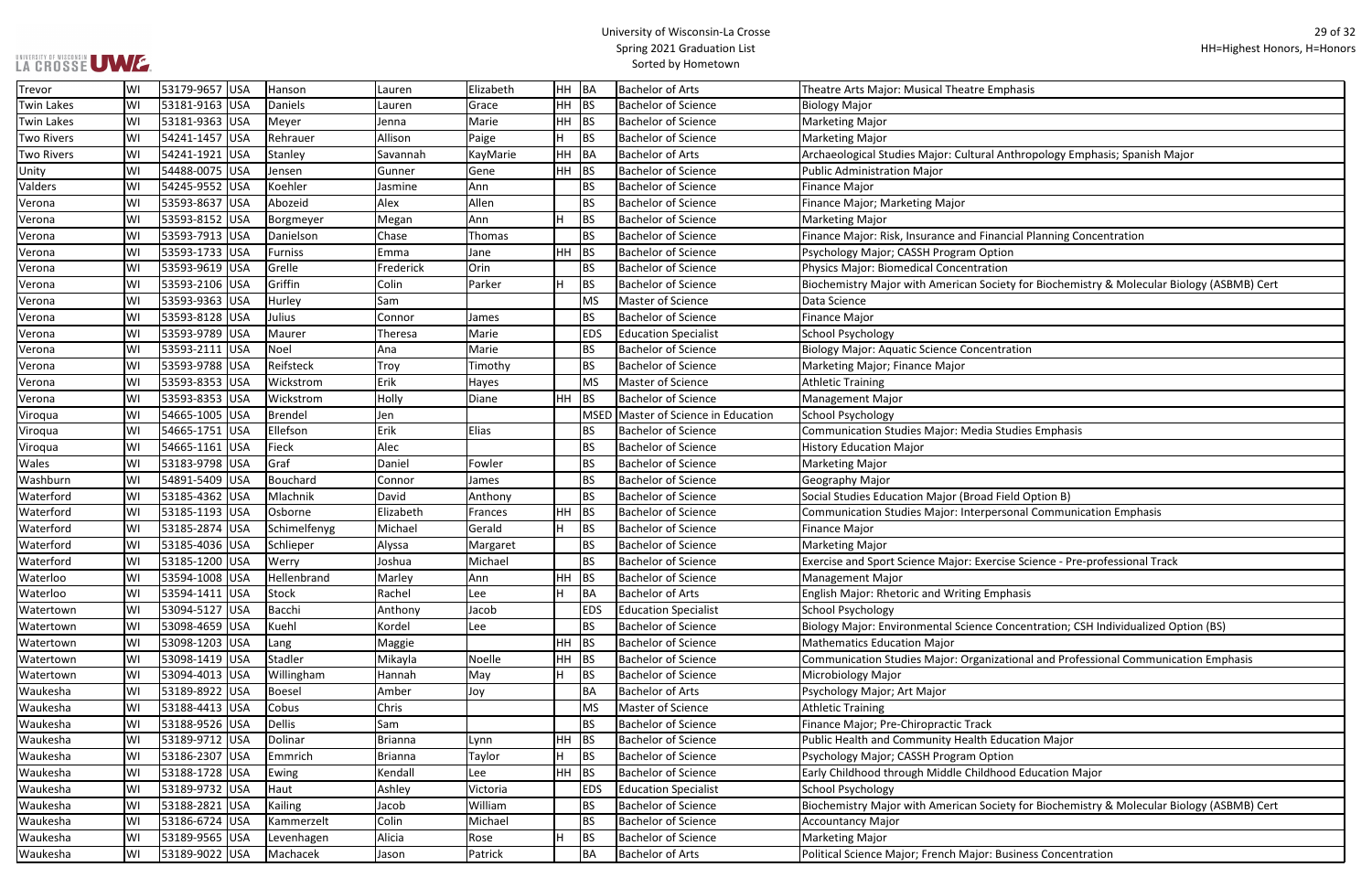| <b>Concentration</b>                                 |
|------------------------------------------------------|
|                                                      |
|                                                      |
|                                                      |
|                                                      |
|                                                      |
|                                                      |
|                                                      |
| es Emphasis                                          |
| ⁄lajor                                               |
| Major                                                |
| ty for Biochemistry & Molecular Biology (ASBMB) Cert |
| nce Education Major                                  |
| d Education Major                                    |
| ntration; CSH Individualized Option (BS)             |
| cial Planning Concentration                          |
| nication Emphasis                                    |
| nication Emphasis                                    |
| ntration                                             |
|                                                      |
|                                                      |
| e Science - Pre-professional Track                   |
| al Education                                         |
| udies Emphasis                                       |
| viology Major: Biomedical Concentration              |
| e Science - Pre-professional Track                   |
|                                                      |
|                                                      |
| cation Major                                         |
| cation Major                                         |
| (BS)                                                 |
|                                                      |
|                                                      |
|                                                      |
| d Education Major                                    |
|                                                      |
| Management: Media Studies Emphasis                   |
| d Education Major                                    |
|                                                      |
|                                                      |

| Waukesha          | WI | 53186-1276 USA      | Olson       | Will     |               |         | <b>BS</b>  | <b>Bachelor of Science</b>  | International Business Major                                                               |
|-------------------|----|---------------------|-------------|----------|---------------|---------|------------|-----------------------------|--------------------------------------------------------------------------------------------|
| Waukesha          | WI | 53186-6810 USA      | Peterson    | Charlie  |               |         | <b>BS</b>  | <b>Bachelor of Science</b>  | Finance Major                                                                              |
| Waukesha          | WI | 53188-1461 USA      | Pugel       | Joseph   | Matthew       |         | <b>BS</b>  | <b>Bachelor of Science</b>  | Geography Major: Environmental Science Concentration                                       |
| Waukesha          | WI | 53186-2528 USA      | Rowe        | Emma     | Marie         |         | <b>BS</b>  | <b>Bachelor of Science</b>  | Political Science Major                                                                    |
| Waukesha          | WI | 53186-8718 USA      | Vandewalker | Tyler    |               |         | <b>BS</b>  | <b>Bachelor of Science</b>  | <b>General Studies Major</b>                                                               |
| Waukesha          | WI | 53189-9348 USA      | Zamzow      | Matt     |               |         | <b>MS</b>  | Master of Science           | Physician Assistant Studies                                                                |
| Waunakee          | WI | 53597-2238 USA      | Beier       | Collin   | James         |         | <b>BS</b>  | <b>Bachelor of Science</b>  | Finance Major                                                                              |
| Waunakee          | WI | 53597-3000 USA      | Johnson     | Brayden  | D             |         | <b>BS</b>  | <b>Bachelor of Science</b>  | Accountancy Major; Finance Major                                                           |
| Waunakee          | WI | 53597-9109 USA      | Kruser      | Ryan     |               |         | <b>EDS</b> | <b>Education Specialist</b> | <b>School Psychology</b>                                                                   |
| Waunakee          | WI | 53597-1062 USA      | Miner       | Sarah    | Emily         |         | <b>MS</b>  | Master of Science           | <b>Healthcare Administration</b>                                                           |
| Waunakee          | WI | 53597-2833 USA      | Park        | Lydia    | Kay           | H       | <b>BA</b>  | <b>Bachelor of Arts</b>     | English Major: Writing and Rhetoric Studies Emphasis                                       |
| Waunakee          | WI | 53597-2267 USA      | Phelps      | Alec     | Michael       |         | <b>BS</b>  | <b>Bachelor of Science</b>  | Management Major; Computer Science Major                                                   |
| Waunakee          | WI | 53597-2841 USA      | Rod         | Samantha | Nicole        | $HH$ BS |            | <b>Bachelor of Science</b>  | Accountancy Major; Information Systems Major                                               |
| Waunakee          | WI | 53597-2002 USA      | Schoepp     | Hunter   | Lee           |         | <b>BS</b>  | <b>Bachelor of Science</b>  | Biochemistry Major with American Society for Biochemistry & Molecular Biology (ASBMB) Cert |
| Waunakee          | WI | 53597-3116 USA      | Stellmacher | Abby     |               |         | <b>BS</b>  | <b>Bachelor of Science</b>  | Middle Childhood through Early Adolescence Education Major                                 |
| Waunakee          | WI | 53597-9705 USA      | Ziegler     | Kallie   | Rose          | $HH$ BS |            | <b>Bachelor of Science</b>  | Early Childhood through Middle Childhood Education Major                                   |
| Waupaca           | W١ | 54981-9159 USA      | Bennett     | Cheyenne | Lynn Cashmere |         | <b>BS</b>  | <b>Bachelor of Science</b>  | Biology Major: Biomedical Science Concentration; CSH Individualized Option (BS)            |
| Waupaca           | WI | 54981-9022 USA      | Bertzyk     | Justin   | <b>Taylor</b> |         | <b>BS</b>  | <b>Bachelor of Science</b>  | Finance Major: Risk, Insurance and Financial Planning Concentration                        |
| Waupaca           | WI | 54981-8232 USA      | Dix         | Maya     | Jane          | HH      | <b>BS</b>  | <b>Bachelor of Science</b>  | Psychology Major: Interpersonal Communication Emphasis                                     |
| Waupaca           | WI | 54981-9773 USA      | Johnson     | Zoe      | Alice         | H.      | <b>BS</b>  | <b>Bachelor of Science</b>  | Psychology Major: Interpersonal Communication Emphasis                                     |
| Waupaca           | WI | 54981-9463 USA      | Resop       | Grace    | Ann           |         | <b>BS</b>  | <b>Bachelor of Science</b>  | <b>Biology Major: Biomedical Science Concentration</b>                                     |
| Wausau            | WI | 54403<br><b>USA</b> | Behnke      | Hunter   |               |         | <b>BS</b>  | <b>Bachelor of Science</b>  | Finance Major                                                                              |
| Wausau            | WI | 54403-9359 USA      | Buntin      | Jared    | Patrick       |         | <b>DPT</b> | Doctor of Physical Therapy  | Physical Therapy                                                                           |
| Wausau            | WI | 54401-4820 USA      | Conley      | Lauren   | Elizabeth     | $HH$ BS |            | <b>Bachelor of Science</b>  | Exercise and Sport Science Major: Exercise Science - Pre-professional Track                |
| Wausau            | WI | 54401-0814 USA      | Cooper      | Collin   | David         |         | <b>BS</b>  | <b>Bachelor of Science</b>  | <b>Exercise and Sport Science Major: Physical Education</b>                                |
| Wausau            | WI | 54401-3801 USA      | Fischer     | Brady    | Scott         | HH BS   |            | <b>Bachelor of Science</b>  | <b>Communication Studies Major: Media Studies Emphasis</b>                                 |
| Wausau            | WI | 54401-0814 USA      | Kucksdorf   | Jordan   | Nicole        |         | <b>BS</b>  | <b>Bachelor of Science</b>  | Clinical Laboratory Science Major; Microbiology Major: Biomedical Concentration            |
| Wausau            | WI | 54403-2098 USA      | Lange       | Nicholas | James         | H       | <b>BS</b>  | <b>Bachelor of Science</b>  | Exercise and Sport Science Major: Exercise Science - Pre-professional Track                |
| Wausau            | WI | 54401-9611 USA      | Richardson  | Daria    | Anastasia     |         | <b>BS</b>  | <b>Bachelor of Science</b>  | Psychology Major                                                                           |
| Wausau            | W١ | 54401-2839 USA      | Senalik     | Kristin  | Louise        |         | <b>BS</b>  | <b>Bachelor of Science</b>  | Psychology Major                                                                           |
| Wausau            | WI | 54401-8881 USA      | Zahurones   | Samantha | Ann           | H       | <b>BS</b>  | <b>Bachelor of Science</b>  | Public Health and Community Health Education Major                                         |
| Wautoma           | W١ | 54982-5374 USA      | Struzynski  | Hannah   | Jane          |         | <b>BS</b>  | <b>Bachelor of Science</b>  | Public Health and Community Health Education Major                                         |
| Wauwatosa         | WI | 53222-3367 USA      | Bittner     | Isabel   | Grace         | H.      | <b>BS</b>  | <b>Bachelor of Science</b>  | Biology Major; CSH Individualized Option (BS)                                              |
| Wauwatosa         | WI | 53226-1843 USA      | Filardo     | Patrick  | Cody          | H.      | <b>BS</b>  | <b>Bachelor of Science</b>  | Management Major                                                                           |
| Wauwatosa         | WI | 53225-4504 USA      | Hartt       | Cal      |               |         | <b>BS</b>  | <b>Bachelor of Science</b>  | Finance Major                                                                              |
| Wauwatosa         | WI | 53222-3425 USA      | Schuster    | Sarah    | Margaret      |         | <b>BS</b>  | <b>Bachelor of Science</b>  | <b>Marketing Major</b>                                                                     |
| Wauwatosa         | WI | 53226-3123 USA      | Summers     | Natalya  | Nadine        |         | <b>BS</b>  | <b>Bachelor of Science</b>  | Early Childhood through Middle Childhood Education Major                                   |
| Wauwatosa         | WI | 53226-1021 USA      | Tendler     | Jason    | Jeffrey       |         | <b>BS</b>  | <b>Bachelor of Science</b>  | <b>Biology Major</b>                                                                       |
| Wauwatosa         | WI | 53222-3426 USA      | Vines       | Kobe     |               |         | <b>BS</b>  | <b>Bachelor of Science</b>  | Exercise and Sport Science Major: Sport Management: Media Studies Emphasis                 |
| Wauwatosa         | WI | 53213-1906 USA      | Wagner      | Julia    | Lynn          | $HH$ BS |            | <b>Bachelor of Science</b>  | Early Childhood through Middle Childhood Education Major                                   |
| Wauwatosa         | WI | 53213-2340 USA      | Winter      | Emily    | Elizabeth     |         | <b>BS</b>  | <b>Bachelor of Science</b>  | <b>Therapeutic Recreation Major</b>                                                        |
| Wauwatosa         | WI | 53213-3718 USA      | Wulff       | Julia    | Marie         |         | <b>BS</b>  | <b>Bachelor of Science</b>  | <b>Marketing Major</b>                                                                     |
| Webster           | WI | 54893-8438 USA      | Phernetton  | Sophia   | Rose          |         | <b>BS</b>  | <b>Bachelor of Science</b>  | Psychology Major                                                                           |
| <b>West Allis</b> | WI | 53227-1226 USA      | Bertucci    | Monica   | Rose          | HH.     | BS         | <b>Bachelor of Science</b>  | Microbiology Major: Biomedical Concentration                                               |
| <b>West Allis</b> | WI | 53219-1802 USA      | Brown       | Eleanor  | Anna          |         | <b>BS</b>  | <b>Bachelor of Science</b>  | Psychology Major; Spanish Major                                                            |
| <b>West Bend</b>  | WI | 53095-7867 USA      | Beine       | Erica    | Lynn          |         | <b>MS</b>  | Master of Science           | Physician Assistant Studies                                                                |
| <b>West Bend</b>  | WI | 53095-9727 USA      | Brown       | Kayli    | M             |         | $HH$ BS    | <b>Bachelor of Science</b>  | <b>General Studies Major</b>                                                               |
| <b>West Bend</b>  | WI | 53095-4560 USA      | Czisny      | Clayton  | Curtis        |         | <b>BS</b>  | <b>Bachelor of Science</b>  | Middle Childhood through Early Adolescence Education Major                                 |

## UNIVERSITY OF WISCONSIN<br>LA CROSSE UWE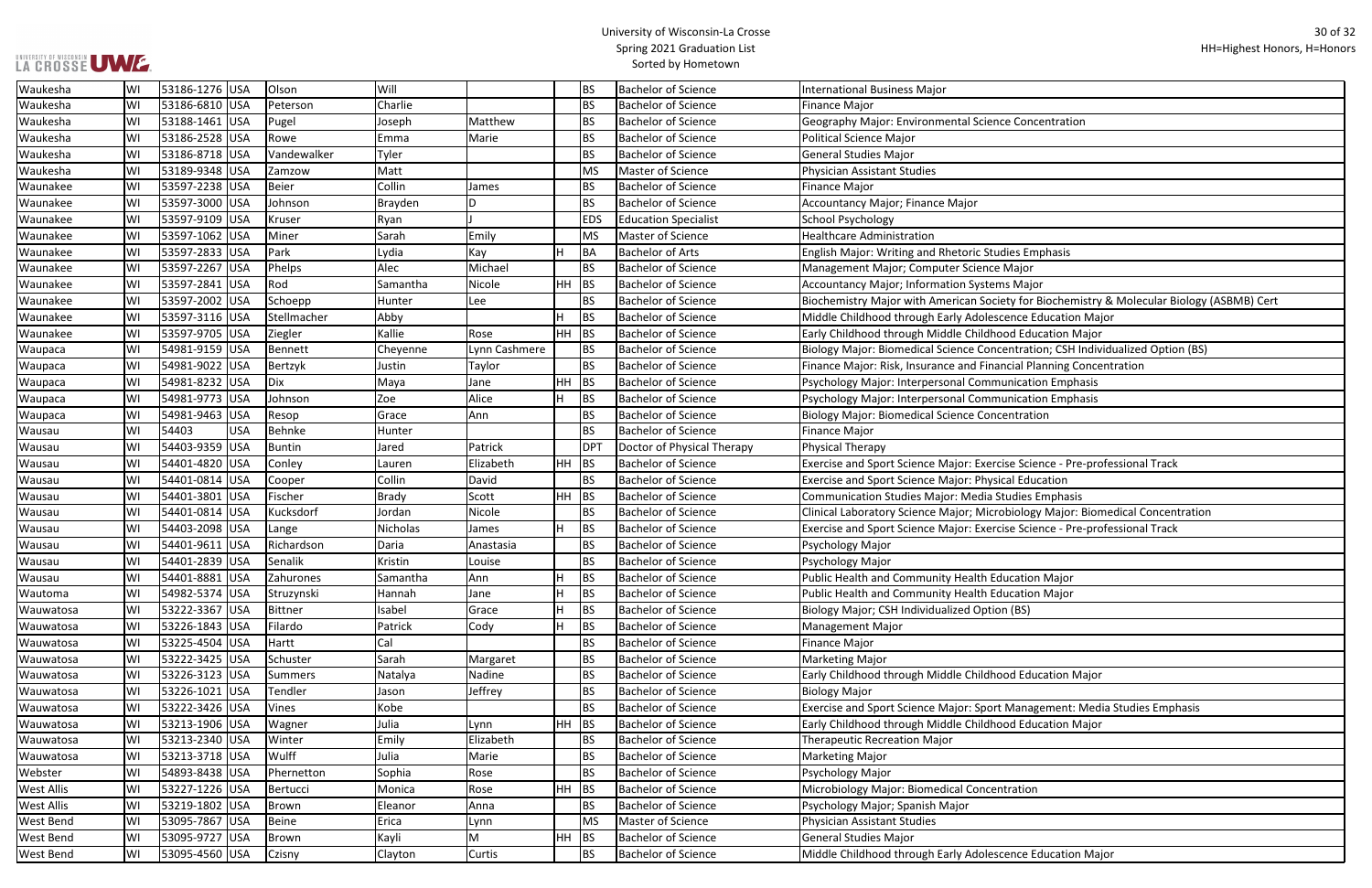## LA CROSSE UWE ...

## University of Wisconsin-La Crosse Spring 2021 Graduation List Sorted by Hometown

# ety for Biochemistry & Molecular Biology (ASBMB) Cert e Concentration; CSH Individualized Option (BS): Encircultualized Option oncentration; Spanish Major tional and Professional Communication Emphasis sonal Communication Emphasis se Science - Pre-professional Track ety for Biochemistry & Molecular Biology (ASBMB) Cert tional and Professional Communication Emphasis se Science - Pre-professional Track

## ssional Communication Emphasis

| <b>West Bend</b>        | WI | 53090-8438 USA  |            | Epling              | Mitchell      | Ryan          | H         | <b>BS</b>   | <b>Bachelor of Science</b>     | Biochemistry Major with American Society for Biochemi        |
|-------------------------|----|-----------------|------------|---------------------|---------------|---------------|-----------|-------------|--------------------------------|--------------------------------------------------------------|
| <b>West Bend</b>        | WI | 53095-3503 USA  |            | Ivanoski            | Lauren        | Elizabeth     |           | <b>BS</b>   | <b>Bachelor of Science</b>     | <b>Biology Major</b>                                         |
| <b>West Bend</b>        | W١ | 53090-2869 USA  |            | Pirrung             | Derek         | John          | H         | BS          | <b>Bachelor of Science</b>     | Psychology Major                                             |
| <b>West Bend</b>        | WI | 53095-3711 USA  |            | Redig               | Alda          | Mackenzie     |           | <b>BS</b>   | <b>Bachelor of Science</b>     | Biology Major; CSH Individualized Option (BS)                |
| <b>West Bend</b>        | WI | 53090-9322 USA  |            | Staffaroni          | Miya          | Rae           |           | BS          | <b>Bachelor of Science</b>     | <b>Biology Major</b>                                         |
| <b>West Bend</b>        | WI | 53095-5343 USA  |            | <b>Tennies</b>      | Julia         | Suzanne       |           | <b>BS</b>   | <b>Bachelor of Science</b>     | <b>Marketing Major</b>                                       |
| <b>West Salem</b>       | WI | 54669           | <b>USA</b> | Anderson            | Laura         |               |           | <b>BS</b>   | <b>Bachelor of Science</b>     | <b>Management Major</b>                                      |
| <b>West Salem</b>       | WI | 54669-2210 USA  |            | Anderson            | Layne         | Stuart        |           | BS          | <b>Bachelor of Science</b>     | Geography Major: Environmental Science Concentratior         |
| <b>West Salem</b>       | WI | 54669-8204 USA  |            | Burkhardt           | Carlie        | Caye          | <b>HH</b> | <b>BS</b>   | <b>Bachelor of Science</b>     | Accountancy Major; Finance Major                             |
| <b>West Salem</b>       | WI | 54669-9026 USA  |            | Dunnum              | Paige         | Marie         | <b>HH</b> | BS          | <b>Bachelor of Science</b>     | Biology Major: Environmental Science Concentration; Sp       |
| <b>West Salem</b>       | WI | 54669-1263 USA  |            | Hetland             | Laura         | Mary          |           | BS          | <b>Bachelor of Science</b>     | <b>Accountancy Major</b>                                     |
| <b>West Salem</b>       | WI | 54669-2208 USA  |            | <b>Ihle</b>         | Zachery       | Logan         |           | <b>BS</b>   | <b>Bachelor of Science</b>     | <b>Information Systems Major</b>                             |
| <b>West Salem</b>       | WI | 54669-9281 USA  |            | Johnson             | Carrie        | Ann           |           | <b>CERT</b> | Certificate                    | <b>Reading Teacher</b>                                       |
| <b>West Salem</b>       | WI | 54669-1524 USA  |            | La Fleur            | <b>Nick</b>   |               |           | BS          | <b>Bachelor of Science</b>     | <b>General Studies Major</b>                                 |
| <b>West Salem</b>       | WI | 54669-1402 USA  |            | Loeffelholz         | Josiah        | Lance         | H         | BS          | <b>Bachelor of Science</b>     | Psychology Major                                             |
| <b>West Salem</b>       | WI | 54669-9034 USA  |            | Massoth             | Shelby        | Lynn          |           | BS          | <b>Bachelor of Science</b>     | Clinical Laboratory Science Major                            |
| <b>West Salem</b>       | WI | 54669-2204 USA  |            | Scorby              | Stephen       | Charles       |           | <b>BA</b>   | <b>Bachelor of Arts</b>        | Communication Studies Major: Organizational and Profe        |
| <b>West Salem</b>       | WI | 54669-9507 USA  |            | Stockheimer         | Noah          | Lucas         |           | BS          | <b>Bachelor of Science</b>     | Geography Major                                              |
| <b>West Salem</b>       | WI | 54669-1919 USA  |            | Trocinski           | Elizabeth     | Ann           |           | MS          | Master of Science              | <b>Physician Assistant Studies</b>                           |
| <b>West Salem</b>       | WI | 54669-3102 USA  |            | Weaver              | Christina     | Ashley        |           | <b>BS</b>   | <b>Bachelor of Science</b>     | Communication Studies Major: Interpersonal Communic          |
| <b>West Salem</b>       | WI | 54669-9049 USA  |            | Wick                | Alex          | Jon           |           | BS          | <b>Bachelor of Science</b>     | <b>Biology Major</b>                                         |
| Westboro                | WI | 54490-9315  USA |            | Dobbs               | Regan         | Kaye          | H         | BS          | <b>Bachelor of Science</b>     | Exercise and Sport Science Major: Physical Education         |
| Westboro                | WI | 54490-9459 USA  |            | Poehler             | Cassandra     | Lee           | <b>HH</b> | <b>BS</b>   | <b>Bachelor of Science</b>     | Exercise and Sport Science Major: Exercise Science - Pre-    |
| Westby                  | WI | 54667-1108 USA  |            | Erlandson           | Phil          |               |           | <b>BS</b>   | <b>Bachelor of Science</b>     | Psychology Major; CASSH Program Option                       |
| Westby                  | WI | 54667-1061 USA  |            | Snustead            | Tanner        | <b>Dreves</b> |           | <b>BS</b>   | <b>Bachelor of Science</b>     | Exercise and Sport Science Major: Sport Management           |
| Westfield               | WI | 53964-8922 USA  |            | Daye                | Justin        | Allen         | H         | BS          | <b>Bachelor of Science</b>     | Recreation Management Major: Generalist Emphasis             |
| Westfield               | WI | 53964-8261 USA  |            | Winkelman           | Gregory       |               |           | <b>MS</b>   | Master of Science              | <b>Athletic Training</b>                                     |
| Weston                  | WI | 54476-3196 USA  |            | Lyga                | Emily         | Louise        | <b>HH</b> | <b>BS</b>   | <b>Bachelor of Science</b>     | Biochemistry Major with American Society for Biochemi        |
| Weston                  | WI | 54476-2559 USA  |            | Pagel               | Alex          | Joseph        | HH        | <b>BS</b>   | <b>Bachelor of Science</b>     | Political Science Major; Public Administration Major         |
| Weyauwega               | WI | 54983-9737 USA  |            | Koch                | Grace         | Elizabeth     | H.        | <b>BS</b>   | <b>Bachelor of Science</b>     | <b>Biology Major</b>                                         |
| <b>Whitefish Bay</b>    | WI | 53217-5511 USA  |            | Smith               | Sydney        | R             | <b>HH</b> | BA          | <b>Bachelor of Arts</b>        | Theatre Arts Major: Stage Management Emphasis                |
| Whitelaw                | WI | 54247-9557 USA  |            | Hutterer            | Luke          | Joseph        |           | <b>BS</b>   | <b>Bachelor of Science</b>     | Communication Studies Major: Organizational and Profe        |
| Whitewater              | WI | 53190-4123 USA  |            | McManaway           | <b>Thomas</b> | Edward        | <b>HH</b> | BS          | <b>Bachelor of Science</b>     | Recreation Management Major: Generalist Emphasis             |
| Whitewater              | WI | 53190-4017 USA  |            | Riemer              | Jacob         | Daniel        |           | BS          | <b>Bachelor of Science</b>     | Public Health and Community Health Education Major           |
| <b>Wild Rose</b>        | WI | 54984-6447 USA  |            | Pennewell Battaglia | Ruby          | Grace         | н         | BS          | <b>Bachelor of Science</b>     | <b>Biology Major</b>                                         |
| <b>Wild Rose</b>        | WI | 54984-9255  USA |            | Rivers              | Kaylee        | Ann           | HH        | <b>BS</b>   | <b>Bachelor of Science</b>     | <b>Biology Major</b>                                         |
| Willard                 | WI | 54493-8548 USA  |            | Hauge               | Morgan        | Lynn          | HH BS     |             | <b>Bachelor of Science</b>     | Exercise and Sport Science Major: Exercise Science - Pre-    |
| Wilton                  | WI | 54670-6000 USA  |            | Chadwick            | Hunter        | Ivan          |           | BS          | <b>Bachelor of Science</b>     | <b>Accountancy Major</b>                                     |
| <b>Wind Lake</b>        | WI | 53185-2727 USA  |            | Laverack            | Kathryn       | Ann           |           | <b>BS</b>   | <b>Bachelor of Science</b>     | <b>English Education Major</b>                               |
| <b>Wind Lake</b>        | WI | 53185-1478 USA  |            | Literski            | Nathan        | Michael       |           | BS          | <b>Bachelor of Science</b>     | Physics Major: Applied Physics Emphasis                      |
| <b>Wind Lake</b>        | WI | 53185-1375 USA  |            | Sharp               | Karissa       | Joel          |           | <b>BS</b>   | <b>Bachelor of Science</b>     | <b>Biology Major</b>                                         |
| Winneconne              | WI | 54986-9216 USA  |            | Bach                | Amanda        |               |           | <b>MSED</b> | Master of Science in Education | <b>School Psychology</b>                                     |
| Winneconne              | WI | 54986-9610 USA  |            | Salm                | Abigail       | Jane          |           | BS          | <b>Bachelor of Science</b>     | <b>English Education Major</b>                               |
| <b>Wisconsin Dells</b>  | WI | 53965-1823 USA  |            | Conroy              | Tyler         | William       |           | <b>BS</b>   | <b>Bachelor of Science</b>     | <b>Information Systems Major</b>                             |
| <b>Wisconsin Dells</b>  | WI | 53965-1211 USA  |            | <b>Differt</b>      | Ashley        | Marie         |           | MS          | Master of Science              | <b>Therapeutic Recreation</b>                                |
| <b>Wisconsin Dells</b>  | WI | 53965-1321 USA  |            | Nate                | Claire        | Christine     | H         | <b>BS</b>   | <b>Bachelor of Science</b>     | <b>Biology Major: Organizational and Professional Commun</b> |
| <b>Wisconsin Rapids</b> | WI | 54494-7692  USA |            | Banta               | Reece         | Aleda         |           | BS          | <b>Bachelor of Science</b>     | <b>Chemistry Major: Environmental Science Concentration</b>  |
| <b>Wisconsin Rapids</b> | WI | 54495-9390 USA  |            | Comeau              | Joseph        | Daniel        |           | <b>BS</b>   | <b>Bachelor of Science</b>     | Political Science Major                                      |